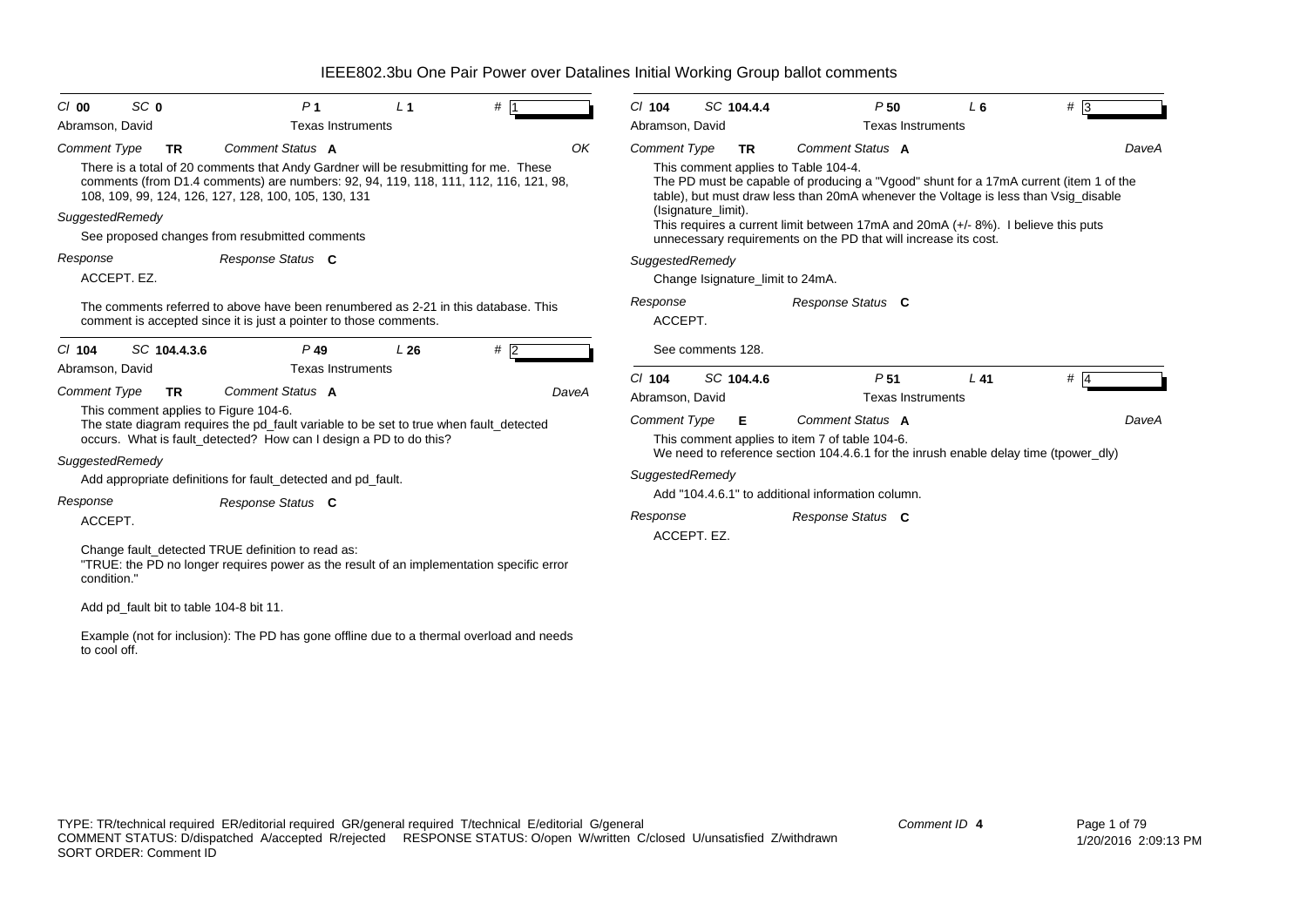| #<br>SC 104.1.3<br>P34<br>CI 104<br>L45<br>5<br>Abramson, David<br><b>Texas Instruments</b>                             | $Cl$ 104<br>SC 104.3.3.3<br>P37<br>L <sub>51</sub><br>#<br>Abramson, David<br><b>Texas Instruments</b>                                                                                                                                                                                                                                                                                                                                                                                                                        |
|-------------------------------------------------------------------------------------------------------------------------|-------------------------------------------------------------------------------------------------------------------------------------------------------------------------------------------------------------------------------------------------------------------------------------------------------------------------------------------------------------------------------------------------------------------------------------------------------------------------------------------------------------------------------|
| Comment Status A                                                                                                        | Comment Type                                                                                                                                                                                                                                                                                                                                                                                                                                                                                                                  |
| <b>Comment Type</b>                                                                                                     | Comment Status A                                                                                                                                                                                                                                                                                                                                                                                                                                                                                                              |
| Е                                                                                                                       | DaveA                                                                                                                                                                                                                                                                                                                                                                                                                                                                                                                         |
| DaveA                                                                                                                   | <b>TR</b>                                                                                                                                                                                                                                                                                                                                                                                                                                                                                                                     |
| A PoDL system.is defined as Type A or Type BA Type A+B system is                                                        | The difference between power_applied and pi_powered is not clear                                                                                                                                                                                                                                                                                                                                                                                                                                                              |
| How can we have Type A+B if it has to be Type A or Type B?                                                              | SuggestedRemedy                                                                                                                                                                                                                                                                                                                                                                                                                                                                                                               |
| SuggestedRemedy                                                                                                         | Explain the difference or consolidate them into one variable and update state diagram                                                                                                                                                                                                                                                                                                                                                                                                                                         |
| change to: "is defined as either Type A, Type B, or Type A+B. This will match 104.4.1 as                                | accordingly.                                                                                                                                                                                                                                                                                                                                                                                                                                                                                                                  |
| well.                                                                                                                   | Response                                                                                                                                                                                                                                                                                                                                                                                                                                                                                                                      |
| Response                                                                                                                | Response Status C                                                                                                                                                                                                                                                                                                                                                                                                                                                                                                             |
| Response Status C                                                                                                       | ACCEPT.                                                                                                                                                                                                                                                                                                                                                                                                                                                                                                                       |
| ACCEPT IN PRINCIPLE. EZ.                                                                                                | Change pi_powered to power_stable.                                                                                                                                                                                                                                                                                                                                                                                                                                                                                            |
| Change                                                                                                                  | The definition of power_stable is:                                                                                                                                                                                                                                                                                                                                                                                                                                                                                            |
| " is defined as Type A or Type B."                                                                                      | TRUE: the PSE has begun steady state operation.                                                                                                                                                                                                                                                                                                                                                                                                                                                                               |
| to                                                                                                                      | FALSE: the PSE is either not applying full operating voltage or has begun applying full                                                                                                                                                                                                                                                                                                                                                                                                                                       |
| "is defined as either Type A, Type B, or Type C." This will match 104.4.1 as well.                                      | operating voltage but is still in the POWER_UP state.                                                                                                                                                                                                                                                                                                                                                                                                                                                                         |
| $#$ 6                                                                                                                   | #8                                                                                                                                                                                                                                                                                                                                                                                                                                                                                                                            |
| $Cl$ 104                                                                                                                | $Cl$ 104                                                                                                                                                                                                                                                                                                                                                                                                                                                                                                                      |
| SC 104.3.3.1                                                                                                            | SC 104.3.3.3                                                                                                                                                                                                                                                                                                                                                                                                                                                                                                                  |
| P36                                                                                                                     | P38                                                                                                                                                                                                                                                                                                                                                                                                                                                                                                                           |
| L28                                                                                                                     | L <sub>1</sub>                                                                                                                                                                                                                                                                                                                                                                                                                                                                                                                |
| Abramson, David                                                                                                         | Abramson, David                                                                                                                                                                                                                                                                                                                                                                                                                                                                                                               |
| <b>Texas Instruments</b>                                                                                                | <b>Texas Instruments</b>                                                                                                                                                                                                                                                                                                                                                                                                                                                                                                      |
| <b>Comment Type</b>                                                                                                     | <b>Comment Type</b>                                                                                                                                                                                                                                                                                                                                                                                                                                                                                                           |
| Comment Status A                                                                                                        | Е                                                                                                                                                                                                                                                                                                                                                                                                                                                                                                                             |
| DaveA                                                                                                                   | Comment Status A                                                                                                                                                                                                                                                                                                                                                                                                                                                                                                              |
| Е                                                                                                                       | DaveA                                                                                                                                                                                                                                                                                                                                                                                                                                                                                                                         |
| "Prior to application of normal operating voltage." What exactly is "normal"? Clause 33                                 | power_not_available is the only variable we use in the negative                                                                                                                                                                                                                                                                                                                                                                                                                                                               |
| just says "operating". Why have we added "normal"                                                                       | SuggestedRemedy                                                                                                                                                                                                                                                                                                                                                                                                                                                                                                               |
| SuggestedRemedy                                                                                                         | Change power_not_available to power_available and update state diagram accordingly.                                                                                                                                                                                                                                                                                                                                                                                                                                           |
| remove "normal" throughout this section (and rest of draft if used in a similar manner).                                | Response                                                                                                                                                                                                                                                                                                                                                                                                                                                                                                                      |
| Response                                                                                                                | Response Status C                                                                                                                                                                                                                                                                                                                                                                                                                                                                                                             |
| Response Status C                                                                                                       | ACCEPT IN PRINCIPLE. EZ.                                                                                                                                                                                                                                                                                                                                                                                                                                                                                                      |
| ACCEPT IN PRINCIPLE. EZ.                                                                                                | Editor given license to make the change.                                                                                                                                                                                                                                                                                                                                                                                                                                                                                      |
| Editor given license to search and replace "normal operating" with just "normal".                                       | #   9<br>$Cl$ 104<br>SC 104.3.3.6<br>$P$ 40<br>$L$ 10<br><b>Texas Instruments</b><br>Abramson, David<br><b>Comment Status A</b><br><b>Comment Type</b><br>Е<br>DaveA<br>This comment applies to figure 104-4, IDLE state.<br>Why are we calling out pi_detecting and pi_powered as set to FALSE? There is no way to<br>get to IDLE with those set to TRUE. We don't call out pi_discharge_en.<br>SuggestedRemedy<br>remove pi_powered and pi_detecting assignments from IDLE.<br>Response<br>Response Status C<br>ACCEPT. EZ. |
| TYPE: TR/technical required ER/editorial required GR/general required T/technical E/editorial G/general                 | Comment ID 9                                                                                                                                                                                                                                                                                                                                                                                                                                                                                                                  |
| COMMENT STATUS: D/dispatched A/accepted R/rejected RESPONSE STATUS: O/open W/written C/closed U/unsatisfied Z/withdrawn | Page 2 of 79                                                                                                                                                                                                                                                                                                                                                                                                                                                                                                                  |
| SORT ORDER: Comment ID                                                                                                  | 1/20/2016 2:09:14 PM                                                                                                                                                                                                                                                                                                                                                                                                                                                                                                          |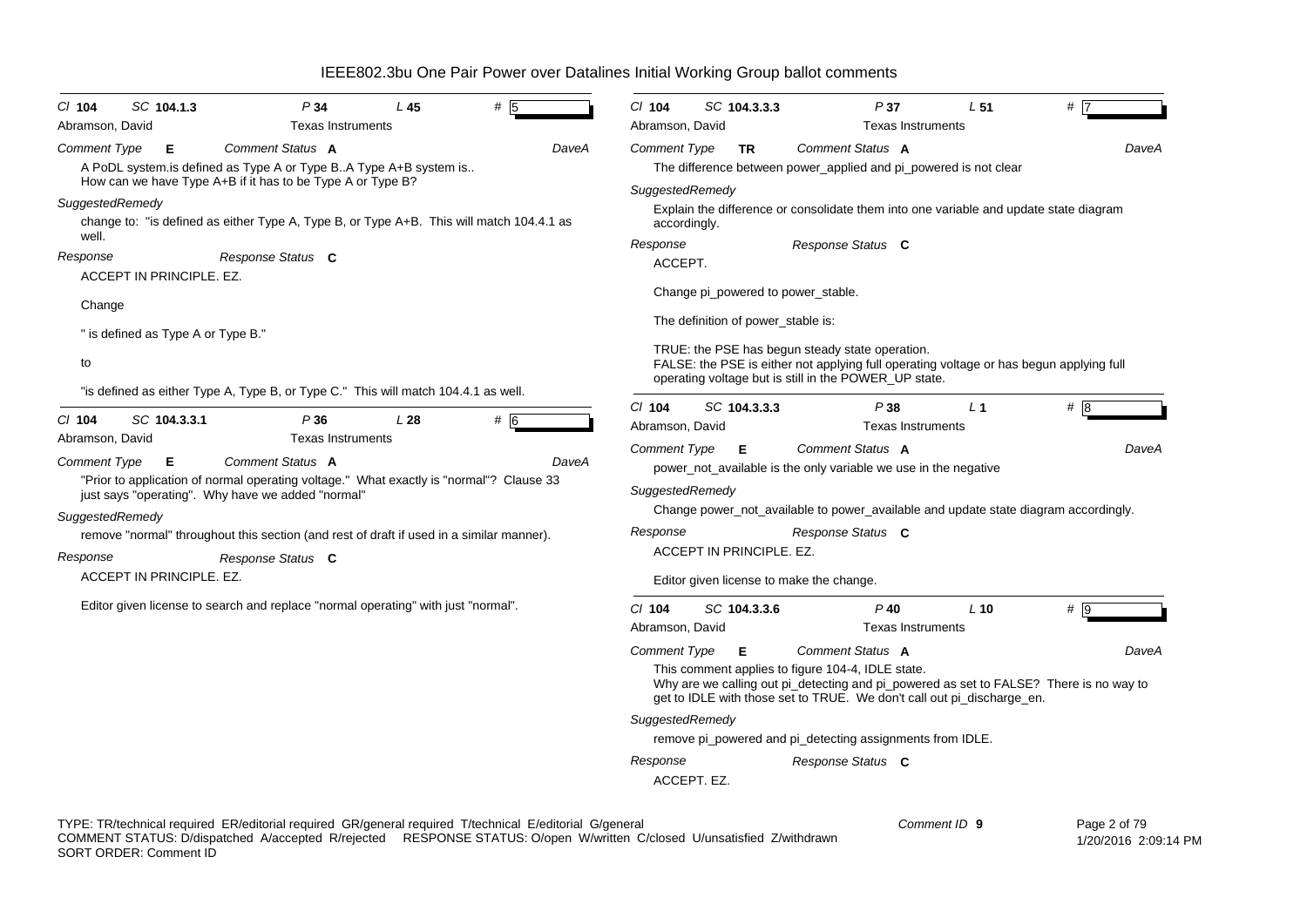| $CI$ 104                               | SC 104.3.3.6                                                                   | $P$ 40                                                                                                                                                                      | L <sub>16</sub> | # 10  | $Cl$ 104                            | SC 104.3.4.1             | P 41                                                                                                                                                                                                      | L32 | # 12  |
|----------------------------------------|--------------------------------------------------------------------------------|-----------------------------------------------------------------------------------------------------------------------------------------------------------------------------|-----------------|-------|-------------------------------------|--------------------------|-----------------------------------------------------------------------------------------------------------------------------------------------------------------------------------------------------------|-----|-------|
| Abramson, David                        |                                                                                | <b>Texas Instruments</b>                                                                                                                                                    |                 |       | Abramson, David                     |                          | <b>Texas Instruments</b>                                                                                                                                                                                  |     |       |
| <b>Comment Type</b><br>SuggestedRemedy | TR<br>The "start Tdet" assignment is missing.                                  | Comment Status R<br>This comment applies to figure 104-4, DETECTION state.                                                                                                  |                 | DaveA | <b>Comment Type</b><br>Table 104-4. | Е                        | Comment Status A<br>Poor wording: "All detection currents at the PI shall be within the Ivalid current range as<br>specified in Table 104-2 with a valid PD detection signature connected as specified in |     | DaveA |
|                                        |                                                                                | Add "start Tdet" to the DETECTION state.                                                                                                                                    |                 |       | SuggestedRemedy                     |                          |                                                                                                                                                                                                           |     |       |
| Response<br>REJECT.                    |                                                                                | Response Status C                                                                                                                                                           |                 |       |                                     | Table 104-4."            | Reword: "All detection currents at the PI shall be within the Ivalid current range, as<br>specified in Table 104-2, when connected to a valid PD detection signature as specified in                      |     |       |
|                                        |                                                                                | Change Figure 104-5 to Figure 104-4 cont'd.                                                                                                                                 |                 |       | Response                            | ACCEPT. EZ.              | Response Status C                                                                                                                                                                                         |     |       |
|                                        | figure 104-5 on page 41.                                                       | The tdet stop and start assigments were moved to the detection state machine shown in                                                                                       |                 |       | $Cl$ 104<br>Abramson, David         | SC 104.3.6               | $P$ 42<br><b>Texas Instruments</b>                                                                                                                                                                        | L41 | # 13  |
| $Cl$ 104                               | SC 104.3.3.6                                                                   | $P$ 40                                                                                                                                                                      | L48             | # 11  | <b>Comment Type</b>                 | Е                        | Comment Status A                                                                                                                                                                                          |     | DaveA |
| Abramson, David                        |                                                                                | <b>Texas Instruments</b>                                                                                                                                                    |                 |       |                                     |                          | "prior to application offull operating voltage."                                                                                                                                                          |     |       |
| <b>Comment Type</b>                    | ER<br>This comment applies to Figure 104-4.<br>the previous state? I think no. | <b>Comment Status A</b><br>Do we need to call out values for pi_sleeping and pi_powered if they haven't changed from                                                        |                 | DaveA | SuggestedRemedy                     | add space in "of full"   |                                                                                                                                                                                                           |     |       |
| SuggestedRemedy                        |                                                                                |                                                                                                                                                                             |                 |       | Response                            | ACCEPT. EZ.              | Response Status C                                                                                                                                                                                         |     |       |
|                                        |                                                                                | Remove pi_sleeping and pi_powered assignments in the sleep state. The whole state<br>machine should be checked for this situation. The overload state has the same problem. |                 |       | OBE by 24.                          |                          |                                                                                                                                                                                                           |     |       |
| Response                               |                                                                                | Response Status C                                                                                                                                                           |                 |       | $Cl$ 104                            | SC 104.3.6               | $P$ 43                                                                                                                                                                                                    | L7  | # 14  |
|                                        | <b>ACCEPT IN PRINCIPLE.</b>                                                    |                                                                                                                                                                             |                 |       | Abramson, David                     |                          | <b>Texas Instruments</b>                                                                                                                                                                                  |     |       |
|                                        |                                                                                | Remove superfluous pi_sleeping and pi_powered assignments in SETTLE_SLEEP.                                                                                                  |                 |       | <b>Comment Type</b>                 | E                        | Comment Status A                                                                                                                                                                                          |     | DaveA |
|                                        |                                                                                | Remove pi_detecting and pi_powered in IDLE state.                                                                                                                           |                 |       |                                     |                          | This comment applies to the additional information column in Table 104-3.<br>Be consistant with the "and" when multiple sections/tables are referenced. Currently both                                    |     |       |
|                                        |                                                                                | Remove pi_powered and pi_sleeping from SLEEP state.                                                                                                                         |                 |       |                                     | "and" and "&" are used.  |                                                                                                                                                                                                           |     |       |
|                                        | multiple entry points.                                                         | Retain assignments in OVERLOAD state since the overload_detected entry arc has                                                                                              |                 |       | SuggestedRemedy<br>Response         |                          | Replace all "and"s and "&"s with commas.<br>Response Status C                                                                                                                                             |     |       |
|                                        | See comment 106.                                                               |                                                                                                                                                                             |                 |       |                                     | ACCEPT IN PRINCIPLE, EZ. |                                                                                                                                                                                                           |     |       |
|                                        |                                                                                |                                                                                                                                                                             |                 |       |                                     |                          | Replace "&" with "and" throughout the tables.                                                                                                                                                             |     |       |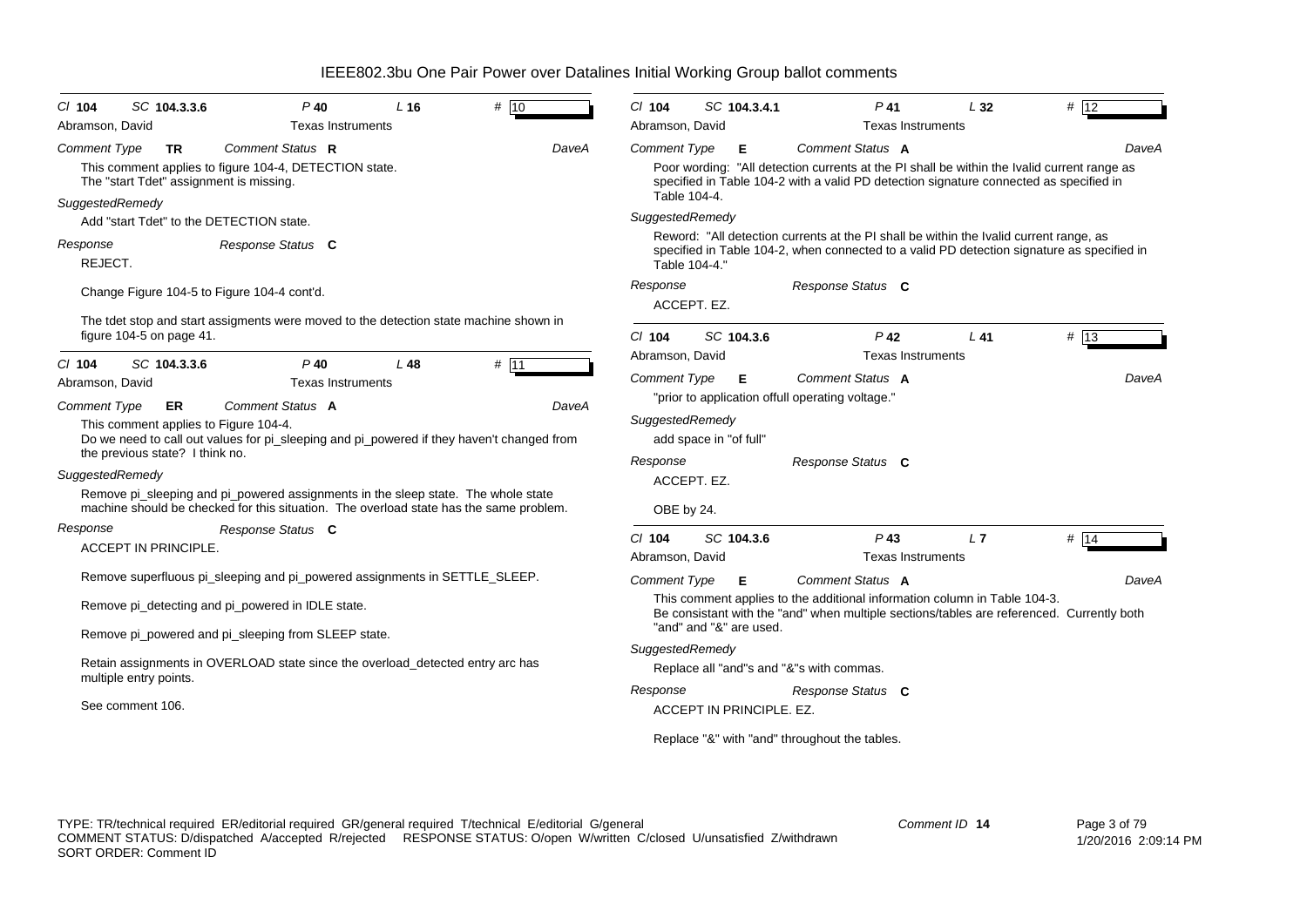| IEEE802.3bu One Pair Power over Datalines Initial Working Group ballot comments |  |  |  |
|---------------------------------------------------------------------------------|--|--|--|
|                                                                                 |  |  |  |

| $#$ 15<br>SC 104.3.6<br>$P$ 43<br>L <sub>15</sub><br>$Cl$ 104                                                                                                                                                                                                                                                                                                                                                                          | # 17<br>$Cl$ 104<br>SC 104.3.6.4<br>P <sub>45</sub><br>L23                                                                                                                                                                                                                                                                                                                                                                           |
|----------------------------------------------------------------------------------------------------------------------------------------------------------------------------------------------------------------------------------------------------------------------------------------------------------------------------------------------------------------------------------------------------------------------------------------|--------------------------------------------------------------------------------------------------------------------------------------------------------------------------------------------------------------------------------------------------------------------------------------------------------------------------------------------------------------------------------------------------------------------------------------|
| Abramson, David<br><b>Texas Instruments</b>                                                                                                                                                                                                                                                                                                                                                                                            | Abramson, David<br><b>Texas Instruments</b>                                                                                                                                                                                                                                                                                                                                                                                          |
| Comment Status A<br><b>Comment Type</b><br><b>ER</b><br>DaveA<br>This comment applies to Item 3 in Table 104-3.<br>Section 104.3.6.1 (additional information column) doesn't mention anything about dV/dt.<br>SuggestedRemedy<br>Add section to explain these specs (if needed) and correct the section referenced. Or<br>remove the additional information reference.<br>Response Status C<br>Response<br><b>ACCEPT IN PRINCIPLE.</b> | <b>Comment Type</b><br>Comment Status A<br>DaveA<br>T<br>"The specification for Tinrush in Table 104-3 applies to the PSE power up time allowed for<br>a PD after completion of detection."<br>The Tinrush timer does not start until after an optional classification cycle.<br>SuggestedRemedy<br>Change sentece to: ".after completion of detection and optional classification."<br>Response<br>Response Status C<br>ACCEPT. EZ. |
| Should reference 104.3.6.3. Change subclause title to "PSE ripple and transients".                                                                                                                                                                                                                                                                                                                                                     | # 18<br>SC 104.4.3.3<br>$Cl$ 104<br>$P$ 47<br>L <sub>22</sub>                                                                                                                                                                                                                                                                                                                                                                        |
| Fix cross reference to be 104.3.6.3 and see 75 (do later).                                                                                                                                                                                                                                                                                                                                                                             | Abramson, David<br><b>Texas Instruments</b>                                                                                                                                                                                                                                                                                                                                                                                          |
| # 16<br>SC 104.3.6<br>L <sub>13</sub><br>P 44<br>$Cl$ 104<br><b>Texas Instruments</b><br>Abramson, David                                                                                                                                                                                                                                                                                                                               | <b>Comment Type</b><br><b>Comment Status A</b><br>DaveA<br><b>TR</b><br>variable POR is poorly defined.<br>Is power-on reset defined somewhere? This is a data spec after all.                                                                                                                                                                                                                                                       |
| Comment Status A<br><b>Comment Type</b><br><b>TR</b><br>DaveA                                                                                                                                                                                                                                                                                                                                                                          | SuggestedRemedy                                                                                                                                                                                                                                                                                                                                                                                                                      |
| This comment applies to Table 104-3 (continued).                                                                                                                                                                                                                                                                                                                                                                                       | Change variable to something like "pd_reset" as in PoE. See Clause 33 for proper text.                                                                                                                                                                                                                                                                                                                                               |
| The MVFS threshold is the same same as for existing AT PoE, but the operating current<br>can by more than twice as high (1.36A according to Table 104-1).<br>In addition, event the new BT standard has doubled the MPS window width (4-14mA) for a<br>maximum load current of 1.73A (1.27x larger than PoDL).                                                                                                                         | Response<br>Response Status C<br>ACCEPT.                                                                                                                                                                                                                                                                                                                                                                                             |
| I believe PDs need to drop their current to below 2mA in sleep mode (acutally Isleep_pd is<br>100uA), so why not lower the minimum?<br>SuggestedRemedy                                                                                                                                                                                                                                                                                 | Replace POR with pd_reset and define as in 802.3at:<br>"An implementation-specific control variable that unconditionally resets the PD state<br>diagram to the RESET state.                                                                                                                                                                                                                                                          |
| Increase the MVFS current range from (5mA to 10mA) to (2mA to 10mA).                                                                                                                                                                                                                                                                                                                                                                   | Values:                                                                                                                                                                                                                                                                                                                                                                                                                              |
| Response<br>Response Status C                                                                                                                                                                                                                                                                                                                                                                                                          | TRUE: The device has been reset.<br>FALSE: The device has not been reset (default)."                                                                                                                                                                                                                                                                                                                                                 |
| <b>ACCEPT IN PRINCIPLE.</b>                                                                                                                                                                                                                                                                                                                                                                                                            | Editorial license to fix PD state machine accordingly.                                                                                                                                                                                                                                                                                                                                                                               |
| Change MFVS range from 5mA to 10mA to 2.5mA to 10mA.                                                                                                                                                                                                                                                                                                                                                                                   |                                                                                                                                                                                                                                                                                                                                                                                                                                      |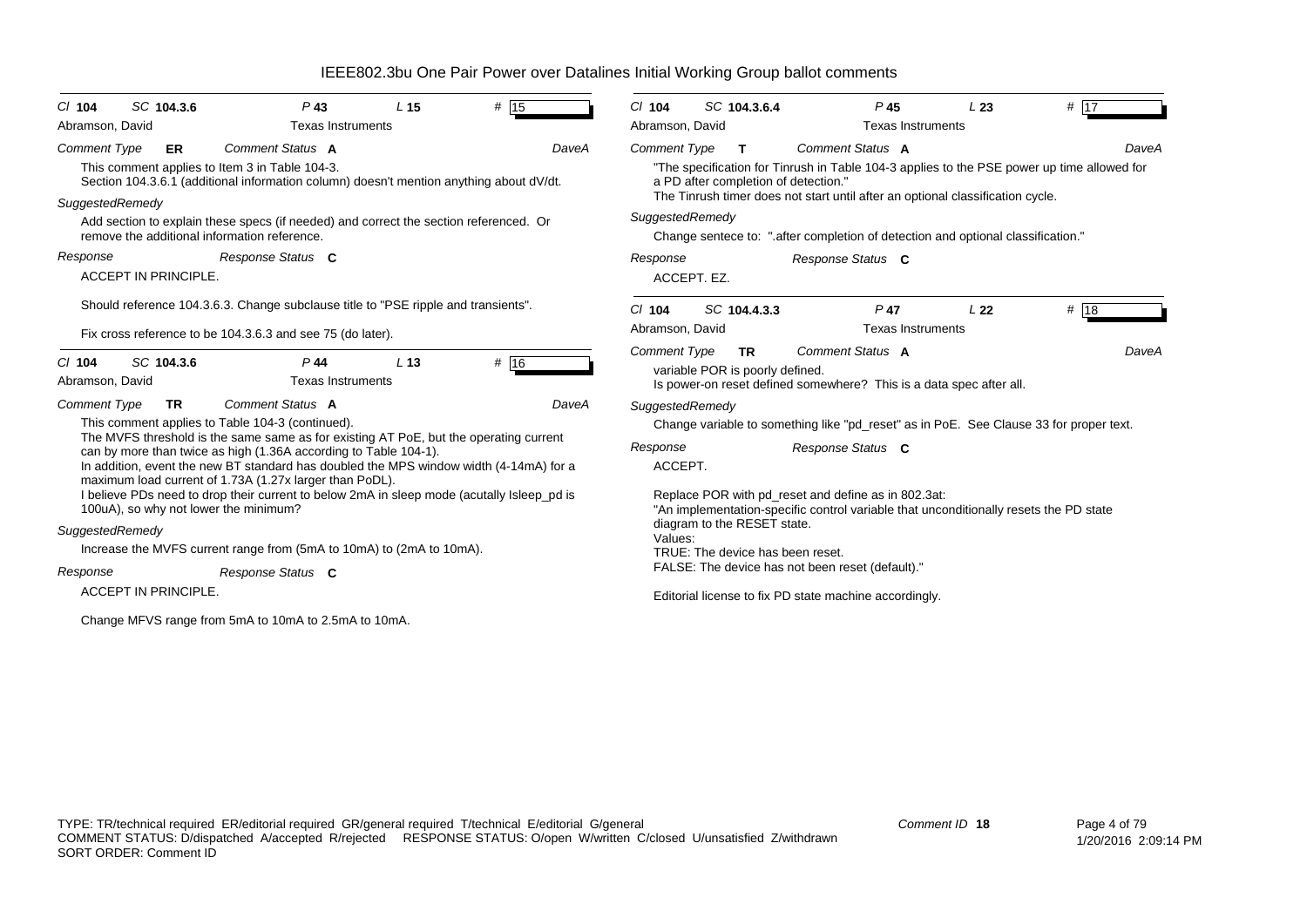| IEEE802.3bu One Pair Power over Datalines Initial Working Group ballot comments |  |  |
|---------------------------------------------------------------------------------|--|--|
|                                                                                 |  |  |

| SC 104.4.3.3<br>$CI$ 104                                              | $P$ 47                                                                                                                                                                                                                                                                                            | L26             | # 19         | $Cl$ 30                                                        | SC 14.1.1.3                              | P <sub>21</sub>                                                                                    | L38             | #22    |
|-----------------------------------------------------------------------|---------------------------------------------------------------------------------------------------------------------------------------------------------------------------------------------------------------------------------------------------------------------------------------------------|-----------------|--------------|----------------------------------------------------------------|------------------------------------------|----------------------------------------------------------------------------------------------------|-----------------|--------|
| Abramson, David                                                       | <b>Texas Instruments</b>                                                                                                                                                                                                                                                                          |                 |              | Amason, Dale                                                   |                                          | <b>NXP</b>                                                                                         |                 |        |
| Comment Type<br>ER                                                    | Comment Status A<br>The definitions of the "present_XXX" varaibles are poor.                                                                                                                                                                                                                      |                 | DaveA        | <b>Comment Type</b>                                            | Е                                        | Comment Status A<br>Typo in definition of unknown attribute. Should be "true state not yet known". |                 | OK     |
| SuggestedRemedy<br>to the PD PI."<br>Response<br>ACCEPT.              | Change definition of TRUE and FALSE for present_det_sig, present_iwakeup, and<br>present_mfvs from "present the xxx signature" and "do not present the xxx signature." to:<br>"the xxx signature is to be applied to the PD PI." and "the xxx signature is not to be applied<br>Response Status C |                 |              | SuggestedRemedy<br>Response<br>ACCEPT. EZ.<br>$Cl$ 104         | Change "know" to "known"<br>SC 6.4.3     | Typo repeated numerous times: 30.14.1.1.4, .5, .6<br>Response Status C<br>P <sub>59</sub>          | L <sub>12</sub> | $#$ 23 |
| See comment 275.                                                      |                                                                                                                                                                                                                                                                                                   |                 |              | Amason, Dale                                                   |                                          | <b>NXP</b>                                                                                         |                 |        |
| $Cl$ 104<br>SC 104.6.1<br>Abramson, David<br><b>Comment Type</b><br>E | P <sub>54</sub><br><b>Texas Instruments</b><br>Comment Status A<br>We shouldn't call out a direct implementation.                                                                                                                                                                                 | L <sub>27</sub> | #20<br>DaveA | <b>Comment Type</b><br><b>Figure 104-12</b><br>SuggestedRemedy | Е                                        | Comment Status A<br>Font size in certain blocks very small.                                        |                 | OK     |
| SuggestedRemedy                                                       |                                                                                                                                                                                                                                                                                                   |                 |              |                                                                | to make font more easily readible.       | Check font size against minimum allowed in IEEE Style Guide. Consider re-drawing figure            |                 |        |
| Response<br>ACCEPT IN PRINCIPLE. EZ.                                  | Change "the master device" to "a master device" or "an example of the master device"<br>Response Status C                                                                                                                                                                                         |                 |              | Response<br>ACCEPT. EZ.                                        |                                          | Response Status C                                                                                  |                 |        |
|                                                                       | Change reference text to "the block diagram of a master device."                                                                                                                                                                                                                                  |                 |              | $Cl$ 104<br>Andrewartha, Mike                                  | SC 104.3.5                               | $P$ 42<br>Microsoft                                                                                | $L$ 41          | $#$ 24 |
| SC 104.6.3.1<br>$CI$ 104<br>Abramson, David                           | P 55<br><b>Texas Instruments</b>                                                                                                                                                                                                                                                                  | L38             | #21          | <b>Comment Type</b>                                            | ER<br>Typo: "offull" should be "of full" | Comment Status A                                                                                   |                 | OK     |
| Comment Type<br>E                                                     | Comment Status A<br>This paragraph seems to have a different line spacing than the rest                                                                                                                                                                                                           |                 | DaveA        | SuggestedRemedy                                                | Change "offull" to "of full"             |                                                                                                    |                 |        |
| SuggestedRemedy<br>Fix if this is true.                               |                                                                                                                                                                                                                                                                                                   |                 |              | Response<br>ACCEPT. EZ.                                        |                                          | Response Status C                                                                                  |                 |        |
| Response<br>ACCEPT IN PRINCIPLE, EZ.                                  | Response Status C                                                                                                                                                                                                                                                                                 |                 |              |                                                                | See comment 13.                          |                                                                                                    |                 |        |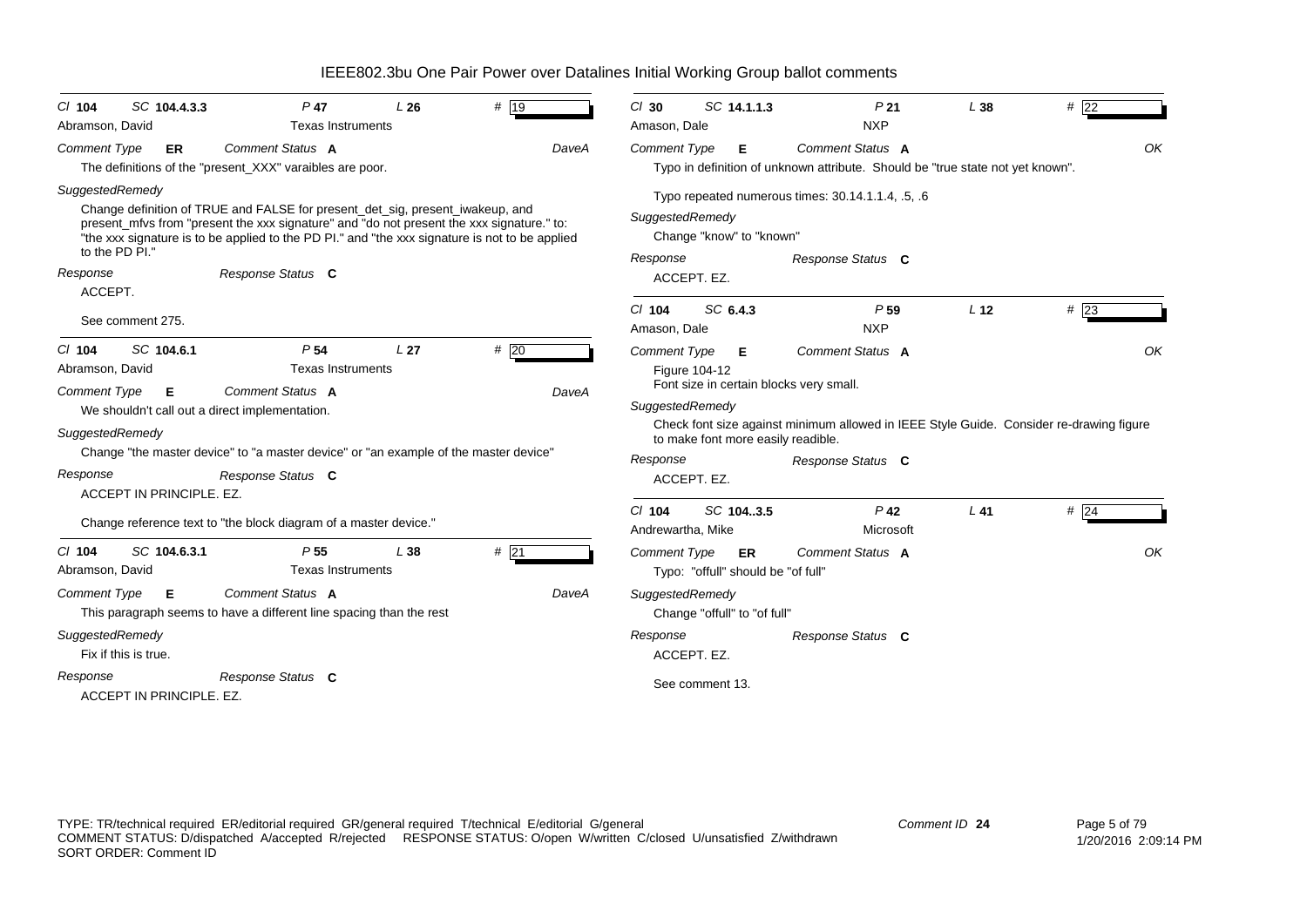| C/00<br>Andrewartha, Mike            | SC <sub>0</sub>      | P<br>Microsoft                                                                                                                                                                                                                   |     | #25 |    | $CI$ 104<br>Andrewartha, Mike | SC 104.3.6.2.1              | $P$ 44<br>Microsoft                                                                                                                                                                                                                                                  | L <sub>45</sub> | # 27                                                                                            |
|--------------------------------------|----------------------|----------------------------------------------------------------------------------------------------------------------------------------------------------------------------------------------------------------------------------|-----|-----|----|-------------------------------|-----------------------------|----------------------------------------------------------------------------------------------------------------------------------------------------------------------------------------------------------------------------------------------------------------------|-----------------|-------------------------------------------------------------------------------------------------|
| <b>Comment Type</b>                  | Е                    | Comment Status A<br>PDF document file bookmarks have extraneous entries that are not clause or subclause<br>headings. For example under 104.3 the first 6 paragraphs appear as bookmarks.                                        |     |     | OK | <b>Comment Type</b>           | <b>TR</b>                   | Comment Status A<br>This subclause needs clarification to indicate the required PSE behavior on an overload<br>condition. The PSE state diagram has an overload state and there are variables and                                                                    |                 |                                                                                                 |
| SuggestedRemedy<br>bookmark entries. |                      | Correct the paragraph types and regenerate the PDF file to eliminate the extraneous                                                                                                                                              |     |     |    |                               | rules for doing so.         | associated timers described the state diagram does not show detection of an overload<br>condition, starting or stopping the associated timers or removing power. 104.3.6.2.1<br>immplies that a PSE can remeove power during a current limiting condition but has no |                 |                                                                                                 |
| Response                             |                      | Response Status C                                                                                                                                                                                                                |     |     |    | SuggestedRemedy               |                             |                                                                                                                                                                                                                                                                      |                 |                                                                                                 |
| ACCEPT. EZ.                          |                      |                                                                                                                                                                                                                                  |     |     |    |                               |                             | Add appropriate language to the subclause and/or transitions to the state diagram to                                                                                                                                                                                 |                 |                                                                                                 |
| $Cl$ 104                             | SC 104.5.2           | P <sub>53</sub>                                                                                                                                                                                                                  | L28 | #26 |    |                               |                             | details of overload detection, timeout and resulting power removal                                                                                                                                                                                                   |                 | clearly explain the required operation in the event of a short circuit condition as well as the |
| Andrewartha, Mike                    |                      | Microsoft                                                                                                                                                                                                                        |     |     |    | Response                      |                             | Response Status C                                                                                                                                                                                                                                                    |                 |                                                                                                 |
| <b>Comment Type</b>                  | <b>TR</b>            | Comment Status A                                                                                                                                                                                                                 |     |     | OK |                               | <b>ACCEPT IN PRINCIPLE.</b> |                                                                                                                                                                                                                                                                      |                 |                                                                                                 |
|                                      |                      | This paragraph defines a requirement for the PSE to withstand short circuit current of<br>LLIM max indefinitely. This appears to contradict the requirements in 104.3.6.2.1 for<br>limiting output current for a period of TLIM. |     |     |    | OBE by 98.                    |                             |                                                                                                                                                                                                                                                                      |                 |                                                                                                 |
| SuggestedRemedy                      |                      |                                                                                                                                                                                                                                  |     |     |    |                               |                             |                                                                                                                                                                                                                                                                      |                 |                                                                                                 |
| or the other.                        |                      | Remove the contradiction or clarify the intent through appropriate changes in one section                                                                                                                                        |     |     |    |                               |                             |                                                                                                                                                                                                                                                                      |                 |                                                                                                 |
| Response                             |                      | Response Status C                                                                                                                                                                                                                |     |     |    |                               |                             |                                                                                                                                                                                                                                                                      |                 |                                                                                                 |
|                                      | ACCEPT IN PRINCIPLE. |                                                                                                                                                                                                                                  |     |     |    |                               |                             |                                                                                                                                                                                                                                                                      |                 |                                                                                                 |
|                                      |                      | Delete " The magnitude of the current through such a short circuit shall not                                                                                                                                                     |     |     |    |                               |                             |                                                                                                                                                                                                                                                                      |                 |                                                                                                 |

exceed ILIM max as defined in Table 104–3." from 104.5.3. PSE output current at short circuit condition is defined in 104.3.6.2.1.

*Comment ID* **27**

*OK*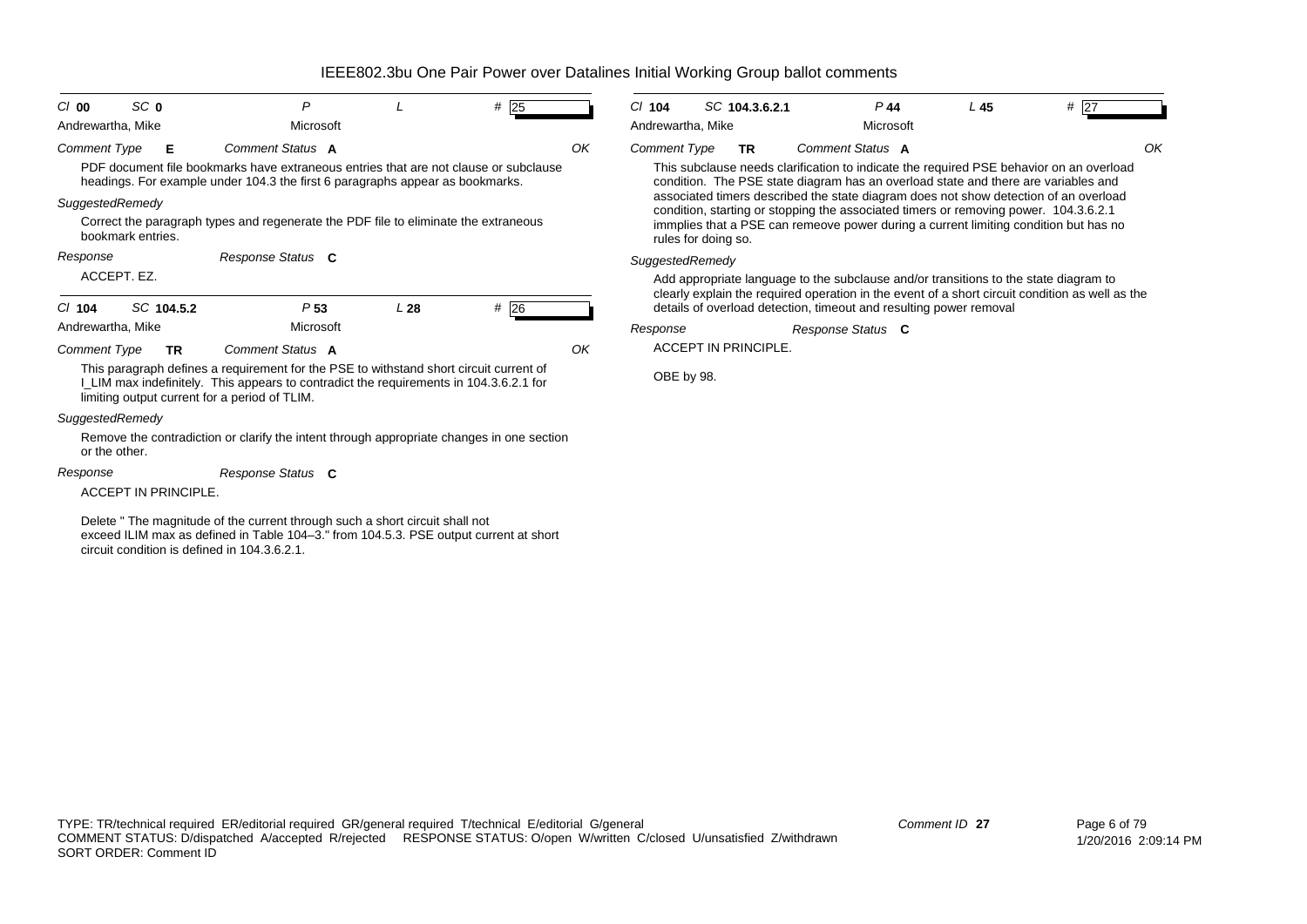| $Cl$ 104<br>Andrewartha, Mike              | SC 104.5.2 | P <sub>53</sub><br>Microsoft                                                                                                                                                                              | L28            | #28  |    | C/00<br>Anslow, Pete    | SC <sub>0</sub>  |    | P <sub>1</sub><br>Ciena                                                                                         | L30             | $# \overline{30}$ |    |
|--------------------------------------------|------------|-----------------------------------------------------------------------------------------------------------------------------------------------------------------------------------------------------------|----------------|------|----|-------------------------|------------------|----|-----------------------------------------------------------------------------------------------------------------|-----------------|-------------------|----|
| <b>Comment Type</b>                        | <b>TR</b>  | Comment Status R<br>The draft does not address the system level impact of a short circuit. 104.5.2 states a<br>requirement that the PSE is not damaged if the PI is shorted for an indefinite time but it |                |      | OK | <b>Comment Type</b>     |                  | Е  | Comment Status A<br>The copyright year should be set to the year that the draft is published in.                |                 |                   | OK |
|                                            |            | does not address the resulting temperature rise in the link segment, presumably a cable.<br>Without knowing more about the cable construction we don't know the impact of a short.                        |                |      |    | SuggestedRemedy         |                  |    | Change the variable copyright_year to 2016 in all files in the book.                                            |                 |                   |    |
| SuggestedRemedy                            |            |                                                                                                                                                                                                           |                |      |    | Response                |                  |    | Response Status C                                                                                               |                 |                   |    |
|                                            |            | Add appropriate language to ensure that a short circuit does not result in an exothermic<br>event in the link segment. Possible remedies include:                                                         |                |      |    |                         |                  |    | ACCEPT. EZ. See comment 69.                                                                                     |                 |                   |    |
| requirement.                               |            | A time limit before PSE shutdown on short circuit, rather than the current indefinite                                                                                                                     |                |      |    | $CI$ FM<br>Anslow, Pete | SC FM            |    | $P$ 10<br>Ciena                                                                                                 | L <sub>13</sub> | # 31              |    |
|                                            |            | Appropriate cable construction requirements to ensure that the worst case I_LIM current<br>does not cause an unsafe temperature rise in the link segment.                                                 |                |      |    | <b>Comment Type</b>     |                  | E. | Comment Status A<br>The description of this amendment has to be completed                                       |                 |                   | OK |
| Response                                   |            | Other solutions as may be envisioned by the task force.<br>Response Status C                                                                                                                              |                |      |    | SuggestedRemedy         |                  |    | Change "IEEE Std 802.3xxTM-201x" to: "IEEE Std 802.3buTM-201x" and fill in the<br>description of the amendment. |                 |                   |    |
| REJECT.                                    |            |                                                                                                                                                                                                           |                |      |    | Response                |                  |    | Response Status C                                                                                               |                 |                   |    |
|                                            |            | System level behavior is beyond the scope of the standard.                                                                                                                                                |                |      |    |                         | ACCEPT. EZ.      |    |                                                                                                                 |                 |                   |    |
|                                            |            | A PSE is required to remove power during a current limiting event after a max delay of                                                                                                                    |                |      |    |                         | See comment 386. |    |                                                                                                                 |                 |                   |    |
|                                            |            | 75ms. After overload, re-detection is required before power can be re-applied. This makes<br>it unlikely that the cable can be overheated in response to a short circuit condition.                       |                |      |    | $Cl$ 30<br>Anslow, Pete | SC 30            |    | P <sub>17</sub><br>Ciena                                                                                        | L <sub>4</sub>  | #32               |    |
| SC <sub>0</sub><br>$Cl$ 00<br>Anslow, Pete |            | P <sub>1</sub><br>Ciena                                                                                                                                                                                   | L <sub>2</sub> | # 29 |    | <b>Comment Type</b>     |                  | Е  | Comment Status A<br>The editing instruction needs to specify where to edit.                                     |                 |                   | OK |
| <b>Comment Type</b>                        | Е          | Comment Status A<br>This will be an amendment of IEEE Std 802.3-2015                                                                                                                                      |                |      | OK | SuggestedRemedy         |                  |    | Change to: "Change the first paragraph of Clause 30 as follows:                                                 |                 |                   |    |
| SuggestedRemedy                            |            | Change the variable base_year to 2015 in all files in the book. This should set all<br>instances of "IEEE Std 802.3-201x" and "IEEE Std 802.3-2012" to "IEEE Std 802.3-2015"                              |                |      |    | Response                | ACCEPT. EZ.      |    | Response Status C                                                                                               |                 |                   |    |
| Response<br>ACCEPT. EZ.                    |            | Response Status C                                                                                                                                                                                         |                |      |    |                         |                  |    |                                                                                                                 |                 |                   |    |

*Comment ID* **32**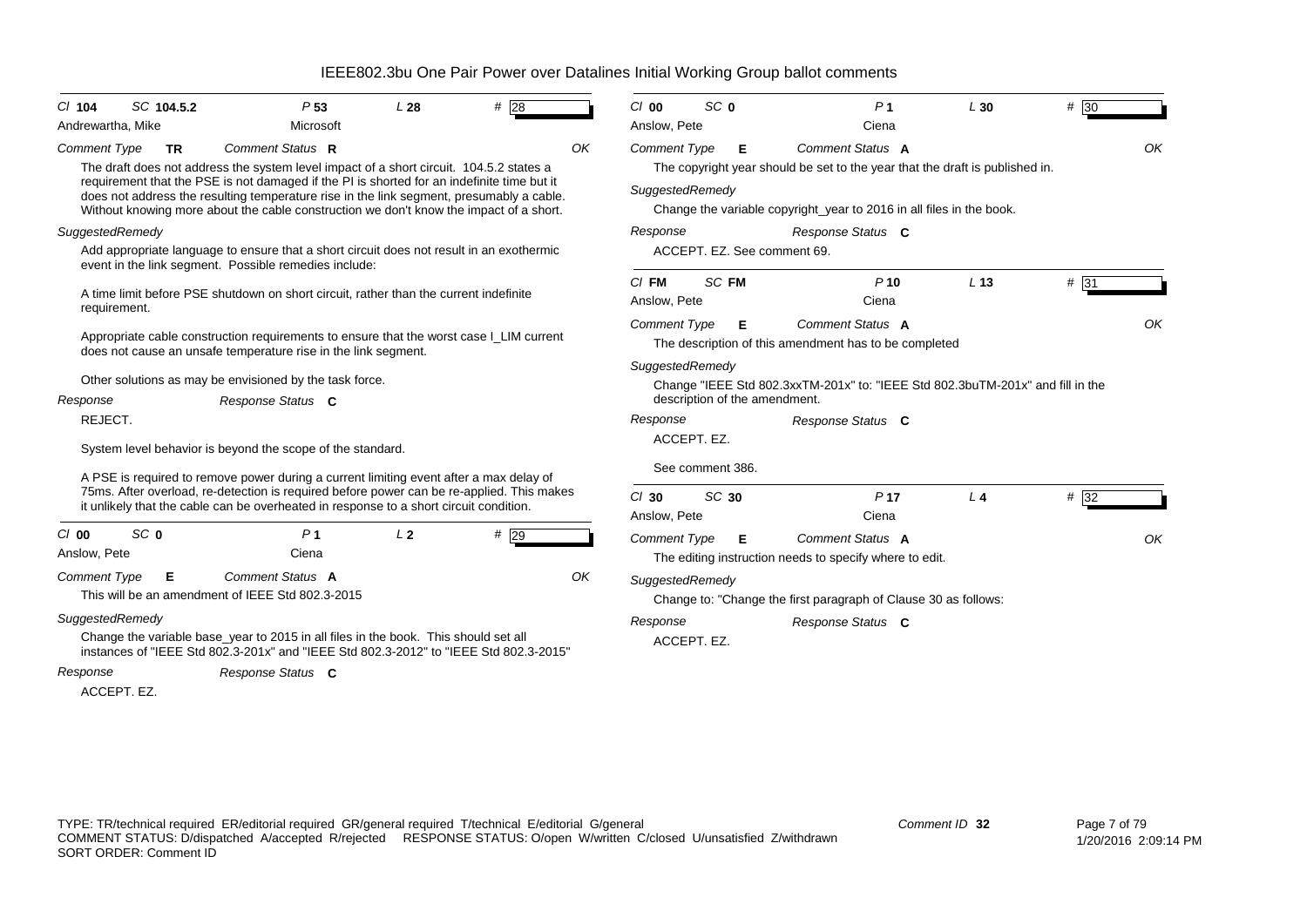| $CI$ 30             | SC 30.2.2.1                            | P <sub>17</sub>                                                                                                                                                                | L <sub>13</sub> | #33  | $Cl$ 30             | SC 30.14           |                                            | P20                                                                                        | L <sub>45</sub> | # 36              |    |
|---------------------|----------------------------------------|--------------------------------------------------------------------------------------------------------------------------------------------------------------------------------|-----------------|------|---------------------|--------------------|--------------------------------------------|--------------------------------------------------------------------------------------------|-----------------|-------------------|----|
| Anslow, Pete        |                                        | Ciena                                                                                                                                                                          |                 |      | Anslow, Pete        |                    |                                            | Ciena                                                                                      |                 |                   |    |
| <b>Comment Type</b> | Е                                      | <b>Comment Status A</b>                                                                                                                                                        |                 | OK   | <b>Comment Type</b> | Е                  |                                            | Comment Status A                                                                           |                 |                   | OK |
|                     |                                        | For amended clauses, the usual practice is to include one of each level of heading above<br>an amended subclause. Here, 30.2 and 30.2.2 are missing.                           |                 |      |                     |                    | There is no editing instruction for 30.14. | P802.3br, which is likely to complete before P802.3bu, is already adding 30.14.            |                 |                   |    |
| SuggestedRemedy     |                                        |                                                                                                                                                                                |                 |      | SuggestedRemedy     |                    |                                            |                                                                                            |                 |                   |    |
|                     | Add the headings for 30.2 and 30.2.2   |                                                                                                                                                                                |                 |      |                     |                    |                                            | Insert an editing instruction: "Insert 30.15 after 30.14 (as inserted by IEEE Std 802.3br- |                 |                   |    |
| Response            |                                        | Response Status C                                                                                                                                                              |                 |      |                     | 201x) as follows:" | Renumber 30.14 to be 30.15.                |                                                                                            |                 |                   |    |
|                     | ACCEPT. EZ.                            |                                                                                                                                                                                |                 |      | Response            |                    |                                            | Response Status C                                                                          |                 |                   |    |
| $Cl$ 30             | SC 30.2.3                              | P <sub>18</sub>                                                                                                                                                                | L <sub>1</sub>  | #34  |                     | ACCEPT. EZ.        |                                            |                                                                                            |                 |                   |    |
| Anslow, Pete        |                                        | Ciena                                                                                                                                                                          |                 |      | See 260.            |                    |                                            |                                                                                            |                 |                   |    |
| <b>Comment Type</b> | Е                                      | Comment Status A                                                                                                                                                               |                 | OK   | $Cl$ 30             | SC 30.14.1.1.2     |                                            | P <sub>21</sub>                                                                            | L30             | # 37              |    |
|                     |                                        | Figure 30-3 is being changed by the P802.3br draft, which is likely to complete before<br>P802.3bu. However, the replacement in this draft does not take the .3br changes into |                 |      | Anslow, Pete        |                    |                                            | Ciena                                                                                      |                 |                   |    |
| account.            |                                        |                                                                                                                                                                                |                 |      | <b>Comment Type</b> | Е                  |                                            | Comment Status A                                                                           |                 |                   | OK |
| SuggestedRemedy     |                                        |                                                                                                                                                                                |                 |      |                     |                    | "Clause 45" should be a cross-reference    |                                                                                            |                 |                   |    |
|                     |                                        | Change the editing instruction to: "Replace Figure 30-3 (as modified by IEEE Std 802.3br-                                                                                      |                 |      | SuggestedRemedy     |                    |                                            |                                                                                            |                 |                   |    |
|                     | 201x) with the following:"             |                                                                                                                                                                                |                 |      |                     |                    |                                            | Make "Clause 45" a cross-reference (with format ClauseNumber) here and throughout the      |                 |                   |    |
|                     |                                        | Use the version in the P802.3br draft as the basis for the changes being made here.                                                                                            |                 |      |                     |                    | subclauses of 30.14 (10 instances)         |                                                                                            |                 |                   |    |
| Response            |                                        | Response Status C                                                                                                                                                              |                 |      | Response            |                    |                                            | Response Status C                                                                          |                 |                   |    |
|                     | ACCEPT. EZ.                            |                                                                                                                                                                                |                 |      |                     | ACCEPT. EZ.        |                                            |                                                                                            |                 |                   |    |
| $Cl$ 30             | SC 30.2.5                              | P <sub>19</sub>                                                                                                                                                                | $L_3$           | # 35 |                     |                    |                                            |                                                                                            |                 |                   |    |
| Anslow, Pete        |                                        | Ciena                                                                                                                                                                          |                 |      | $Cl$ 30             | SC 30.14.1.1.4     |                                            | P <sub>22</sub>                                                                            | L <sub>15</sub> | $# \overline{38}$ |    |
| Comment Type        | Е                                      | Comment Status A                                                                                                                                                               |                 | OK   | Anslow, Pete        |                    |                                            | Ciena                                                                                      |                 |                   |    |
|                     |                                        | P802.3br, which is likely to complete before P802.3bu, is already adding Tables 30-8 and                                                                                       |                 |      | <b>Comment Type</b> | Е                  |                                            | Comment Status A                                                                           |                 |                   | OK |
| $30-9.$             |                                        |                                                                                                                                                                                |                 |      |                     |                    |                                            | When referencing other places in the standard, we do not include "subclause"               |                 |                   |    |
|                     |                                        | Also, the last sentence of the first paragraph of 30.2.5 refers to this set of tables and has to<br>be modified to account for any extra tables.                               |                 |      | SuggestedRemedy     |                    |                                            |                                                                                            |                 |                   |    |
|                     |                                        |                                                                                                                                                                                |                 |      |                     |                    |                                            | Change "in subclause 104.3.1" to "in 104.3.1"                                              |                 |                   |    |
| SuggestedRemedy     | Change the added table to Table 30-10. |                                                                                                                                                                                |                 |      |                     |                    |                                            | In 30.14.1.1.5, change "in subclause 104.4.1" to "in 104.4.1"                              |                 |                   |    |
|                     |                                        | Show the last sentence of the first paragraph of 30.2.5 as changing from " are specified                                                                                       |                 |      | Response            |                    |                                            | Response Status C                                                                          |                 |                   |    |
| 10."                |                                        | in Table 30-1a through Table 30-9." to " are specified in Table 30-1a through Table 30-                                                                                        |                 |      |                     | ACCEPT. EZ.        |                                            |                                                                                            |                 |                   |    |
| Response            |                                        | Response Status C                                                                                                                                                              |                 |      | See 194.            |                    |                                            |                                                                                            |                 |                   |    |
|                     | ACCEPT. EZ.                            |                                                                                                                                                                                |                 |      |                     |                    |                                            |                                                                                            |                 |                   |    |
|                     |                                        |                                                                                                                                                                                |                 |      |                     |                    |                                            |                                                                                            |                 |                   |    |

TYPE: TR/technical required ER/editorial required GR/general required T/technical E/editorial G/general COMMENT STATUS: D/dispatched A/accepted R/rejected RESPONSE STATUS: O/open W/written C/closed U/unsatisfied Z/withdrawn SORT ORDER: Comment ID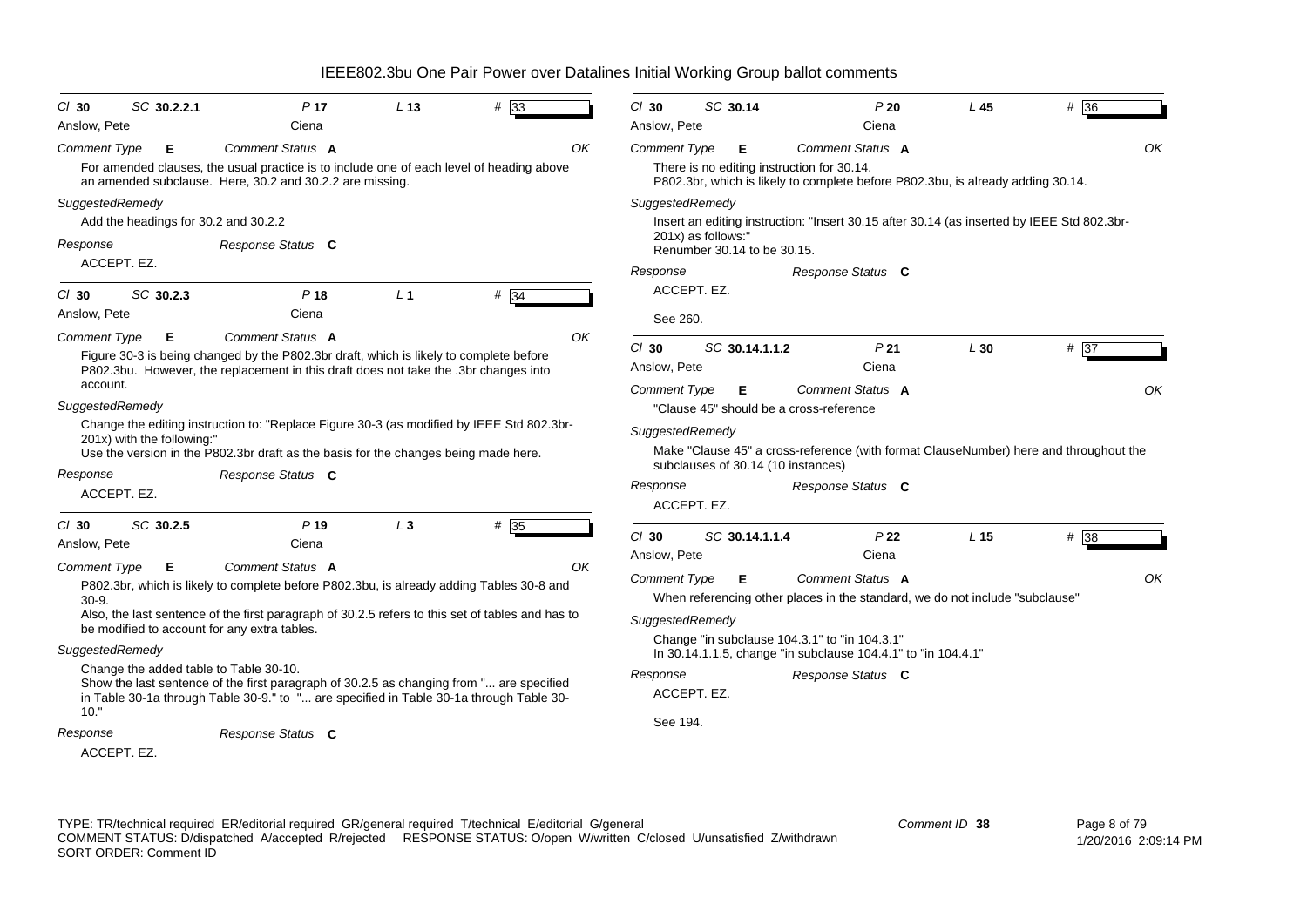| $CI$ 45<br>Anslow, Pete         | SC 45.2                                                                         | P <sub>27</sub><br>Ciena                                                                                                                                                               | L <sub>13</sub> | # 39   |    | $Cl$ 45<br>Anslow, Pete                     | SC 45.2.7a.2.8                                                                         | P31<br>Ciena                                                                                                                                                                                                                                       | L <sub>15</sub> | $#$ 42 |
|---------------------------------|---------------------------------------------------------------------------------|----------------------------------------------------------------------------------------------------------------------------------------------------------------------------------------|-----------------|--------|----|---------------------------------------------|----------------------------------------------------------------------------------------|----------------------------------------------------------------------------------------------------------------------------------------------------------------------------------------------------------------------------------------------------|-----------------|--------|
| <b>Comment Type</b>             | TR<br>address 12 to "OFDM PMA/PMD".                                             | Comment Status A<br>P802.3bn, which is likely to complete before P802.3bu, is already allocating Device                                                                                |                 |        | OK | <b>Comment Type</b>                         | Е<br>tables and not listed in the text.                                                | <b>Comment Status A</b><br>Many bit combinations are reserved for future use in Clause 45. This is shown in the                                                                                                                                    |                 | OK     |
| Response                        | SuggestedRemedy<br>Change 45.2.7a to 45.2.7b<br>ACCEPT. EZ.<br>See comment 323. | Change the device address for "Power unit" to 13 and show the changes to Tables 45-1<br>and 45-2 with respect to the tables as modified by IEEE Std 802.3bn-201x.<br>Response Status C |                 |        |    | SuggestedRemedy<br>Response                 | reserved for future use."<br>ACCEPT. EZ.                                               | Delete the sentence "The combinations '1010' thru '1111' for bits 12.1.6:3 have been<br>Also, in 45.2.7a.2.9, delete the paragraph "The combinations '111' and '110' for bits<br>12.1.2:0 have been reserved for future use."<br>Response Status C |                 |        |
| $CI$ 45                         | SC 45.2.7a                                                                      | P28                                                                                                                                                                                    | L <sub>15</sub> | # 40   |    | See 209.                                    |                                                                                        |                                                                                                                                                                                                                                                    |                 |        |
| Anslow, Pete                    |                                                                                 | Ciena                                                                                                                                                                                  |                 |        |    | $Cl$ 104<br>Anslow, Pete                    | SC 104.1.2                                                                             | P33<br>Ciena                                                                                                                                                                                                                                       | L33             | # 43   |
| <b>Comment Type</b><br>Response | Е<br>SuggestedRemedy<br>ACCEPT. EZ.                                             | Comment Status A<br>In Table 45-211e, the register names should not end in "register"<br>Remove "register" from the three register names in Table 45-211e<br>Response Status C         |                 |        | ΟK | Comment Type<br>SuggestedRemedy<br>Response | Е<br>Space missing in "IEEE802.3"<br>Change "IEEE802.3" to "IEEE 802.3"<br>ACCEPT. EZ. | <b>Comment Status A</b><br>Response Status C                                                                                                                                                                                                       |                 | OK     |
| $CI$ 45<br>Anslow, Pete         | SC 45.2.7a.2.6                                                                  | P31<br>Ciena                                                                                                                                                                           | $L_6$           | $#$ 41 |    | See 213.                                    |                                                                                        |                                                                                                                                                                                                                                                    |                 |        |
| <b>Comment Type</b>             | Е<br>"45.2" should be a cross-reference.                                        | <b>Comment Status A</b>                                                                                                                                                                |                 |        | OK | $Cl$ 104<br>Anslow, Pete                    | SC 104.1.2                                                                             | P33<br>Ciena                                                                                                                                                                                                                                       | $L_6$           | # $44$ |
|                                 | SuggestedRemedy<br>Make "45.2" a cross-reference.                               |                                                                                                                                                                                        |                 |        |    | <b>Comment Type</b>                         | E                                                                                      | <b>Comment Status A</b><br>http://www.ieee802.org/3/WG_tools/editorial/requirements/words.html requires:                                                                                                                                           |                 | OK     |
| Response                        | ACCEPT. EZ.                                                                     | Response Status C                                                                                                                                                                      |                 |        |    | SuggestedRemedy<br>Response                 | Physical Layer (always capped)<br>ACCEPT. EZ.                                          | Change "physical layers" to "Physical Layers" page 33 lines 6 and 36, page 53 line 35<br>Change "physical layer" to "Physical Layer" page 33 line 9<br>Change "Physical layer" to "Physical Layer" page 33 line 16<br>Response Status C            |                 |        |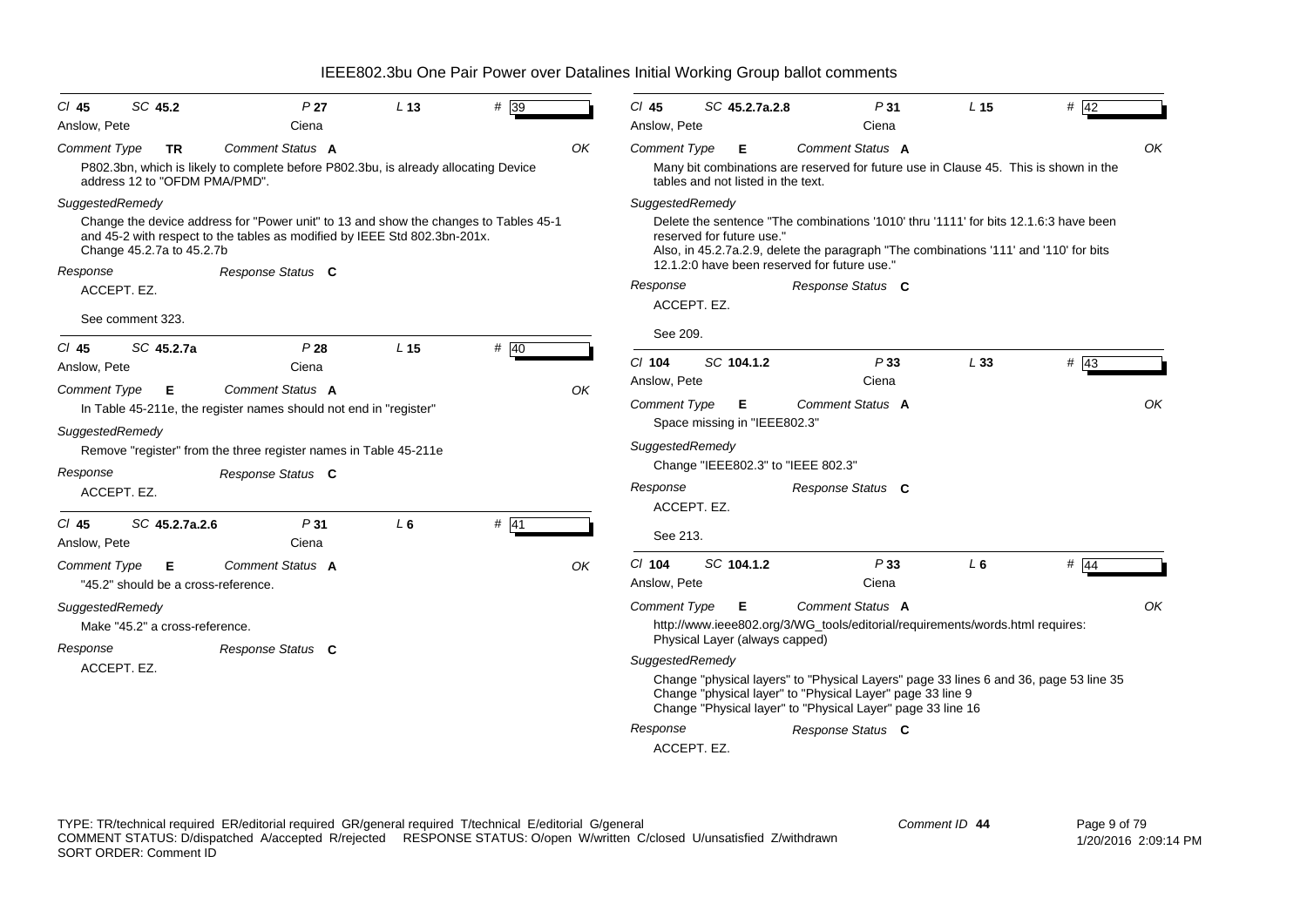| $CI$ 104                           | SC 104.1.2                          | P <sub>34</sub>                                                                                                                                                                                                                                                                                                                                                                                                                                                                                                                                                               |   | L <sub>1</sub>  | #<br>45        |    |
|------------------------------------|-------------------------------------|-------------------------------------------------------------------------------------------------------------------------------------------------------------------------------------------------------------------------------------------------------------------------------------------------------------------------------------------------------------------------------------------------------------------------------------------------------------------------------------------------------------------------------------------------------------------------------|---|-----------------|----------------|----|
| Anslow, Pete                       |                                     | Ciena                                                                                                                                                                                                                                                                                                                                                                                                                                                                                                                                                                         |   |                 |                |    |
| <b>Comment Type</b>                | Е<br>per the 802.3 Frame template). | Comment Status A<br>According to the IEEE style manual figure titles should be "centered below the figure" (as                                                                                                                                                                                                                                                                                                                                                                                                                                                                |   |                 |                | ΟK |
| SuggestedRemedy<br>through 104-13. |                                     | Move the titles for all figures to be centred below the figure. This applies to Figures 104-1                                                                                                                                                                                                                                                                                                                                                                                                                                                                                 |   |                 |                |    |
| Response<br>ACCEPT. EZ.            |                                     | Response Status C                                                                                                                                                                                                                                                                                                                                                                                                                                                                                                                                                             |   |                 |                |    |
| $Cl$ 104                           | SC 104.2                            | P <sub>35</sub>                                                                                                                                                                                                                                                                                                                                                                                                                                                                                                                                                               |   | L <sub>18</sub> | # $46$         |    |
| Anslow, Pete                       |                                     | Ciena                                                                                                                                                                                                                                                                                                                                                                                                                                                                                                                                                                         |   |                 |                |    |
| SuggestedRemedy<br>point.          | Subclause 1.2.6 is:                 | 1.2.6 Accuracy and resolution of numerical quantities<br>Unless otherwise stated, numerical limits in this standard are to be taken as exact, with the<br>number of significant digits and trailing zeros having no significance.<br>Consequently trailing zeros after the decimal point are generally not shown in 802.3.<br>On page 35 line 18 and page 62 line 19, change "6.0omega" to "6 omega" (use a non-<br>breaking space (Ctrl space) between the number and its unit).<br>In Tables 104-1, 104-3, 104-4, 104-6, 104-7, remove all trailing zeros after the decimal |   |                 |                |    |
| Response                           |                                     | Response Status C                                                                                                                                                                                                                                                                                                                                                                                                                                                                                                                                                             |   |                 |                |    |
| ACCEPT. EZ.                        |                                     |                                                                                                                                                                                                                                                                                                                                                                                                                                                                                                                                                                               |   |                 |                |    |
| $Cl$ 104<br>Anslow, Pete           | SC 104.2                            | P35<br>Ciena                                                                                                                                                                                                                                                                                                                                                                                                                                                                                                                                                                  |   | L32             | #<br><b>47</b> |    |
| <b>Comment Type</b>                | Е                                   | Comment Status A                                                                                                                                                                                                                                                                                                                                                                                                                                                                                                                                                              |   |                 |                | OΚ |
|                                    |                                     | The footnotes to Table 104-1 are not according to the IEEE style manual. They should be<br>numbered a, b, etc. and be associated with the table.                                                                                                                                                                                                                                                                                                                                                                                                                              |   |                 |                |    |
| SuggestedRemedy                    |                                     |                                                                                                                                                                                                                                                                                                                                                                                                                                                                                                                                                                               |   |                 |                |    |
|                                    |                                     | Place the insertion point at the position for the footnote (e.g. at the end of "VPSE(max)<br>(V)"), then Special, Footnote will insert a suitable table footnote.                                                                                                                                                                                                                                                                                                                                                                                                             |   |                 |                |    |
| Response                           |                                     | <b>Response Status</b>                                                                                                                                                                                                                                                                                                                                                                                                                                                                                                                                                        | C |                 |                |    |

ACCEPT. EZ.

|                                        |             | SC 104.3.4.1                     | $P$ 41                                                                                                                                                                                                                  | $L$ 40         | # 48 |
|----------------------------------------|-------------|----------------------------------|-------------------------------------------------------------------------------------------------------------------------------------------------------------------------------------------------------------------------|----------------|------|
| Anslow, Pete                           |             |                                  | Ciena                                                                                                                                                                                                                   |                |      |
| <b>Comment Type</b>                    |             | Е<br>The IEEE style manual says: | Comment Status A<br>"An em dash (-) should be used to indicate the lack of data for a particular cell in a table."                                                                                                      |                |      |
| SuggestedRemedy                        |             |                                  | Insert an em dash (Ctrl-q Shft-q) in all empty cells in the Min and Max column of Tables<br>104-2, 104-3, 104-4, 104-5, 104-6, 104-7                                                                                    |                |      |
| Response                               | ACCEPT. EZ. |                                  | Response Status C                                                                                                                                                                                                       |                |      |
| $Cl$ 104<br>Anslow, Pete               |             | SC 104.7                         | P61<br>Ciena                                                                                                                                                                                                            | L <sub>2</sub> | # 49 |
|                                        |             |                                  |                                                                                                                                                                                                                         |                |      |
| <b>Comment Type</b><br>SuggestedRemedy |             | Е                                | Comment Status A<br>The quoted clause title is incorrect in three places on Page 104.7 and in the title of 104.7.4<br>In the title of 104.7, the first sentence of 104.7.1, in the Table in 104.7.2.2, and in the title |                |      |
| Response                               |             |                                  | of 104.7.4, change the text after "Clause 104," to "Single-Pair Power over Data Lines<br>(PoDL)" to match the title of Clause 104.<br>Response Status C                                                                 |                |      |
|                                        | ACCEPT. EZ. |                                  |                                                                                                                                                                                                                         |                |      |
| $Cl$ 104<br>Anslow, Pete               |             | SC 104.7.2.2                     | P61<br>Ciena                                                                                                                                                                                                            | L43            | # 50 |
| <b>Comment Type</b>                    |             | Е                                | Comment Status A<br>"IEEE Std 802.3xx-201x" should be "IEEE Std 802.3bu-201x"                                                                                                                                           |                |      |
| SuggestedRemedy                        |             |                                  | Change "IEEE Std 802.3xx-201x" to "IEEE Std 802.3bu-201x"                                                                                                                                                               |                |      |

TYPE: TR/technical required ER/editorial required GR/general required T/technical E/editorial G/general COMMENT STATUS: D/dispatched A/accepted R/rejected RESPONSE STATUS: O/open W/written C/closed U/unsatisfied Z/withdrawn SORT ORDER: Comment ID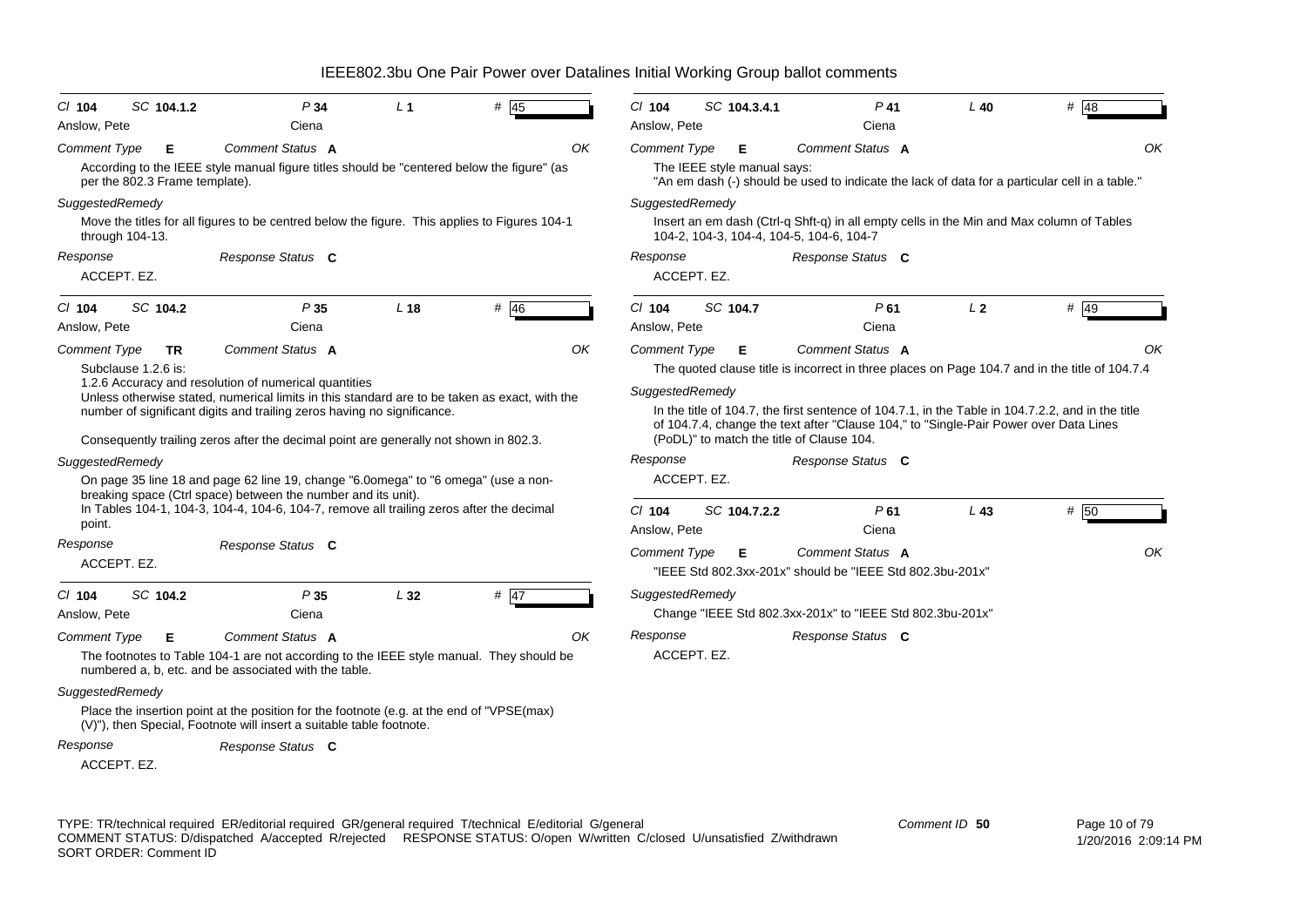| $CI$ 104                 | SC 104.7.3                   | P62                                                                                                                                                                             | L <sub>1</sub>  | # 51 |    | $Cl$ 104            |        | SC 104.6.2 | P <sub>55</sub>                                                                                                                                                            | L6             | # 54 |
|--------------------------|------------------------------|---------------------------------------------------------------------------------------------------------------------------------------------------------------------------------|-----------------|------|----|---------------------|--------|------------|----------------------------------------------------------------------------------------------------------------------------------------------------------------------------|----------------|------|
| Anslow, Pete             |                              | Ciena                                                                                                                                                                           |                 |      |    | Beaudoin, Denis     |        |            | Τl                                                                                                                                                                         |                |      |
| Comment Type             | Е                            | Comment Status A                                                                                                                                                                |                 |      | OK | <b>Comment Type</b> |        | T.         | Comment Status R                                                                                                                                                           |                | OK   |
|                          |                              | The table in 104.7.3 "Major capabilities/options" is empty.                                                                                                                     |                 |      |    |                     |        |            | : There doesn't seem to be any support for polarity inversion as supported on most other                                                                                   |                |      |
| SuggestedRemedy          |                              | Either add some entries or remove the section.                                                                                                                                  |                 |      |    | operation.          |        |            | POE clauses. In previous POE clauses there is a Bridge Diode that allows either polarity                                                                                   |                |      |
|                          |                              |                                                                                                                                                                                 |                 |      |    | SuggestedRemedy     |        |            |                                                                                                                                                                            |                |      |
| Response                 |                              | Response Status C                                                                                                                                                               |                 |      |    |                     |        |            | Add support for either polarity at the slave end of the link.                                                                                                              |                |      |
|                          | <b>ACCEPT IN PRINCIPLE.</b>  |                                                                                                                                                                                 |                 |      |    |                     |        |            | Texas Instruments dbeaudoin@ti.com W: 214-480-3287/77 M: 214-475-9193                                                                                                      |                |      |
|                          |                              | Editor given license to work with PICs editor to populate table in 104.7.3.                                                                                                     |                 |      |    | Response            |        |            | Response Status C                                                                                                                                                          |                |      |
|                          | See comments 84 and 88.      |                                                                                                                                                                                 |                 |      |    | REJECT.             |        |            |                                                                                                                                                                            |                |      |
| $CI$ 104<br>Anslow, Pete | SC 104.7.4.1                 | P62<br>Ciena                                                                                                                                                                    | L <sub>16</sub> | # 52 |    |                     |        |            | PoDL does not provide for polarity inversion because it is not intended for use in traditional<br>LAN wiring applications. Polarity protection is left to the implementor. |                |      |
| <b>Comment Type</b>      | Е                            | Comment Status A                                                                                                                                                                |                 |      | OK | $Cl$ 104            | SC 104 |            | P33                                                                                                                                                                        | L <sub>0</sub> | # 55 |
|                          |                              | The order of columns in the tables in 104.7.4.1 through 104.7.4.7 is not the same as for the                                                                                    |                 |      |    | Brown, Matt         |        |            | <b>APM</b>                                                                                                                                                                 |                |      |
|                          |                              | PICS in all other recent amendments and the 802.3 template.                                                                                                                     |                 |      |    | <b>Comment Type</b> |        | Е          | Comment Status A                                                                                                                                                           |                | OK   |
| SuggestedRemedy          |                              | Move the Value/Comment column in the tables in 104.7.4.1 through 104.7.4.7 to be                                                                                                |                 |      |    | Times New Roman.    |        |            | Many figures use Calibri font. For graphics, the style manual recommends use of Arial or                                                                                   |                |      |
|                          |                              | between the Subclause and Status columns.                                                                                                                                       |                 |      |    | SuggestedRemedy     |        |            |                                                                                                                                                                            |                |      |
| Response<br>ACCEPT. EZ.  |                              | Response Status C                                                                                                                                                               |                 |      |    |                     |        |            | Change font to one of the recommended fonts in the following figures:<br>Figure 104-{1,2,4,5,6,9,10,11,13}                                                                 |                |      |
|                          | See comment 235.             |                                                                                                                                                                                 |                 |      |    | Response            |        |            | Response Status C                                                                                                                                                          |                |      |
|                          |                              |                                                                                                                                                                                 |                 |      |    | ACCEPT. EZ.         |        |            |                                                                                                                                                                            |                |      |
| C/ 104A                  | SC 104A.1                    | P <sub>71</sub>                                                                                                                                                                 | L <sub>12</sub> | # 53 |    | $Cl$ 104            | SC 104 |            | P33                                                                                                                                                                        | L <sub>0</sub> | # 56 |
| Anslow, Pete             |                              | Ciena                                                                                                                                                                           |                 |      |    | Brown. Matt         |        |            | APM                                                                                                                                                                        |                |      |
| <b>Comment Type</b>      | Е                            | Comment Status A                                                                                                                                                                |                 |      | ΟK |                     |        |            | Comment Status A                                                                                                                                                           |                | OK   |
| be referenced.           |                              | It is a good idea to give all equations like this an equation number so that they can easily                                                                                    |                 |      |    | <b>Comment Type</b> |        | Е          | Many figure use font size that is too small read. Rendered at 4-6 pt. Style guide                                                                                          |                |      |
|                          |                              |                                                                                                                                                                                 |                 |      |    | recommends 8 pt.    |        |            |                                                                                                                                                                            |                |      |
| SuggestedRemedy          |                              |                                                                                                                                                                                 |                 |      |    | SuggestedRemedy     |        |            |                                                                                                                                                                            |                |      |
|                          |                              | Add equation number 104A-1 by applying paragraph tag "Aequation". Change " Is given<br>by:" to " Is given by Equation (104A-1):" where "Equation (104A-1)" is a cross-reference |                 |      |    |                     |        |            | Increase font size to at least 8 pt in the following figures:                                                                                                              |                |      |
|                          | with format "EquationNumber" |                                                                                                                                                                                 |                 |      |    | Figure 104-{7,8,12} |        |            |                                                                                                                                                                            |                |      |
| Response                 |                              | Response Status C                                                                                                                                                               |                 |      |    | Response            |        |            | Response Status C                                                                                                                                                          |                |      |
| ACCEPT. EZ.              |                              |                                                                                                                                                                                 |                 |      |    | ACCEPT. EZ.         |        |            |                                                                                                                                                                            |                |      |
|                          |                              |                                                                                                                                                                                 |                 |      |    |                     |        |            |                                                                                                                                                                            |                |      |

TYPE: TR/technical required ER/editorial required GR/general required T/technical E/editorial G/general COMMENT STATUS: D/dispatched A/accepted R/rejected RESPONSE STATUS: O/open W/written C/closed U/unsatisfied Z/withdrawn SORT ORDER: Comment ID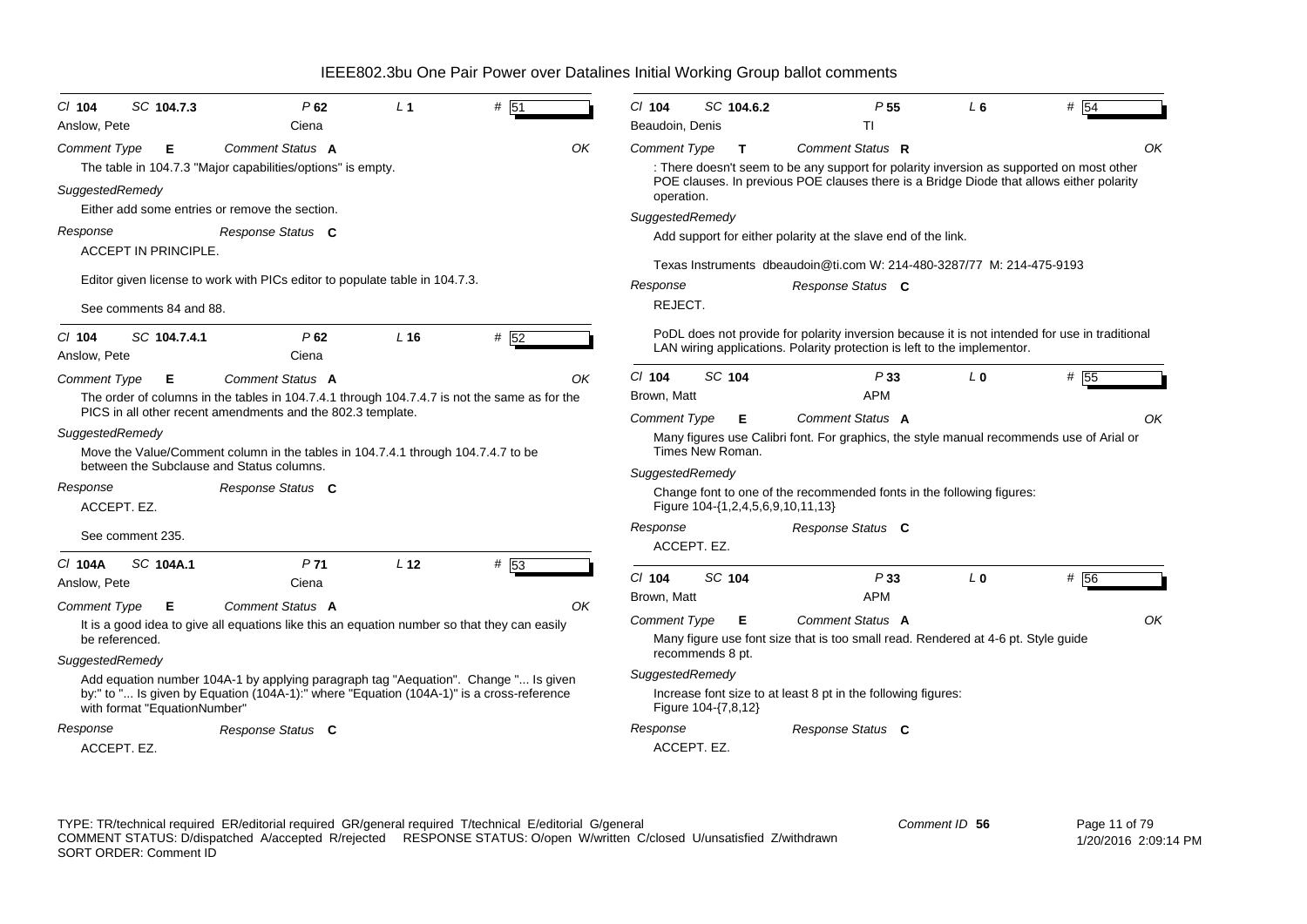| $Cl$ 104                      | SC 104.6.1                     | P <sub>54</sub>                                                                                                                                                                                                                                   | L29   | # 57 |    | $Cl$ 104            | SC 104.7.4.1                |              | $P$ 62                                                                                                                                                                            | L <sub>15</sub>       | # 60 |    |
|-------------------------------|--------------------------------|---------------------------------------------------------------------------------------------------------------------------------------------------------------------------------------------------------------------------------------------------|-------|------|----|---------------------|-----------------------------|--------------|-----------------------------------------------------------------------------------------------------------------------------------------------------------------------------------|-----------------------|------|----|
| Carlson, Steven               |                                | High Speed Design, In                                                                                                                                                                                                                             |       |      |    | Carlson, Steven     |                             |              |                                                                                                                                                                                   | High Speed Design, In |      |    |
| <b>Comment Type</b>           | ER                             | Comment Status A<br>Figure 104-7- SCCP master block diagram<br>The figure looks more appropriate for an IC datasheet than a standards document.                                                                                                   |       |      | OK | <b>Comment Type</b> |                             | ER           | Comment Status A<br>The PICS table does not follow the standard column format of                                                                                                  |                       |      | OK |
|                               |                                |                                                                                                                                                                                                                                                   |       |      |    |                     |                             |              | Item Feature Subclause Value/Comment Status Support                                                                                                                               |                       |      |    |
| SuggestedRemedy               |                                | In Figure 104-7- SCCP master block diagram, remove the triangle symbol (presumably a<br>receiver buffer, but not explicitly called out as such) and label the input line SCCP RX.<br>Label the transmit line SCCP TX and remove the SPST graphic. |       |      |    | SuggestedRemedy     | Re-arrange columns to       |              |                                                                                                                                                                                   |                       |      |    |
| Response                      |                                | Response Status C                                                                                                                                                                                                                                 |       |      |    |                     |                             |              | Item Feature Subclause Value/Comment Status Support                                                                                                                               |                       |      |    |
| ACCEPT. EZ.                   |                                |                                                                                                                                                                                                                                                   |       |      |    | Response            | ACCEPT. EZ.                 |              | Response Status C                                                                                                                                                                 |                       |      |    |
| $CI$ 104<br>Carlson, Steven   | SC 104.6                       | P <sub>54</sub><br>High Speed Design, In                                                                                                                                                                                                          | L 19  | # 58 |    |                     | See comment 235.            |              |                                                                                                                                                                                   |                       |      |    |
| <b>Comment Type</b>           | ER                             | Comment Status A                                                                                                                                                                                                                                  |       |      | OK | $Cl$ 104            |                             | SC 104.6.3.4 | P <sub>57</sub>                                                                                                                                                                   | $L$ 40                | # 61 |    |
|                               | a partiuclaur implementation.  | The current text, "SCCP is an open-drain, half-duplex bidirectional serial data bus," implies                                                                                                                                                     |       |      |    | Carlson, Steven     |                             |              |                                                                                                                                                                                   | High Speed Design, In |      |    |
| SuggestedRemedy<br>Change to: |                                |                                                                                                                                                                                                                                                   |       |      |    | <b>Comment Type</b> |                             | <b>TR</b>    | Comment Status A<br>Table 104-7-SCCP electrical requirements lists electrical requirments for SCCP, but no rise<br>or fall times are specified, nor is a maximum bus capacitance. |                       |      | OK |
|                               | bidirectional serial data bus. | SCCP is a current-sinking, wire-OR (e.g. open-drain or open-collector), half-duplex                                                                                                                                                               |       |      |    | SuggestedRemedy     |                             |              | Add rise and fall time, and bus capacitance specifications to Table 104-7.                                                                                                        |                       |      |    |
| Response<br>ACCEPT. EZ.       |                                | Response Status C                                                                                                                                                                                                                                 |       |      |    | Response            | <b>ACCEPT IN PRINCIPLE.</b> |              | Response Status C                                                                                                                                                                 |                       |      |    |
| $Cl$ 104<br>Carlson, Steven   | SC 104.6.2                     | P <sub>55</sub><br>High Speed Design, In                                                                                                                                                                                                          | $L_6$ | # 59 |    | AWG.                |                             |              | Add a bus capacitance spec based on max link segment capacitance based on 40m 22                                                                                                  |                       |      |    |
| <b>Comment Type</b>           | ER.                            | Comment Status A                                                                                                                                                                                                                                  |       |      | OK |                     |                             |              | Rise time and fall time to be added per 121.                                                                                                                                      |                       |      |    |
|                               |                                | In Figure 104-8-SCCP slave block diagram, the same issues are present in the figure.                                                                                                                                                              |       |      |    |                     | See 121 and 255.            |              |                                                                                                                                                                                   |                       |      |    |
| SuggestedRemedy               |                                |                                                                                                                                                                                                                                                   |       |      |    |                     |                             |              |                                                                                                                                                                                   |                       |      |    |
|                               |                                | Please change the figure per the previous comment on Figure 104-7- SCCP master block<br>diagram. Remove the "and ROM" as this assumes a particular implementation.                                                                                |       |      |    |                     |                             |              |                                                                                                                                                                                   |                       |      |    |
| Response<br>ACCEPT. EZ.       |                                | Response Status C                                                                                                                                                                                                                                 |       |      |    |                     |                             |              |                                                                                                                                                                                   |                       |      |    |
| See comment 57.               |                                |                                                                                                                                                                                                                                                   |       |      |    |                     |                             |              |                                                                                                                                                                                   |                       |      |    |

TYPE: TR/technical required ER/editorial required GR/general required T/technical E/editorial G/general COMMENT STATUS: D/dispatched A/accepted R/rejected RESPONSE STATUS: O/open W/written C/closed U/unsatisfied Z/withdrawn SORT ORDER: Comment ID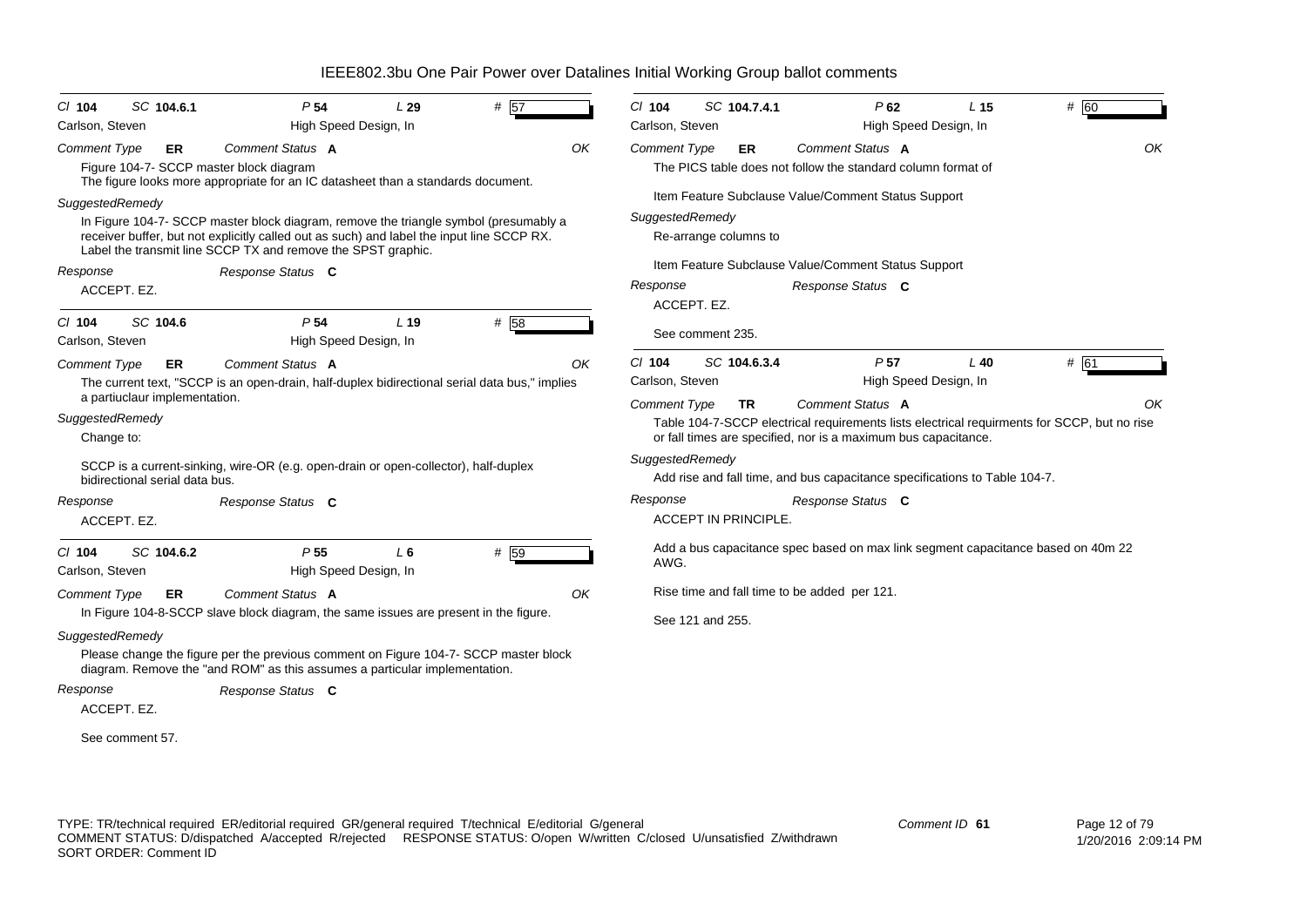| SC 104.7.4<br>$CI$ 104<br>Chabot, Craig                                                                                             | P62<br>UNH-IOL                                                                                                                                                                                                                                                         | L <sub>1</sub> | # 62 | $CI$ 01<br>Chalupsky, David | SC 1.4.2                                                             | $P$ 16<br>Intel Corp.                                                        | L 8 | # 64 |
|-------------------------------------------------------------------------------------------------------------------------------------|------------------------------------------------------------------------------------------------------------------------------------------------------------------------------------------------------------------------------------------------------------------------|----------------|------|-----------------------------|----------------------------------------------------------------------|------------------------------------------------------------------------------|-----|------|
| Comment Type<br>ER<br>PICS revision is required.                                                                                    | Comment Status A<br>Changes to the text made for D2.0 have altered Shalls throughout the text, and therefore, a                                                                                                                                                        |                | OK   | <b>Comment Type</b>         | E.<br>SuggestedRemedy                                                | Comment Status A<br>missing space between PoDL and Unregulated               |     | OK   |
| SuggestedRemedy<br>See chabot_3bu_1_0116                                                                                            |                                                                                                                                                                                                                                                                        |                |      |                             | add space                                                            |                                                                              |     |      |
| Response<br>ACCEPT.                                                                                                                 | Response Status C                                                                                                                                                                                                                                                      |                |      | Response                    | ACCEPT. EZ.<br>See comment 79.                                       | Response Status C                                                            |     |      |
| TFTD. See comments 200 and 212.                                                                                                     |                                                                                                                                                                                                                                                                        |                |      |                             |                                                                      |                                                                              |     |      |
| SC 104.3.3.6<br>$CI$ 104                                                                                                            | $P$ 40                                                                                                                                                                                                                                                                 | L <sub>5</sub> | # 63 | $Cl$ 45<br>Chalupsky, David | SC 45.2.7a.1                                                         | P28<br>Intel Corp.                                                           | L26 | # 65 |
| Chacon, ???<br><b>Comment Type</b>                                                                                                  | ???<br>Comment Status A                                                                                                                                                                                                                                                |                | OK   | <b>Comment Type</b>         | E                                                                    | <b>Comment Status A</b>                                                      |     | OK   |
| State: DETECTION, POWER_UP<br>Remove "pi sleeping <= FALSE<br>State: POWER UP<br>Remove "pi_discharge_en <= FALSE"                  | BallotID 20080305GOT: Based on the convention where a pi_* signal is assigned only if a<br>state changes its value when such state is entered, the following changes should be made<br>for consistency. However, these changes are not required to understand the FSM. |                |      | Response<br>See 136.        | SuggestedRemedy<br>add period and space after 45-211f<br>ACCEPT. EZ. | missing period and space in "Table 45-211f The default"<br>Response Status C |     |      |
| SuggestedRemedy                                                                                                                     |                                                                                                                                                                                                                                                                        |                |      |                             |                                                                      |                                                                              |     |      |
| State: DETECTION, POWER UP<br>Remove "pi discharge en <= FALSE"                                                                     | Remove the following lines from the indicated states.                                                                                                                                                                                                                  |                |      | $Cl$ 45<br>Chalupsky, David | SC 45.2.7a.1                                                         | P28<br>Intel Corp.                                                           | L28 | # 66 |
| State: POWER_UP<br>Remove "pi_sleeping <= FALSE"<br>State: SLEEP                                                                    |                                                                                                                                                                                                                                                                        |                |      | <b>Comment Type</b>         | E.<br>double period and end of sentence                              | Comment Status A                                                             |     | OK   |
| Remove "pi_sleeping <= TRUE"                                                                                                        |                                                                                                                                                                                                                                                                        |                |      |                             | SuggestedRemedy                                                      |                                                                              |     |      |
| Response                                                                                                                            | Response Status C                                                                                                                                                                                                                                                      |                |      |                             | delete one                                                           |                                                                              |     |      |
| ACCEPT.                                                                                                                             | Remove the following lines from the indicated states.                                                                                                                                                                                                                  |                |      | Response                    | ACCEPT. EZ.                                                          | Response Status C                                                            |     |      |
| State: DETECTION, POWER UP<br>Remove "pi_discharge_en <= FALSE"<br>State: POWER UP<br>Remove "pi_sleeping <= FALSE"<br>State: SLEEP |                                                                                                                                                                                                                                                                        |                |      | See 137.                    |                                                                      |                                                                              |     |      |

Remove "pi\_sleeping <= TRUE"

TYPE: TR/technical required ER/editorial required GR/general required T/technical E/editorial G/general COMMENT STATUS: D/dispatched A/accepted R/rejected RESPONSE STATUS: O/open W/written C/closed U/unsatisfied Z/withdrawn SORT ORDER: Comment ID *Comment ID* **66**

IEEE802.3bu One Pair Power over Datalines Initial Working Group ballot comments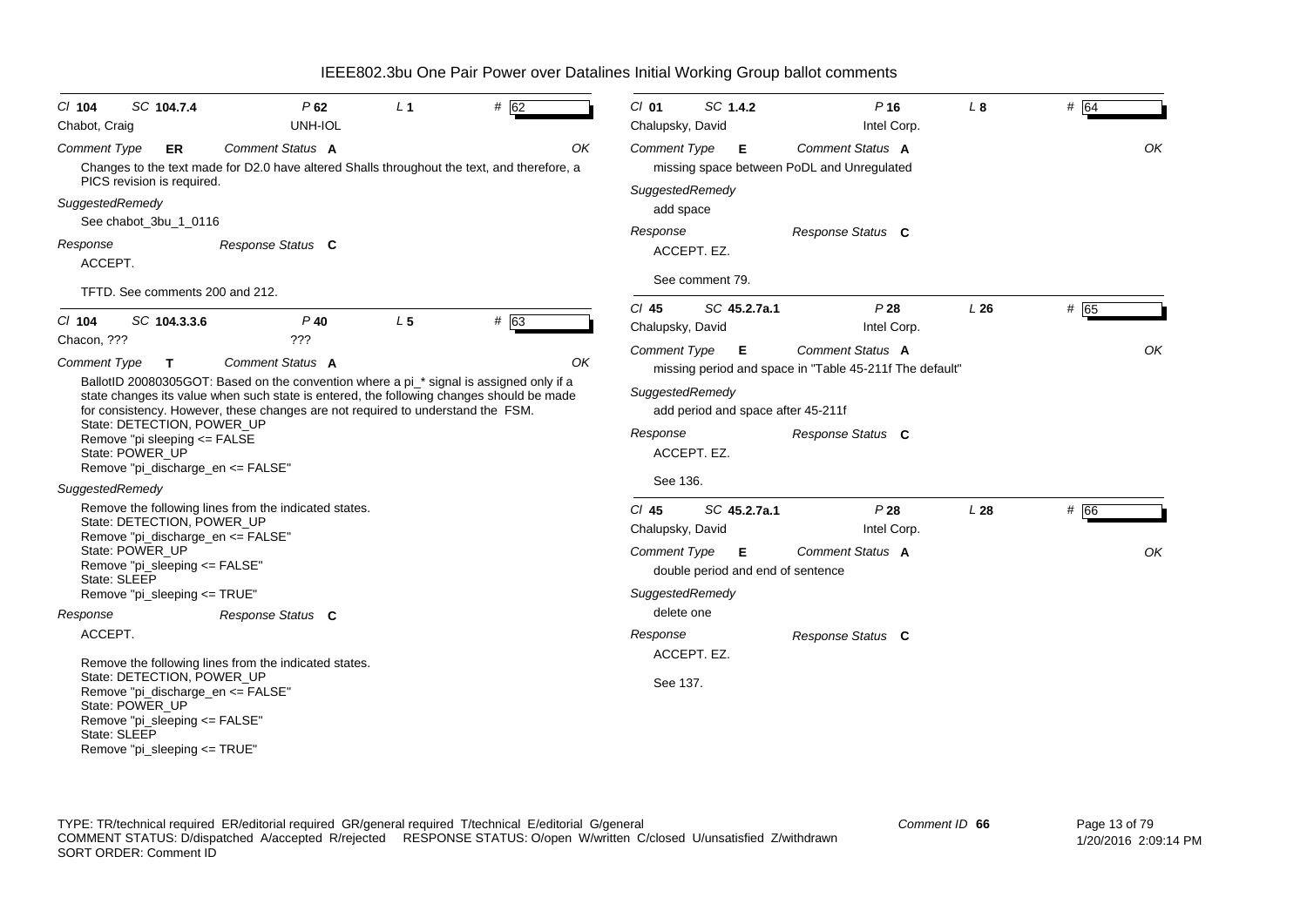| $CI$ 104<br>Chalupsky, David                    | SC 104.1.3               | P34<br>Intel Corp.                                                                                                                                                                         | L <sub>45</sub> | # 67 |    | $CI$ FM<br>Chalupsky, David                              | SC FM                          | P <sub>1</sub><br>Intel Corp.                                                                                                                                                                       | L26             | # 70 |    |
|-------------------------------------------------|--------------------------|--------------------------------------------------------------------------------------------------------------------------------------------------------------------------------------------|-----------------|------|----|----------------------------------------------------------|--------------------------------|-----------------------------------------------------------------------------------------------------------------------------------------------------------------------------------------------------|-----------------|------|----|
| <b>Comment Type</b>                             | Е                        | Comment Status A<br>the word "Ethernet" is not necessary to describe 100BASE-T1. it is not used for the other<br>instances of PHY names in the paragraph.                                  |                 |      | OK | <b>Comment Type</b>                                      | E                              | <b>Comment Status A</b><br>cover page errors. First paragraph says 802.3-201X, and 'prepared for task force review'                                                                                 |                 |      | OK |
| SuggestedRemedy                                 | delete the word Ethernet |                                                                                                                                                                                            |                 |      |    | SuggestedRemedy                                          | update copyright date line 29. | change 802.3-201X to 802.3-2015. replace 'task force review' with 'working group ballot'                                                                                                            |                 |      |    |
| Response<br>ACCEPT. EZ.                         |                          | Response Status C                                                                                                                                                                          |                 |      |    | Response                                                 | ACCEPT. EZ. See comment 29.    | Response Status C                                                                                                                                                                                   |                 |      |    |
| C/00<br>Chalupsky, David                        | SC <sub>0</sub>          | P<br>Intel Corp.                                                                                                                                                                           |                 | # 68 |    | $Cl$ 104<br>Darshan, Yair                                | SC 104.1.3                     | P35<br>Microsemi                                                                                                                                                                                    | L <sub>14</sub> | #71  |    |
| <b>Comment Type</b>                             | Е                        | Comment Status A<br>inconsistent header between front matter and main body of document. Through page 14<br>header says ammendment to 802.3-201X. Page 15 on says ammendment to 802.3-2012. |                 |      | OK | <b>Comment Type</b><br>loaded by PSE                     | <b>TR</b>                      | <b>Comment Status A</b><br>We need to add text the prevents DC from PSE to PHY and prevents data line signal to be                                                                                  |                 |      | ΟK |
| SuggestedRemedy<br>Response<br>ACCEPT. EZ.      |                          | change header throughout to indicate draft is an amemndment to 802.3-2015. you may<br>just need to get the latest Framemaker template<br>Response Status C                                 |                 |      |    | SuggestedRemedy<br>Response                              | Add note below figure 104-3:   | PSE interface elements that prevents loading the data signal by the PSE are not shown.<br>PHY elements that prevents DC to be delivered from the PSE to the PHY are not shown.<br>Response Status C |                 |      |    |
| C/00<br>Chalupsky, David<br><b>Comment Type</b> | SC <sub>0</sub><br>E     | P<br>Intel Corp.<br>Comment Status A<br>copyright date in footer (through page 14) says 201x.                                                                                              |                 | # 69 | OK | ACCEPT. EZ.<br>$Cl$ 104<br>Darshan, Yair<br>Comment Type | SC 104.2<br><b>TR</b>          | P35<br>Microsemi<br><b>Comment Status A</b>                                                                                                                                                         | L34             | #72  | OK |
| SuggestedRemedy                                 |                          | change copyright to 2015 or 2016 depending upon release date of next draft.                                                                                                                |                 |      |    | -Vpse oc                                                 |                                | Some of the terms in Table 104-1 are not defined.<br>-IPI (need to be defined in Figure 104.3                                                                                                       |                 |      |    |
| Response<br>ACCEPT. EZ.                         |                          | Response Status C                                                                                                                                                                          |                 |      |    | SuggestedRemedy                                          |                                | Define Vpse_oc and IPI in notes below Table 104-1                                                                                                                                                   |                 |      |    |
|                                                 |                          |                                                                                                                                                                                            |                 |      |    | Response                                                 | ACCEPT IN PRINCIPLE.           | Response Status C                                                                                                                                                                                   |                 |      |    |
|                                                 |                          |                                                                                                                                                                                            |                 |      |    |                                                          |                                | See comment 273. Editor given license to add definitions.                                                                                                                                           |                 |      |    |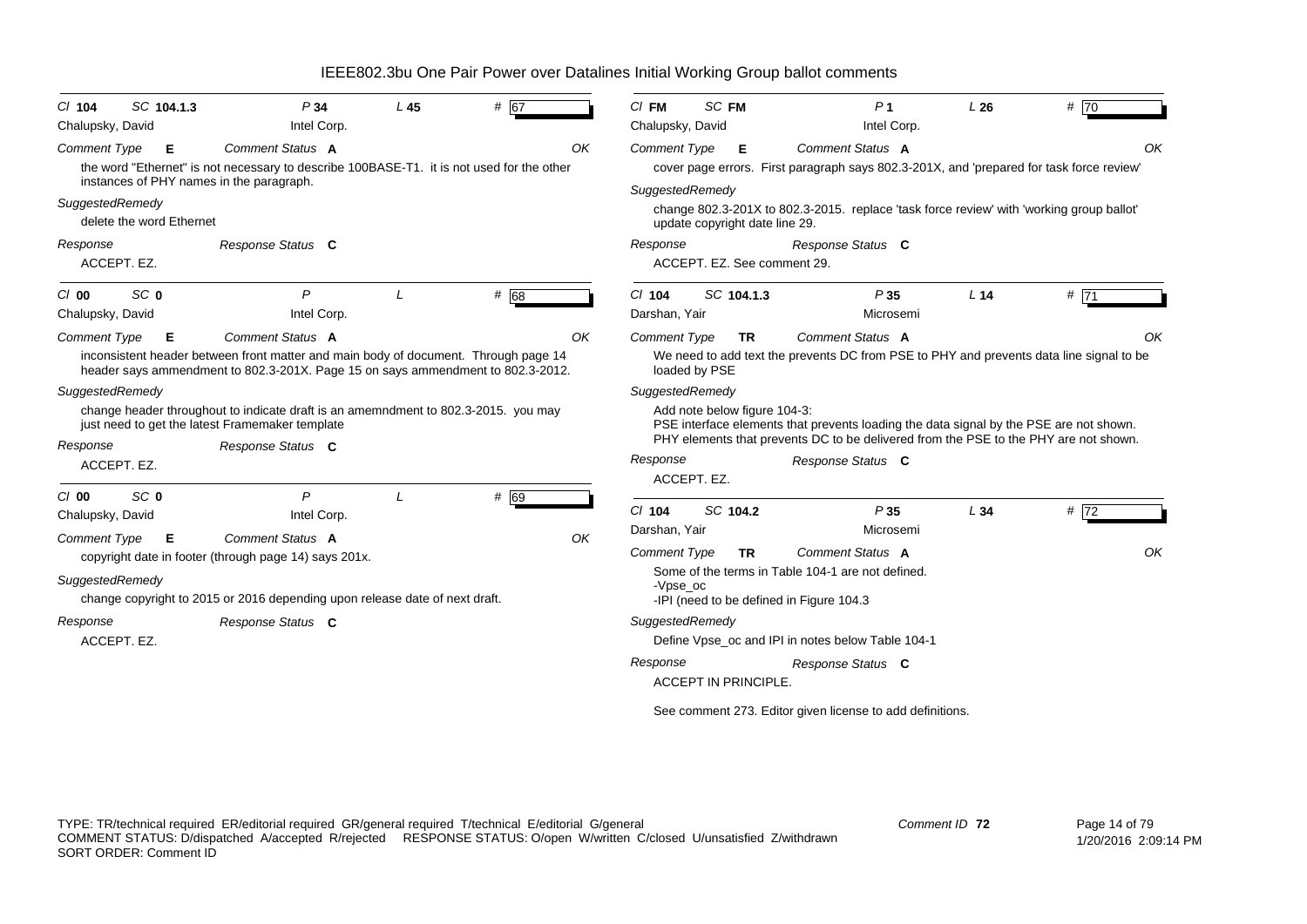| $CI$ 104<br>Darshan, Yair              |                  | SC 104.2                                                | P35<br>Microsemi                                                                                                                                                                                                                                        | L <sub>18</sub> | # 73 |    | $CI$ 104<br>Darshan, Yair                           | SC 104.3.6               |           | $P$ 43<br>Microsemi                                                                                                                                                                                                                                | $L$ 41 | $#$ 74 |    |
|----------------------------------------|------------------|---------------------------------------------------------|---------------------------------------------------------------------------------------------------------------------------------------------------------------------------------------------------------------------------------------------------------|-----------------|------|----|-----------------------------------------------------|--------------------------|-----------|----------------------------------------------------------------------------------------------------------------------------------------------------------------------------------------------------------------------------------------------------|--------|--------|----|
| <b>Comment Type</b><br>SuggestedRemedy |                  | <b>TR</b>                                               | Comment Status A<br>The DC loop resistance is defined for 12 V system but it is not defined for 24V and 48V<br>Define loop resistance for 24 and 48V systems.<br>or defined the quadratic equation that ties between PSE voltage, PD required power and |                 |      | OK | <b>Comment Type</b>                                 | voltages e.g. 48V.       | <b>TR</b> | Comment Status A<br>Table 104-3: Tinrush is defined however Inrush is not defined.<br>10uF max is defined in the PD. Note sure it it is sufficient for higher power at higher PSE<br>linrush_max is not defined. Does 300A at the 1st 1msec is OK? |        |        | ΟK |
| Response                               | shown in D2.0.   |                                                         | loop resistance for better deing flexibility in additio to table 104-1.<br>The above requires some work that already done in previous meetings and now it is not<br>Response Status C                                                                   |                 |      |    | SuggestedRemedy<br><b>Editor Notes:</b><br>Response | To add editor note:      |           | Group to discuss the above concerns.<br>To adress definitions of Inrush_max and profile of Iinrush max over time.<br>Response Status C                                                                                                             |        |        |    |
|                                        | See comment 236. | <b>ACCEPT IN PRINCIPLE.</b><br>Reword 104.2 as follows: | "The DC loop resistance of the link segment shall be less than 6 ohms for 12 V                                                                                                                                                                          |                 |      |    |                                                     | ACCEPT IN PRINCIPLE.     |           | Add normative text to 104.3.6.2 as follows:<br>"linrush is the PSE output current during the POWER_UP state. During the POWER_UP<br>state, PSE output shall not exceed ILIM max."                                                                  |        |        |    |
|                                        | power classes."  |                                                         | unregulated system power classes. The DC loop resistance shall be less than 6.5 ohms for<br>12V regulated, 24V regulated and unregulated, and 48V regulated and unregulated system                                                                      |                 |      |    | $Cl$ 104<br>DiBiaso, Eric                           | SC 104.3.5               |           | $P$ 42<br><b>TE Connectivity</b>                                                                                                                                                                                                                   | $L$ 41 | # 75   |    |
|                                        |                  |                                                         | Delete Annex 104A, move the equation from 104A to 104.2.                                                                                                                                                                                                |                 |      |    | <b>Comment Type</b>                                 | Е<br>Add Space to offull |           | Comment Status A                                                                                                                                                                                                                                   |        |        | OK |
|                                        |                  |                                                         |                                                                                                                                                                                                                                                         |                 |      |    | SuggestedRemedy<br>Response                         |                          |           | after detection and prior to application offull operating<br>after detection and prior to application of full operating<br>Response Status C                                                                                                       |        |        |    |
|                                        |                  |                                                         |                                                                                                                                                                                                                                                         |                 |      |    | ACCEPT. EZ.                                         | See comment 13.          |           |                                                                                                                                                                                                                                                    |        |        |    |
|                                        |                  |                                                         |                                                                                                                                                                                                                                                         |                 |      |    |                                                     |                          |           |                                                                                                                                                                                                                                                    |        |        |    |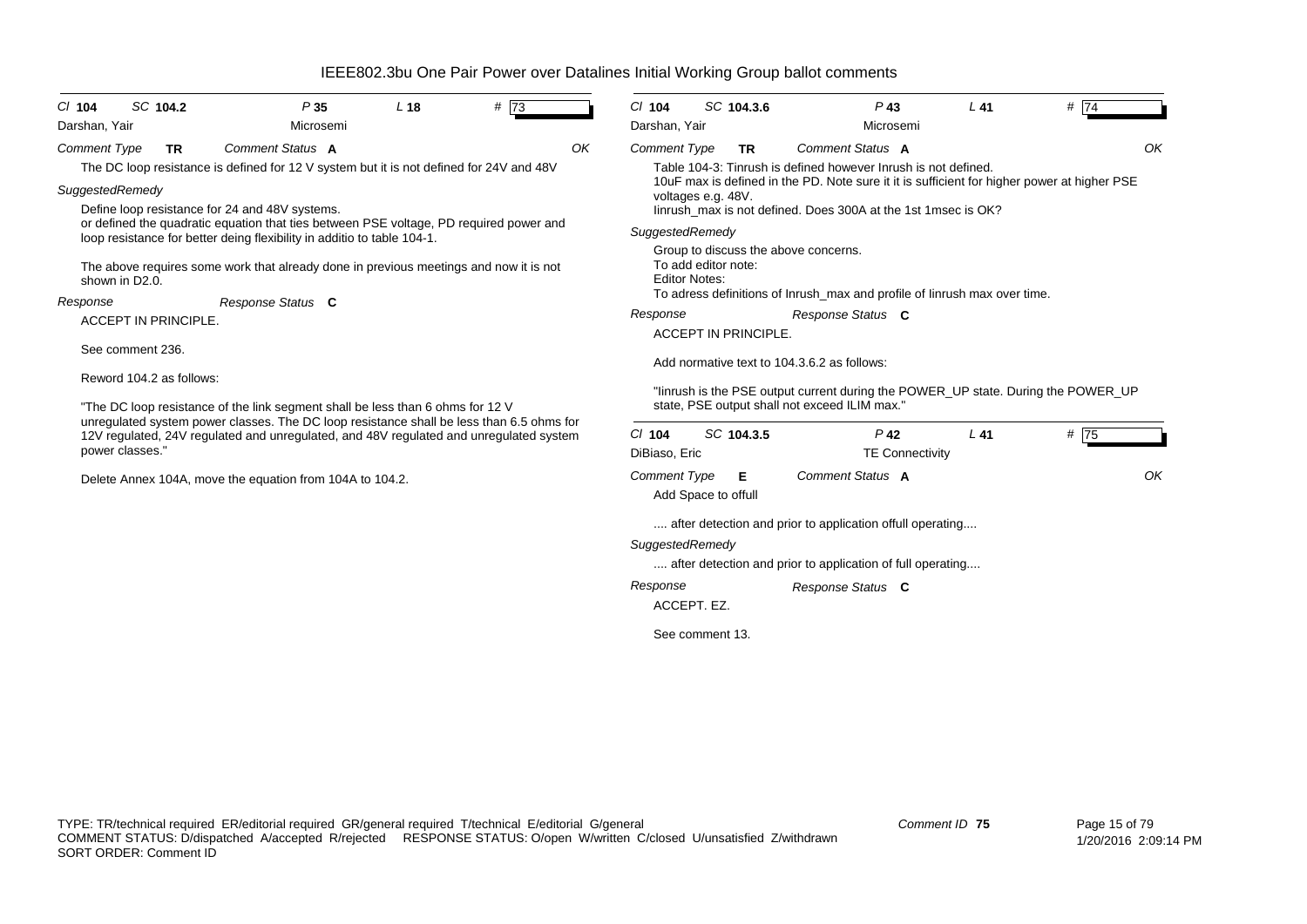| $Cl$ 104                               | SC 104.4.6.2                      | P <sub>52</sub>                                                                                                                                                                                                          | L20    | # 76              |    | $Cl$ 01                     | SC 1.4.2    |                | $P$ 16                                                                                                                                                                                                                                                         | $L_{\rm 8}$     | #79  |
|----------------------------------------|-----------------------------------|--------------------------------------------------------------------------------------------------------------------------------------------------------------------------------------------------------------------------|--------|-------------------|----|-----------------------------|-------------|----------------|----------------------------------------------------------------------------------------------------------------------------------------------------------------------------------------------------------------------------------------------------------------|-----------------|------|
| DiBiaso, Eric                          |                                   | <b>TE Connectivity</b><br>Comment Status A                                                                                                                                                                               |        |                   | OK | Donahue, Curtis             |             |                | UNH-IOL<br>Comment Status A                                                                                                                                                                                                                                    |                 | OK   |
| <b>Comment Type</b>                    | Е                                 | Unable to find Vsleep max in Table 104-4 or Table 104-6 as referenced in the following                                                                                                                                   |        |                   |    | Comment Type                |             | Е              | "PoDLUnregualted" missing space.                                                                                                                                                                                                                               |                 |      |
| sentence:<br>SuggestedRemedy           |                                   | A PD that requires detection and power-up shall draw current in the range of I_wakeup_PD<br>for at least T_wakeup_PD when Vsleep_PD_min < Vpd < Vsleep_max as specified in<br>Table 104-4 and Table 104-6, respectively. |        |                   |    | SuggestedRemedy<br>Response | ACCEPT. EZ. |                | Change "PoDLUnregulated" to "PoDL Unregulated".<br>Response Status C                                                                                                                                                                                           |                 |      |
|                                        | Add Vsleep_max to table 104-6     |                                                                                                                                                                                                                          |        |                   |    | $Cl$ 30                     |             | SC 30.14.1.1.4 | P <sub>22</sub>                                                                                                                                                                                                                                                | L <sub>11</sub> | # 80 |
| Response                               |                                   | Response Status C                                                                                                                                                                                                        |        |                   |    | Donahue, Curtis             |             |                | UNH-IOL                                                                                                                                                                                                                                                        |                 |      |
|                                        | ACCEPT IN PRINCIPLE.              |                                                                                                                                                                                                                          |        |                   |    | <b>Comment Type</b>         |             | Е              | Comment Status A                                                                                                                                                                                                                                               |                 | OK   |
|                                        | Add 3.45V to item 10 table 104-6. |                                                                                                                                                                                                                          |        |                   |    | line 28.                    |             |                | "typeAB" is listed twice. The first instance should be "typeB". Also appears in 30.14.1.1.5                                                                                                                                                                    |                 |      |
|                                        | See comment 350.                  |                                                                                                                                                                                                                          |        |                   |    | SuggestedRemedy             |             |                |                                                                                                                                                                                                                                                                |                 |      |
| $Cl$ 104                               | SC 104.5.3.1                      | P <sub>53</sub>                                                                                                                                                                                                          | $L$ 48 | # $\overline{77}$ |    |                             |             |                | On page 22 line 11 and line 28, change "typeAB" to "typeB".                                                                                                                                                                                                    |                 |      |
| DiBiaso, Eric                          |                                   | <b>TE Connectivity</b>                                                                                                                                                                                                   |        |                   |    | Response                    |             |                | Response Status C                                                                                                                                                                                                                                              |                 |      |
| <b>Comment Type</b>                    | E.                                | Comment Status A                                                                                                                                                                                                         |        |                   | OK |                             | ACCEPT. EZ. |                |                                                                                                                                                                                                                                                                |                 |      |
|                                        |                                   | Add plot to illustrate MDI return loss equation (104-2) for Type A PoDL system.                                                                                                                                          |        |                   |    | $Cl$ 104                    |             | SC 104.3.3.6   | $P$ 40                                                                                                                                                                                                                                                         | L20             | #81  |
| SuggestedRemedy                        |                                   |                                                                                                                                                                                                                          |        |                   |    | Donahue, Curtis             |             |                | UNH-IOL                                                                                                                                                                                                                                                        |                 |      |
| Add plot.                              |                                   |                                                                                                                                                                                                                          |        |                   |    | <b>Comment Type</b>         |             | Е.             | Comment Status A                                                                                                                                                                                                                                               |                 | OK   |
| Response<br>ACCEPT. EZ.                |                                   | Response Status C                                                                                                                                                                                                        |        |                   |    |                             |             |                | Exit conditions of CLASSIFICATION, CLASSIFICATION EVAL, and POWER UP states<br>are all different but merge into a single input condition for RESTART state. Since the<br>condition for each of these is different they cannot merge into a single state entry. |                 |      |
| $CI$ 104                               | SC 104.5.3.1                      | P <sub>54</sub>                                                                                                                                                                                                          | $L$ 10 | #78               |    | SuggestedRemedy             |             |                |                                                                                                                                                                                                                                                                |                 |      |
| DiBiaso, Eric                          |                                   | <b>TE Connectivity</b>                                                                                                                                                                                                   |        |                   |    |                             |             |                | Draw 3 seperate entrance lines into the RESTART state.                                                                                                                                                                                                         |                 |      |
| <b>Comment Type</b><br>SuggestedRemedy | Е                                 | Comment Status A<br>Add plot to illustrate MDI return loss equation (104-3) for Type B PoDL system.                                                                                                                      |        |                   | OK | Response<br>ACCEPT.         |             |                | Response Status C                                                                                                                                                                                                                                              |                 |      |
| Add Plot                               |                                   |                                                                                                                                                                                                                          |        |                   |    |                             |             |                |                                                                                                                                                                                                                                                                |                 |      |
| Response<br>ACCEPT. EZ.                |                                   | Response Status C                                                                                                                                                                                                        |        |                   |    |                             |             |                |                                                                                                                                                                                                                                                                |                 |      |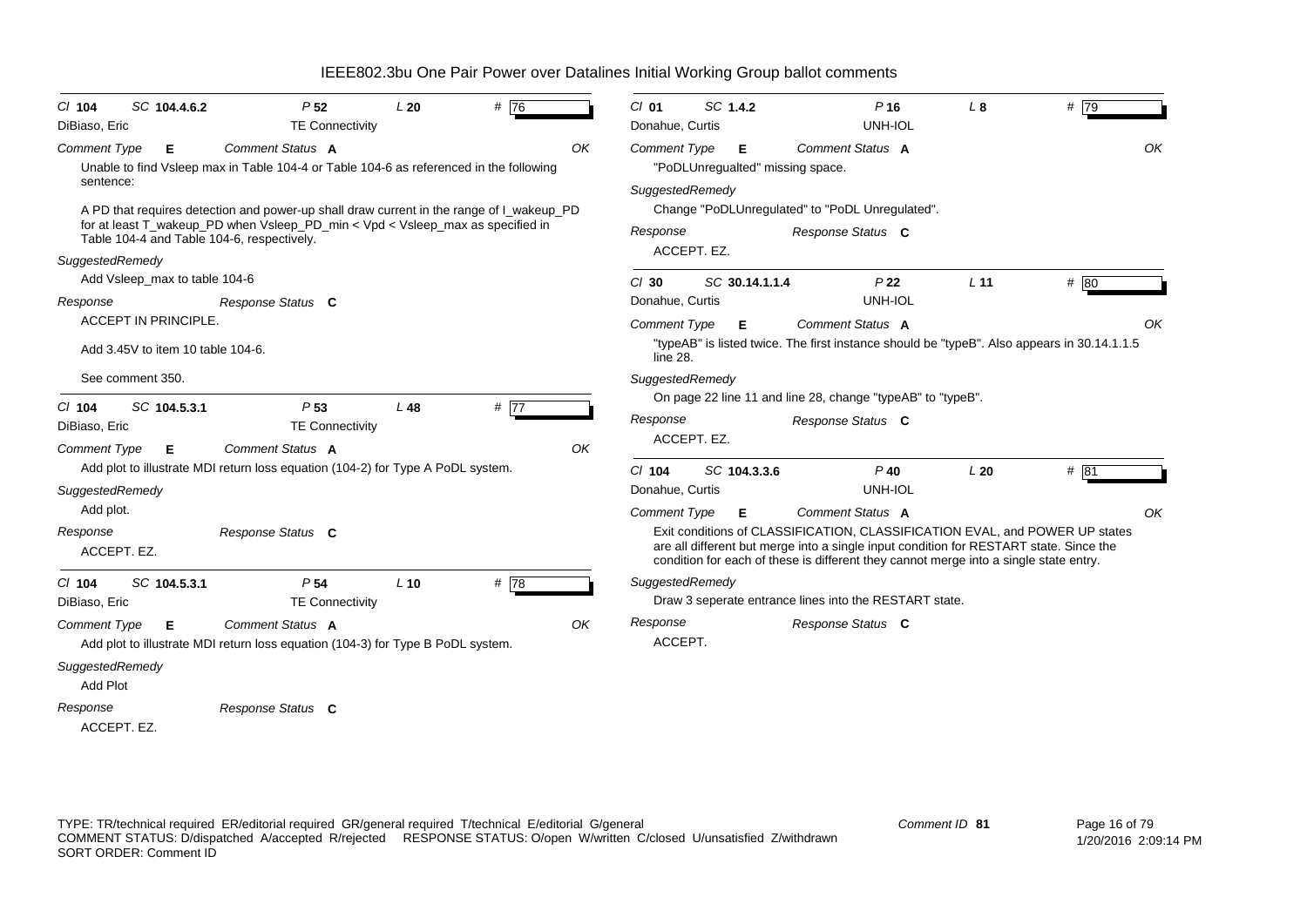| $Cl$ 104<br>Donahue, Curtis            | SC 104.4.3.6                            | $P$ 49<br><b>UNH-IOL</b>                                                                                                                                                                                                                                                                 | L <sub>18</sub> | # $82$ |    | SC 104.7.4.2<br>$Cl$ 104<br>Donahue, Curtis                                     | $P$ 62<br>UNH-IOL                                                                   | L39             | # $85$ |    |
|----------------------------------------|-----------------------------------------|------------------------------------------------------------------------------------------------------------------------------------------------------------------------------------------------------------------------------------------------------------------------------------------|-----------------|--------|----|---------------------------------------------------------------------------------|-------------------------------------------------------------------------------------|-----------------|--------|----|
| <b>Comment Type</b><br>SuggestedRemedy | Е.                                      | <b>Comment Status A</b><br>Exit conditions of MDI POWER1, PD SLEEP, and DO_CLASSIFICATION states are all<br>different but merge into a single input condition for DO_DETECTION state. Since the<br>condition for each of these is different they cannot merge into a single state entry. |                 |        | OK | <b>Comment Type</b><br>Е<br>SuggestedRemedy<br>Populate with appropriate value. | <b>Comment Status A</b><br>PSE5 and PSE6 are missing "Status" and "Support" values. |                 |        | OK |
|                                        |                                         | Draw 3 seperate entrance lines into the RESTART state.                                                                                                                                                                                                                                   |                 |        |    | Response                                                                        | Response Status C                                                                   |                 |        |    |
| Response                               |                                         | Response Status C                                                                                                                                                                                                                                                                        |                 |        |    | ACCEPT IN PRINCIPLE.                                                            |                                                                                     |                 |        |    |
| ACCEPT.                                |                                         |                                                                                                                                                                                                                                                                                          |                 |        |    |                                                                                 | See chabot_3bu_1_0116.pdf page 11 lines 23-27 for remedy.                           |                 |        |    |
| $CI$ 104<br>Donahue, Curtis            | SC 104.5.2                              | P <sub>53</sub><br><b>UNH-IOL</b>                                                                                                                                                                                                                                                        | L26             | # 83   |    | SC 104.7.4.2<br>$Cl$ 104<br>Donahue, Curtis                                     | $P$ 63<br>UNH-IOL                                                                   | L26             | # 86   |    |
| Comment Type                           | Е                                       | <b>Comment Status A</b><br>"See clauses 96 and 97", should "96" and "97" be external references?                                                                                                                                                                                         |                 |        | OK | <b>Comment Type</b><br>E.                                                       | <b>Comment Status A</b><br>PSE15 and PSE16 have a typo in SLEEEP_SETTLE.            |                 |        | OK |
| SuggestedRemedy                        |                                         | Make "96" and "97" green external references.                                                                                                                                                                                                                                            |                 |        |    | SuggestedRemedy                                                                 | Change "SLEEEP_SETTLE" to "SLEEP_SETTLE"                                            |                 |        |    |
| Response                               | ACCEPT. EZ.                             | Response Status C                                                                                                                                                                                                                                                                        |                 |        |    | Response<br>ACCEPT. EZ.                                                         | Response Status C                                                                   |                 |        |    |
|                                        | See comment 296.                        |                                                                                                                                                                                                                                                                                          |                 |        |    | $Cl$ 104<br>SC 104.7.4.2                                                        | P64                                                                                 | L <sub>14</sub> | # 87   |    |
| $CI$ 104                               | SC 104.7.3                              | P62                                                                                                                                                                                                                                                                                      | $L_6$           | # $84$ |    | Donahue, Curtis                                                                 | UNH-IOL                                                                             |                 |        |    |
| Donahue, Curtis                        |                                         | UNH-IOL                                                                                                                                                                                                                                                                                  |                 |        |    | <b>Comment Type</b><br>Е                                                        | Comment Status A                                                                    |                 |        | OK |
| <b>Comment Type</b>                    | Е<br>Major Capabilities table is empty. | Comment Status A                                                                                                                                                                                                                                                                         |                 |        | OK | "PSE259" instead of "PSE29"<br>SuggestedRemedy<br>Change "PSE259" to "PSE29"    |                                                                                     |                 |        |    |
| SuggestedRemedy                        | Populate with appropriate capabilities. |                                                                                                                                                                                                                                                                                          |                 |        |    | Response                                                                        | Response Status C                                                                   |                 |        |    |
| Response                               |                                         |                                                                                                                                                                                                                                                                                          |                 |        |    | ACCEPT. EZ.                                                                     |                                                                                     |                 |        |    |
|                                        | <b>ACCEPT IN PRINCIPLE.</b>             | Response Status C                                                                                                                                                                                                                                                                        |                 |        |    |                                                                                 |                                                                                     |                 |        |    |
|                                        | See comment 51 and 88.                  |                                                                                                                                                                                                                                                                                          |                 |        |    |                                                                                 |                                                                                     |                 |        |    |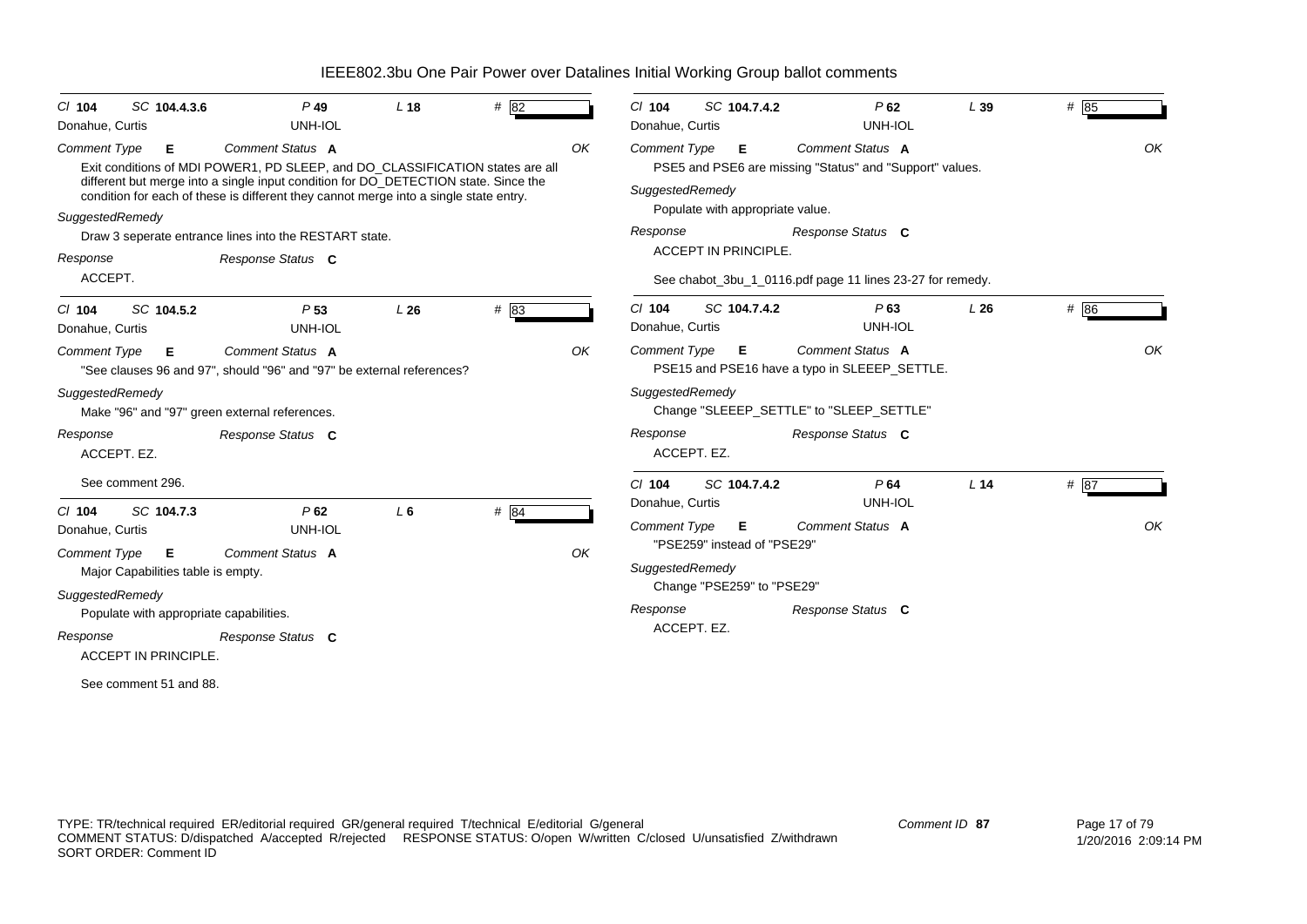| CI 104<br>Donahue, Curtis | SC 104.7.4.4                  |                                                                  | P 67<br>UNH-IOL | L <sub>8</sub>                                                                 | # 88                                                                                                    |    | $Cl$ 104<br>Donahue, Curtis |             | SC 104.6                    |                                                                                                                                                   | P 54<br>UNH-IOL | L16           | # 89                                                                                                                                                                           |
|---------------------------|-------------------------------|------------------------------------------------------------------|-----------------|--------------------------------------------------------------------------------|---------------------------------------------------------------------------------------------------------|----|-----------------------------|-------------|-----------------------------|---------------------------------------------------------------------------------------------------------------------------------------------------|-----------------|---------------|--------------------------------------------------------------------------------------------------------------------------------------------------------------------------------|
| Comment Type              | Е                             | Comment Status A                                                 |                 |                                                                                | COMEL2 and COMEL3 are listed as "M" (mandatory) but really should be conditionally                      | ΟK | Comment Type                |             | T.                          | Comment Status A<br>It is unclear whether SCCP is mandatory or optional.                                                                          |                 |               | OK                                                                                                                                                                             |
|                           |                               | 1000BASE-T1 PHYs (and vice versa).                               |                 | mandatory since the 100BASE-T1 PHY return loss requirement isn't mandatory for |                                                                                                         |    |                             |             |                             | 104.1.2 states "Data may be transmitted and received between the PSE and PD prior to                                                              |                 |               |                                                                                                                                                                                |
| SuggestedRemedy           |                               |                                                                  |                 |                                                                                |                                                                                                         |    |                             |             |                             | the application of power and subsequent to the removal of full operating voltage via the                                                          |                 |               | MDI using the Serial Communication Classification Protocol (SCCP) which is described in                                                                                        |
|                           |                               |                                                                  |                 | appropriate "Major capability" (still needs to be added to table in 104.7.3).  | Change the "Status" field of COMEL2 and COMEL3 from "M" to "xxx:M" where xxx is the                     |    | 104.6."                     |             |                             |                                                                                                                                                   |                 |               |                                                                                                                                                                                |
|                           |                               | Also change the "Support" field from "Yes []" to "Yes [] N/A []" |                 |                                                                                |                                                                                                         |    |                             |             |                             | operating voltage using SCCP."                                                                                                                    |                 |               | 104.3.3.1 states "A PSE may communicate with the PD prior to the application of normal                                                                                         |
| Response                  | ACCEPT IN PRINCIPLE.          | Response Status C                                                |                 |                                                                                |                                                                                                         |    |                             |             |                             |                                                                                                                                                   |                 |               | The key word being "may" in both subclauses. Does it mean that (a) a PSE and PD 'may'<br>communicate with earch other?, (b) that when a PSE and PD communicate with each other |
|                           | TFTD. See comments 51 and 84. |                                                                  |                 |                                                                                |                                                                                                         |    |                             |             |                             | it 'may' use SCCP to do so?, or (c) something else?<br>104.3.3.3 defines the variable "sccp_enable" which seems to indicate that SCCP can be      |                 |               |                                                                                                                                                                                |
|                           |                               |                                                                  |                 |                                                                                |                                                                                                         |    | SuggestedRemedy             |             |                             | not supported, meaning it is a non-mandatory feature.                                                                                             |                 |               |                                                                                                                                                                                |
|                           |                               |                                                                  |                 |                                                                                |                                                                                                         |    |                             |             |                             | Please make it clearer to the reader whether SCCP is mandatorally supported feature.                                                              |                 |               |                                                                                                                                                                                |
|                           |                               |                                                                  |                 |                                                                                |                                                                                                         |    |                             |             |                             | If SCCP is truely optional then 104.7.4.7 also needs to be updated to reflect that the<br>"shalls" are not mandatory but conditionally mandatory. |                 |               |                                                                                                                                                                                |
|                           |                               |                                                                  |                 |                                                                                |                                                                                                         |    | Response                    |             | <b>ACCEPT IN PRINCIPLE.</b> | Response Status C                                                                                                                                 |                 |               |                                                                                                                                                                                |
|                           |                               |                                                                  |                 |                                                                                |                                                                                                         |    | optional."                  |             |                             | is optional, and is performed using SCCP. Implementation of SCCP by a PSE is also                                                                 |                 |               | Change "Classification is performed using SCCP. See 104.6." in 104.3.5 to "Classification                                                                                      |
|                           |                               |                                                                  |                 |                                                                                |                                                                                                         |    |                             |             |                             | Make SCCP optional in 104.7.3.                                                                                                                    |                 |               |                                                                                                                                                                                |
|                           |                               |                                                                  |                 |                                                                                |                                                                                                         |    |                             |             |                             | See comments 51, 84, and 88.                                                                                                                      |                 |               |                                                                                                                                                                                |
|                           |                               |                                                                  |                 |                                                                                |                                                                                                         |    | C/ 104A<br>Donahue, Curtis  |             | SC 104A.1                   | P <sub>71</sub>                                                                                                                                   | UNH-IOL         | L16           | $#$ 90                                                                                                                                                                         |
|                           |                               |                                                                  |                 |                                                                                |                                                                                                         |    | <b>Comment Type</b>         |             | Е                           | Comment Status A<br>"L" and "Ppde(max)" are not listed/defined in this paragraph while all other variables are.                                   |                 |               | OK                                                                                                                                                                             |
|                           |                               |                                                                  |                 |                                                                                |                                                                                                         |    | SuggestedRemedy             |             |                             | Please add "L" and "Ppde(max)" definitions to this paragraph to help the reader.                                                                  |                 |               |                                                                                                                                                                                |
|                           |                               |                                                                  |                 |                                                                                |                                                                                                         |    | Response                    | ACCEPT. EZ. |                             | Response Status C                                                                                                                                 |                 |               |                                                                                                                                                                                |
|                           |                               |                                                                  |                 |                                                                                | TYPE: TR/technical required ER/editorial required GR/general required T/technical E/editorial G/general |    |                             |             |                             |                                                                                                                                                   |                 | Comment ID 90 | Page 18 of 79                                                                                                                                                                  |

COMMENT STATUS: D/dispatched A/accepted R/rejected RESPONSE STATUS: O/open W/written C/closed U/unsatisfied Z/withdrawn SORT ORDER: Comment ID

1/20/2016 2:09:14 PM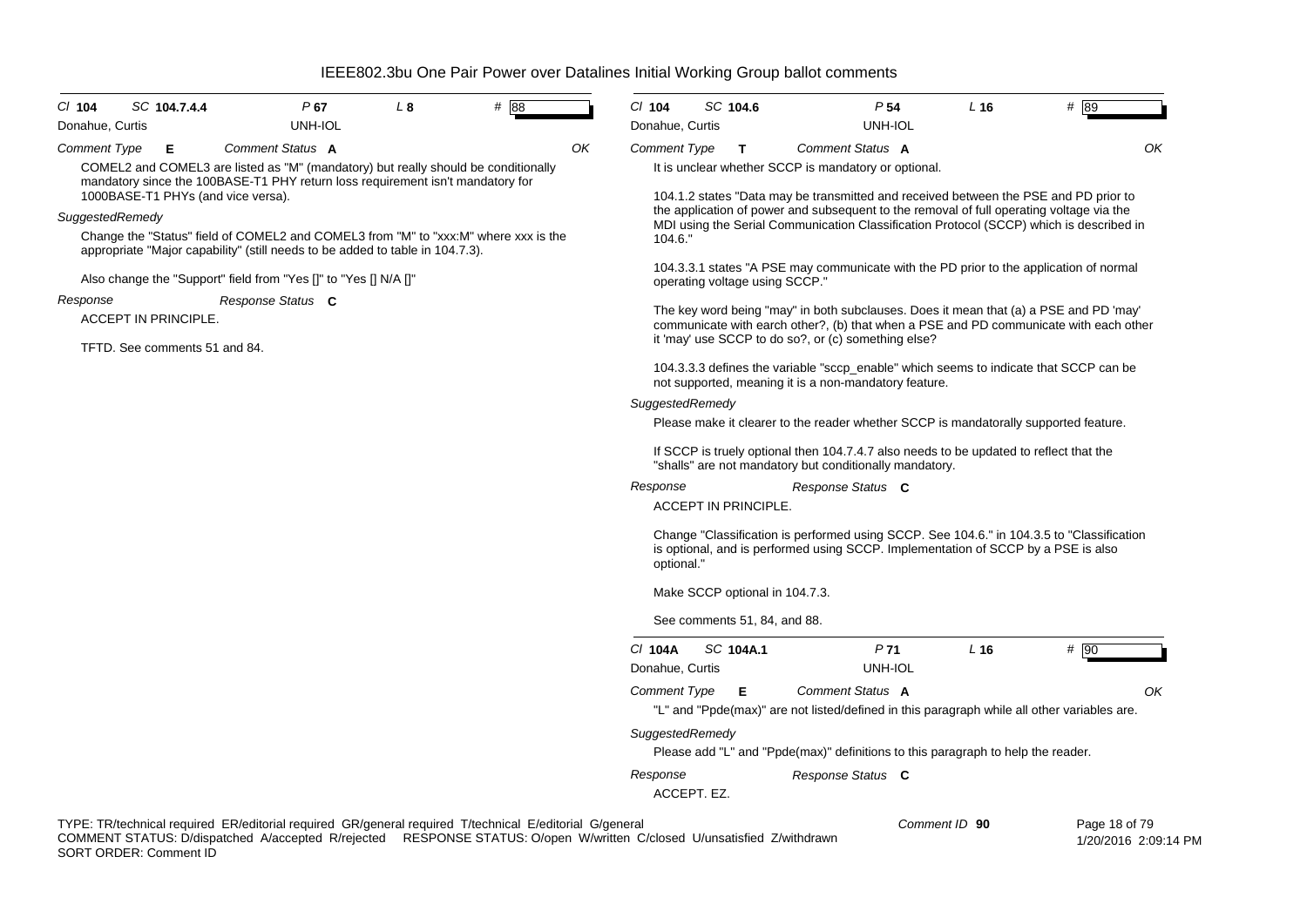| # 91<br>SC 104.3<br>P36<br>$CI$ 104<br>L <sub>1</sub>                                                                                                                                                                                                                                                                          | SC 104.3.3.3<br>$Cl$ 104<br>P37<br>$#$ 93<br>L9                                                                                                                      |
|--------------------------------------------------------------------------------------------------------------------------------------------------------------------------------------------------------------------------------------------------------------------------------------------------------------------------------|----------------------------------------------------------------------------------------------------------------------------------------------------------------------|
| Dove Networking Solut<br>Dove, Daniel                                                                                                                                                                                                                                                                                          | Dove, Daniel<br>Dove Networking Solut                                                                                                                                |
| Comment Status D<br>OK<br><b>Comment Type</b><br><b>TR</b>                                                                                                                                                                                                                                                                     | OK<br>Comment Status A<br><b>Comment Type</b><br>TR.                                                                                                                 |
| The term "Link Segment" is used extensively throughout the document. This term may<br>create confusion relative to the term used for standardized cabling systems, for which a<br>"link segment" is a portion of a standardized link. This does not appear to be referring to a<br>portion of a standardized link necessarily. | TLIM timer not identified in 104.4.3.4 nor is there a state diagram describing how TLIM<br>Timer gets started or causes overload detected <= TRUE<br>SuggestedRemedy |
| SuggestedRemedy                                                                                                                                                                                                                                                                                                                | See attached image with description of how this should be done.                                                                                                      |
| I recommend the TF discuss and identify an appropriate term. Perhaps seek guidance<br>from cabling manufacturers or automotive manufacturers.                                                                                                                                                                                  | Response<br>Response Status C<br>ACCEPT.                                                                                                                             |
| <b>Proposed Response</b><br>Response Status Z                                                                                                                                                                                                                                                                                  | SC 104.3.3.3<br>P37<br>$#$ 94<br>$Cl$ 104<br>L <sub>15</sub>                                                                                                         |
| REJECT.                                                                                                                                                                                                                                                                                                                        | Dove, Daniel<br>Dove Networking Solut                                                                                                                                |
| This comment was WITHDRAWN by the commenter.                                                                                                                                                                                                                                                                                   | Comment Status A<br><b>Comment Type</b><br>OK<br>TR.                                                                                                                 |
|                                                                                                                                                                                                                                                                                                                                | The wording is not how I would suggest it. "A valid MFVS is present" lacks clarity on what<br>a valid MFVS means.                                                    |
| TFTD.                                                                                                                                                                                                                                                                                                                          | SuggestedRemedy                                                                                                                                                      |
| # 92<br>SC 104.3<br>P36<br>$L$ 10<br>$CI$ 104                                                                                                                                                                                                                                                                                  | Remove "a valid", perhaps add "per 104.3.7.1"                                                                                                                        |
| Dove Networking Solut<br>Dove, Daniel                                                                                                                                                                                                                                                                                          | Response<br>Response Status C                                                                                                                                        |
| OK<br>Comment Status A<br><b>Comment Type</b><br><b>TR</b>                                                                                                                                                                                                                                                                     | ACCEPT. EZ.                                                                                                                                                          |
| The term "SCCP" appears here for the first time, yet it has never been defined.                                                                                                                                                                                                                                                | SC 104.3.3.3<br># 95<br>$Cl$ 104<br>P37<br>L23                                                                                                                       |
| SuggestedRemedy                                                                                                                                                                                                                                                                                                                | Dove Networking Solut<br>Dove, Daniel                                                                                                                                |
| I recommend adding it to the definitions page.                                                                                                                                                                                                                                                                                 | Comment Status A<br>OK<br><b>Comment Type</b><br><b>TR</b>                                                                                                           |
| Response<br>Response Status C<br>ACCEPT IN PRINCIPLE. EZ.                                                                                                                                                                                                                                                                      | The variable is sccp_enabled but the description says whether or not it is "supported".<br>Supporting something, and enabling it are two different things.           |
| Change "SCCP" to "serial communication classification protocol (SCCP)" and add<br>definition for both serial communication classification protocol and SCCP in Clause 1                                                                                                                                                        | SuggestedRemedy<br>replace "supported" with "enabled".                                                                                                               |
| Editor granted license to add defintion for SCCP.                                                                                                                                                                                                                                                                              | Response Status C<br>Response<br>ACCEPT. EZ.                                                                                                                         |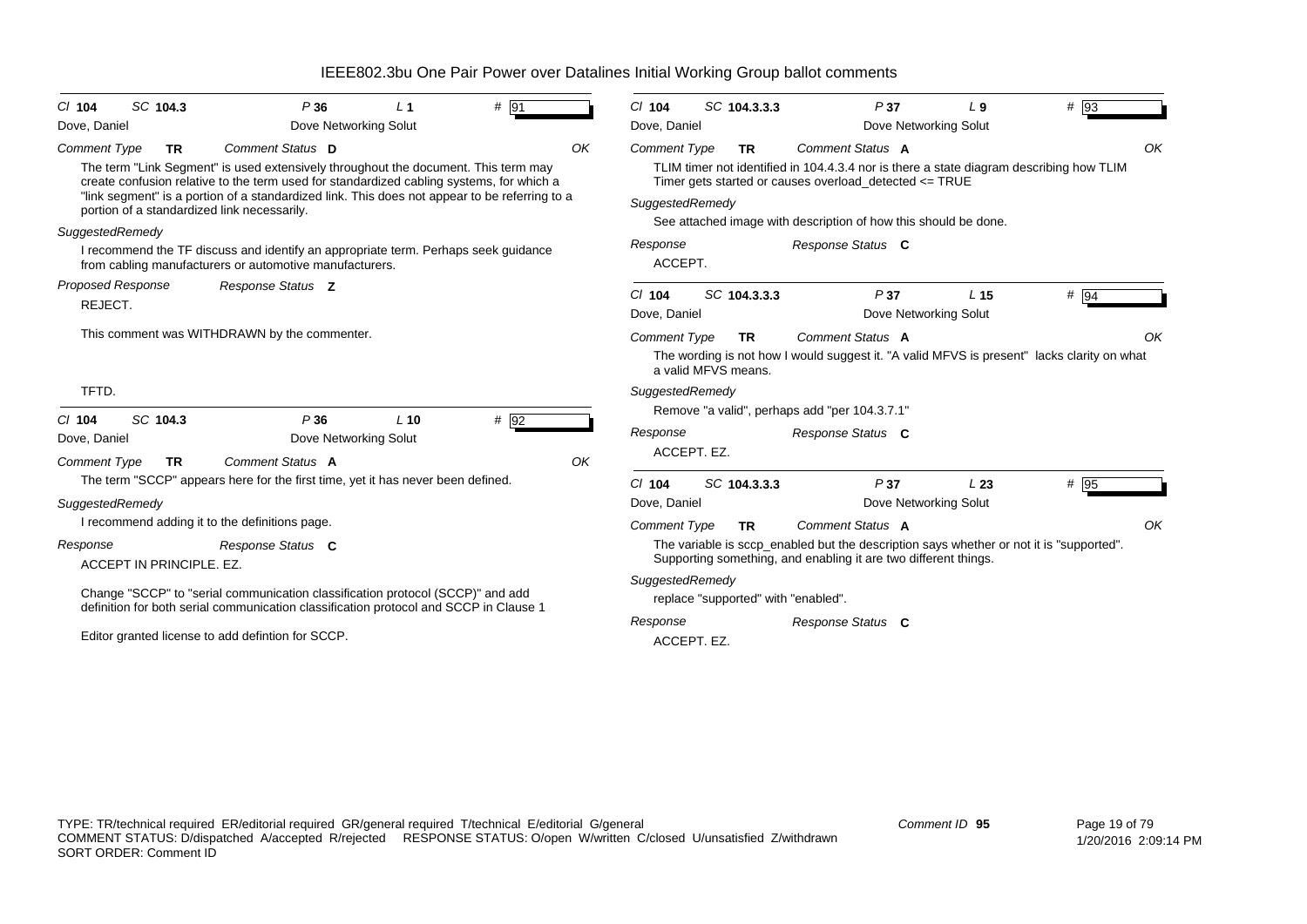| SC 104.3.3.6<br>$Cl$ 104<br>Dove, Daniel                                          | $P$ 40<br>Dove Networking Solut                                                                                                                                                                                                                                                                                                                                                                                                                                                                                                                               | L26 | # 96              |    | $Cl$ 104<br>Dove, Daniel                                                          | SC 104.3.3.6                                              |                                                                                                                                                                                                                                                     | $P$ 41<br>Dove Networking Solut | $L_1$           | # 98                                                                                           |
|-----------------------------------------------------------------------------------|---------------------------------------------------------------------------------------------------------------------------------------------------------------------------------------------------------------------------------------------------------------------------------------------------------------------------------------------------------------------------------------------------------------------------------------------------------------------------------------------------------------------------------------------------------------|-----|-------------------|----|-----------------------------------------------------------------------------------|-----------------------------------------------------------|-----------------------------------------------------------------------------------------------------------------------------------------------------------------------------------------------------------------------------------------------------|---------------------------------|-----------------|------------------------------------------------------------------------------------------------|
| <b>Comment Type</b><br><b>TR</b><br>conflict in the output direction would occur. | Comment Status A<br>There is a potential race condition in CLASSIFICATION_EVAL. Going into that state, the<br>timer is still running. So its possible that the timer could complete entering that state, and a                                                                                                                                                                                                                                                                                                                                                |     |                   | OK | <b>Comment Type</b><br>cleared.<br>SuggestedRemedy                                | <b>TR</b>                                                 | Comment Status A                                                                                                                                                                                                                                    |                                 |                 | OK<br>There is no state diagram for the overload_detected variable to show how it gets set and |
| SuggestedRemedy<br>Image                                                          |                                                                                                                                                                                                                                                                                                                                                                                                                                                                                                                                                               |     |                   |    |                                                                                   |                                                           | how it occurs. See attached image                                                                                                                                                                                                                   |                                 |                 | I offer up a state diagram to address the fact that overload_detected is not defined exactly   |
| Response<br>ACCEPT IN PRINCIPLE.                                                  | Response Status C                                                                                                                                                                                                                                                                                                                                                                                                                                                                                                                                             |     |                   |    | Response                                                                          | <b>ACCEPT IN PRINCIPLE.</b>                               | Response Status C                                                                                                                                                                                                                                   |                                 |                 |                                                                                                |
| SC 104.3.3.6<br>$CI$ 104<br>Dove, Daniel                                          | Adopt changes to PSE state diagram in CLASSIFICATION and CLASSIFICATION_EVAL<br>state exit conditions as per "dove_01_802d3bu_2p0_comments.xlsx"<br>Make changes to 30.14.1.1.8 and 45.2.7a.2.4 to address this.<br>$P$ 40<br>Dove Networking Solut                                                                                                                                                                                                                                                                                                           | L26 | # $\overline{97}$ |    |                                                                                   |                                                           | Change overload_detected definition to:<br>period of time defined by TLIM and using a sliding time window.<br>TRUE: The PSE has detected a short circuit condition (see 104.3.6.2.1).<br>FALSE: The PSE has not detected a short circuit condition. |                                 |                 | A variable indicating the PSE output current has been in a short circuit condition for a       |
| <b>Comment Type</b><br><b>TR</b>                                                  | Comment Status D                                                                                                                                                                                                                                                                                                                                                                                                                                                                                                                                              |     |                   | OK | $Cl$ 104                                                                          | SC 104.3.5                                                |                                                                                                                                                                                                                                                     | $P$ 42                          | L <sub>42</sub> | # 99                                                                                           |
| SuggestedRemedy<br><b>Proposed Response</b><br>REJECT.                            | There is a potential conflict in the entry to OVERLOAD. The logic does not exclude the<br>possibility that overload_detected occurs while pse_enable is false. If so, there would be a<br>conflict on where to go. I realize this is unlikely, but its real.<br>I offer up a state diagram to address the fact that overload_detected is not defined exactly<br>how it occurs. If that state diagram is adopted, then no need to add a logic term to the<br>entry on this state. Otherwise, replace with overload_detected * pse_enable.<br>Response Status Z |     |                   |    | Dove, Daniel<br><b>Comment Type</b><br>SuggestedRemedy<br>Response<br>ACCEPT. EZ. | ER<br>add a space between of and full.<br>See comment 13. | Comment Status A<br>A missing space creates an offull opportunity for a pun.<br>Response Status C                                                                                                                                                   | Dove Networking Solut           |                 | OK                                                                                             |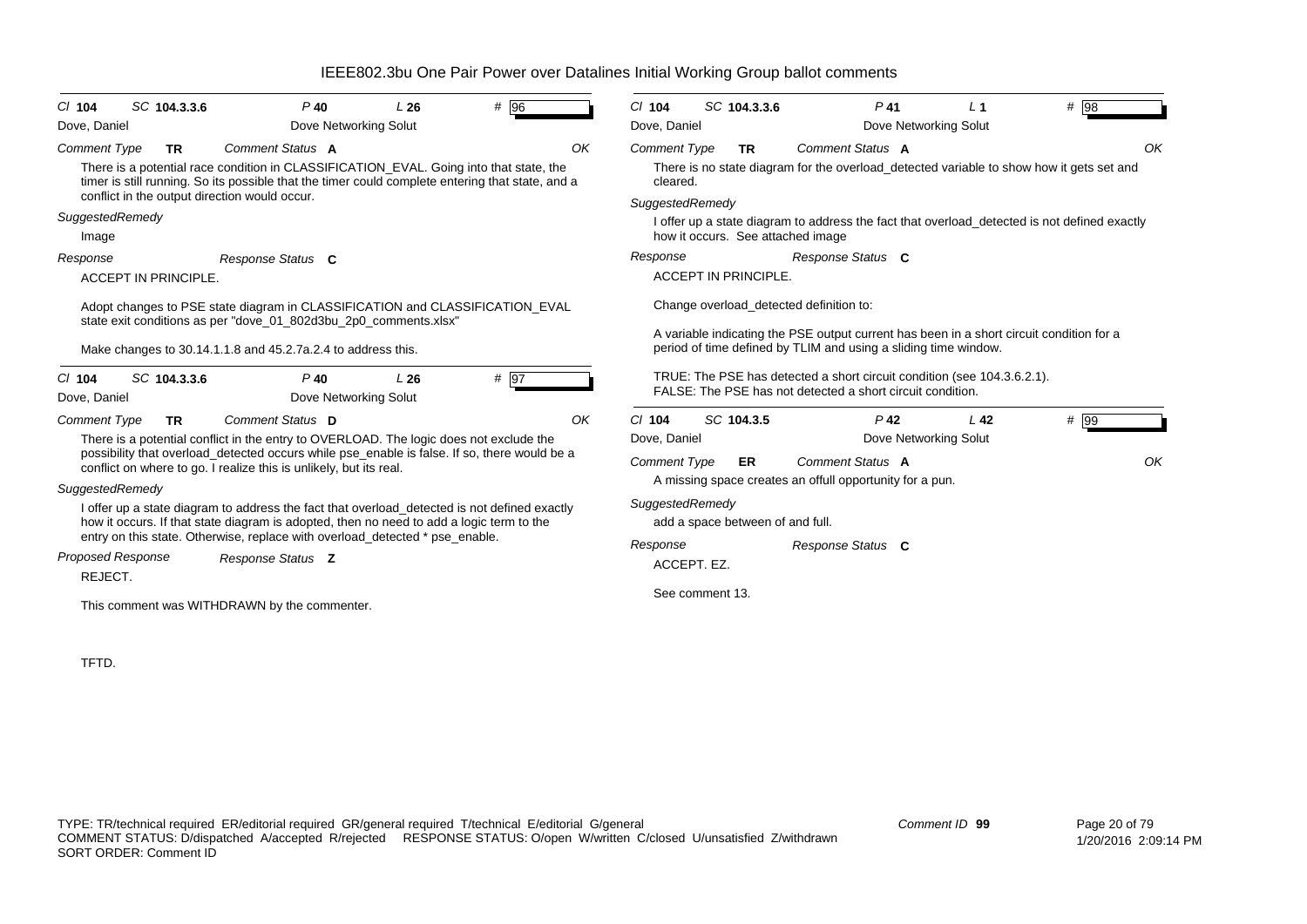| CI 104<br>Dove, Daniel   | SC 104.3.6                     | $P$ 43<br>Dove Networking Solut                                                                                                                                                          | L50             | # 100 | $Cl$ 104<br>Dove, Daniel | SC 104.4.6.1                         | P <sub>52</sub>                                                                                                                                                               | $L_3$<br>Dove Networking Solut | # 102                                                                                        |
|--------------------------|--------------------------------|------------------------------------------------------------------------------------------------------------------------------------------------------------------------------------------|-----------------|-------|--------------------------|--------------------------------------|-------------------------------------------------------------------------------------------------------------------------------------------------------------------------------|--------------------------------|----------------------------------------------------------------------------------------------|
| <b>Comment Type</b>      | TR                             | Comment Status D                                                                                                                                                                         |                 | OK    | <b>Comment Type</b>      | ER                                   | Comment Status A                                                                                                                                                              |                                | OK                                                                                           |
|                          | Tod number is just very large. | Tod has no maximum value. This could lead to a compliant implementation that you could<br>never test to determine if it works. If it fails to respond to Tod, the mfgr could claim their |                 |       |                          |                                      | An errors and some lack of clarity are found in this sentence. "The PD shall turn on at a<br>6. The PD shall turn off at a voltage greater than or equal to VOff."            |                                | voltage in the range of VOn after a delay greater than tpower_dly as specified in Table 104- |
| SuggestedRemedy          |                                |                                                                                                                                                                                          |                 |       | SuggestedRemedy          |                                      |                                                                                                                                                                               |                                |                                                                                              |
|                          | Add a value for maximum Tod    |                                                                                                                                                                                          |                 |       |                          |                                      | Change to "The PD shall turn on when Vpd has remained in the range of VOn for a time                                                                                          |                                |                                                                                              |
| <b>Proposed Response</b> |                                | Response Status <b>Z</b>                                                                                                                                                                 |                 |       |                          | greater less than or equal to VOff." | greater than tpower_dly as specified in Table 104-6. The PD shall turn off at a voltage                                                                                       |                                |                                                                                              |
| REJECT.                  |                                |                                                                                                                                                                                          |                 |       | Response                 |                                      | Response Status C                                                                                                                                                             |                                |                                                                                              |
|                          |                                | This comment was WITHDRAWN by the commenter.                                                                                                                                             |                 |       |                          | ACCEPT. EZ.                          |                                                                                                                                                                               |                                |                                                                                              |
|                          |                                |                                                                                                                                                                                          |                 |       | $CI$ 104                 | SC 104.4.6.1                         | P <sub>52</sub>                                                                                                                                                               | L <sub>4</sub>                 | # 103                                                                                        |
| TFTD.                    |                                |                                                                                                                                                                                          |                 |       | Dove, Daniel             |                                      |                                                                                                                                                                               | Dove Networking Solut          |                                                                                              |
|                          |                                |                                                                                                                                                                                          |                 |       | <b>Comment Type</b>      | <b>ER</b>                            | Comment Status A                                                                                                                                                              |                                | OK                                                                                           |
|                          |                                | Add Tod max as $0.75s * 1.22 = 0.915s$ ?                                                                                                                                                 |                 |       |                          |                                      | The terminology is a bit strange here. I know what it means, but think perhaps a better<br>terminology is possible."when fed by VPort_PSE min to VPort_PSE max                |                                |                                                                                              |
| CI 104<br>Dove, Daniel   | SC 104.4.4.4                   | $P$ 49<br>Dove Networking Solut                                                                                                                                                          | L <sub>42</sub> | # 101 | SuggestedRemedy          |                                      |                                                                                                                                                                               |                                |                                                                                              |
| <b>Comment Type</b>      | ER                             | Comment Status A                                                                                                                                                                         |                 | ΟK    |                          |                                      | replace with "when a voltage Vpd is applied within"                                                                                                                           |                                |                                                                                              |
|                          | remain removed after that?     | The following language "When VPD rises through Vsig_disable," seems inexact. "rises<br>through". Does the PD only remove signature when the voltage is rising through, or does it        |                 |       | Response                 | ACCEPT. EZ.                          | Response Status C                                                                                                                                                             |                                |                                                                                              |
| SuggestedRemedy          |                                |                                                                                                                                                                                          |                 |       | $Cl$ 104                 | SC 104.3.3.6                         | $P$ 42                                                                                                                                                                        | L33                            | # 104                                                                                        |
|                          |                                | Clarify this language. I suggest perhaps using "Exceeds Vsig_disable min"                                                                                                                |                 |       | Dove, Daniel             |                                      |                                                                                                                                                                               | Dove Networking Solut          |                                                                                              |
| Response                 |                                | Response Status C                                                                                                                                                                        |                 |       | <b>Comment Type</b>      | T.                                   | Comment Status R                                                                                                                                                              |                                | resubmit (late)                                                                              |
| ACCEPT.                  |                                |                                                                                                                                                                                          |                 |       | more stable?             |                                      | This is a question: Currently we assign pi_powered<=TRUE in the POWER_UP state. Is<br>there any issue with doing it here, vs the POWER_ON state where things are likely to be |                                |                                                                                              |
|                          |                                |                                                                                                                                                                                          |                 |       | SuggestedRemedy          |                                      | Task force to discuss and resolve the question.                                                                                                                               |                                |                                                                                              |
|                          |                                |                                                                                                                                                                                          |                 |       | Response                 |                                      | Response Status C                                                                                                                                                             |                                |                                                                                              |
|                          |                                |                                                                                                                                                                                          |                 |       | REJECT.                  |                                      |                                                                                                                                                                               |                                |                                                                                              |
|                          |                                |                                                                                                                                                                                          |                 |       |                          | See comment 119.                     |                                                                                                                                                                               |                                |                                                                                              |
|                          |                                |                                                                                                                                                                                          |                 |       | PoE.                     |                                      |                                                                                                                                                                               |                                | Assigning TRUE to pi_powered during POWER_UP state is consistent with what is done in        |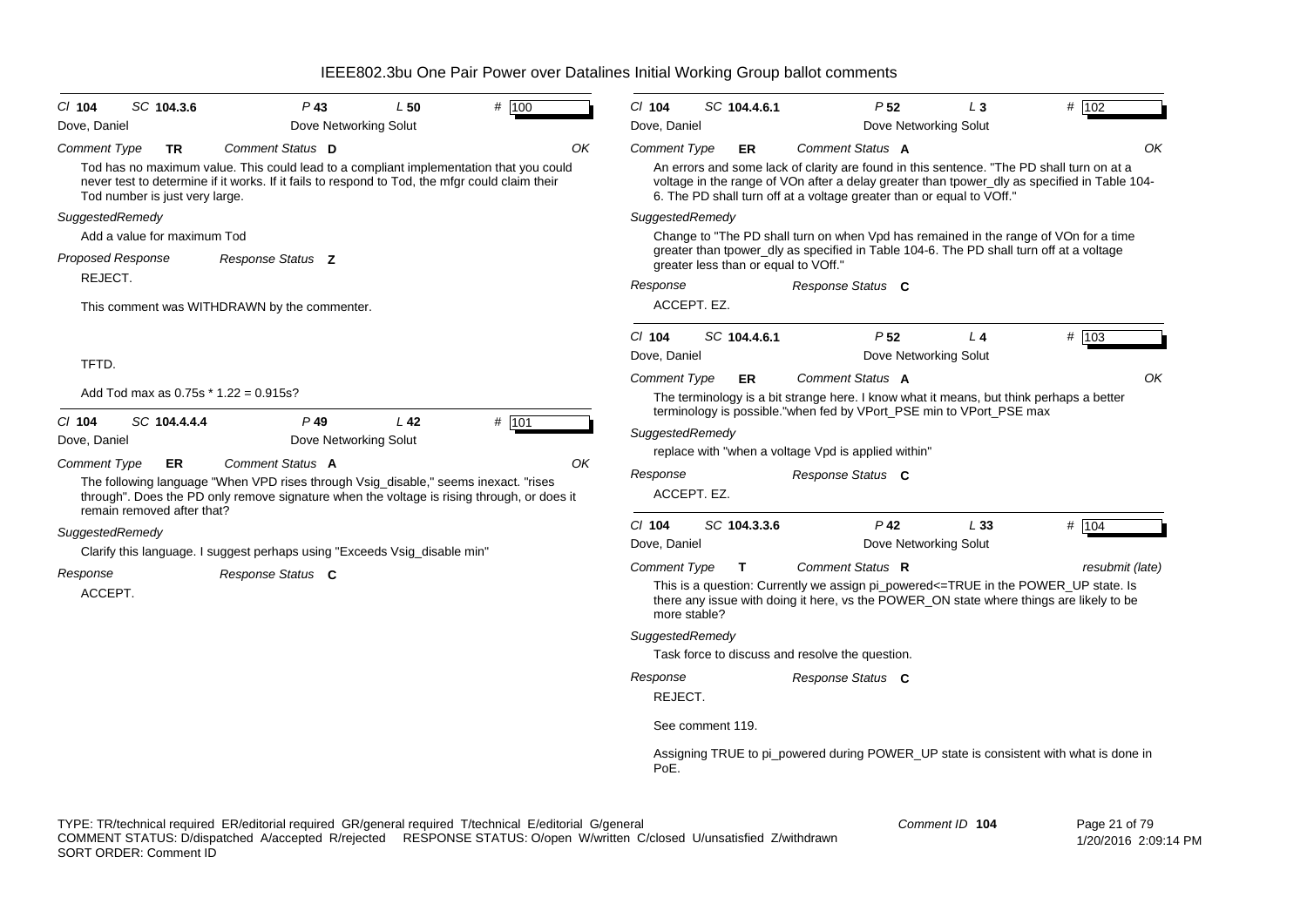| $CI$ 104            | SC 104.3.3.6                             | $P$ 42                                                                                                                                                              | L48             | # 105           | $CI$ 104            | SC 104.4.6.2                | P <sub>52</sub>                                                                        | L <sub>14</sub> | # 108                                                                                    |
|---------------------|------------------------------------------|---------------------------------------------------------------------------------------------------------------------------------------------------------------------|-----------------|-----------------|---------------------|-----------------------------|----------------------------------------------------------------------------------------|-----------------|------------------------------------------------------------------------------------------|
| Dove, Daniel        |                                          | Dove Networking Solut                                                                                                                                               |                 |                 | Gardner, Andrew     |                             | <b>Linear Technology</b>                                                               |                 |                                                                                          |
| <b>Comment Type</b> | Е                                        | Comment Status A                                                                                                                                                    |                 | resubmit (late) | Comment Type        | <b>TR</b>                   | Comment Status A                                                                       |                 | OK                                                                                       |
|                     |                                          | VERY Minor Nit: The arc logic from RESTART and RESTART_DELAY statements are too<br>close to the boxes, causing the "_" characters to be partially obscured.         |                 |                 |                     |                             |                                                                                        |                 | PD input current not related to inrush is not constrained between Vsig_disable and Von.  |
| SuggestedRemedy     |                                          |                                                                                                                                                                     |                 |                 | SuggestedRemedy     |                             |                                                                                        |                 |                                                                                          |
|                     | Move the arc statements up a tiddly bit. |                                                                                                                                                                     |                 |                 |                     |                             | Add the following baseline text to 104.4.6.2 and table 104-6: "During operation in the |                 | MDI_POWER1 state, a PD shall draw less than IPD_pwr1 max of current for a constant       |
|                     |                                          |                                                                                                                                                                     |                 |                 |                     |                             | VPD." Add IPD_pwr1 line item to Table 104-6 with a max value of 5mA.                   |                 |                                                                                          |
| Response            | ACCEPT. EZ.                              | Response Status C                                                                                                                                                   |                 |                 | Response            |                             | Response Status C                                                                      |                 |                                                                                          |
|                     |                                          |                                                                                                                                                                     |                 |                 |                     | <b>ACCEPT IN PRINCIPLE.</b> |                                                                                        |                 |                                                                                          |
|                     | See comment 392.                         |                                                                                                                                                                     |                 |                 |                     |                             |                                                                                        |                 |                                                                                          |
| $Cl$ 104            | SC 104.3.3.6                             | $P$ 42                                                                                                                                                              | L <sub>48</sub> | # 106           |                     |                             | current for a constant PD input voltage between Vsig_disable max and VON min.          |                 | During operation in the MDI_POWER1 state, a PD shall draw less than IPD_pwr1 max of      |
| Dove, Daniel        |                                          | Dove Networking Solut                                                                                                                                               |                 |                 |                     |                             |                                                                                        |                 |                                                                                          |
| <b>Comment Type</b> | TR.                                      | Comment Status A                                                                                                                                                    |                 | resubmit (late) | TFTD.               |                             |                                                                                        |                 |                                                                                          |
|                     |                                          | In SLEEP state, pi_sleeping<=TRUE and pi_powered<=FALSE assignments are                                                                                             |                 |                 | $Cl$ 104            | SC 104.4.6.1                | P <sub>52</sub>                                                                        | $L_3$           | # 109                                                                                    |
|                     |                                          | redundant. The SETTLE_SLEEP state asserts these values and there is no other way into                                                                               |                 |                 | Gardner, Andrew     |                             | Linear Technology                                                                      |                 |                                                                                          |
|                     |                                          | the SLEEP state, so they are redundant.                                                                                                                             |                 |                 | <b>Comment Type</b> | TR                          | Comment Status A                                                                       |                 | OK                                                                                       |
| SuggestedRemedy     |                                          |                                                                                                                                                                     |                 |                 |                     |                             | At Cpd, max=10uF, a class 4 PSE may not be able to power up a class 4 PD before        |                 |                                                                                          |
|                     | Remove those two value assignments       |                                                                                                                                                                     |                 |                 |                     |                             | tpower_dly expires because of insufficient inrush current.                             |                 |                                                                                          |
| Response            |                                          | Response Status C                                                                                                                                                   |                 |                 | SuggestedRemedy     |                             |                                                                                        |                 |                                                                                          |
| ACCEPT.             |                                          |                                                                                                                                                                     |                 |                 |                     |                             | For class 4 PDs, reduce CPD max from 10uF to 5uF                                       |                 |                                                                                          |
|                     | OBE comment 11.                          |                                                                                                                                                                     |                 |                 | Response            |                             | Response Status C                                                                      |                 |                                                                                          |
| $CI$ 104            | SC 104.4.4                               | P50                                                                                                                                                                 | L8              | # 107           | ACCEPT.             |                             |                                                                                        |                 |                                                                                          |
| Gardner, Andrew     |                                          | Linear Technology                                                                                                                                                   |                 |                 |                     |                             | TFTD. Assuming linrush=0.097A, CPD=10uF, VPSE=36V, and Vsig=4.05V yields an            |                 |                                                                                          |
|                     |                                          |                                                                                                                                                                     |                 |                 |                     |                             |                                                                                        |                 | inrush time of 3.3ms which is longer than Tinrush min. So power-up for this class is not |
| <b>Comment Type</b> | <b>TR</b>                                | Comment Status D<br>There is insufficient margin between Isignature_limit max (20mA) and the maximum valid                                                          |                 | ΟK              | guaranteed.         |                             |                                                                                        |                 |                                                                                          |
|                     |                                          | detection current (17mA) that the PD is required to support for Vgood - this may be limiting                                                                        |                 |                 |                     |                             | Reducing CPD max to 5uF for this class reduces worst case inrush time to 1.65ms.       |                 |                                                                                          |
| for the PD.         |                                          |                                                                                                                                                                     |                 |                 |                     |                             |                                                                                        |                 |                                                                                          |
| SuggestedRemedy     |                                          |                                                                                                                                                                     |                 |                 |                     |                             |                                                                                        |                 |                                                                                          |
|                     |                                          | Make the range of current for Vgood the same as the valid range of PSE detection current<br>(6mA to 16mA), and increase the Isignature_limit max from 20mA to 24mA. |                 |                 |                     |                             |                                                                                        |                 |                                                                                          |
| Proposed Response   |                                          | Response Status Z                                                                                                                                                   |                 |                 |                     |                             |                                                                                        |                 |                                                                                          |
|                     | PROPOSED REJECT.                         |                                                                                                                                                                     |                 |                 |                     |                             |                                                                                        |                 |                                                                                          |
|                     |                                          | This comment was WITHDRAWN by the commenter.                                                                                                                        |                 |                 |                     |                             |                                                                                        |                 |                                                                                          |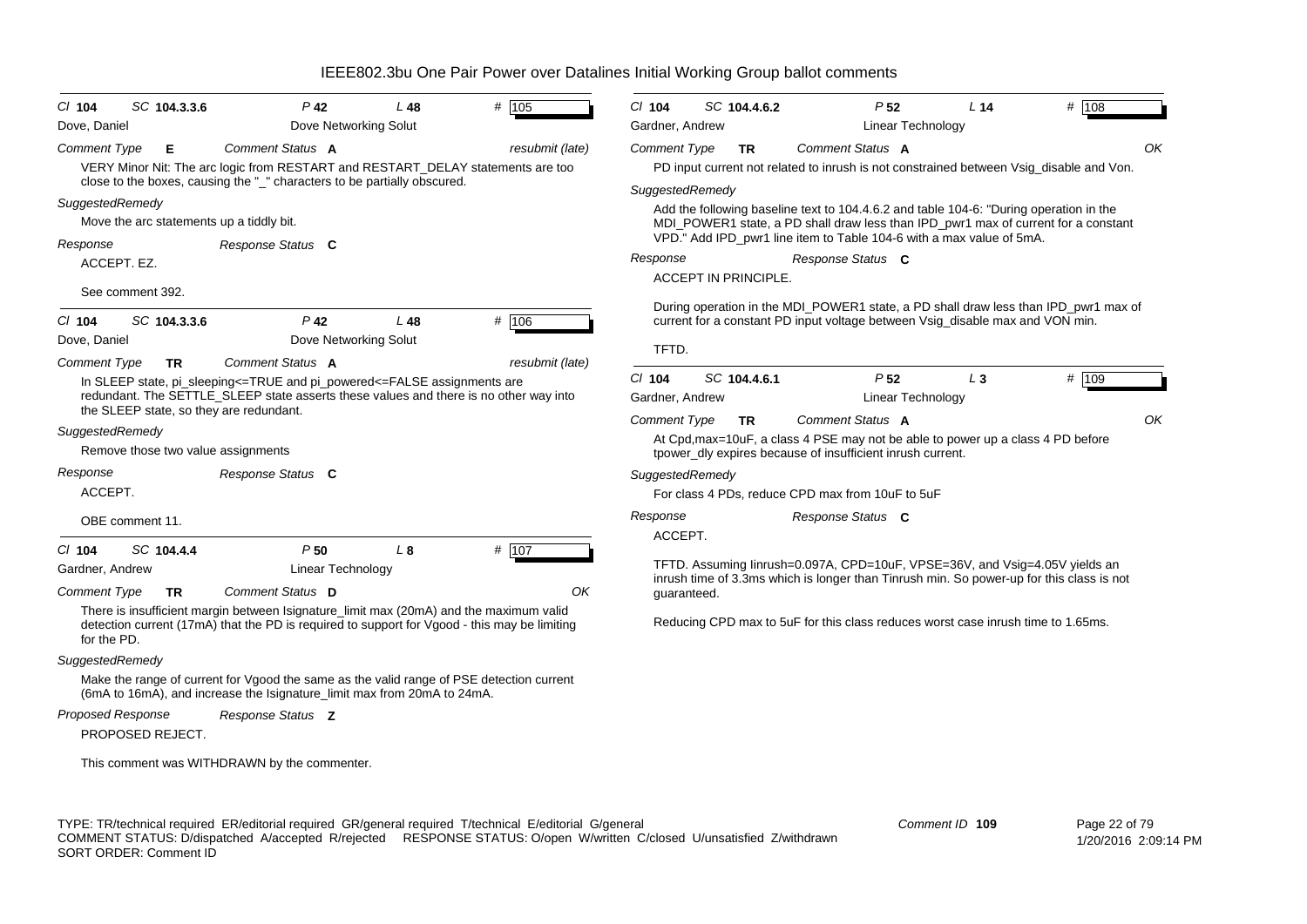| $CI$ 104<br>SC 104.5.3                                       | P <sub>53</sub>                                                                                                                                                                                                                                                                                                                                                                                                                                                   | L32                                                                                                                     | # $110$ |    | $Cl$ 104            | SC 104.3.6                        |              | $P$ 43                                                                                                                                                                                                                                                                                                        | L35             | # 112         |
|--------------------------------------------------------------|-------------------------------------------------------------------------------------------------------------------------------------------------------------------------------------------------------------------------------------------------------------------------------------------------------------------------------------------------------------------------------------------------------------------------------------------------------------------|-------------------------------------------------------------------------------------------------------------------------|---------|----|---------------------|-----------------------------------|--------------|---------------------------------------------------------------------------------------------------------------------------------------------------------------------------------------------------------------------------------------------------------------------------------------------------------------|-----------------|---------------|
| Gardner, Andrew                                              | Linear Technology                                                                                                                                                                                                                                                                                                                                                                                                                                                 |                                                                                                                         |         |    | Gardner, Andrew     |                                   |              | Linear Technology                                                                                                                                                                                                                                                                                             |                 |               |
| <b>Comment Type</b><br><b>TR</b>                             | Comment Status A<br>In order to be consistent with the PoDL 100BASE-T1 MDI return loss in subclause<br>104.5.3.1, the transmitter droop specification from clause 96.5.4.1 needs to be relaxed.                                                                                                                                                                                                                                                                   |                                                                                                                         |         | ΟK | Comment Type        |                                   | <b>TR</b>    | Comment Status A<br>The +/-10% range for ILIM with respect to Iclass max is to narrow because of errors due to<br>sense resistor value quantization error and tolerance.                                                                                                                                      |                 | ΟK            |
| SuggestedRemedy                                              |                                                                                                                                                                                                                                                                                                                                                                                                                                                                   |                                                                                                                         |         |    | SuggestedRemedy     |                                   |              |                                                                                                                                                                                                                                                                                                               |                 |               |
|                                                              | Add the following baseline text to a subclause of 104.5.3: "The test mode 1 output droop is<br>illustrated in Figure 104-TBD. With the transmitter in test mode 1 and using the transmitter<br>test fixture 1, the magnitude of both the positive and negative droop measured with respect<br>to an initial peak value after the zero crossing and the value 500 ns after the initial peak,<br>shall be less than 60%." Copy figure 96-23 into the new subclause. |                                                                                                                         |         |    | Response<br>ACCEPT. | summarize this.                   |              | Relax the range order to account for automotive +/-3% resistor tolerance and the limited<br>number of discrete sense resistor values that are available. Presentation in Atlanta will<br>Response Status C                                                                                                    |                 |               |
| Response                                                     | Response Status C                                                                                                                                                                                                                                                                                                                                                                                                                                                 |                                                                                                                         |         |    |                     |                                   |              |                                                                                                                                                                                                                                                                                                               |                 |               |
| ACCEPT.                                                      |                                                                                                                                                                                                                                                                                                                                                                                                                                                                   |                                                                                                                         |         |    |                     |                                   |              | Increase ILIM max from 1.2*IPI_Class(max) to 1.4*IPI_Class(max)                                                                                                                                                                                                                                               |                 |               |
| See comment 394.                                             |                                                                                                                                                                                                                                                                                                                                                                                                                                                                   |                                                                                                                         |         |    | $Cl$ 45             |                                   | SC 45.2.7.a2 | P30                                                                                                                                                                                                                                                                                                           | L <sub>15</sub> | # $113$       |
| $CI$ 104<br>SC 104.3.4.1                                     | $P$ 41                                                                                                                                                                                                                                                                                                                                                                                                                                                            | L36                                                                                                                     | # 111   |    | Gardner, Andrew     |                                   |              | Linear Technology                                                                                                                                                                                                                                                                                             |                 |               |
| Gardner, Andrew                                              | Linear Technology                                                                                                                                                                                                                                                                                                                                                                                                                                                 |                                                                                                                         |         |    | Comment Type        |                                   | $\mathbf{T}$ | Comment Status A                                                                                                                                                                                                                                                                                              |                 | OK            |
| <b>Comment Type</b><br><b>TR</b>                             | OK                                                                                                                                                                                                                                                                                                                                                                                                                                                                | consider adding a PSE Status of "unknown" to match the available options in Section 30<br>(see P21, L32 for an example) |         |    |                     |                                   |              |                                                                                                                                                                                                                                                                                                               |                 |               |
|                                                              | The detection criteria has the potential to allow capacitors greater than 1.2uF to pass<br>detection in the absence of a valid detection signature. The criteria should be changed so                                                                                                                                                                                                                                                                             |                                                                                                                         |         |    | SuggestedRemedy     |                                   |              |                                                                                                                                                                                                                                                                                                               |                 |               |
|                                                              | that a simple capacitance of 10uF or less is assured to fail detection when a valid PD                                                                                                                                                                                                                                                                                                                                                                            |                                                                                                                         |         |    |                     | see comment                       |              |                                                                                                                                                                                                                                                                                                               |                 |               |
| detection signature is not present.                          |                                                                                                                                                                                                                                                                                                                                                                                                                                                                   |                                                                                                                         |         |    | Response            |                                   |              | Response Status C                                                                                                                                                                                                                                                                                             |                 |               |
| SuggestedRemedy                                              |                                                                                                                                                                                                                                                                                                                                                                                                                                                                   |                                                                                                                         |         |    |                     | ACCEPT. EZ.                       |              |                                                                                                                                                                                                                                                                                                               |                 |               |
|                                                              | Adjust the detection timing parameters as needed in order to ensure capacitances of 10uF<br>or less cannot pass detection in the absence of a valid PD detection signature.                                                                                                                                                                                                                                                                                       |                                                                                                                         |         |    | $CI$ 104            | SC 104.3.6                        |              | $P$ 44                                                                                                                                                                                                                                                                                                        | L <sub>9</sub>  | # 114         |
| Response                                                     | Response Status C                                                                                                                                                                                                                                                                                                                                                                                                                                                 |                                                                                                                         |         |    | Gardner, Andrew     |                                   |              | Linear Technology                                                                                                                                                                                                                                                                                             |                 |               |
| ACCEPT.                                                      |                                                                                                                                                                                                                                                                                                                                                                                                                                                                   |                                                                                                                         |         |    | <b>Comment Type</b> |                                   | $\mathbf{T}$ | Comment Status A<br>TMFVS min of 60ms may be limiting for low power applications                                                                                                                                                                                                                              |                 | OK            |
| Increase Ivalid min to 9mA<br>Increase Tsig_hold, min to 1ms |                                                                                                                                                                                                                                                                                                                                                                                                                                                                   |                                                                                                                         |         |    | SuggestedRemedy     |                                   |              |                                                                                                                                                                                                                                                                                                               |                 |               |
|                                                              |                                                                                                                                                                                                                                                                                                                                                                                                                                                                   |                                                                                                                         |         |    |                     | max cable resistance if possible. |              | Consider changing TMFVS min to a smaller value that is consistent with max CPD and                                                                                                                                                                                                                            |                 |               |
|                                                              |                                                                                                                                                                                                                                                                                                                                                                                                                                                                   |                                                                                                                         |         |    | Response            |                                   |              | Response Status C                                                                                                                                                                                                                                                                                             |                 |               |
|                                                              |                                                                                                                                                                                                                                                                                                                                                                                                                                                                   |                                                                                                                         |         |    |                     | ACCEPT IN PRINCIPLE.              |              |                                                                                                                                                                                                                                                                                                               |                 |               |
|                                                              |                                                                                                                                                                                                                                                                                                                                                                                                                                                                   |                                                                                                                         |         |    |                     |                                   |              | Reduce PSE TMFVS min to 6ms which is consistent with bt short mps. TMFVS PD should<br>also be reduced but needs to allow overhead for IPSE rise time at max cable resistance<br>and PSE output resistance and max PD capacitance. For example, assuming 10 ohms<br>and 100uF yields a 90% rise time of 2.4ms. |                 |               |
|                                                              |                                                                                                                                                                                                                                                                                                                                                                                                                                                                   |                                                                                                                         |         |    |                     |                                   |              | Suggest TMFVS min of 6ms and TMFVS_PD min of 10ms to be safe.                                                                                                                                                                                                                                                 |                 |               |
|                                                              | TYPE: TR/technical required ER/editorial required GR/general required T/technical E/editorial G/general                                                                                                                                                                                                                                                                                                                                                           |                                                                                                                         |         |    |                     |                                   |              | Comment ID 114                                                                                                                                                                                                                                                                                                |                 | Page 23 of 79 |

COMMENT STATUS: D/dispatched A/accepted R/rejected RESPONSE STATUS: O/open W/written C/closed U/unsatisfied Z/withdrawn SORT ORDER: Comment ID

1/20/2016 2:09:14 PM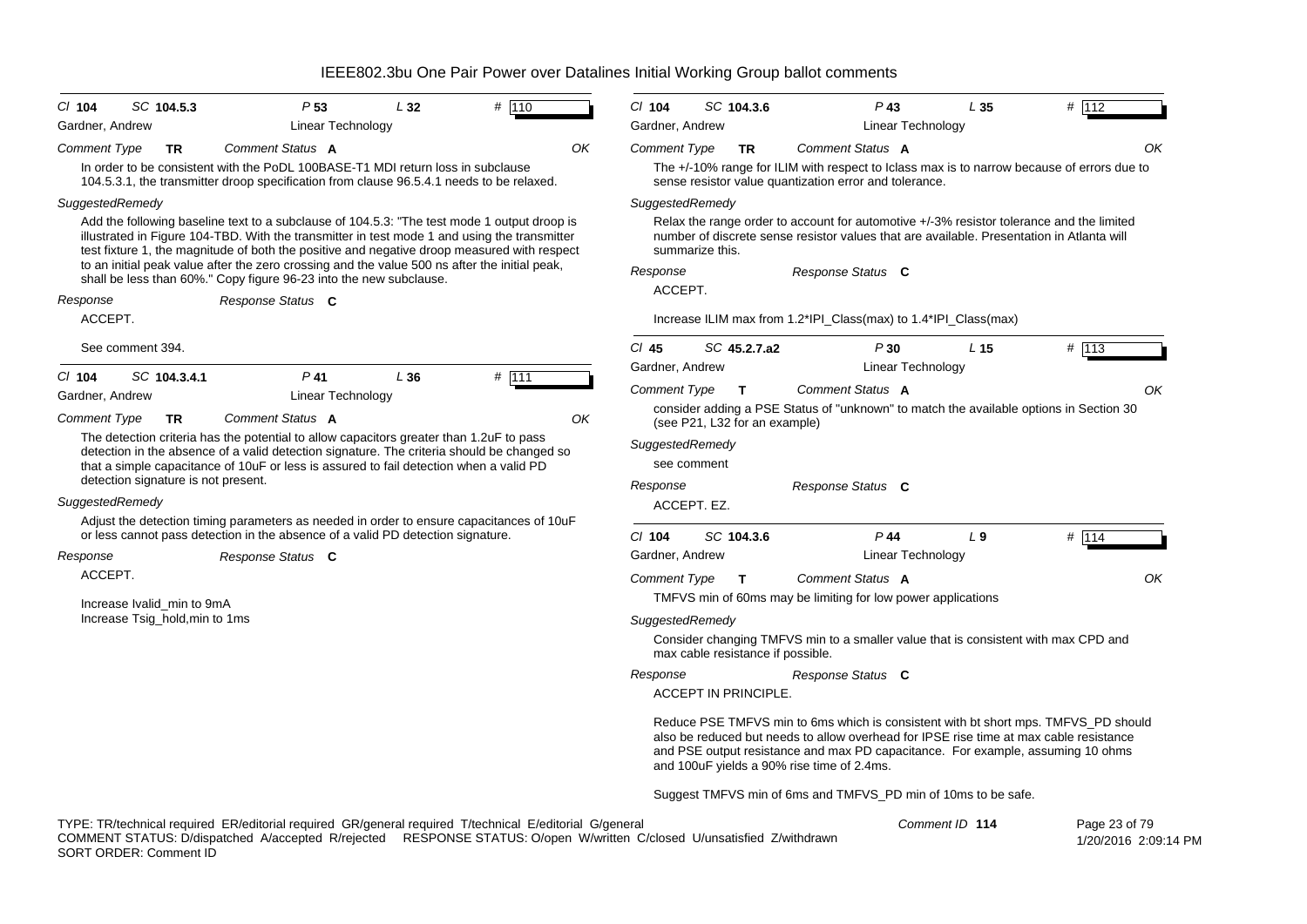| SC 104.4.4<br>$CI$ 104<br>Gardner, Andrew                   | $P$ 49<br>Linear Technology                                                                                                                | L <sub>42</sub> | $#$ 115 |    | $Cl$ 104<br>Gardner, Andrew            | SC 104.4.4                                | $P$ 49<br>Linear Technology                                                                                                                                                       | $L$ 46 | # $ 117$ |    |
|-------------------------------------------------------------|--------------------------------------------------------------------------------------------------------------------------------------------|-----------------|---------|----|----------------------------------------|-------------------------------------------|-----------------------------------------------------------------------------------------------------------------------------------------------------------------------------------|--------|----------|----|
| <b>Comment Type</b><br>т<br>Vsig enable.' are confusing.    | Comment Status D<br>The words 'A PD shall present a valid detection signature when Vpd drops below                                         |                 |         | OK | <b>Comment Type</b><br>SuggestedRemedy | T<br>Add Vgood before 'per Table 104-4'.  | Comment Status A                                                                                                                                                                  |        |          | OK |
| SuggestedRemedy<br>below Vsig_enable.'<br>Proposed Response | Suggest using 'A PD shall enable a valid detection signature subsequent to Vpd dropping<br>Response Status Z                               |                 |         |    | Response                               | see comment<br><b>ACCEPT IN PRINCIPLE</b> | Response Status C                                                                                                                                                                 |        |          |    |
| PROPOSED REJECT.                                            | This comment was WITHDRAWN by the commenter.                                                                                               |                 |         |    |                                        | Vgood per Table 104-4"                    | Change "The detection signature shall consist of a current limited, constant voltage per<br>Table 104–4" to " The detection signature shall consist of a current limited, voltage |        |          |    |
| SC 104.4.4<br>$CI$ 104<br>Gardner, Andrew                   | $P$ 49<br><b>Linear Technology</b>                                                                                                         | $L$ 43          | # 116   |    | $Cl$ 104<br>Gardner, Andrew            | SC 104.6.3.2                              | P <sub>56</sub><br>Linear Technology                                                                                                                                              | L16    | # 118    |    |
| Comment Type<br><b>TR</b>                                   | Comment Status D<br>a PD shall removed the current draw of the detection signature. is not quantified.                                     |                 |         | OK | <b>Comment Type</b><br>SuggestedRemedy | <b>TR</b>                                 | Comment Status A<br>No description or requirement for tssw is given.                                                                                                              |        |          | OK |
| SuggestedRemedy                                             | Add a limit to table 104-4 for lpd when Vpd is greater than Vsig_disable and less than VON<br>that can be tested for compliance (5mA max?) |                 |         |    | 0 operation.<br>Response               |                                           | State that the slave shall sample the Vpd within the range of tssw during a write 1 or write                                                                                      |        |          |    |
| Proposed Response<br>REJECT.                                | Response Status Z                                                                                                                          |                 |         |    |                                        | ACCEPT. EZ.                               | Response Status C                                                                                                                                                                 |        |          |    |
|                                                             | This comment was WITHDRAWN by the commenter.                                                                                               |                 |         |    | $Cl$ 104<br>Gardner, Andrew            | SC 104.6.3.2                              | P <sub>56</sub><br><b>Linear Technology</b>                                                                                                                                       | L23    | # 119    |    |
| TFTD.                                                       |                                                                                                                                            |                 |         |    | <b>Comment Type</b><br>SuggestedRemedy | Т<br>Delete 'release and then'            | Comment Status A<br>The words 'release and then' appear to be superfluous.                                                                                                        |        |          | OK |
|                                                             |                                                                                                                                            |                 |         |    | Response                               | ACCEPT. EZ.                               | Response Status C                                                                                                                                                                 |        |          |    |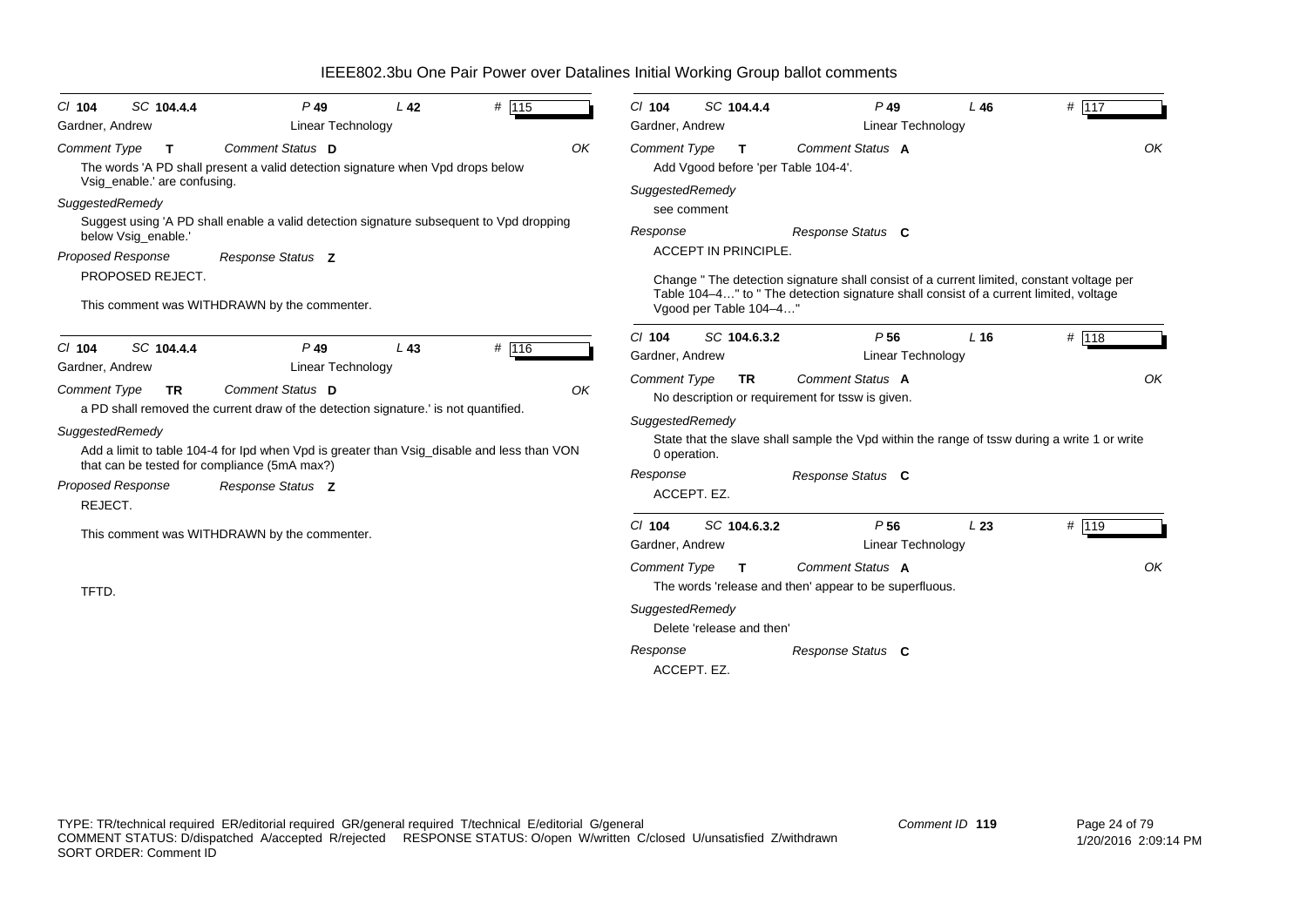| SC 104.6.3.2<br>$Cl$ 104                                  | P <sub>56</sub>                                                                                                                                                                       | L <sub>25</sub> | # 120              |    | SC <sub>0</sub><br>$Cl$ 00                                                                                                                                                                                | P35                                                                                                                                                                                                                                                                                           | L <sub>22</sub> | # 123 |  |  |  |
|-----------------------------------------------------------|---------------------------------------------------------------------------------------------------------------------------------------------------------------------------------------|-----------------|--------------------|----|-----------------------------------------------------------------------------------------------------------------------------------------------------------------------------------------------------------|-----------------------------------------------------------------------------------------------------------------------------------------------------------------------------------------------------------------------------------------------------------------------------------------------|-----------------|-------|--|--|--|
| Gardner, Andrew                                           | <b>Linear Technology</b>                                                                                                                                                              |                 |                    |    | Gardner, Andrew                                                                                                                                                                                           | Linear Technology                                                                                                                                                                                                                                                                             |                 |       |  |  |  |
| <b>Comment Type</b><br>$\mathbf{T}$                       | Comment Status A<br>The words 'hold and then' appear to be superfluous.                                                                                                               |                 |                    | OK | <b>Comment Type</b><br>E                                                                                                                                                                                  | Comment Status A<br>Table 104-1 should be enclosed within its own subclause 'System class power                                                                                                                                                                                               |                 | OK    |  |  |  |
| SuggestedRemedy<br>Delete 'hold and then'                 |                                                                                                                                                                                       |                 |                    |    | requirements'<br>SuggestedRemedy<br>see comment                                                                                                                                                           |                                                                                                                                                                                                                                                                                               |                 |       |  |  |  |
| Response<br>ACCEPT. EZ.                                   | Response Status C                                                                                                                                                                     |                 |                    |    | Response<br>ACCEPT.                                                                                                                                                                                       | Response Status C                                                                                                                                                                                                                                                                             |                 |       |  |  |  |
| SC 104.6.3.4<br>$CI$ 104<br>Gardner, Andrew               | P <sub>57</sub><br><b>Linear Technology</b>                                                                                                                                           | $L$ 40          | # 121              |    | See comment 273.                                                                                                                                                                                          |                                                                                                                                                                                                                                                                                               |                 |       |  |  |  |
| <b>Comment Type</b><br><b>TR</b>                          | Comment Status A<br>Specifications for rise time and fall time are absent from Table 104-7.                                                                                           |                 |                    | OK | SC <sub>0</sub><br>CI 00<br>Gardner, Andrew                                                                                                                                                               | P35<br>Linear Technology                                                                                                                                                                                                                                                                      | L36             | # 124 |  |  |  |
| SuggestedRemedy<br>Response<br>ACCEPT.                    | Add specifications for fall time and rise time with maximums of 100us and 230us,<br>respectively based on timing proof from presentation stewart_3bu_1_1015.pdf.<br>Response Status C |                 |                    |    | OK<br><b>Comment Type</b><br>Comment Status A<br><b>TR</b><br>IPI (max) can be exceeded during inrush<br>SuggestedRemedy<br>Add a new footnote 3 that states that IPI(max) may be exceeded during inrush. |                                                                                                                                                                                                                                                                                               |                 |       |  |  |  |
| TFTD. See 255 and 61.                                     |                                                                                                                                                                                       |                 |                    |    | Response<br>ACCEPT.                                                                                                                                                                                       | Response Status C                                                                                                                                                                                                                                                                             |                 |       |  |  |  |
| SC 104.6.4.3<br>$CI$ 104                                  | P <sub>59</sub>                                                                                                                                                                       | L <sub>1</sub>  | # $\overline{122}$ |    | See comment 74.                                                                                                                                                                                           |                                                                                                                                                                                                                                                                                               |                 |       |  |  |  |
| Gardner, Andrew<br><b>Comment Type</b><br><b>TR</b>       | <b>Linear Technology</b><br>Comment Status A                                                                                                                                          |                 |                    | OK | $Cl$ 104<br>SC 104.3.6<br>Gardner, Andrew                                                                                                                                                                 | $P$ 43<br><b>Linear Technology</b>                                                                                                                                                                                                                                                            | L <sub>15</sub> | # 125 |  |  |  |
| SuggestedRemedy<br>see comment<br>Response<br>ACCEPT. EZ. | Figure 104-12 should be 'Address and Read_Scratchpad function command flowchart'<br>Response Status C                                                                                 |                 |                    |    | <b>Comment Type</b><br><b>TR</b><br>power-up, but this typically a don't care.<br>SuggestedRemedy<br>greater.                                                                                             | Comment Status A<br>The max dV/dt of 22V/us for type A needs to be increased to allow more margin for the<br>PSE's dV/dt limiter during t inrush. This may mean compromising data integrity during<br>Add line to table 104-3 for max type A dV/dt during inrush. Increase value to 40V/us or |                 | OK    |  |  |  |
|                                                           |                                                                                                                                                                                       |                 |                    |    | Response<br>ACCEPT.                                                                                                                                                                                       | Response Status C                                                                                                                                                                                                                                                                             |                 |       |  |  |  |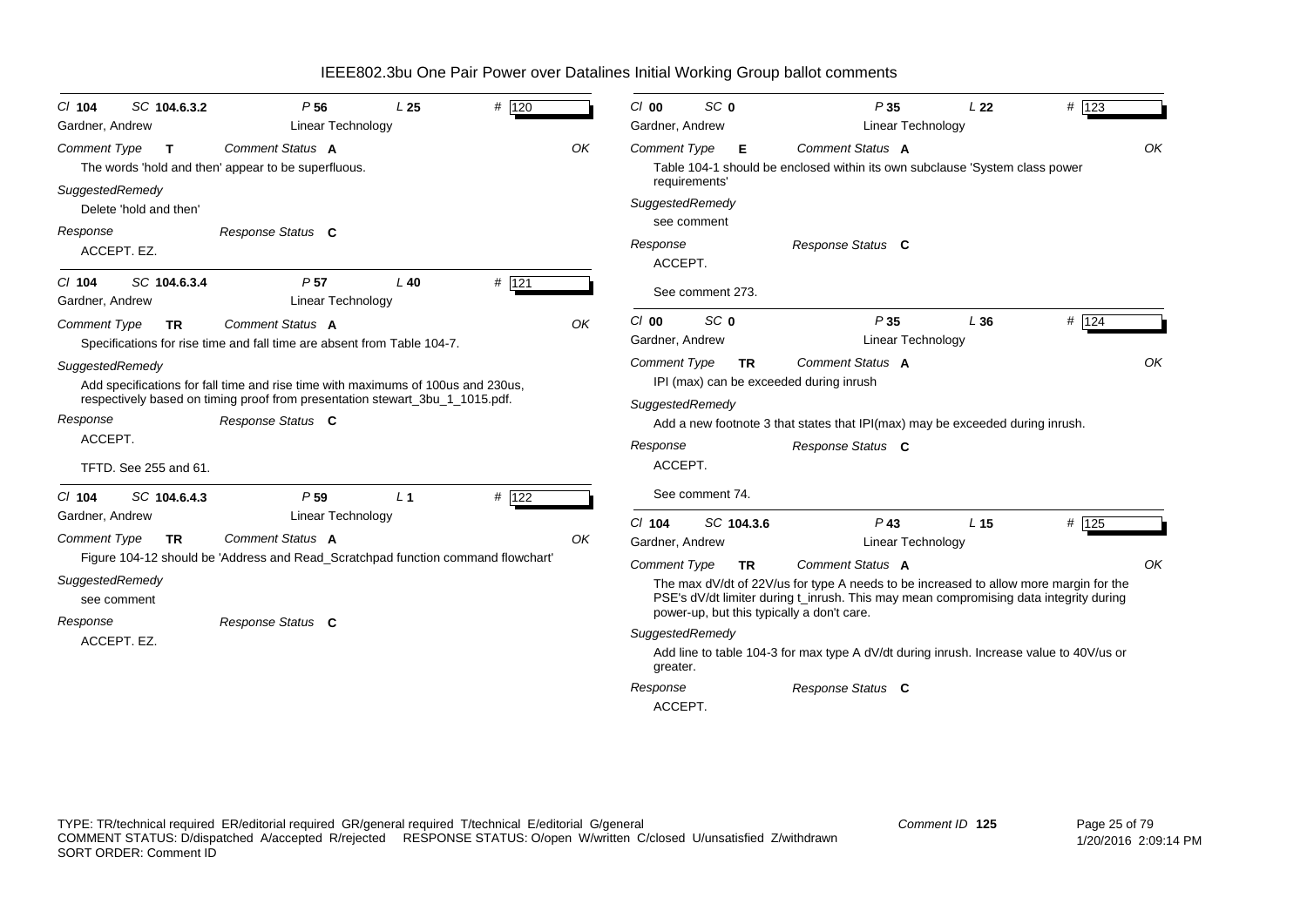| SC <sub>0</sub><br>C/00<br>Gardner, Andrew                                        | $P$ 40<br>Linear Technology                                                                                                                                                                                           | $L_3$ | # 126 |    | $Cl$ 104<br>Gardner, Andrew                                       | SC 104.4.4                                | P50                                                                                                                                                                                             | L8<br>Linear Technology             | # 128           |
|-----------------------------------------------------------------------------------|-----------------------------------------------------------------------------------------------------------------------------------------------------------------------------------------------------------------------|-------|-------|----|-------------------------------------------------------------------|-------------------------------------------|-------------------------------------------------------------------------------------------------------------------------------------------------------------------------------------------------|-------------------------------------|-----------------|
| Comment Type<br><b>TR</b>                                                         | Comment Status A<br>In some case, a type A PSE and PD will take longer than 5ms to power-up.                                                                                                                          |       |       | OK | <b>Comment Type</b>                                               | <b>TR</b>                                 | Comment Status A<br>The spread between the max current a PD signature is required to accept for Vgood<br>(17mA) and the max current a PD is allowed to sink (20mA) is too narrow.               |                                     | OK              |
| SuggestedRemedy<br>be reduced?<br>Response<br>ACCEPT.                             | If max inrush dV/dt is increased, can the max t detect, t inrush, and t pwr delay values<br>Response Status C<br>Max dV/dt needs to be increased for Type A PSEs in order for fast start-up to be feasible.           |       |       |    | SuggestedRemedy<br>Response<br>ACCEPT.                            |                                           | Reduce the range of current that a PD is required to accept for Vgood from 7mA/17mA to<br>8mA/16mA and increase the max current a PD is allowed to sink from 20mA to 24mA.<br>Response Status C |                                     |                 |
|                                                                                   | The existing range of dV/dt required from a PSE is too narrow. Propose sacrificing<br>100BASE-T1 PHY data integrity during inrush by increasing max dV/dt during POWER-UP<br>to 40V/ms in order to solve the problem. |       |       |    | OBE by 3.<br>$Cl$ 30<br>Gardner, Andrew                           | SC 30.14.1.1.5                            | P <sub>22</sub>                                                                                                                                                                                 | L28<br><b>Linear Technology Cor</b> | # 129           |
| SC <sub>0</sub><br>$Cl$ 00<br>Gardner, Andrew<br><b>Comment Type</b><br><b>TR</b> | P35<br><b>Linear Technology</b><br>Comment Status D<br>The max CPD for class 4 needs to be reduced in order to guarantee that the PSE with max<br>VOUT can inrush a PD with min VON before t power delay expires.     | L39   | # 127 | OK | <b>Comment Type</b><br>SuggestedRemedy<br>See comment             | <b>TR</b><br>"typeAB" should read "typeB" | Comment Status A                                                                                                                                                                                |                                     | resubmit (late) |
| SuggestedRemedy                                                                   | Reduce CPD max for class 4 from 10uF to 5uF.                                                                                                                                                                          |       |       |    | Response<br>ACCEPT. EZ.                                           |                                           | Response Status C                                                                                                                                                                               |                                     |                 |
| <b>Proposed Response</b><br>REJECT.                                               | Response Status Z                                                                                                                                                                                                     |       |       |    |                                                                   | See comment 262.                          |                                                                                                                                                                                                 |                                     |                 |
|                                                                                   | This comment was WITHDRAWN by the commenter.                                                                                                                                                                          |       |       |    | $Cl$ 30<br>Gardner, Andrew                                        | SC 30.14.1.1.5                            | P <sub>22</sub>                                                                                                                                                                                 | L33<br>Linear Technology Cor        | # 130           |
|                                                                                   | TFTD. See gardner_3bu_x_01016.pdf for explanation of this change.                                                                                                                                                     |       |       |    | <b>Comment Type</b><br>SuggestedRemedy<br>See comment<br>Response | ER                                        | Comment Status A<br>missing a space "clause 104.4.1. This value"<br>Response Status C                                                                                                           |                                     | resubmit (late) |
|                                                                                   |                                                                                                                                                                                                                       |       |       |    | ACCEPT. EZ.                                                       |                                           |                                                                                                                                                                                                 |                                     |                 |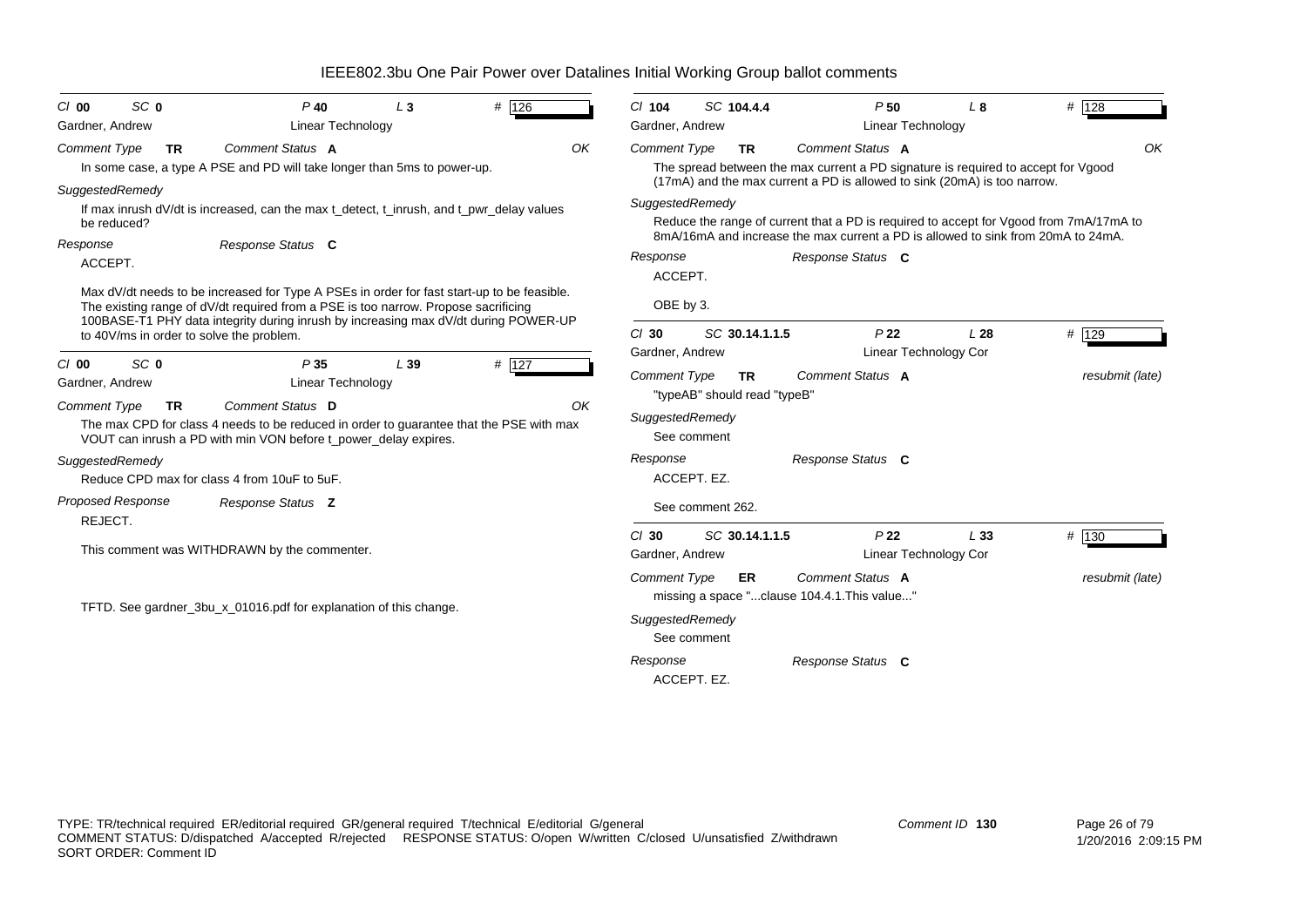| SC 30.14.1.1.5<br>$Cl$ 30<br>Gardner, Andrew                                               | P <sub>24</sub><br>Linear Technology Cor                                                                                 | L <sub>13</sub> | # 131                    | $Cl$ 45<br>Gardner, Andrew                                           | SC 45.2                    |                    | P <sub>27</sub>                                                                                                                                                                  | Linear Technology Cor | L25             | # 134                    |
|--------------------------------------------------------------------------------------------|--------------------------------------------------------------------------------------------------------------------------|-----------------|--------------------------|----------------------------------------------------------------------|----------------------------|--------------------|----------------------------------------------------------------------------------------------------------------------------------------------------------------------------------|-----------------------|-----------------|--------------------------|
| <b>Comment Type</b><br>TR<br>SuggestedRemedy<br>See comment                                | Comment Status D<br>there is no ERROR state. Should be OVERLOAD state.                                                   |                 | resubmit (late)          | <b>Comment Type</b><br>SuggestedRemedy                               |                            | TR                 | Comment Status A<br>Bits b.5.15:11 are defined as Reserved w/ value always 0 and Bit m.5.12 is defined as<br>Power Unit present. How can these definitions exist simultaneously? |                       |                 | resubmit (late)          |
| Proposed Response<br>REJECT.                                                               | Response Status Z<br>This comment was WITHDRAWN by the commenter.                                                        |                 |                          | Response                                                             | ACCEPT. EZ.                |                    | Change Reserved row from b 5.15:11 to b 5.15:13<br>Response Status C                                                                                                             |                       |                 |                          |
| SC 30.14.1.4<br>$CI$ 30<br>Gardner, Andrew                                                 | P25<br>Linear Technology Cor                                                                                             | L <sub>1</sub>  | # 132                    | $Cl$ 45<br>Gardner, Andrew                                           |                            | SC 45.2.7.a        | P28                                                                                                                                                                              | Linear Technology Cor | L <sub>19</sub> | # 135                    |
| <b>Comment Type</b><br>TR<br>SuggestedRemedy<br>See comment<br>Response<br>ACCEPT. EZ.     | Comment Status A<br>aPSECumulativeEnergy should read aPoDLPSECumulativeEnergy<br>Response Status C                       |                 | resubmit (late)          | <b>Comment Type</b><br>SuggestedRemedy<br>Response                   | See comment<br>ACCEPT. EZ. | <b>ER</b>          | Comment Status A<br>missing a space "Status 2register"<br>Response Status C                                                                                                      |                       |                 | resubmit (late)          |
| SC 30.14.1.4<br>$CI$ 30<br>Gardner, Andrew<br><b>Comment Type</b><br>ER<br>SuggestedRemedy | P <sub>25</sub><br>Linear Technology Cor<br>Comment Status A<br>add punctuation to increment rate, ie 100,000 per second | L <sub>5</sub>  | # 133<br>resubmit (late) | $CI$ 45<br>Gardner, Andrew<br><b>Comment Type</b><br>SuggestedRemedy |                            | SC 45.2.7.a1<br>ER | P28<br>Comment Status A<br>missing a period "shown in Table 45-211f The default value"                                                                                           | Linear Technology Cor | L26             | # 136<br>resubmit (late) |
| See comment<br>Response                                                                    | Response Status C                                                                                                        |                 |                          | Response                                                             | See comment<br>ACCEPT. EZ. |                    | Response Status C                                                                                                                                                                |                       |                 |                          |
| ACCEPT. EZ.                                                                                |                                                                                                                          |                 |                          | $CI$ 45<br>Gardner, Andrew<br><b>Comment Type</b><br>SuggestedRemedy |                            | SC 45.2.7.a1<br>ER | P28<br>Comment Status A<br>found the extra period. remove second period @ end of sentence                                                                                        | Linear Technology Cor | L28             | # 137<br>resubmit (late) |
|                                                                                            |                                                                                                                          |                 |                          | Response                                                             | See comment<br>ACCEPT. EZ. |                    | Response Status C                                                                                                                                                                |                       |                 |                          |
|                                                                                            | TYPE: TR/technical required ER/editorial required GR/general required T/technical E/editorial G/general                  |                 |                          |                                                                      |                            |                    |                                                                                                                                                                                  | Comment ID 137        |                 | Page 27 of 79            |

COMMENT STATUS: D/dispatched A/accepted R/rejected RESPONSE STATUS: O/open W/written C/closed U/unsatisfied Z/withdrawn SORT ORDER: Comment ID

1/20/2016 2:09:15 PM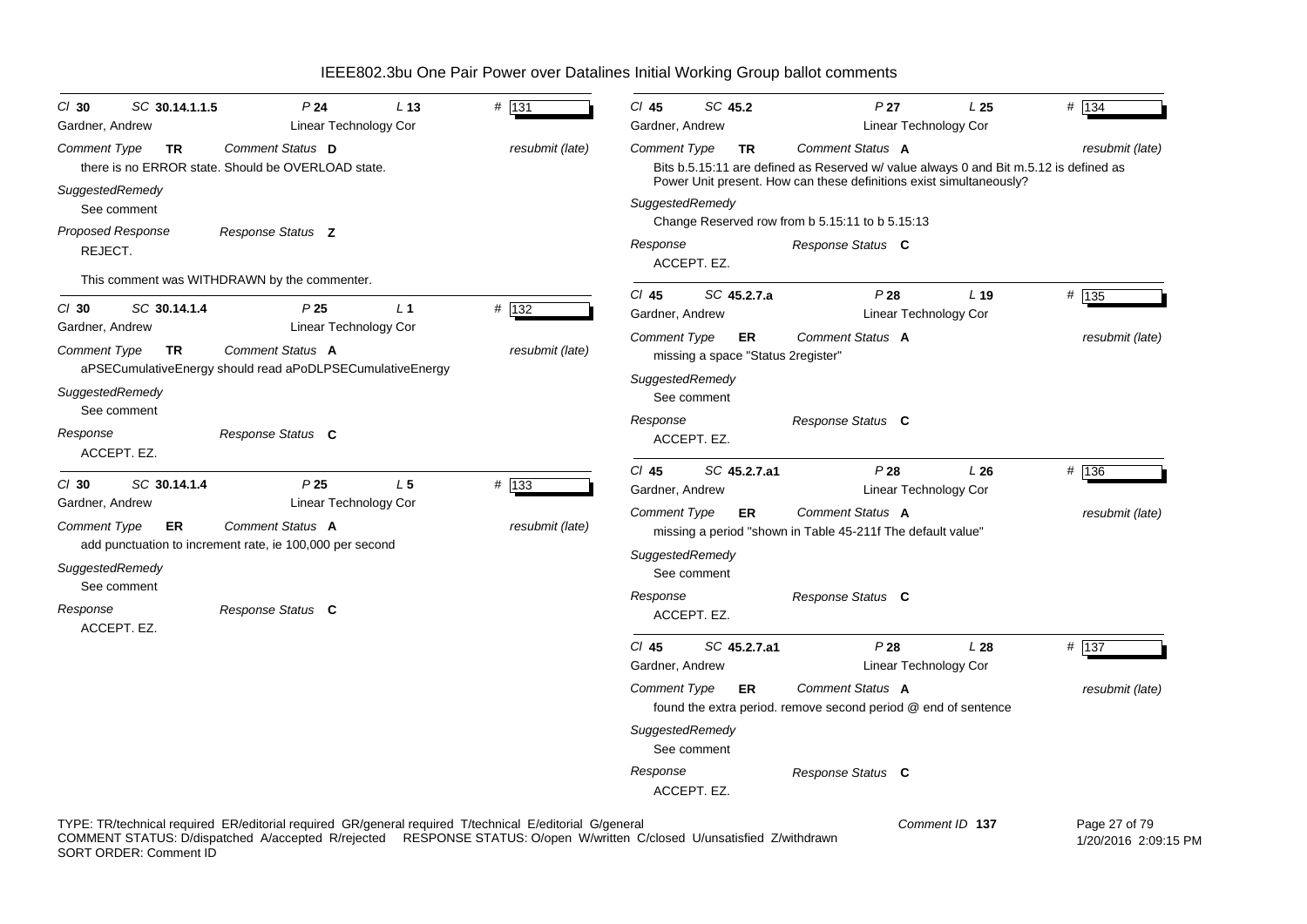| SC 45.2.7a.1.2<br>$CI$ 45<br>Gardner, Andrew                                     |                                                                                  | P29<br>L7<br>Linear Technology Cor                                          | # 138                    | $Cl$ 45<br>SC 45.2.7a.2.5<br>Gardner, Andrew                                   | P30<br>Linear Technology Cor                                                              | L <sub>52</sub> | # 141           |
|----------------------------------------------------------------------------------|----------------------------------------------------------------------------------|-----------------------------------------------------------------------------|--------------------------|--------------------------------------------------------------------------------|-------------------------------------------------------------------------------------------|-----------------|-----------------|
| <b>Comment Type</b><br><b>TR</b>                                                 | Comment Status A<br>mr_pse_enable is not defined in 104.3.3.3 (or anywhere)      |                                                                             | resubmit (late)          | <b>Comment Type</b><br><b>TR</b>                                               | Comment Status D<br>there is no ERROR state in the PSE SD. Should be OVERLOAD state here. |                 | resubmit (late) |
| SuggestedRemedy                                                                  |                                                                                  | Change PSE state machine variable 'pse_enable' to 'mr_pse_enable'.          |                          | SuggestedRemedy<br>See comment                                                 |                                                                                           |                 |                 |
| Response<br>ACCEPT. EZ.                                                          | Response Status C                                                                |                                                                             |                          | <b>Proposed Response</b><br>REJECT.                                            | Response Status Z                                                                         |                 |                 |
|                                                                                  | Search and replace "pse_enable" with "mr_pse_enable".                            |                                                                             |                          |                                                                                | This comment was WITHDRAWN by the commenter.                                              |                 |                 |
| SC 45.2.7a.2.1<br>$CI$ 45<br>Gardner, Andrew                                     |                                                                                  | P30<br>L <sub>27</sub><br><b>Linear Technology Cor</b>                      | # 139                    | $CI$ 45<br>SC 45.2.7a.2.8<br>Gardner, Andrew                                   | P31<br>Linear Technology Cor                                                              | L <sub>15</sub> | # 142           |
| <b>Comment Type</b><br><b>TR</b>                                                 | Comment Status D                                                                 | there is no ERROR state in the PSE SD. Should be OVERLOAD state.            | resubmit (late)          | <b>Comment Type</b><br><b>TR</b>                                               | Comment Status A<br>PSE Status is (12.1.2.0), written incorrectly as (12.1.3.1)           |                 | resubmit (late) |
| SuggestedRemedy<br>See comment                                                   |                                                                                  |                                                                             |                          | SuggestedRemedy<br>See comment                                                 |                                                                                           |                 |                 |
| Proposed Response<br>REJECT.                                                     | Response Status Z                                                                |                                                                             |                          | Response<br>ACCEPT. EZ.                                                        | Response Status C                                                                         |                 |                 |
|                                                                                  | This comment was WITHDRAWN by the commenter.                                     |                                                                             |                          | SC 104.4.3.6<br>$Cl$ 104                                                       | $P$ 49                                                                                    | L <sub>19</sub> | # 143           |
| SC 45.2.7a.2.2<br>$Cl$ 45<br>Gardner, Andrew<br><b>Comment Type</b><br><b>TR</b> | Comment Status D<br>mr_valid_signature is not defined in 104.3.3.3 (or anywhere) | L32<br>P30<br><b>Linear Technology Cor</b>                                  | # 140<br>resubmit (late) | Gardner, Andrew<br><b>Comment Type</b><br>ER<br>SuggestedRemedy<br>See comment | Linear Technology Cor<br>Comment Status A<br>DO DETECTION' should be 'DO DETECTION'       |                 | resubmit (late) |
| SuggestedRemedy<br>Proposed Response<br>REJECT.                                  | Response Status Z                                                                | Change PSE state machine variable 'valid_signature' to 'mr_valid_signature' |                          | Response<br>ACCEPT. EZ.                                                        | Response Status C                                                                         |                 |                 |

This comment was WITHDRAWN by the commenter.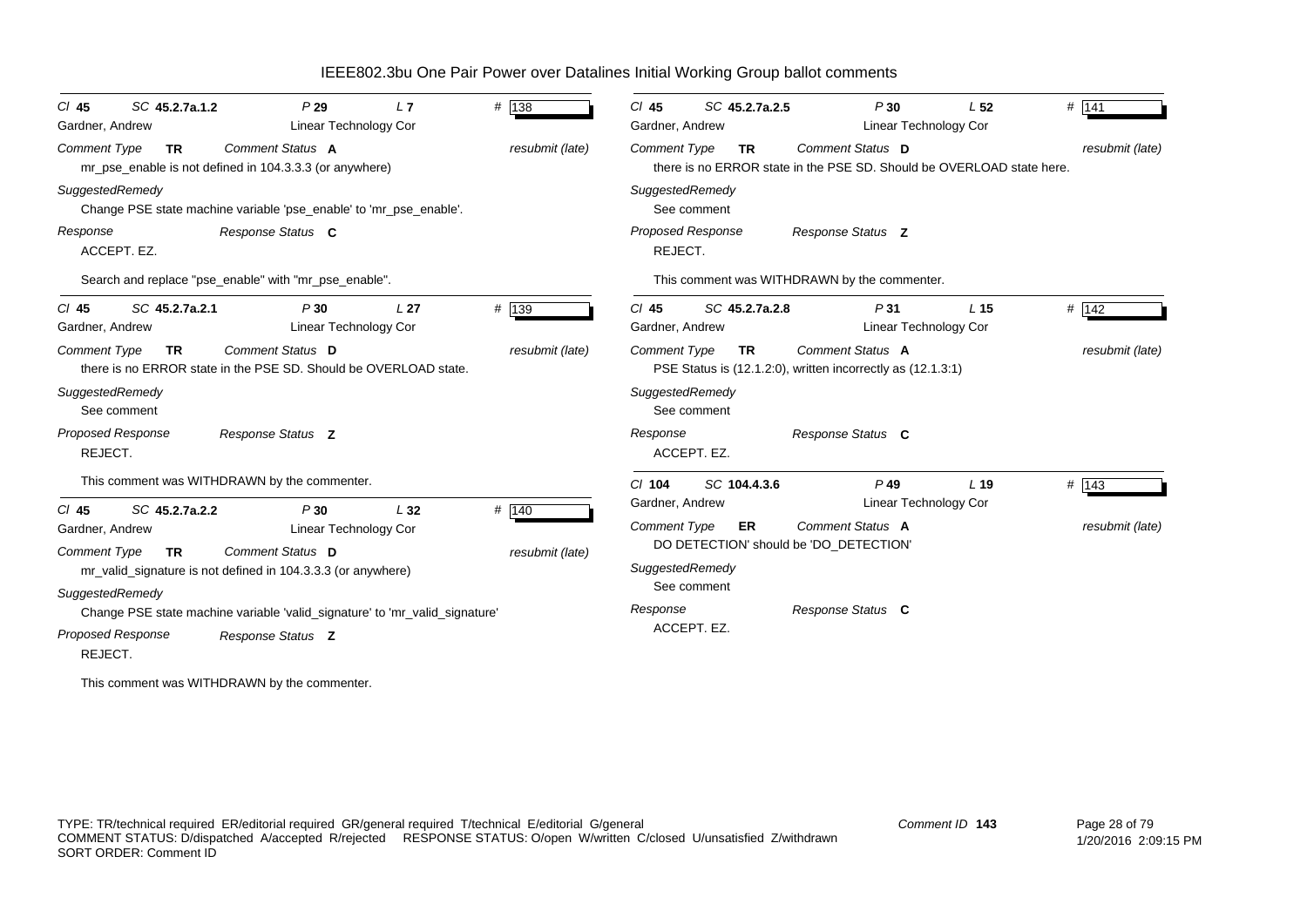| SC 104.4.3.6<br>$CI$ 104<br>Gardner, Andrew | $P$ 49<br>Linear Technology Cor                                        | L22    | # 144           | SC 104.4.4<br>$CI$ 104<br>Gardner, Andrew                                                                                     | $P$ 49<br>Linear Technology Cor                                     | $L$ 49          | $\#$ 147        |  |
|---------------------------------------------|------------------------------------------------------------------------|--------|-----------------|-------------------------------------------------------------------------------------------------------------------------------|---------------------------------------------------------------------|-----------------|-----------------|--|
| <b>Comment Type</b><br>ER                   | Comment Status A<br>sccp_watchdog_tmr' should be 'sccp_watchdog_timer' |        | resubmit (late) | Comment Status A<br><b>Comment Type</b><br>resubmit (late)<br><b>TR</b><br>There are only two characteristics in table 104-5. |                                                                     |                 |                 |  |
| SuggestedRemedy<br>See comment              |                                                                        |        |                 | SuggestedRemedy<br>Delete 'at least' from sentence.                                                                           |                                                                     |                 |                 |  |
| Response<br>ACCEPT. EZ.                     | Response Status C                                                      |        |                 | Response<br>ACCEPT. EZ.                                                                                                       | Response Status C                                                   |                 |                 |  |
| SC 104.4.3.6<br>$CI$ 104<br>Gardner, Andrew | $P$ 49<br>Linear Technology Cor                                        | L29    | # 145           | $Cl$ 104<br>SC 104.4.4<br>Gardner, Andrew                                                                                     | P50<br>Linear Technology Cor                                        | L <sub>5</sub>  | # 148           |  |
| <b>Comment Type</b><br>ER                   | Comment Status D<br>sccp_watchdog_tmr' should be 'sccp_watchdog_timer' |        | resubmit (late) | Comment Type<br><b>TR</b>                                                                                                     | Comment Status A<br>Vconnector' should just be 'Vpd' in Table 104-4 |                 | resubmit (late) |  |
| SuggestedRemedy<br>See comment              |                                                                        |        |                 | SuggestedRemedy<br>See comment                                                                                                |                                                                     |                 |                 |  |
| <b>Proposed Response</b><br>REJECT.         | Response Status Z                                                      |        |                 | Response<br>ACCEPT. EZ.                                                                                                       | Response Status C                                                   |                 |                 |  |
| Duplicate comment to 144.                   | This comment was WITHDRAWN by the commenter.                           |        |                 | SC 104.4.4<br>$Cl$ 104<br>Gardner, Andrew                                                                                     | P50<br>Linear Technology Cor                                        | L <sub>18</sub> | # 149           |  |
| SC 104.4.4<br>$CI$ 104<br>Gardner, Andrew   | $P$ 49<br>Linear Technology Cor                                        | $L$ 46 | # 146           | <b>Comment Type</b><br><b>TR</b>                                                                                              | Comment Status A<br>Iconnector' should just be 'Ipd' in Table 104-5 |                 | resubmit (late) |  |
| <b>Comment Type</b><br>ER                   | Comment Status A<br>Remove indent at beginning of line 46.             |        | resubmit (late) | SuggestedRemedy<br>See comment                                                                                                |                                                                     |                 |                 |  |
| SuggestedRemedy<br>See comment              |                                                                        |        |                 | Response<br>ACCEPT. EZ.                                                                                                       | Response Status C                                                   |                 |                 |  |
| Response<br>ACCEPT. EZ.                     | Response Status C                                                      |        |                 |                                                                                                                               |                                                                     |                 |                 |  |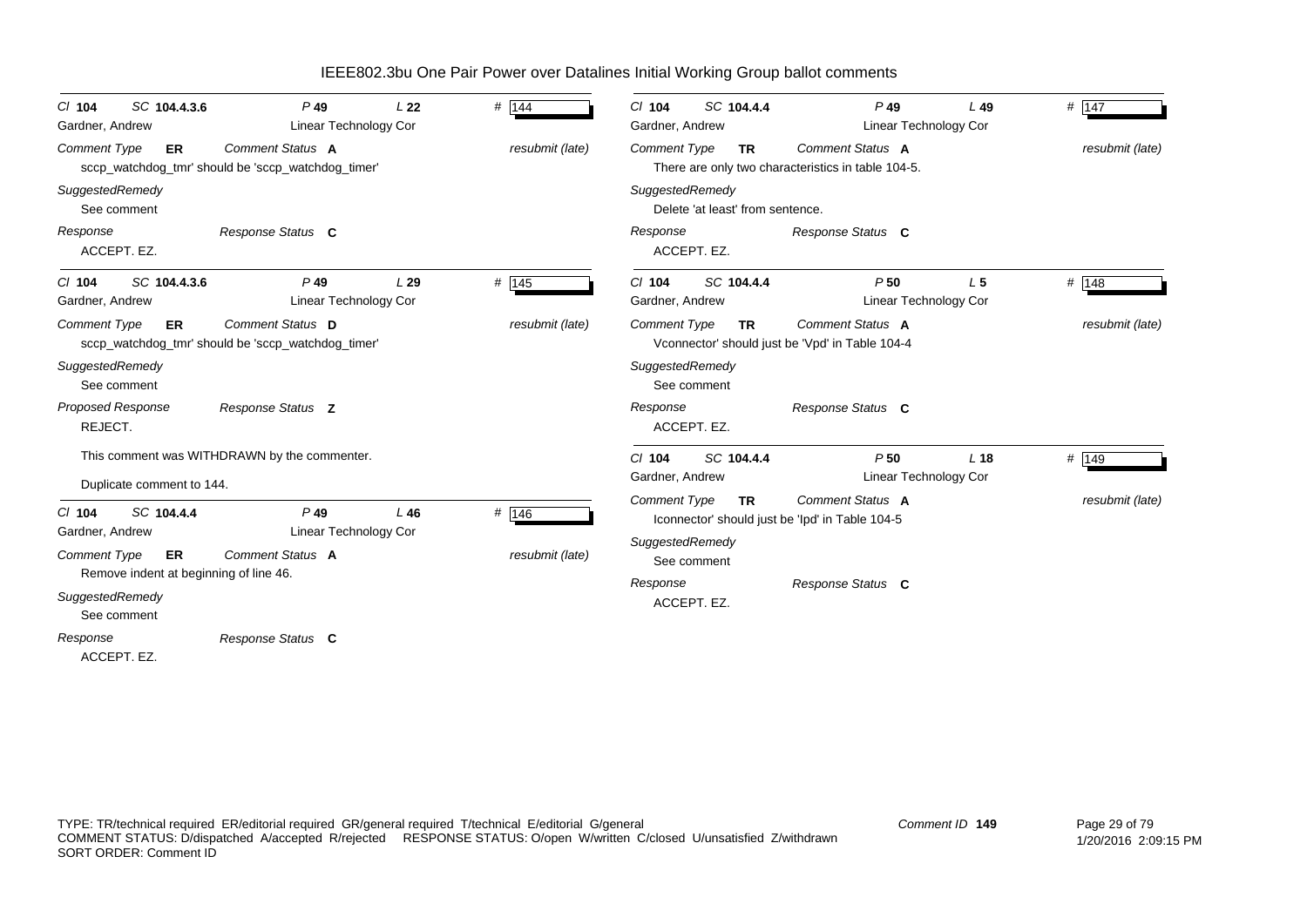| SC 104.4.6<br>CI 104<br>Gardner, Andrew             | P <sub>51</sub><br>L <sub>1</sub><br>Linear Technology Cor                                              | # 150           | $Cl$ 30<br>SC 30.14.1<br>Gardner, Andrew                                                                       | P20<br>Linear Technology Cor              | L50             | # 153           |
|-----------------------------------------------------|---------------------------------------------------------------------------------------------------------|-----------------|----------------------------------------------------------------------------------------------------------------|-------------------------------------------|-----------------|-----------------|
| Comment Type<br>ER                                  | Comment Status D<br>Table 104-6 title should have 'continued' at top of page 51                         | resubmit (late) | Comment Type<br>ER<br>Missing period at end of sentence.                                                       | Comment Status A                          |                 | resubmit (late) |
| SuggestedRemedy<br>See comment                      |                                                                                                         |                 | SuggestedRemedy<br>See comment                                                                                 |                                           |                 |                 |
| <b>Proposed Response</b><br>REJECT.                 | Response Status Z                                                                                       |                 | Response<br>ACCEPT. EZ.                                                                                        | Response Status C                         |                 |                 |
|                                                     | This comment was WITHDRAWN by the commenter.                                                            |                 | $Cl$ 30<br>SC 30.14.1.1.4                                                                                      | P <sub>22</sub>                           | L <sub>12</sub> | # $154$         |
| $Cl$ 104<br>SC 104.4.6<br>Gardner, Andrew           | P <sub>51</sub><br>L <sub>51</sub><br>Linear Technology Cor                                             | $#$ 151         | Gardner, Andrew<br>Comment Type<br><b>TR</b>                                                                   | Linear Technology Cor<br>Comment Status A |                 | resubmit (late) |
| Comment Type<br>ER<br>See 104.4.6.2' is not linked  | Comment Status A                                                                                        | resubmit (late) | "typeAB" should read "typeB"<br>SuggestedRemedy                                                                |                                           |                 |                 |
| SuggestedRemedy<br>See comment                      |                                                                                                         |                 | See comment<br>Response                                                                                        | Response Status C                         |                 |                 |
| Response<br>ACCEPT. EZ.                             | Response Status C                                                                                       |                 | ACCEPT. EZ.<br>$Cl$ 45<br>SC 45.2.7a.2.9                                                                       | P31                                       | L21             | # 155           |
| SC 104.4.6<br>CI 104                                | P <sub>51</sub><br>L <sub>51</sub>                                                                      | # 152           | Gardner, Andrew                                                                                                | Linear Technology Cor                     |                 |                 |
| Gardner, Andrew                                     | Linear Technology Cor                                                                                   |                 | Comment Type<br>TR                                                                                             | Comment Status A                          |                 | resubmit (late) |
| Comment Type<br>ER<br>"See 104.4.6.2" is not linked | Comment Status D                                                                                        | resubmit (late) | PSE Status is (12.1.2.0), written incorrectly as (12.1.3.1)<br>SuggestedRemedy                                 |                                           |                 |                 |
| SuggestedRemedy<br>See comment                      |                                                                                                         |                 | See comment<br>Response                                                                                        | Response Status C                         |                 |                 |
| <b>Proposed Response</b>                            | Response Status Z                                                                                       |                 | ACCEPT. EZ.                                                                                                    |                                           |                 |                 |
| REJECT.                                             | This comment was WITHDRAWN by the commenter.                                                            |                 | $CI$ 45<br>SC 45.2.7a.2.9<br>Gardner, Andrew                                                                   | P31<br>Linear Technology Cor              | L <sub>25</sub> | # 156           |
| Duplicate to 151.                                   |                                                                                                         |                 | <b>Comment Type</b><br><b>TR</b><br>error_condition is not defined in 104.3.3.3 (or anywhere)                  | Comment Status A                          |                 | resubmit (late) |
|                                                     |                                                                                                         |                 | SuggestedRemedy                                                                                                |                                           |                 |                 |
|                                                     |                                                                                                         |                 | propose changing this reference from "error_condition" to "overload_detected" in the text<br>and table 45-211g |                                           |                 |                 |
|                                                     |                                                                                                         |                 | Response<br>ACCEPT. EZ.                                                                                        | Response Status C                         |                 |                 |
|                                                     | TYPE: TR/technical required ER/editorial required GR/general required T/technical E/editorial G/general |                 |                                                                                                                |                                           | Comment ID 156  | Page 30 of 79   |

COMMENT STATUS: D/dispatched A/accepted R/rejected RESPONSE STATUS: O/open W/written C/closed U/unsatisfied Z/withdrawn SORT ORDER: Comment ID

1/20/2016 2:09:15 PM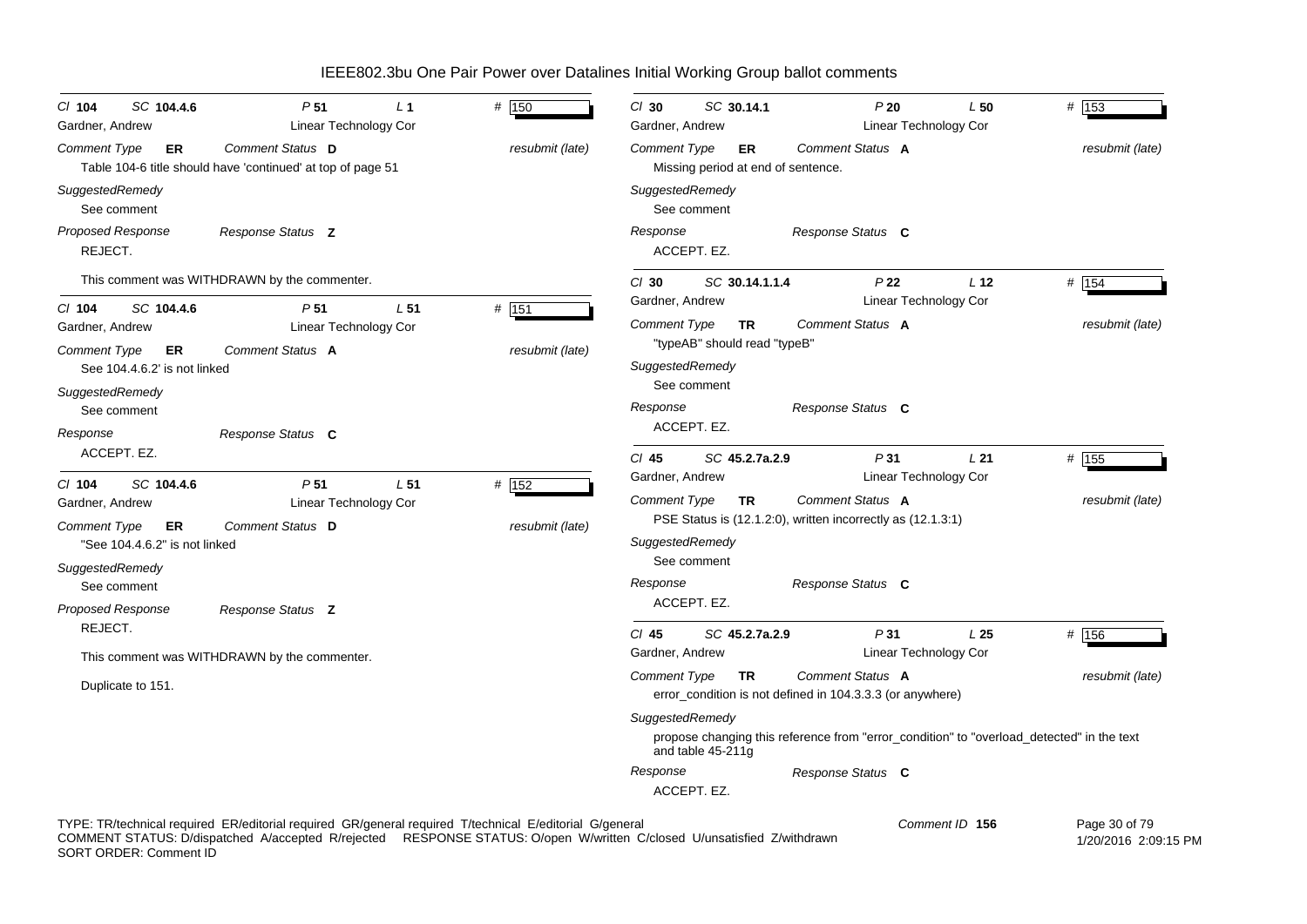| SC 45.2.7a.3.1<br>CI 45<br>Gardner, Andrew                | P32<br>Linear Technology Cor                                                             | L <sub>4</sub>  | $#$ 157         | SC 104.3.6<br>$CI$ 104<br>Gardner, Andrew          | $P$ 43<br>Linear Technology Cor                                                         | L38 | # 160           |
|-----------------------------------------------------------|------------------------------------------------------------------------------------------|-----------------|-----------------|----------------------------------------------------|-----------------------------------------------------------------------------------------|-----|-----------------|
| <b>Comment Type</b><br><b>TR</b>                          | Comment Status A<br>PSE Status is (12.1.2.0), written incorrectly as (12.1.3.1)          |                 | resubmit (late) | <b>Comment Type</b><br>ER<br>Fix indent on item 6. | Comment Status A                                                                        |     | resubmit (late) |
| SuggestedRemedy<br>See comment                            |                                                                                          |                 |                 | SuggestedRemedy<br>See comment                     |                                                                                         |     |                 |
| Response<br>ACCEPT. EZ.                                   | Response Status C                                                                        |                 |                 | Response<br>ACCEPT. EZ.                            | Response Status C                                                                       |     |                 |
| SC 104.3.5<br>$CI$ 104                                    | $P$ 42                                                                                   | $L$ 41          | # 158           | SC 104.3.6.1<br>$CI$ 104                           | $P$ 44                                                                                  | L29 | # 161           |
| Gardner, Andrew                                           | Linear Technology Cor                                                                    |                 |                 | Gardner, Andrew                                    | Linear Technology Cor                                                                   |     |                 |
| <b>Comment Type</b><br>ER                                 | Comment Status D                                                                         |                 | resubmit (late) | <b>Comment Type</b><br>$\mathbf T$                 | Comment Status A                                                                        |     | resubmit (late) |
| Separate "offull" into "of" and "full"<br>SuggestedRemedy |                                                                                          |                 |                 | 104.3.6.1 relating to VPSE(PON)                    | Subclause 104.3.6.1 is referenced by item #1 in table 104-3 but there is nothing in     |     |                 |
| See comment                                               |                                                                                          |                 |                 | SuggestedRemedy                                    |                                                                                         |     |                 |
| <b>Proposed Response</b>                                  | Response Status Z                                                                        |                 |                 | a voltage in the range of PSE(PON) at the PI.      | Add the following text to 104.3.6.1: "A PSE operating in the POWER_ON state shall apply |     |                 |
| REJECT.                                                   |                                                                                          |                 |                 | Response                                           | Response Status C                                                                       |     |                 |
|                                                           | This comment was WITHDRAWN by the commenter.                                             |                 |                 | ACCEPT.                                            |                                                                                         |     |                 |
| SC 104.3.6<br>$Cl$ 104                                    | $P$ 43                                                                                   | L <sub>14</sub> | # 159           | SC 104.4.3.1<br>$Cl$ 104                           | $P$ 46                                                                                  | L44 | $#$ 162         |
| Gardner, Andrew                                           | Linear Technology Cor                                                                    |                 |                 | Gardner, Andrew                                    | <b>Linear Technology Cor</b>                                                            |     |                 |
| <b>Comment Type</b><br><b>TR</b>                          | <b>Comment Status A</b>                                                                  |                 | resubmit (late) | <b>Comment Type</b><br><b>TR</b>                   | Comment Status A                                                                        |     | resubmit (late) |
|                                                           | Item 3 references subclause 104.3.6.1 but there is nothing there relating to transients. |                 |                 | tpwr_delay is not defined                          |                                                                                         |     |                 |
| SuggestedRemedy                                           |                                                                                          |                 |                 | SuggestedRemedy                                    |                                                                                         |     |                 |
|                                                           | Reference 104.3.6.3 instead. Change noise to transients in 104.3.6.3.                    |                 |                 | change to tpowerdly                                |                                                                                         |     |                 |
| Response                                                  | Response Status C                                                                        |                 |                 | Response                                           | Response Status C                                                                       |     |                 |
| ACCEPT. EZ.                                               |                                                                                          |                 |                 | ACCEPT. EZ.                                        |                                                                                         |     |                 |
|                                                           |                                                                                          |                 |                 |                                                    |                                                                                         |     |                 |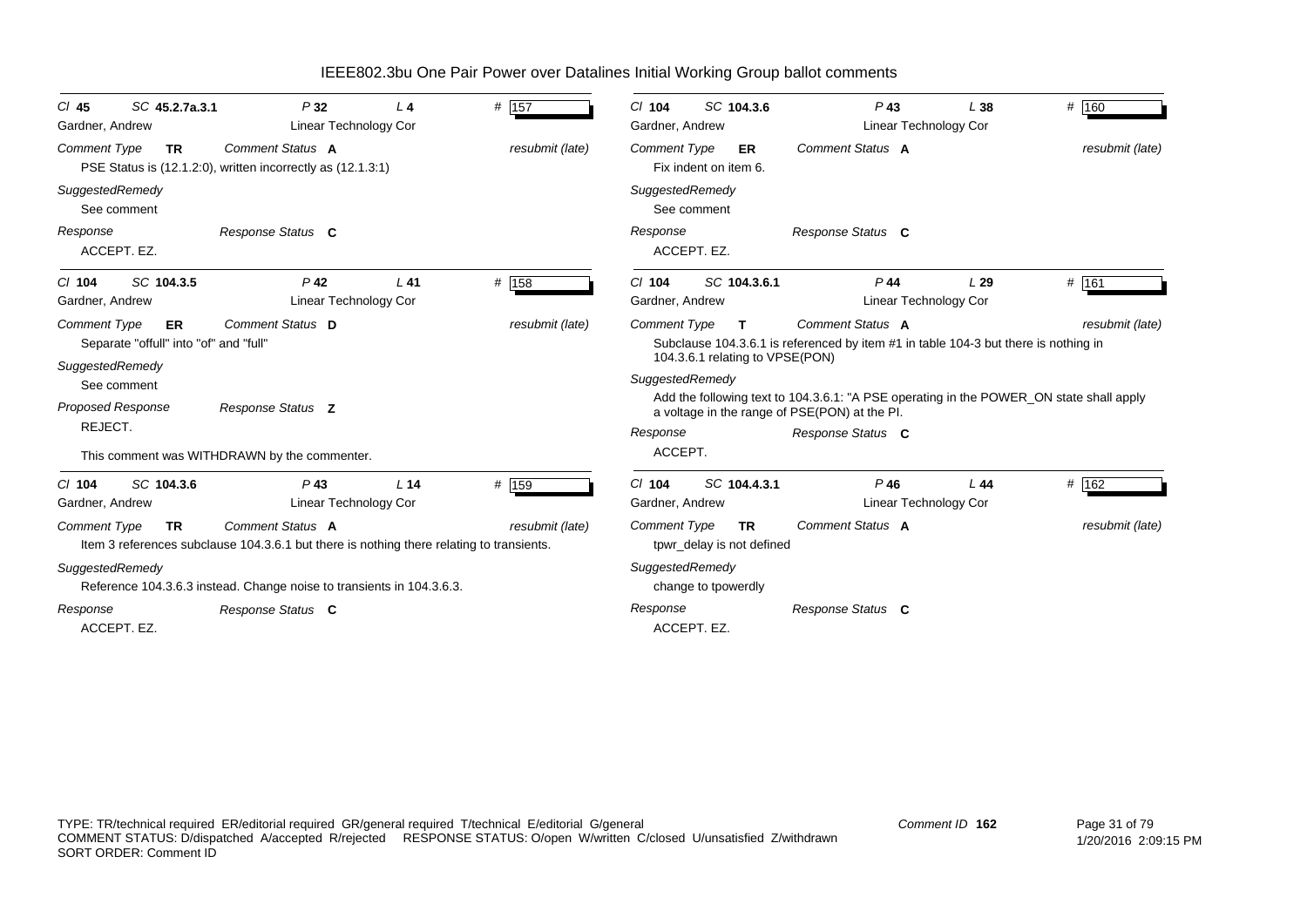| $Cl$ 104                               | SC 104.4.3.1                                   | $P$ 46                                       | L44             | # 163           | $Cl$ 104                               | SC 104.4.6.1                         | P <sub>52</sub>                                                                                                                                                                                             | $L_4$           | # 165           |
|----------------------------------------|------------------------------------------------|----------------------------------------------|-----------------|-----------------|----------------------------------------|--------------------------------------|-------------------------------------------------------------------------------------------------------------------------------------------------------------------------------------------------------------|-----------------|-----------------|
| Gardner, Andrew                        |                                                | <b>Linear Technology Cor</b>                 |                 |                 | Gardner, Andrew                        |                                      | Linear Technology Cor                                                                                                                                                                                       |                 |                 |
| <b>Comment Type</b><br>SuggestedRemedy | <b>ER</b><br>tpwr_delay' should be 'tpowerdly' | Comment Status D                             |                 | resubmit (late) | <b>Comment Type</b>                    | <b>TR</b><br>defined in Table 104-6. | Comment Status D<br>"The PD shall turn off at a voltage greater than or equal to Voff' should be 'The PD shall<br>turn off at a voltage less than the range of Von and greater than or equal to Voff min as |                 | resubmit (late) |
|                                        | See comment                                    |                                              |                 |                 | SuggestedRemedy                        |                                      |                                                                                                                                                                                                             |                 |                 |
| <b>Proposed Response</b><br>REJECT.    |                                                | Response Status Z                            |                 |                 |                                        | See comment                          |                                                                                                                                                                                                             |                 |                 |
|                                        |                                                | This comment was WITHDRAWN by the commenter. |                 |                 | Proposed Response<br>REJECT.           |                                      | Response Status Z                                                                                                                                                                                           |                 |                 |
|                                        |                                                |                                              |                 |                 |                                        |                                      | This comment was WITHDRAWN by the commenter.                                                                                                                                                                |                 |                 |
| OBE 403.                               |                                                |                                              |                 |                 | OBE by 356.                            |                                      |                                                                                                                                                                                                             |                 |                 |
| $Cl$ 104<br>Gardner, Andrew            | SC 104.4.3.3                                   | $P$ 47<br><b>Linear Technology Cor</b>       | L <sub>51</sub> | # 164           | $Cl$ 104                               | SC 104.4.6.1                         | P <sub>52</sub>                                                                                                                                                                                             | L <sub>6</sub>  | # 166           |
| <b>Comment Type</b>                    | <b>ER</b><br>PPD should be Ppd                 | Comment Status D                             |                 | resubmit (late) | Gardner, Andrew<br><b>Comment Type</b> | <b>TR</b>                            | <b>Linear Technology Cor</b><br>Comment Status A                                                                                                                                                            |                 | resubmit (late) |
| SuggestedRemedy                        | See comment                                    |                                              |                 |                 | SuggestedRemedy                        |                                      | Change Vport_PSE to just Vpse for consistency.                                                                                                                                                              |                 |                 |
| <b>Proposed Response</b><br>REJECT.    |                                                | Response Status Z                            |                 |                 | Response                               | See comment<br>ACCEPT. EZ.           | Response Status C                                                                                                                                                                                           |                 |                 |
|                                        |                                                | This comment was WITHDRAWN by the commenter. |                 |                 |                                        |                                      |                                                                                                                                                                                                             |                 |                 |
|                                        |                                                |                                              |                 |                 | $Cl$ 104<br>Gardner, Andrew            | SC 104.4.6.2                         | P <sub>52</sub><br><b>Linear Technology Cor</b>                                                                                                                                                             | L <sub>19</sub> | # 167           |
|                                        |                                                |                                              |                 |                 | <b>Comment Type</b>                    | ER.                                  | Comment Status A<br>Twakeup_PD shouldn't wrap at the end of the line.                                                                                                                                       |                 | resubmit (late) |
|                                        |                                                |                                              |                 |                 | SuggestedRemedy                        | See comment                          |                                                                                                                                                                                                             |                 |                 |
|                                        |                                                |                                              |                 |                 | Response                               | ACCEPT. EZ.                          | Response Status C                                                                                                                                                                                           |                 |                 |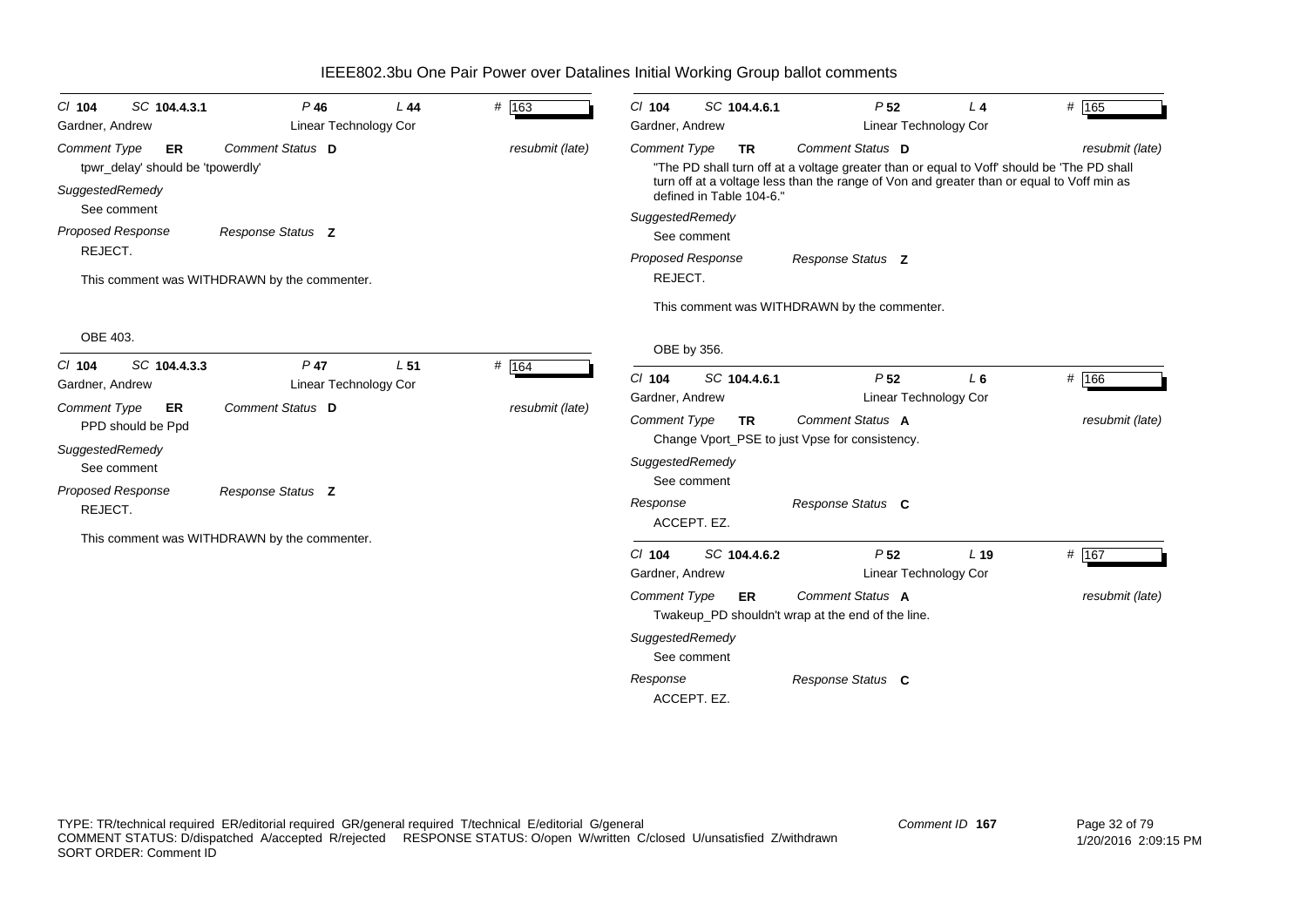| SC 104.4.6.3<br>$CI$ 104<br>Gardner, Andrew                                                                                                                                                               | P <sub>52</sub><br>Linear Technology Cor                                                                                          | L26 | # $168$                  | SC 104.4.6.4<br>$Cl$ 104<br>Gardner, Andrew                                                                                                                                                                                                                                                                                                                                   | P <sub>52</sub><br>Linear Technology Cor                                          | L35             | # 171                                 |
|-----------------------------------------------------------------------------------------------------------------------------------------------------------------------------------------------------------|-----------------------------------------------------------------------------------------------------------------------------------|-----|--------------------------|-------------------------------------------------------------------------------------------------------------------------------------------------------------------------------------------------------------------------------------------------------------------------------------------------------------------------------------------------------------------------------|-----------------------------------------------------------------------------------|-----------------|---------------------------------------|
| <b>Comment Type</b><br><b>TR</b><br>SuggestedRemedy<br>See comment<br>Response                                                                                                                            | Comment Status A<br>Replace 'input power of the device' with just 'Ppd'.<br>Response Status C                                     |     | resubmit (late)          | <b>Comment Type</b><br>TR.<br>reference to Pclass_pd in table 104-1. There is no Pclass_pd but there is a Ppd. Are<br>these the same?<br>SuggestedRemedy<br>Change text from Pclass_pd to Ppd.<br>Response                                                                                                                                                                    | Comment Status A<br>Response Status C                                             |                 | resubmit (late)                       |
| ACCEPT. EZ.<br>SC 104.4.6.3<br>$CI$ 104<br>Gardner, Andrew                                                                                                                                                | P <sub>52</sub><br><b>Linear Technology Cor</b>                                                                                   | L26 | # 169                    | ACCEPT. EZ.<br>Search and replace Pclass_pd with Ppd throughout.                                                                                                                                                                                                                                                                                                              |                                                                                   |                 |                                       |
| <b>Comment Type</b><br>Е<br>Vport_PD' should be 'Vpd'<br>SuggestedRemedy<br>See comment                                                                                                                   | Comment Status D                                                                                                                  |     | resubmit (late)          | SC 104.4.6.5<br>$Cl$ 104<br>Gardner, Andrew<br>Comment Type<br><b>TR</b><br>Remove all instances of 'port_' from the subscripts used by Equation 104-1.                                                                                                                                                                                                                       | P <sub>52</sub><br>Linear Technology Cor<br>Comment Status A                      | L44             | # 172<br>resubmit (late)              |
| Proposed Response<br>REJECT.                                                                                                                                                                              | Response Status Z<br>This comment was WITHDRAWN by the commenter.                                                                 |     |                          | SuggestedRemedy<br>See comment<br>Response<br>ACCEPT. EZ.                                                                                                                                                                                                                                                                                                                     | Response Status C                                                                 |                 |                                       |
| SC 104.4.6.4<br>$CI$ 104<br>Gardner, Andrew<br><b>Comment Type</b><br><b>TR</b><br>Replace 'Pclass_PD' with just 'Ppd'.<br>SuggestedRemedy<br>See comment<br><b>Proposed Response</b><br>PROPOSED REJECT. | P <sub>52</sub><br>Linear Technology Cor<br>Comment Status D<br>Response Status Z<br>This comment was WITHDRAWN by the commenter. | L35 | # 170<br>resubmit (late) | $Cl$ 104<br>SC 104.5.1<br>Gardner, Andrew<br><b>Comment Type</b><br><b>TR</b><br>A PD shall provide DC isolation.' is not quantified making a compliance test meaningless.<br>SuggestedRemedy<br>Propose "A PD shall  all MDI leads of greater than 1 megaohm for voltages up to 60V".<br><b>Proposed Response</b><br>REJECT.<br>This comment was WITHDRAWN by the commenter. | P <sub>52</sub><br>Linear Technology Cor<br>Comment Status D<br>Response Status Z | L <sub>18</sub> | $# \overline{173}$<br>resubmit (late) |

OBE 344.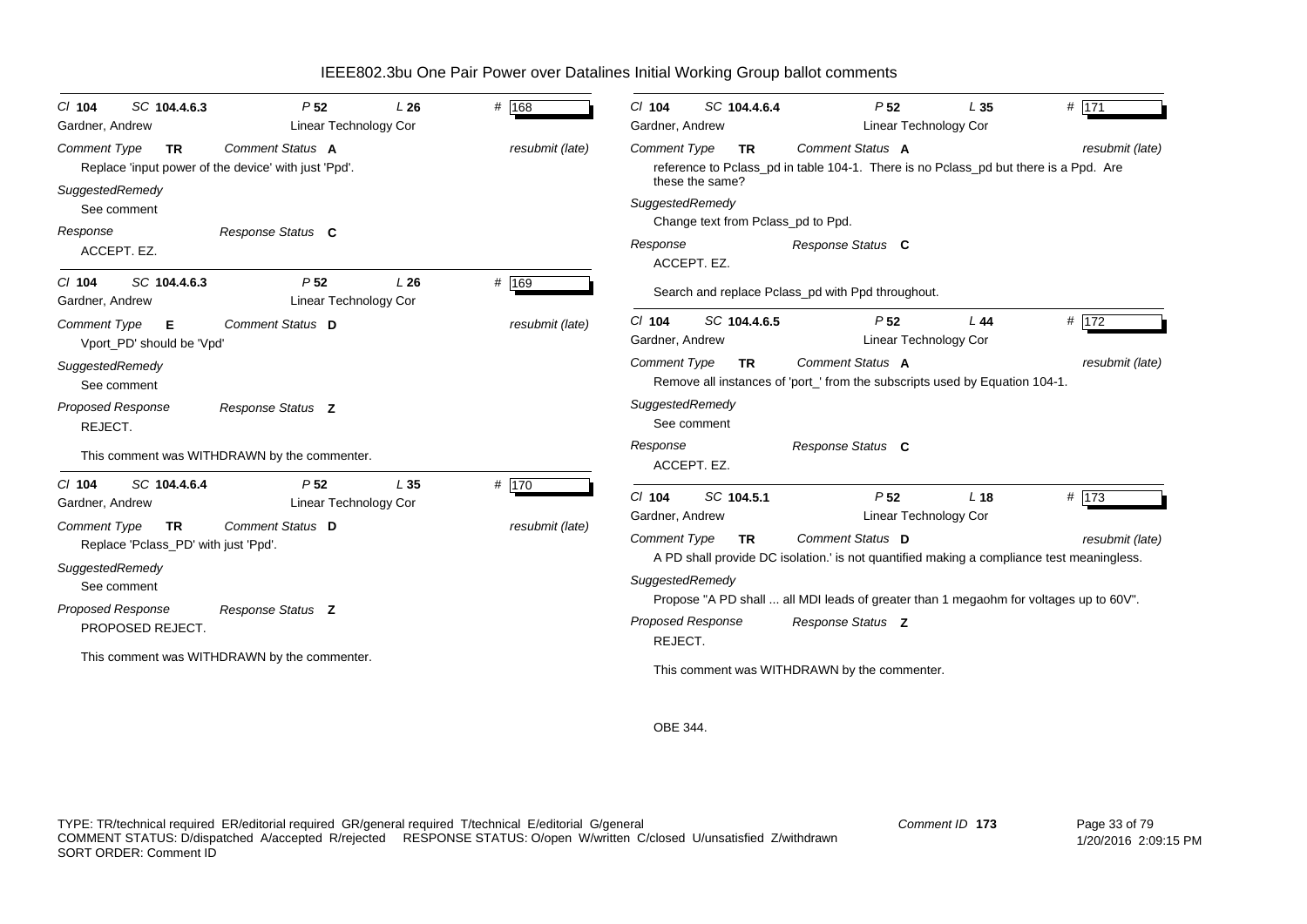| SC 104.6.3.2<br>$Cl$ 104<br>Gardner, Andrew                                                                                     |    | P <sub>56</sub><br>Linear Technology Cor                                                   | L <sub>18</sub>                                                                                                                                                     | # 174                                                                                                               | $Cl$ 104<br>Gardner, Andrew                                                                                                                                                                         | SC Table 104-1                                                                                                     | P32                                                                                 | Linear Technology           | # $\overline{177}$<br>L21 |  |  |  |  |
|---------------------------------------------------------------------------------------------------------------------------------|----|--------------------------------------------------------------------------------------------|---------------------------------------------------------------------------------------------------------------------------------------------------------------------|---------------------------------------------------------------------------------------------------------------------|-----------------------------------------------------------------------------------------------------------------------------------------------------------------------------------------------------|--------------------------------------------------------------------------------------------------------------------|-------------------------------------------------------------------------------------|-----------------------------|---------------------------|--|--|--|--|
| <b>Comment Status A</b><br><b>Comment Type</b><br>resubmit (late)<br>ER<br>Change 'slots' to 'slot' in this sentence.           |    |                                                                                            | Comment Status D<br><b>Comment Type</b><br>$\mathbf{T}$<br>resubmit (late)<br>The assumption that the reference channel resistance is 15m of 26 AWG is limiting for |                                                                                                                     |                                                                                                                                                                                                     |                                                                                                                    |                                                                                     |                             |                           |  |  |  |  |
| SuggestedRemedy<br>See comment<br>Response<br>ACCEPT. EZ.                                                                       |    | Response Status C                                                                          |                                                                                                                                                                     |                                                                                                                     | PoDL.<br>SuggestedRemedy<br><b>Proposed Response</b>                                                                                                                                                | PROPOSED REJECT.                                                                                                   | Consider changing the reference channel to 15m of 22 AWG.<br>Response Status Z      |                             |                           |  |  |  |  |
| SC 104.6.3.4<br>$CI$ 104<br>Gardner, Andrew                                                                                     |    | P <sub>57</sub><br>Linear Technology Cor                                                   | L <sub>47</sub>                                                                                                                                                     | $#$ 175                                                                                                             | This comment was WITHDRAWN by the commenter.                                                                                                                                                        |                                                                                                                    |                                                                                     |                             |                           |  |  |  |  |
| Comment Status A<br><b>Comment Type</b><br>ER.<br>Add 'voltage' to the parameter descriptions for items 2 and 3 in table 104-7. |    |                                                                                            | resubmit (late)                                                                                                                                                     | $CI$ FM<br>Hajduczenia, Marek                                                                                       | SC FM                                                                                                                                                                                               | P <sub>1</sub>                                                                                                     | L <sub>2</sub><br><b>Bright House Network</b>                                       | # 178                       |                           |  |  |  |  |
| SuggestedRemedy<br>See comment                                                                                                  |    |                                                                                            |                                                                                                                                                                     |                                                                                                                     | Comment Type                                                                                                                                                                                        | - E                                                                                                                | <b>Comment Status A</b><br>P802.3bu is working on amendment to IEEE Std 802.3-2015. |                             | OK                        |  |  |  |  |
| Response Status C<br>Response<br>ACCEPT. EZ.                                                                                    |    |                                                                                            |                                                                                                                                                                     | SuggestedRemedy<br>Please make sure that all dated references to 802.3 are to "2015" and not to "201x" or<br>"20xx" |                                                                                                                                                                                                     |                                                                                                                    |                                                                                     |                             |                           |  |  |  |  |
| SC 104.6.3.4<br>$CI$ 104<br>Gardner, Andrew                                                                                     |    | # $176$<br>P <sub>58</sub><br>L <sub>9</sub><br><b>Linear Technology Cor</b>               |                                                                                                                                                                     |                                                                                                                     |                                                                                                                                                                                                     | There are multiple instances in Front Matter of the document and then at least one per<br>page on the page header. |                                                                                     |                             |                           |  |  |  |  |
| <b>Comment Type</b>                                                                                                             | ER | Comment Status A<br>resubmit (late)<br>Add 'time' to parameter descriptions for items 9-15 |                                                                                                                                                                     |                                                                                                                     | Response<br>Response Status C<br>ACCEPT. EZ. See comment 29.                                                                                                                                        |                                                                                                                    |                                                                                     |                             |                           |  |  |  |  |
| SuggestedRemedy<br>See comment                                                                                                  |    |                                                                                            |                                                                                                                                                                     |                                                                                                                     | $Cl$ FM<br>Hajduczenia, Marek                                                                                                                                                                       | SC FM                                                                                                              | P <sub>3</sub>                                                                      | <b>Bright House Network</b> | # 179                     |  |  |  |  |
| Response<br>ACCEPT. EZ.                                                                                                         |    | Response Status C                                                                          |                                                                                                                                                                     |                                                                                                                     | <b>Comment Type</b>                                                                                                                                                                                 | E                                                                                                                  | Comment Status A<br>Copyright on all pages references "201x"                        |                             | OK                        |  |  |  |  |
|                                                                                                                                 |    |                                                                                            |                                                                                                                                                                     |                                                                                                                     | SuggestedRemedy<br>Change copyright year from "201x" to "2015" on all pages in the draft. This will need to be<br>changed to 2016 down the road, as dratf progresses through WG and Sponsor ballots |                                                                                                                    |                                                                                     |                             |                           |  |  |  |  |
|                                                                                                                                 |    |                                                                                            |                                                                                                                                                                     |                                                                                                                     | Response                                                                                                                                                                                            |                                                                                                                    | Response Status C                                                                   |                             |                           |  |  |  |  |
|                                                                                                                                 |    |                                                                                            |                                                                                                                                                                     |                                                                                                                     | ACCEPT, EZ. See comment 69.                                                                                                                                                                         |                                                                                                                    |                                                                                     |                             |                           |  |  |  |  |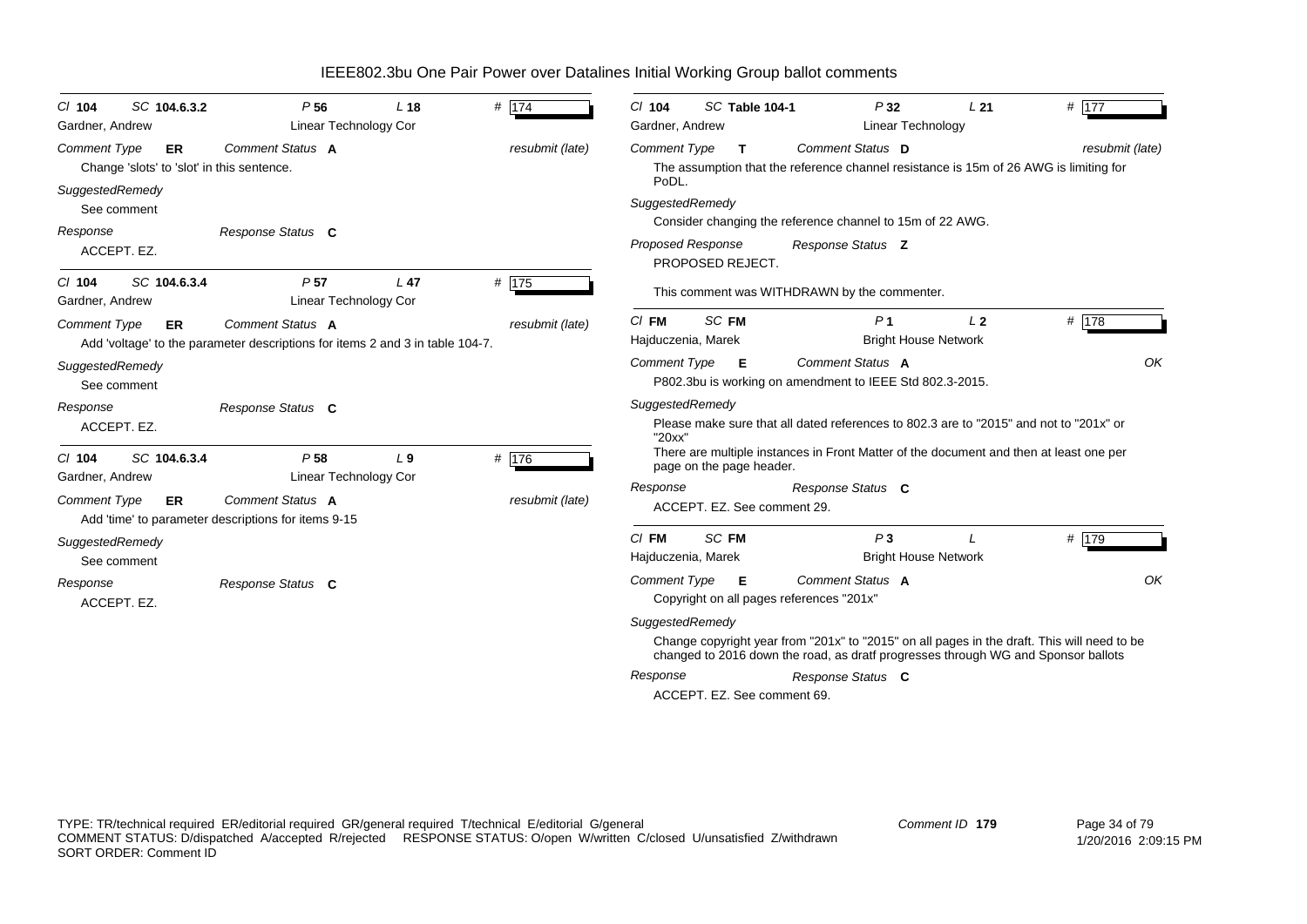| SC FM<br>$CI$ FM                                                                                                               | P <sub>7</sub>                                                                                               | $L_3$                                                                                                                    | # 180              |  | $Cl$ 01                                                                                                                                                                                                                                                                               | SC 1.4                      |                                                                                                                                                                                                      | P <sub>16</sub>                                                              | L <sub>1</sub>                                 | # 183 |  |  |  |  |
|--------------------------------------------------------------------------------------------------------------------------------|--------------------------------------------------------------------------------------------------------------|--------------------------------------------------------------------------------------------------------------------------|--------------------|--|---------------------------------------------------------------------------------------------------------------------------------------------------------------------------------------------------------------------------------------------------------------------------------------|-----------------------------|------------------------------------------------------------------------------------------------------------------------------------------------------------------------------------------------------|------------------------------------------------------------------------------|------------------------------------------------|-------|--|--|--|--|
| <b>Bright House Network</b><br>Hajduczenia, Marek                                                                              |                                                                                                              |                                                                                                                          | Hajduczenia, Marek |  |                                                                                                                                                                                                                                                                                       | <b>Bright House Network</b> |                                                                                                                                                                                                      |                                                                              |                                                |       |  |  |  |  |
| Comment Status A<br>OK<br><b>Comment Type</b><br>E<br>"the IEEE P802.3xx working group ballot."                                |                                                                                                              |                                                                                                                          |                    |  | <b>Comment Type</b><br>Comment Status A<br>E<br>Definitions in 1.4 should be assigned tentative numbers at this time - we have base 802.3-<br>2015 to reference to and several projects already adding definitions to 1.4                                                             |                             |                                                                                                                                                                                                      |                                                                              |                                                |       |  |  |  |  |
| SuggestedRemedy<br>should be well known by now<br>Response                                                                     | Change to "the IEEE P802.3bu working group ballot." - I believe the project designation<br>Response Status C |                                                                                                                          |                    |  | SuggestedRemedy<br>Response                                                                                                                                                                                                                                                           |                             |                                                                                                                                                                                                      | Please assign proper numbers to individual definitions.<br>Response Status C |                                                |       |  |  |  |  |
| ACCEPT. EZ.                                                                                                                    |                                                                                                              |                                                                                                                          |                    |  |                                                                                                                                                                                                                                                                                       | ACCEPT. EZ.                 |                                                                                                                                                                                                      |                                                                              |                                                |       |  |  |  |  |
| SC FM<br>$CI$ FM<br>Hajduczenia, Marek                                                                                         | P <sub>9</sub><br><b>Bright House Network</b>                                                                | L32                                                                                                                      | # 181              |  | $Cl$ 01<br>Hajduczenia, Marek                                                                                                                                                                                                                                                         |                             | SC 1.4.5                                                                                                                                                                                             | $P$ 16                                                                       | L <sub>19</sub><br><b>Bright House Network</b> | # 184 |  |  |  |  |
| <b>Comment Type</b><br>Е                                                                                                       | Comment Status A<br>OK<br>The text of the frontmatter is outdated                                            |                                                                                                                          |                    |  |                                                                                                                                                                                                                                                                                       |                             | OK<br><b>Comment Type</b><br>Comment Status A<br>$\mathbf{T}$<br>Definition of "Type A+B PoDL System" is cumbersome to pronounce with the extra $+$ in the<br>middle: as "Type A plus B PoDL System" |                                                                              |                                                |       |  |  |  |  |
| SuggestedRemedy<br>Please use the latest text for the frontmatter, including the description of 802.3-2015                     |                                                                                                              | SuggestedRemedy<br>Simplify the name to "Type AB PoDL System", which is what you really intend                           |                    |  |                                                                                                                                                                                                                                                                                       |                             |                                                                                                                                                                                                      |                                                                              |                                                |       |  |  |  |  |
| Response<br>ACCEPT.                                                                                                            | Response Status C                                                                                            |                                                                                                                          |                    |  | Response                                                                                                                                                                                                                                                                              |                             | <b>ACCEPT IN PRINCIPLE.</b>                                                                                                                                                                          | Response Status C                                                            |                                                |       |  |  |  |  |
|                                                                                                                                | Editor copied latest frontmatter D1.4. Need to verify.                                                       |                                                                                                                          |                    |  |                                                                                                                                                                                                                                                                                       | OBE comment 371.            |                                                                                                                                                                                                      |                                                                              |                                                |       |  |  |  |  |
| SC 1.3<br>$CI$ 01<br>Hajduczenia, Marek                                                                                        | P <sub>15</sub><br><b>Bright House Network</b>                                                               | L48                                                                                                                      | # 182              |  | $Cl$ 30                                                                                                                                                                                                                                                                               |                             | SC 30.2.2.1                                                                                                                                                                                          | P <sub>17</sub>                                                              | L21                                            | # 185 |  |  |  |  |
| <b>Comment Type</b><br>E<br>No need for 1.3                                                                                    | Comment Status A                                                                                             |                                                                                                                          |                    |  | Hajduczenia, Marek<br>Comment Type                                                                                                                                                                                                                                                    |                             | - E                                                                                                                                                                                                  | Comment Status A                                                             | <b>Bright House Network</b>                    | OK    |  |  |  |  |
| SuggestedRemedy                                                                                                                |                                                                                                              |                                                                                                                          |                    |  |                                                                                                                                                                                                                                                                                       |                             |                                                                                                                                                                                                      | Wrong markup changes to oPHYEntity                                           |                                                |       |  |  |  |  |
| Subclauses are added as needed. No need to keep 1.3 as placeholder - numbering will not<br>change anyway.<br>Please remove 1.3 |                                                                                                              | SuggestedRemedy<br>Current text reads: "managed object that contains the MAU, PAF, and PSE managed<br>obiects in a DTE." |                    |  |                                                                                                                                                                                                                                                                                       |                             |                                                                                                                                                                                                      |                                                                              |                                                |       |  |  |  |  |
| Response<br>ACCEPT. EZ.                                                                                                        | Response Status C                                                                                            |                                                                                                                          |                    |  | Proposed text reads: "managed object that contains the MAU, PAF, PSE and PoDLPSE<br>managed objects in a DTE"<br>Which means that there should be underlined comma after "PSE" to make sure there is<br>serial comma in place, and also " and" shoudl be underlined to mark insertion |                             |                                                                                                                                                                                                      |                                                                              |                                                |       |  |  |  |  |
|                                                                                                                                |                                                                                                              |                                                                                                                          |                    |  | Response                                                                                                                                                                                                                                                                              | ACCEPT. EZ.                 |                                                                                                                                                                                                      | Response Status C                                                            |                                                |       |  |  |  |  |
|                                                                                                                                |                                                                                                              |                                                                                                                          |                    |  | See 320.                                                                                                                                                                                                                                                                              |                             |                                                                                                                                                                                                      |                                                                              |                                                |       |  |  |  |  |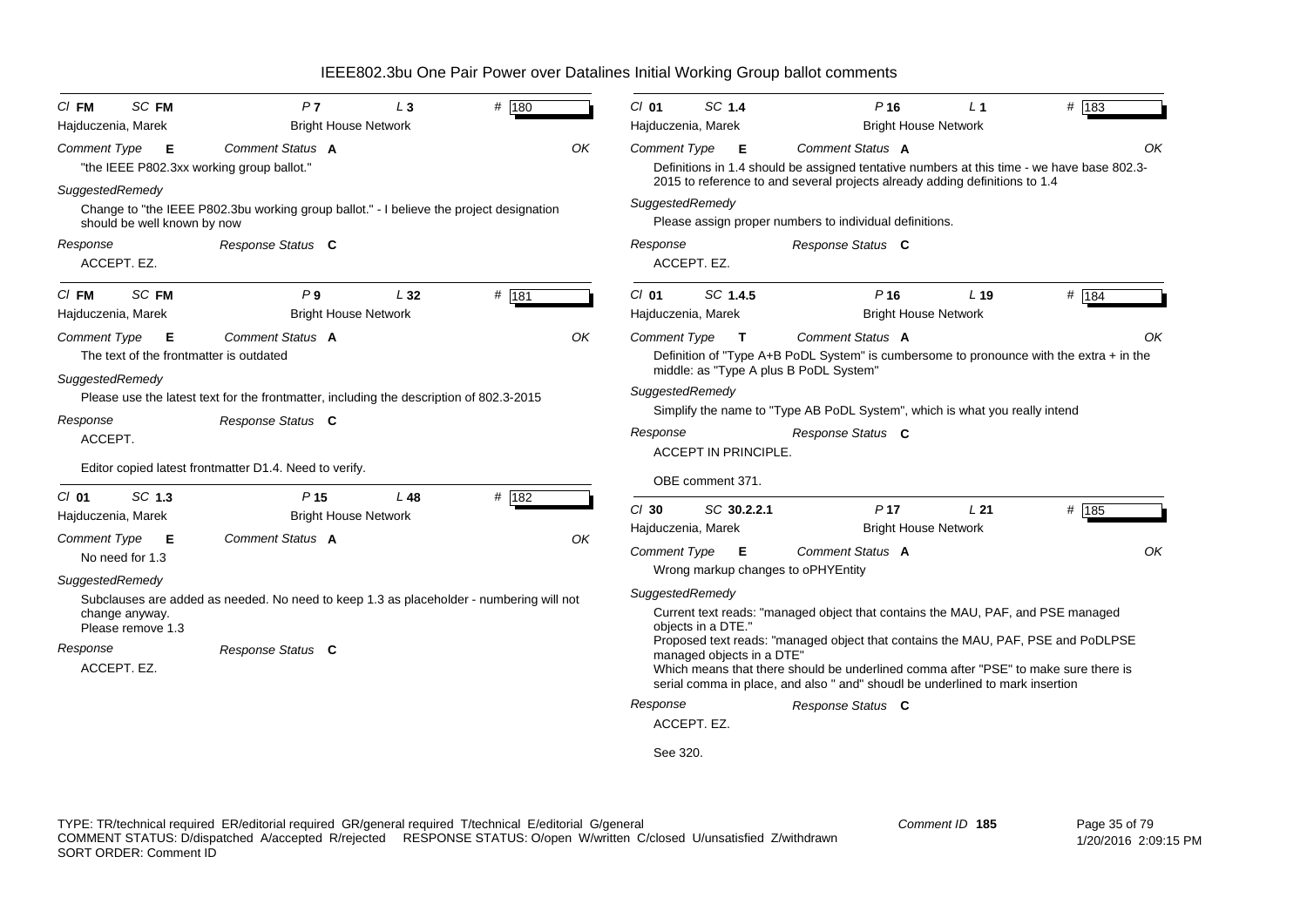| SC 30.2.3<br>$Cl$ 30<br>Hajduczenia, Marek                                                              | P <sub>17</sub><br>L30<br><b>Bright House Network</b>                                                                                                                                                                                                              |                 | # 186 |                                                                                         | $Cl$ 30             | SC 30.14.1<br>Hajduczenia, Marek                                                                                                                                           |  | P20<br>L50<br><b>Bright House Network</b>      |                                                                                              |       |    |
|---------------------------------------------------------------------------------------------------------|--------------------------------------------------------------------------------------------------------------------------------------------------------------------------------------------------------------------------------------------------------------------|-----------------|-------|-----------------------------------------------------------------------------------------|---------------------|----------------------------------------------------------------------------------------------------------------------------------------------------------------------------|--|------------------------------------------------|----------------------------------------------------------------------------------------------|-------|----|
| Comment Status A<br>OK<br><b>Comment Type</b><br>Е<br>No editorial instructions for 30.2.3              |                                                                                                                                                                                                                                                                    |                 |       | Comment Status A<br>OK<br><b>Comment Type</b><br>Е<br>Missing "." at the end of line 50 |                     |                                                                                                                                                                            |  |                                                |                                                                                              |       |    |
| SuggestedRemedy                                                                                         | Add editorial instruction: Change text in 30.2.3 as shown below"                                                                                                                                                                                                   |                 |       |                                                                                         |                     | SuggestedRemedy<br>Per comment                                                                                                                                             |  |                                                |                                                                                              |       |    |
| Response<br>ACCEPT. EZ.                                                                                 | Response Status C                                                                                                                                                                                                                                                  |                 |       |                                                                                         | Response            | ACCEPT. EZ See 153.                                                                                                                                                        |  | Response Status C                              |                                                                                              |       |    |
| SC 30.2.3<br>$Cl$ 30<br>Hajduczenia, Marek                                                              | P <sub>18</sub><br><b>Bright House Network</b>                                                                                                                                                                                                                     | L <sub>51</sub> | # 187 |                                                                                         | $Cl$ 30             | SC 30.14.1.1.2<br>Hajduczenia, Marek                                                                                                                                       |  | P <sub>21</sub><br><b>Bright House Network</b> | L23                                                                                          | # 190 |    |
| <b>Comment Type</b><br><b>TR</b><br>SuggestedRemedy                                                     | Comment Status A<br>Figure 30-3 is already being replaced by P802.3br - any changes in PoDL should either<br>account for changes in P802.3br, or alternatively NOT replace, but simply markup changes<br>needed to add oPoDLPSE - the second approach is preferred |                 |       | OK                                                                                      | <b>Comment Type</b> | $\mathbf{T}$<br>We usually avoid the use of "will" when describing the behaviors<br>SuggestedRemedy<br>will act as it would if it had no" to "interface acts as it had no" |  | Comment Status A                               | Change all instances of "will" in the draft (excluding FM) to Simple Tense, e.g., "interface |       | OK |
| oPoDLPSE entity as shown in red below:"                                                                 | Change "Replace Figure 30-3 with the following:" to Change Figure 30-3 by adding                                                                                                                                                                                   |                 |       |                                                                                         | Response            |                                                                                                                                                                            |  | Response Status C                              |                                                                                              |       |    |
| Response<br>ACCEPT. EZ.                                                                                 | Response Status C                                                                                                                                                                                                                                                  |                 |       |                                                                                         |                     | <b>ACCEPT IN PRINCIPLE.</b><br>Instances of "will" occur at the following locations in D2.0:                                                                               |  |                                                |                                                                                              |       |    |
| SC 30.14<br>$Cl$ 30<br>Hajduczenia, Marek<br>Comment Type<br>- E<br>No editorial instructions for 30.14 | P20<br><b>Bright House Network</b><br>Comment Status A                                                                                                                                                                                                             | L45             | # 188 | OK                                                                                      | Clause 30           | p 21, lines 24, 26, 30<br>p 22, lines 1, 18, 36<br>p 23, lines 9, 23, 39<br>p 24, lines 1, 15, 29                                                                          |  |                                                |                                                                                              |       |    |
| SuggestedRemedy                                                                                         | Add editorial instruction: "Insert new subclause 30.14 as shown below:"                                                                                                                                                                                            |                 |       |                                                                                         |                     | Clause 104<br>page 56, line 40                                                                                                                                             |  |                                                |                                                                                              |       |    |
| Response<br>ACCEPT. EZ.                                                                                 | Response Status C                                                                                                                                                                                                                                                  |                 |       |                                                                                         |                     |                                                                                                                                                                            |  |                                                |                                                                                              |       |    |
| See 260.                                                                                                |                                                                                                                                                                                                                                                                    |                 |       |                                                                                         |                     |                                                                                                                                                                            |  |                                                |                                                                                              |       |    |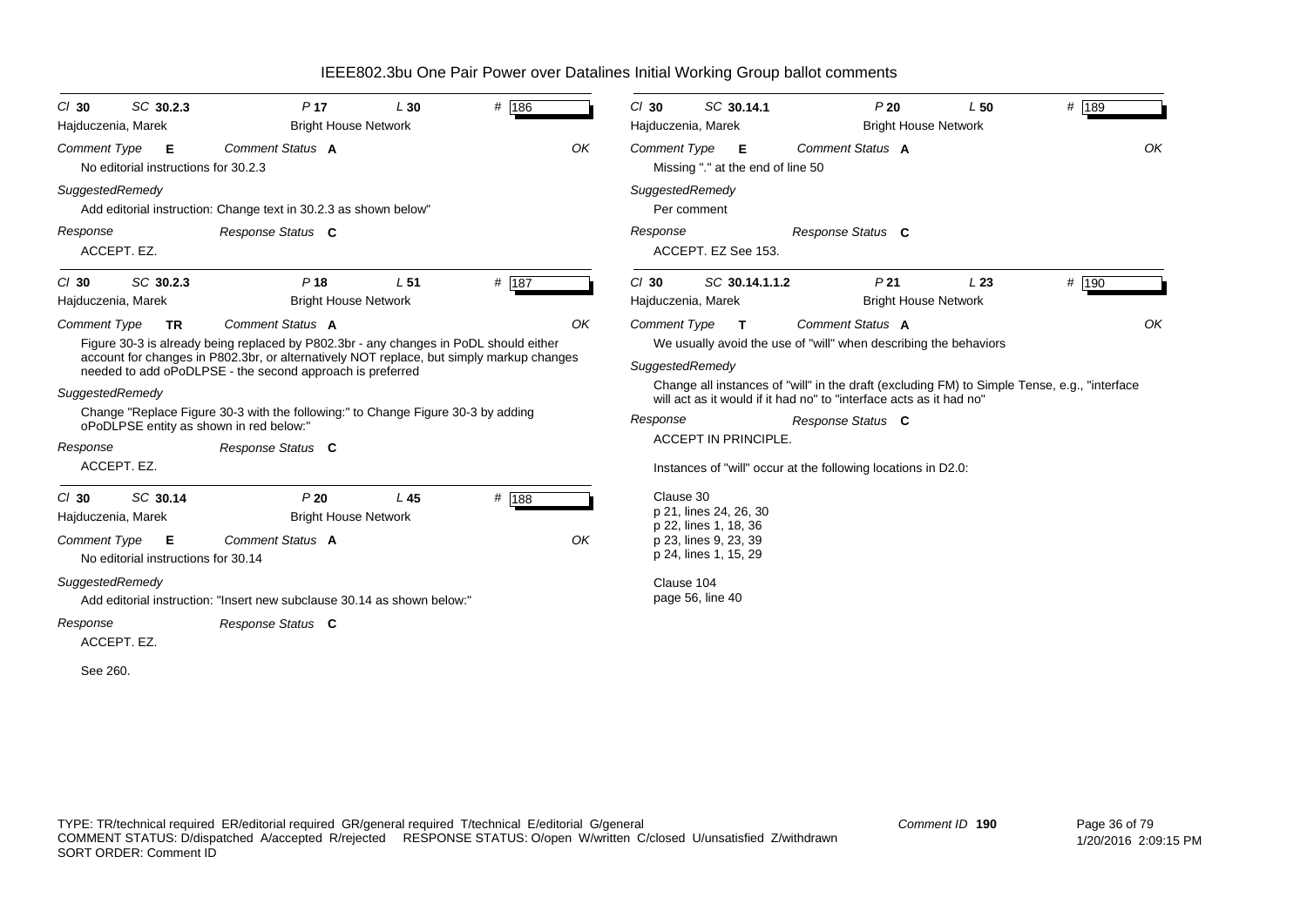| $Cl$ 30                         | SC 30.14.1.1.3                                   | P <sub>21</sub>                                                                                                                                    | L <sub>47</sub>                                | $#$ 191 | $Cl$ 30                                                               | SC 30.14.1.1.4                                                                                   |  | P <sub>22</sub>                                                                                                                                                                                                                          | L <sub>15</sub> | # 194                                                                                                                                                                             |
|---------------------------------|--------------------------------------------------|----------------------------------------------------------------------------------------------------------------------------------------------------|------------------------------------------------|---------|-----------------------------------------------------------------------|--------------------------------------------------------------------------------------------------|--|------------------------------------------------------------------------------------------------------------------------------------------------------------------------------------------------------------------------------------------|-----------------|-----------------------------------------------------------------------------------------------------------------------------------------------------------------------------------|
| Hajduczenia, Marek              |                                                  |                                                                                                                                                    | <b>Bright House Network</b>                    |         | <b>Bright House Network</b><br>Hajduczenia, Marek<br>Comment Status A |                                                                                                  |  |                                                                                                                                                                                                                                          |                 |                                                                                                                                                                                   |
| <b>Comment Type</b>             | E<br>Missing "see" in "(Figure 104-4)"           | Comment Status A                                                                                                                                   |                                                | OK      |                                                                       | Comment Type <b>E</b><br>We usually do not spell out the word "subclause"                        |  | OK                                                                                                                                                                                                                                       |                 |                                                                                                                                                                                   |
| SuggestedRemedy                 | locations in the draft (Clause 30 and 45)        | Change "(Figure 104-4)" to "(see Figure 104-4)"<br>Same issue on page 23, line 20; page 23, line 34; page 23, line 50, and several other           |                                                |         | Response                                                              | SuggestedRemedy<br>Change "subclause 104.3.1" to "104.3.1"<br>Similar change on page 22, line 33 |  | Response Status C                                                                                                                                                                                                                        |                 |                                                                                                                                                                                   |
| Response                        |                                                  | There are also references to Figure 104-5 with the same issue<br>Response Status C                                                                 |                                                |         |                                                                       | ACCEPT. EZ.                                                                                      |  |                                                                                                                                                                                                                                          |                 |                                                                                                                                                                                   |
|                                 | ACCEPT. EZ.                                      |                                                                                                                                                    |                                                |         | $Cl$ 30                                                               | SC 30.14.1.1.10                                                                                  |  | P <sub>24</sub>                                                                                                                                                                                                                          | L <sub>8</sub>  | # 195                                                                                                                                                                             |
| $CI$ 30                         | SC 30.14.1.1.3                                   | P <sub>22</sub>                                                                                                                                    | L <sub>2</sub>                                 | # 192   |                                                                       | Hajduczenia, Marek                                                                               |  | <b>Bright House Network</b>                                                                                                                                                                                                              |                 |                                                                                                                                                                                   |
|                                 | Hajduczenia, Marek                               |                                                                                                                                                    | <b>Bright House Network</b>                    |         | <b>Comment Type</b>                                                   | <b>TR</b>                                                                                        |  | Comment Status A                                                                                                                                                                                                                         |                 | OK                                                                                                                                                                                |
| Comment Type<br>SuggestedRemedy | - E<br>Missing "." at the end of line 2, page 22 | Comment Status A                                                                                                                                   |                                                | OK      |                                                                       |                                                                                                  |  | "This counter has a maximum increment rate of 1.3 counts per second." counters by<br>definition are integer based, and it is not clear how 1.3 counts per second can be<br>is 13 counts per 10 seconds, to avoid floating point numbers. |                 | represented in this fashion. Perhaps a better way would be indicate that the maximum rate                                                                                         |
|                                 | per comment                                      |                                                                                                                                                    |                                                |         |                                                                       | SuggestedRemedy                                                                                  |  |                                                                                                                                                                                                                                          |                 |                                                                                                                                                                                   |
|                                 |                                                  | Same issue on page 22, line 37; page 23, line 10; page 23, line 24; page 23, line 40; page<br>24, line 2, and several other locations in Clause 30 |                                                |         |                                                                       |                                                                                                  |  | counter has a maximum increment rate of 13 counts per 10 seconds."                                                                                                                                                                       |                 | Change "This counter has a maximum increment rate of 1.3 counts per second." to "This                                                                                             |
| Response                        | ACCEPT. EZ.                                      | Response Status C                                                                                                                                  |                                                |         | seconds."                                                             |                                                                                                  |  |                                                                                                                                                                                                                                          |                 | Similarly, on page 24, line 22, change "This counter has a maximum increment rate of 3.3<br>counts per second." to "This counter has a maximum increment rate of 33 counts per 10 |
| $Cl$ 30<br>Hajduczenia, Marek   | SC 30.14.1.1.4                                   | P <sub>22</sub>                                                                                                                                    | L <sub>11</sub><br><b>Bright House Network</b> | # 193   | Response                                                              | ACCEPT. EZ.                                                                                      |  | Response Status C                                                                                                                                                                                                                        |                 |                                                                                                                                                                                   |
| <b>Comment Type</b>             | <b>TR</b><br>Wrong designator                    | Comment Status A                                                                                                                                   |                                                | OK      | $Cl$ 30                                                               | SC 30.14.1.2<br>Hajduczenia, Marek                                                               |  | P <sub>24</sub><br><b>Bright House Network</b>                                                                                                                                                                                           | L38             | # 196                                                                                                                                                                             |
| SuggestedRemedy                 |                                                  | "typeAB" is repeated twice. Change the first instance of "typeAB" to "typeB"                                                                       |                                                |         | <b>Comment Type</b>                                                   | Е                                                                                                |  | <b>Comment Status A</b><br>Wrong formatting for "BEHAVIOUR DEFINED AS:"                                                                                                                                                                  |                 | OK                                                                                                                                                                                |
| Response                        | ACCEPT. EZ.                                      | Response Status C                                                                                                                                  |                                                |         |                                                                       | SuggestedRemedy<br>Align it with the other keywords in 30.14.1.2                                 |  |                                                                                                                                                                                                                                          |                 |                                                                                                                                                                                   |
|                                 | See comment 372.                                 |                                                                                                                                                    |                                                |         | Response                                                              | ACCEPT. EZ.                                                                                      |  | Response Status C                                                                                                                                                                                                                        |                 |                                                                                                                                                                                   |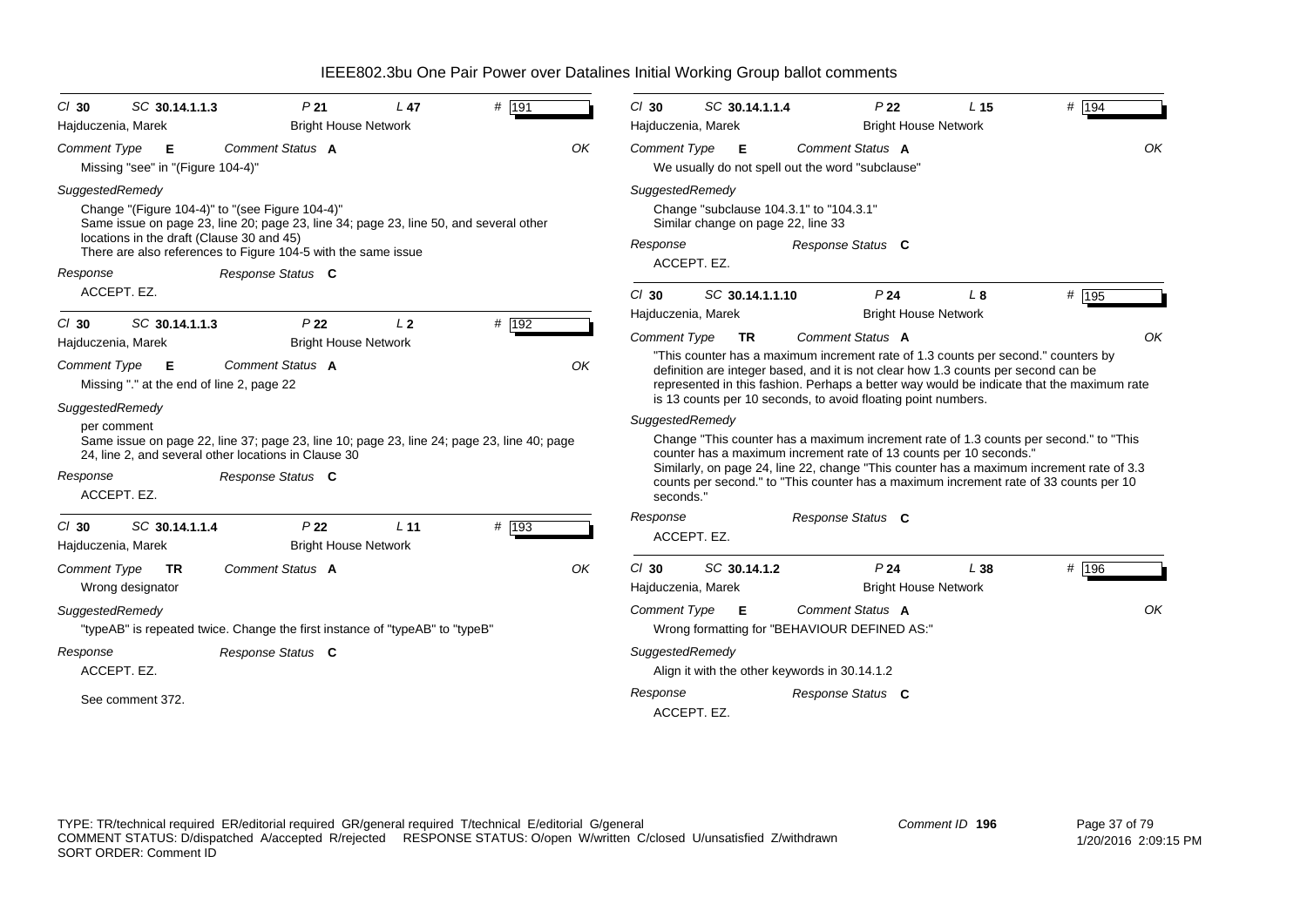| $CI$ 30                       | SC 30.14.1.3                | P <sub>24</sub>                                                                                                                                  | L <sub>51</sub> | # 197 |    | $Cl$ 30             | SC 30.2.5                            | $P$ 19                                                                                 | L <sub>1</sub>  | # 200   |
|-------------------------------|-----------------------------|--------------------------------------------------------------------------------------------------------------------------------------------------|-----------------|-------|----|---------------------|--------------------------------------|----------------------------------------------------------------------------------------|-----------------|---------|
| Hajduczenia, Marek            |                             | <b>Bright House Network</b>                                                                                                                      |                 |       |    | Hajduczenia, Marek  |                                      | <b>Bright House Network</b>                                                            |                 |         |
| <b>Comment Type</b>           | E                           | Comment Status A<br>Wording improvement for "An integer value indicating the accuracy associated with                                            |                 |       | OK | <b>Comment Type</b> | ER<br><b>Missing PICS</b>            | Comment Status D                                                                       |                 | OK      |
|                               |                             | aPoDLPSEActualPower in +/- milliwatts."<br>BY definition, integer value can be positive or negative, so +/- symbol is just not needed            |                 |       |    | SuggestedRemedy     |                                      |                                                                                        |                 |         |
| SuggestedRemedy               |                             |                                                                                                                                                  |                 |       |    | <b>PICS</b>         |                                      | Added text for Clause 30 carries two new "shall" statements in 30.2.5 - these need new |                 |         |
|                               |                             | Change to read: "An integer value indicating the accuracy associated with<br>aPoDLPSEActualPower measurement, expressed in units of milliwatts.' |                 |       |    |                     | Proposed Response                    | Response Status Z                                                                      |                 |         |
| Response                      |                             | Response Status C                                                                                                                                |                 |       |    | REJECT.             |                                      |                                                                                        |                 |         |
|                               | <b>ACCEPT IN PRINCIPLE.</b> |                                                                                                                                                  |                 |       |    |                     |                                      | This comment was WITHDRAWN by the commenter.                                           |                 |         |
|                               |                             | Should the description be changed to read " A signed integer"? It's not clear to me if an                                                        |                 |       |    |                     |                                      |                                                                                        |                 |         |
|                               |                             | integer value is signed or unsigned by default.                                                                                                  |                 |       |    |                     |                                      | TFTD to discuss use of shall in this subclause.                                        |                 |         |
| $Cl$ 30<br>Hajduczenia, Marek | SC 30.14.1.4                | P <sub>25</sub><br><b>Bright House Network</b>                                                                                                   | L <sub>9</sub>  | # 198 |    | $Cl$ 45             | SC 45.2                              | P <sub>27</sub>                                                                        | L <sub>19</sub> | $#$ 201 |
| <b>Comment Type</b>           | Е                           | Comment Status A                                                                                                                                 |                 |       | OK | Hajduczenia, Marek  |                                      | <b>Bright House Network</b>                                                            |                 |         |
|                               |                             | Wording improvement for behavior description                                                                                                     |                 |       |    | Comment Type        | - E                                  | Comment Status A                                                                       |                 | OK      |
| SuggestedRemedy               |                             |                                                                                                                                                  |                 |       |    |                     | Extra "." at the end of the sentence |                                                                                        |                 |         |
|                               |                             | Change to "A count of the cumulative energy supplied by the PoDL PSE, measured at the<br>MDI, and expressed in units of millijoules."            |                 |       |    | SuggestedRemedy     | Remoev extra "."                     |                                                                                        |                 |         |
| Response                      |                             | Response Status C                                                                                                                                |                 |       |    | Response            |                                      | Response Status C                                                                      |                 |         |
| ACCEPT. EZ.                   |                             |                                                                                                                                                  |                 |       |    |                     | ACCEPT. EZ.                          |                                                                                        |                 |         |
| $Cl$ 30                       | SC 30.14.2.1                | P <sub>25</sub>                                                                                                                                  | L <sub>19</sub> | # 199 |    | $Cl$ 45             | SC 45.2.7a                           | P28                                                                                    | L <sub>18</sub> | # 202   |
| Hajduczenia, Marek            |                             | <b>Bright House Network</b>                                                                                                                      |                 |       |    | Hajduczenia, Marek  |                                      | <b>Bright House Network</b>                                                            |                 |         |
| <b>Comment Type</b>           | E                           | Comment Status A<br>"Same as aPoDLPSEAdminState" - it is better to just copy the text in here as well                                            |                 |       | OK | <b>Comment Type</b> | - E                                  | Comment Status A<br>Missing space in "Single-Pair PSE Status 2register"                |                 | OK      |
| SuggestedRemedy               |                             |                                                                                                                                                  |                 |       |    | SuggestedRemedy     |                                      |                                                                                        |                 |         |
|                               |                             | Copy definition of syntax states and replace "Same as aPoDLPSEAdminState"                                                                        |                 |       |    |                     |                                      | Change to "Single-Pair PSE Status 2 register"                                          |                 |         |
| Response                      |                             | Response Status C                                                                                                                                |                 |       |    | Response            |                                      | Response Status C                                                                      |                 |         |
| ACCEPT. EZ.                   |                             |                                                                                                                                                  |                 |       |    |                     | ACCEPT. EZ.                          |                                                                                        |                 |         |
|                               |                             |                                                                                                                                                  |                 |       |    | See 135.            |                                      |                                                                                        |                 |         |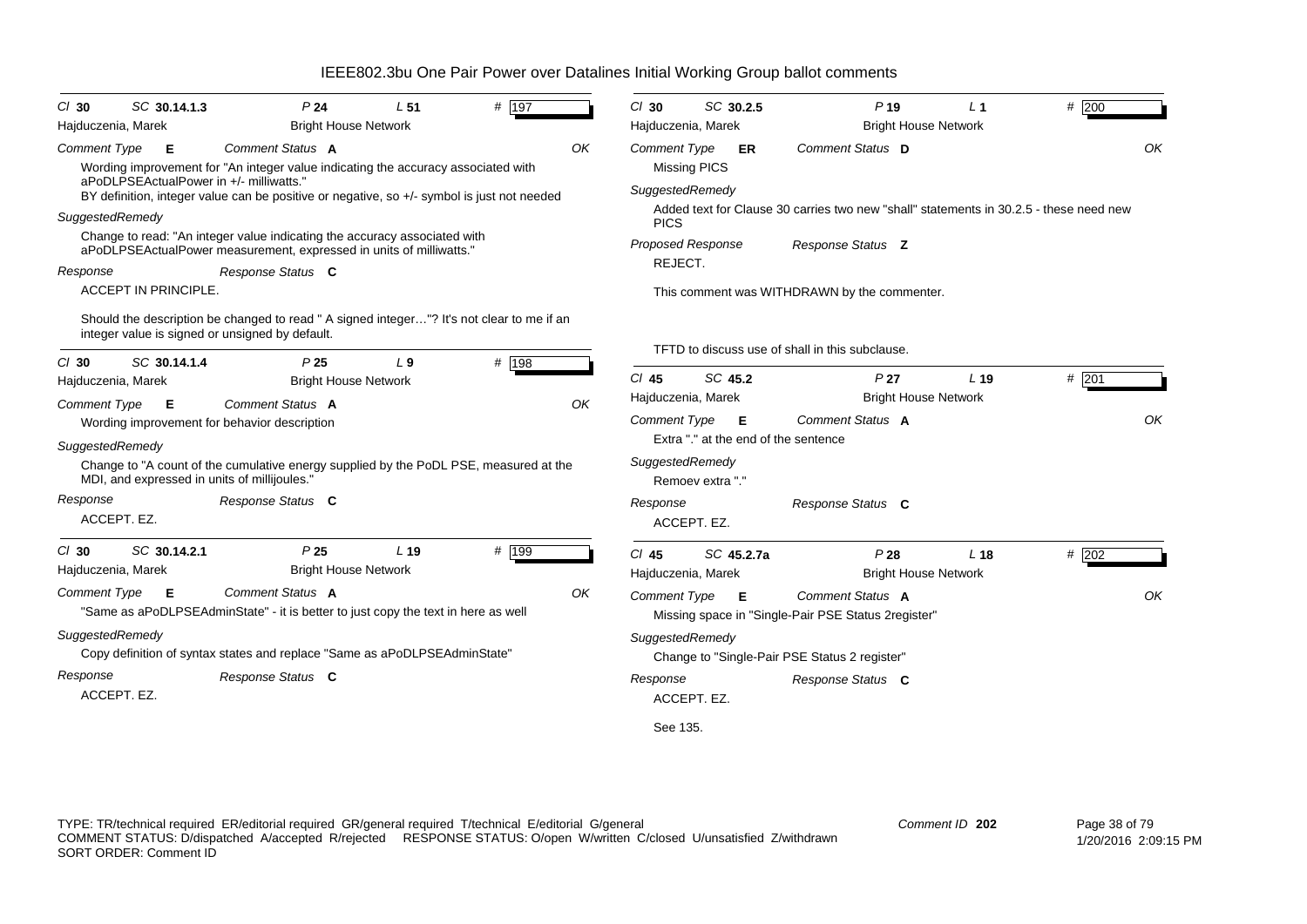| $Cl$ 45                             | SC 45.2.7a                              | P28                                                                                                                                                       | L21             | $#$ 203 |    | $Cl$ 45             | SC 45.2.7a.2                            |                                                                        | P30                                                                           | L <sub>5</sub>  | $#$ 206                                                                                       |    |
|-------------------------------------|-----------------------------------------|-----------------------------------------------------------------------------------------------------------------------------------------------------------|-----------------|---------|----|---------------------|-----------------------------------------|------------------------------------------------------------------------|-------------------------------------------------------------------------------|-----------------|-----------------------------------------------------------------------------------------------|----|
| Hajduczenia, Marek                  |                                         | <b>Bright House Network</b>                                                                                                                               |                 |         |    |                     | Hajduczenia, Marek                      |                                                                        | <b>Bright House Network</b>                                                   |                 |                                                                                               |    |
| <b>Comment Type</b>                 | E<br>Unnecessary editorial instructions | Comment Status A                                                                                                                                          |                 |         | OK |                     | Comment Type <b>E</b>                   |                                                                        | Comment Status A<br>OK<br>Missing space after "=" in PD Class bit definitions |                 |                                                                                               |    |
| SuggestedRemedy                     | separate instructions for subclauses    | Subclause 45.2.7a is already marked as being inserted in its entiritey - no need for                                                                      |                 |         |    | SuggestedRemedy     |                                         | Change "=Class code $9"$ to "= Class code $9"$ - just an example       |                                                                               |                 |                                                                                               |    |
|                                     |                                         | Same comment on page 29, line 10; page 31, line 30                                                                                                        |                 |         |    | Response            |                                         | Response Status C                                                      |                                                                               |                 |                                                                                               |    |
| Response                            |                                         | Response Status C                                                                                                                                         |                 |         |    |                     | ACCEPT. EZ.                             |                                                                        |                                                                               |                 |                                                                                               |    |
|                                     | ACCEPT. EZ.                             |                                                                                                                                                           |                 |         |    | $Cl$ 45             | SC 45.2.7a.2                            |                                                                        | P30                                                                           | L <sub>21</sub> | # 207                                                                                         |    |
| See 326.                            |                                         |                                                                                                                                                           |                 |         |    |                     | Hajduczenia, Marek                      |                                                                        | <b>Bright House Network</b>                                                   |                 |                                                                                               |    |
| $CI$ 45<br>Hajduczenia, Marek       | SC 45.2.7a.1                            | P28<br><b>Bright House Network</b>                                                                                                                        | L <sub>25</sub> | # 204   |    | <b>Comment Type</b> | E                                       | Comment Status A<br>"LH = Latched High" should be "LH = Latching High" |                                                                               |                 |                                                                                               | OK |
| <b>Comment Type</b><br>Minor fixes. | Е                                       | Comment Status A                                                                                                                                          |                 |         | OK | SuggestedRemedy     | Per comment<br>Same on page 31, line 48 |                                                                        |                                                                               |                 |                                                                                               |    |
| SuggestedRemedy                     | extra "." in line 28, page 28           | missing "." after "is shown in Table 45-211f"                                                                                                             |                 |         |    | Response            | ACCEPT. EZ.                             | Response Status C                                                      |                                                                               |                 |                                                                                               |    |
| Response                            | ACCEPT. EZ.                             | Response Status C                                                                                                                                         |                 |         |    | $CI$ 45             | SC 45.2.7a.2.5<br>Hajduczenia, Marek    |                                                                        | P30<br><b>Bright House Network</b>                                            | L <sub>51</sub> | $#$ 208                                                                                       |    |
| See 136.                            |                                         |                                                                                                                                                           |                 |         |    | <b>Comment Type</b> | - E                                     | Comment Status A                                                       |                                                                               |                 | enters the state 'ERROR' - figure out how you want to mark up state names and use it          | OK |
| CI 45<br>Hajduczenia, Marek         | SC 45.2.7a.1                            | P28<br><b>Bright House Network</b>                                                                                                                        | L39             | $#$ 205 |    |                     |                                         | any special way. In Clause 45, they are surrounded by " for markup     |                                                                               |                 | consistently at least within the draft - for now, in Clause 30, state names are not marked in |    |
| <b>Comment Type</b>                 | $\mathbf{T}$                            | Comment Status A<br>It is not clear why two bits are assigned to PSE Enable and then only 1 bit is used                                                   |                 |         | OK | SuggestedRemedy     |                                         | Remove all " around state names in Clause 45                           |                                                                               |                 |                                                                                               |    |
| effectively                         |                                         |                                                                                                                                                           |                 |         |    | Response            |                                         | Response Status C                                                      |                                                                               |                 |                                                                                               |    |
| SuggestedRemedy                     |                                         |                                                                                                                                                           |                 |         |    |                     | ACCEPT. EZ.                             |                                                                        |                                                                               |                 |                                                                                               |    |
|                                     |                                         | Consider changing PSE Enable to a single bit 12.0.0 and renumbering remaining bits.<br>Update text in subclauses 45.2.7a.1.1 and 45.2.7a.1.2, accordingly |                 |         |    |                     |                                         |                                                                        |                                                                               |                 |                                                                                               |    |
| Response                            |                                         | Response Status C                                                                                                                                         |                 |         |    |                     |                                         |                                                                        |                                                                               |                 |                                                                                               |    |
| ACCEPT.                             |                                         |                                                                                                                                                           |                 |         |    |                     |                                         |                                                                        |                                                                               |                 |                                                                                               |    |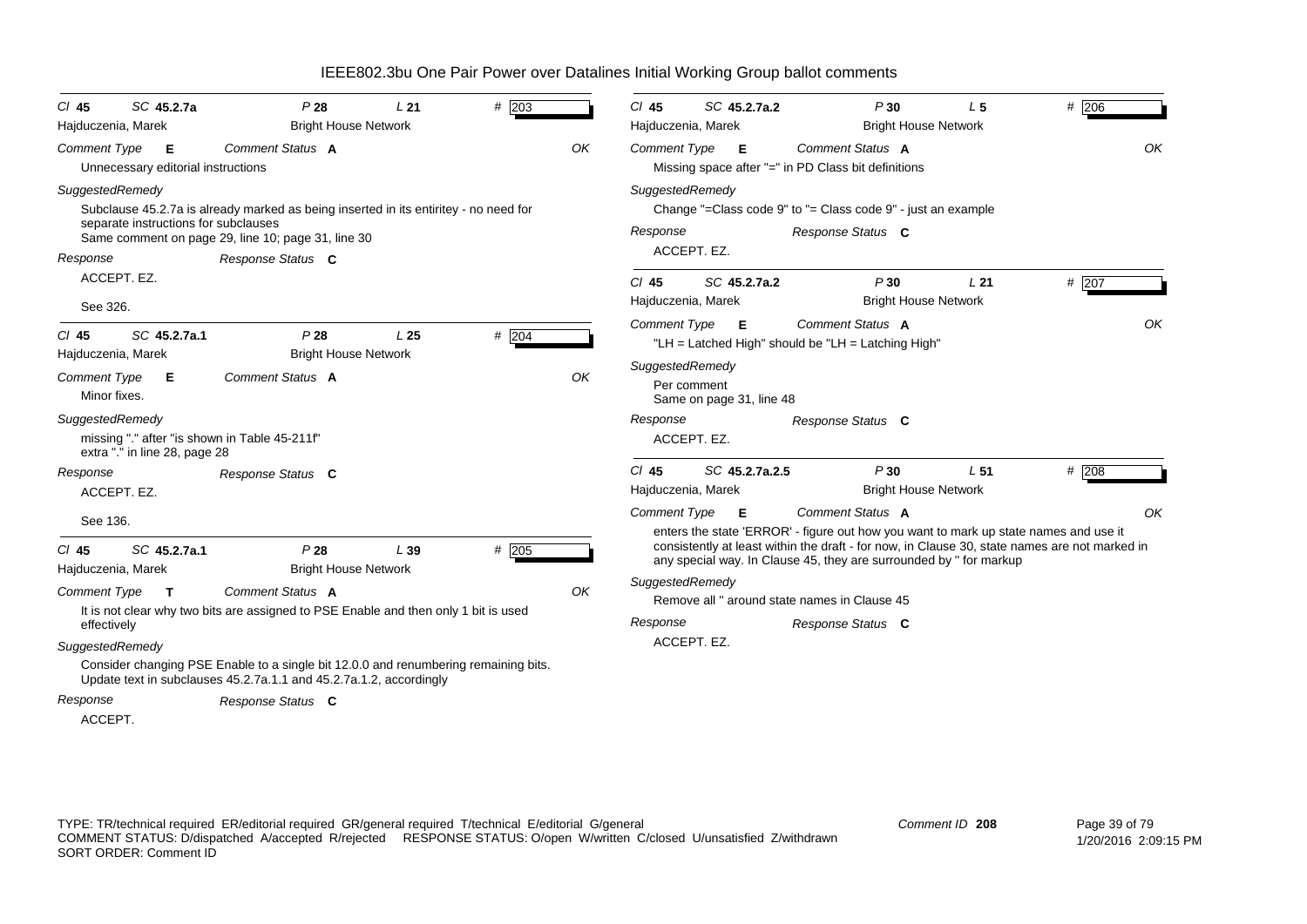| SC 45.2.7a.2.8<br>$CI$ 45           | P31                                                                                                                                                                                                             | L <sub>15</sub> | # 209   |    | $CI$ 45             | SC 45               |                                          | P32                                                                                      | L <sub>1</sub>              | # 212   |
|-------------------------------------|-----------------------------------------------------------------------------------------------------------------------------------------------------------------------------------------------------------------|-----------------|---------|----|---------------------|---------------------|------------------------------------------|------------------------------------------------------------------------------------------|-----------------------------|---------|
| Hajduczenia, Marek                  | <b>Bright House Network</b>                                                                                                                                                                                     |                 |         |    | Hajduczenia, Marek  |                     |                                          |                                                                                          | <b>Bright House Network</b> |         |
| <b>Comment Type</b><br>ER           | Comment Status A<br>"The combinations '1010' thru '1111' for bits 12.1.6.3 have been reserved for future use." -<br>as long as they are marked in the table, no need to list them as reserved explicitly in the |                 |         | OK | <b>Comment Type</b> | <b>Missing PICS</b> | <b>ER</b>                                | Comment Status A                                                                         |                             | OK      |
| text                                |                                                                                                                                                                                                                 |                 |         |    | SuggestedRemedy     |                     |                                          |                                                                                          |                             |         |
| SuggestedRemedy<br>Strike this text |                                                                                                                                                                                                                 |                 |         |    |                     | need new PICS       |                                          | Added text for Clause 45 carries a number of new "shall" and "should" statements - these |                             |         |
| The same change on page 31, line 28 |                                                                                                                                                                                                                 |                 |         |    | Response            |                     |                                          | Response Status C                                                                        |                             |         |
| Response                            | Response Status C                                                                                                                                                                                               |                 |         |    |                     |                     | <b>ACCEPT IN PRINCIPLE.</b>              |                                                                                          |                             |         |
| ACCEPT. EZ.                         |                                                                                                                                                                                                                 |                 |         |    |                     |                     |                                          | PICs will be incorporated by 2.2.                                                        |                             |         |
| SC 45.2.7a.2.8<br>CI 45             | P31                                                                                                                                                                                                             | L <sub>15</sub> | $#$ 210 |    |                     |                     | TFTD. See comment 200.                   |                                                                                          |                             |         |
| Hajduczenia, Marek                  | <b>Bright House Network</b>                                                                                                                                                                                     |                 |         |    | $Cl$ 104            |                     | SC 104.1.2                               | P33                                                                                      | L33                         | $#$ 213 |
| <b>Comment Type</b><br>Е            | Comment Status A<br>OK                                                                                                                                                                                          |                 |         |    |                     |                     |                                          |                                                                                          | <b>Bright House Network</b> |         |
| Misplaced "."<br>SuggestedRemedy    |                                                                                                                                                                                                                 |                 |         |    | <b>Comment Type</b> |                     | <b>E</b><br>Space missing in "IEEE802.3" | Comment Status A                                                                         |                             | OK      |
| Similar issue on page 32, line 4    | Change "bits are reporting "delivering power."" to "bits are reporting "delivering power"."                                                                                                                     |                 |         |    | SuggestedRemedy     |                     |                                          |                                                                                          |                             |         |
| Response                            | Response Status C                                                                                                                                                                                               |                 |         |    |                     | Per comemnt         |                                          |                                                                                          |                             |         |
| ACCEPT. EZ.                         |                                                                                                                                                                                                                 |                 |         |    | Response            | ACCEPT. EZ.         |                                          | Response Status C                                                                        |                             |         |
| SC <sub>0</sub><br>C/O              | P30                                                                                                                                                                                                             | $L_0$           | # 211   |    |                     |                     |                                          |                                                                                          |                             |         |
| Hajduczenia, Marek                  | <b>Bright House Network</b>                                                                                                                                                                                     |                 |         |    | $Cl$ 104            |                     | SC 104.1.2                               | P <sub>34</sub>                                                                          | L <sub>1</sub>              | # 214   |
| <b>Comment Type</b><br>Е            | Comment Status A                                                                                                                                                                                                |                 |         | OK | Hajduczenia, Marek  |                     |                                          |                                                                                          | <b>Bright House Network</b> |         |
|                                     | "Draft Amendment to IEEE Std 802.3-2012" - I think not                                                                                                                                                          |                 |         |    | <b>Comment Type</b> |                     | ER                                       | Comment Status A                                                                         |                             | OK      |
| SuggestedRemedy                     |                                                                                                                                                                                                                 |                 |         |    |                     |                     |                                          | Figure captions go UNDER the figure, and not above it                                    |                             |         |
| not just Clause 45                  | Update template to reference 2015 and not 2012 - this applies to all Clauses in the draft,                                                                                                                      |                 |         |    | SuggestedRemedy     |                     |                                          | Please move all Figure captions below figures and use appropriate template for it.       |                             |         |
| Response                            | Response Status C                                                                                                                                                                                               |                 |         |    | Response            |                     |                                          | Response Status C                                                                        |                             |         |
| ACCEPT. EZ.                         |                                                                                                                                                                                                                 |                 |         |    |                     | ACCEPT. EZ.         |                                          |                                                                                          |                             |         |
|                                     |                                                                                                                                                                                                                 |                 |         |    | See 45.             |                     |                                          |                                                                                          |                             |         |

TYPE: TR/technical required ER/editorial required GR/general required T/technical E/editorial G/general COMMENT STATUS: D/dispatched A/accepted R/rejected RESPONSE STATUS: O/open W/written C/closed U/unsatisfied Z/withdrawn SORT ORDER: Comment ID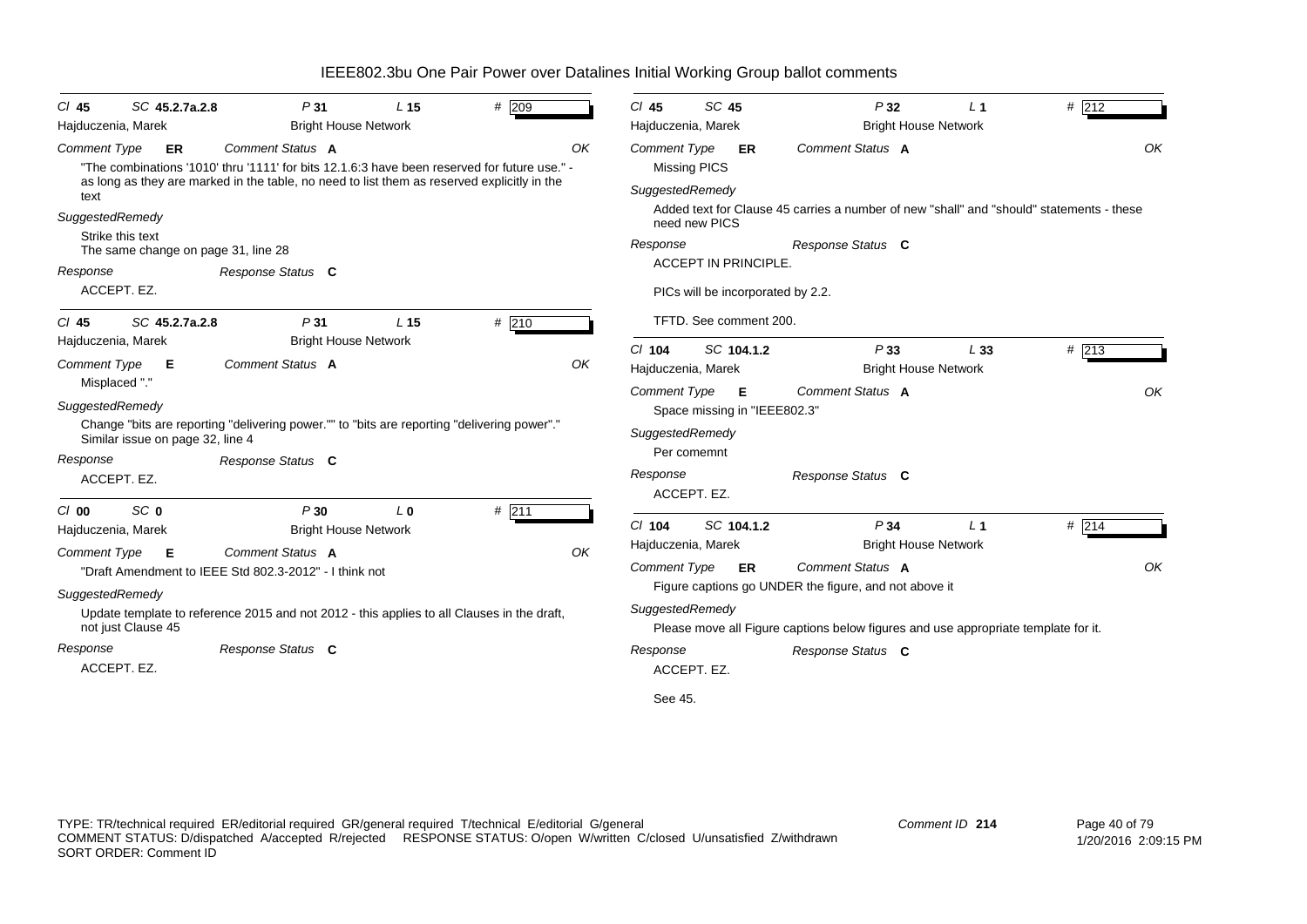| SC 104.2<br>$CI$ 104<br>Hajduczenia, Marek                                                           | P35<br><b>Bright House Network</b>                                                                                                                                                                                                        | L <sub>18</sub> | $#$ 215 | SC 104.3<br>P36<br># 218<br>$Cl$ 104<br>L <sub>1</sub><br>Hajduczenia, Marek<br><b>Bright House Network</b>                                                                                                                                                                                                                                                                                                                                                                                                        |    |
|------------------------------------------------------------------------------------------------------|-------------------------------------------------------------------------------------------------------------------------------------------------------------------------------------------------------------------------------------------|-----------------|---------|--------------------------------------------------------------------------------------------------------------------------------------------------------------------------------------------------------------------------------------------------------------------------------------------------------------------------------------------------------------------------------------------------------------------------------------------------------------------------------------------------------------------|----|
|                                                                                                      |                                                                                                                                                                                                                                           |                 |         |                                                                                                                                                                                                                                                                                                                                                                                                                                                                                                                    |    |
| <b>Comment Type</b><br>-E.<br>Unnecessary ".0"                                                       | Comment Status A                                                                                                                                                                                                                          |                 | OK      | Comment Status A<br><b>Comment Type</b><br>ER<br>Incorrect formatting of the list                                                                                                                                                                                                                                                                                                                                                                                                                                  | OK |
| SuggestedRemedy<br>Change "6.0" to "6"                                                               |                                                                                                                                                                                                                                           |                 |         | SuggestedRemedy<br>Please apply proper list style to lines 1 - 9                                                                                                                                                                                                                                                                                                                                                                                                                                                   |    |
| Also, need space before "Ohm" symbol<br>afterwards                                                   | Similarly, Table 104-1 contains multiple numbers with ".0" or ".00" and no significant digits                                                                                                                                             |                 |         | Response<br>Response Status C<br>ACCEPT.                                                                                                                                                                                                                                                                                                                                                                                                                                                                           |    |
| Response<br>ACCEPT. EZ.                                                                              | Response Status C                                                                                                                                                                                                                         |                 |         | Use list paragraph type for this.                                                                                                                                                                                                                                                                                                                                                                                                                                                                                  |    |
| SC 104.2<br>$CI$ 104                                                                                 | P35                                                                                                                                                                                                                                       | L26             | #216    | #219<br>$Cl$ 104<br>SC 104.3.3.3<br>P38<br>$L_{\rm 8}$<br>Hajduczenia, Marek<br><b>Bright House Network</b>                                                                                                                                                                                                                                                                                                                                                                                                        |    |
| Hajduczenia, Marek<br><b>Comment Type</b><br>E                                                       | <b>Bright House Network</b><br>Comment Status A<br>In Table 104-1, make sure the words "unregulated" and "regulated" aare positioned in the<br>same way, i.e., under the numeric voltage value - it will look more consistent in this way |                 | OK      | Comment Status A<br>Comment Type <b>E</b><br>Empty lines 8-9 and 18-19<br>SuggestedRemedy<br>Please remove extra empty lines                                                                                                                                                                                                                                                                                                                                                                                       | OK |
| SuggestedRemedy<br>Per comment<br>Response                                                           | Response Status C                                                                                                                                                                                                                         |                 |         | Response<br>Response Status C<br>ACCEPT. EZ.                                                                                                                                                                                                                                                                                                                                                                                                                                                                       |    |
| ACCEPT. EZ.                                                                                          |                                                                                                                                                                                                                                           |                 |         | P37<br># 220<br>$Cl$ 104<br>SC 104.3.3.3<br>$L_4$                                                                                                                                                                                                                                                                                                                                                                                                                                                                  |    |
| SC 104.2<br>$CI$ 104                                                                                 | P35                                                                                                                                                                                                                                       | L38             | # 217   | <b>Bright House Network</b><br>Hajduczenia, Marek                                                                                                                                                                                                                                                                                                                                                                                                                                                                  |    |
| Hajduczenia, Marek<br><b>Comment Type</b><br>$\mathbf{T}$<br>hundreds of mA range<br>SuggestedRemedy | <b>Bright House Network</b><br>Comment Status A<br>it is not clear why IPI(max) would be expressed in A, where most of the values are on<br>Change IPI(max) to mA values - these will be more meaningfull                                 |                 | OK      | Comment Status A<br><b>Comment Type</b><br>ER<br>tdet timer done definition is not needed - a definition of timer also includes definition of<br>what happens when the timer expires: "All timers operate in the same fashion. A timer is<br>reset and starts counting upon entering a state where "start<br>x timer" is asserted. Time "x" after the timer has been started, "x timer done" is asserted<br>and remains<br>asserted until the timer is reset. At all other times, "x_timer_not_done" is asserted." | OK |
| Response<br>ACCEPT. EZ.                                                                              | Response Status C                                                                                                                                                                                                                         |                 |         | SuggestedRemedy<br>Remove tdet timer done<br>Similarly, sccp_watchdog_tmr_done, tpowerdly_timer_done are not needed in 104.4.3.3<br>Response<br>Response Status C<br>ACCEPT.                                                                                                                                                                                                                                                                                                                                       |    |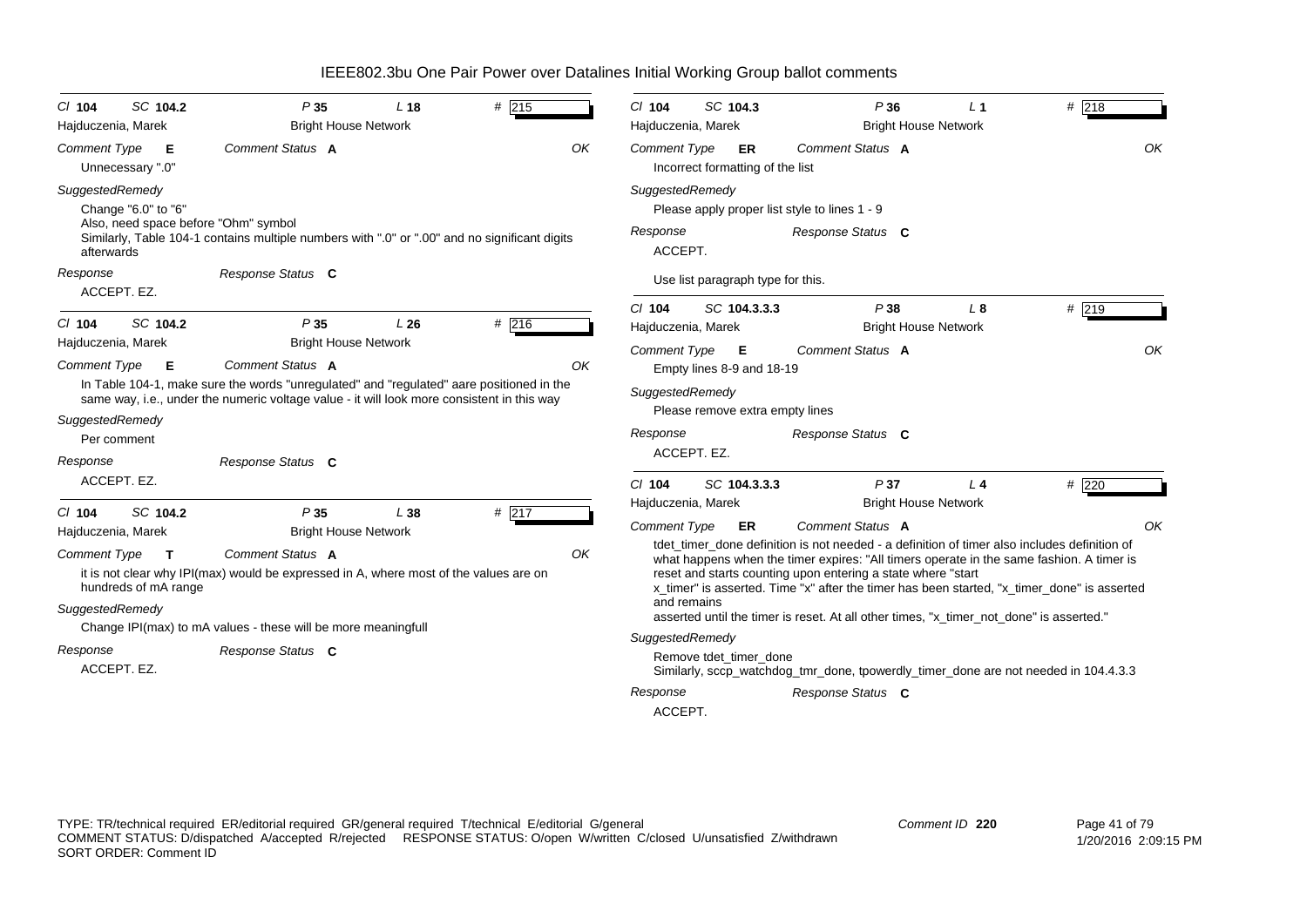| $Cl$ 104<br>Hajduczenia, Marek                                             | SC 104.3.3.4                                                                                                                                    | P38<br><b>Bright House Network</b>                                                                                                                                                                                                                                                                                                                                                                                             | L46   | $#$ 221    |    | $Cl$ 104<br>Hajduczenia, Marek                                                                                        | SC 104.3.3.6                                                                                                                                                                                                                                             | $P$ 41                                                                                                                                                                                                                                                               | $L_3$<br><b>Bright House Network</b> | # 224       |  |  |
|----------------------------------------------------------------------------|-------------------------------------------------------------------------------------------------------------------------------------------------|--------------------------------------------------------------------------------------------------------------------------------------------------------------------------------------------------------------------------------------------------------------------------------------------------------------------------------------------------------------------------------------------------------------------------------|-------|------------|----|-----------------------------------------------------------------------------------------------------------------------|----------------------------------------------------------------------------------------------------------------------------------------------------------------------------------------------------------------------------------------------------------|----------------------------------------------------------------------------------------------------------------------------------------------------------------------------------------------------------------------------------------------------------------------|--------------------------------------|-------------|--|--|
| <b>Comment Type</b>                                                        | Е<br>It is not "state machine" but "state diagram"                                                                                              | Comment Status A                                                                                                                                                                                                                                                                                                                                                                                                               |       |            | OK | Comment Status A<br>OK<br><b>Comment Type</b><br><b>ER</b><br>There is no reason for such a small text in Figure104-5 |                                                                                                                                                                                                                                                          |                                                                                                                                                                                                                                                                      |                                      |             |  |  |
| SuggestedRemedy                                                            |                                                                                                                                                 | Change all instances of "state machine" to "state diagram"                                                                                                                                                                                                                                                                                                                                                                     |       |            |    | SuggestedRemedy                                                                                                       |                                                                                                                                                                                                                                                          | Change font size to match Figure 104-4                                                                                                                                                                                                                               |                                      |             |  |  |
| Response<br>ACCEPT. EZ.                                                    |                                                                                                                                                 | Response Status C                                                                                                                                                                                                                                                                                                                                                                                                              |       |            |    | Response                                                                                                              | ACCEPT. EZ.                                                                                                                                                                                                                                              | Response Status C                                                                                                                                                                                                                                                    |                                      |             |  |  |
| C/ 104<br>Hajduczenia, Marek                                               | SC 104.3.3.6                                                                                                                                    | $P$ 40<br><b>Bright House Network</b>                                                                                                                                                                                                                                                                                                                                                                                          | $L_3$ | # 222      |    | $Cl$ 104<br>Hajduczenia, Marek                                                                                        | SC 104.3.3.6                                                                                                                                                                                                                                             | $P$ 41                                                                                                                                                                                                                                                               | $L_3$<br><b>Bright House Network</b> | $\#$ 225    |  |  |
| <b>Comment Type</b><br>SuggestedRemedy                                     | <b>Comment Status A</b><br>OK<br><b>TR</b><br>There is no START indicator<br>Change "!pse_enable" to "START * !pse_enable"<br>Response Status C |                                                                                                                                                                                                                                                                                                                                                                                                                                |       |            |    |                                                                                                                       | Comment Status A<br><b>Comment Type</b><br>ER<br>Two state diagrams merged into a single figure<br>SuggestedRemedy<br>Separate Detection and MFVS state diagrams into separate figures - there is NO need to<br>clump them together itno a single figure |                                                                                                                                                                                                                                                                      |                                      |             |  |  |
| Response<br>ACCEPT.                                                        |                                                                                                                                                 |                                                                                                                                                                                                                                                                                                                                                                                                                                |       |            |    | Response                                                                                                              | ACCEPT. EZ.                                                                                                                                                                                                                                              | Response Status C                                                                                                                                                                                                                                                    |                                      |             |  |  |
| $CI$ 104<br>Hajduczenia, Marek<br><b>Comment Type</b>                      | SC 104.3.3.6<br><b>TR</b>                                                                                                                       | $P$ 40<br><b>Bright House Network</b><br>Comment Status A<br>Several issues with Figure 104-4 state diagram                                                                                                                                                                                                                                                                                                                    | $L_3$ | $# \; 223$ | OK | C/104<br>Hajduczenia, Marek<br><b>Comment Type</b>                                                                    | SC 104.4.3.6<br>ER                                                                                                                                                                                                                                       | $P$ 49<br>Comment Status A                                                                                                                                                                                                                                           | $L_3$<br><b>Bright House Network</b> | # 226<br>OK |  |  |
| SuggestedRemedy<br>from the bottom.<br>independent lines<br>tinrush_timer" |                                                                                                                                                 | 1. transition from state RESTART to RESTART-DELAY, and from RESTART DELAY to<br>IDLE is from top of the state, which is not allowed. Transition branch should exit the state<br>2. transition from DETECTION to RESTART state and CLASSIFICATION EVAL to<br>RESTART are combined, but have different conditions. Separate them into wto<br>3. incorrect timer start in POWER_UP: is "start_tinrush_timer: and should be "start |       |            |    | SuggestedRemedy<br>Response<br>ACCEPT.                                                                                |                                                                                                                                                                                                                                                          | Multiple branches merged together even though they have different transition conditions<br>Separate transitions from state DO CLASSIFICATION to DO DETECTION, from state<br>MDI_POWER1 to DO_DETECTION, and from state PD_SLEEP to DO_DETECTION<br>Response Status C |                                      |             |  |  |
| Response                                                                   |                                                                                                                                                 | Response Status C                                                                                                                                                                                                                                                                                                                                                                                                              |       |            |    |                                                                                                                       |                                                                                                                                                                                                                                                          |                                                                                                                                                                                                                                                                      |                                      |             |  |  |
|                                                                            |                                                                                                                                                 |                                                                                                                                                                                                                                                                                                                                                                                                                                |       |            |    |                                                                                                                       |                                                                                                                                                                                                                                                          |                                                                                                                                                                                                                                                                      |                                      |             |  |  |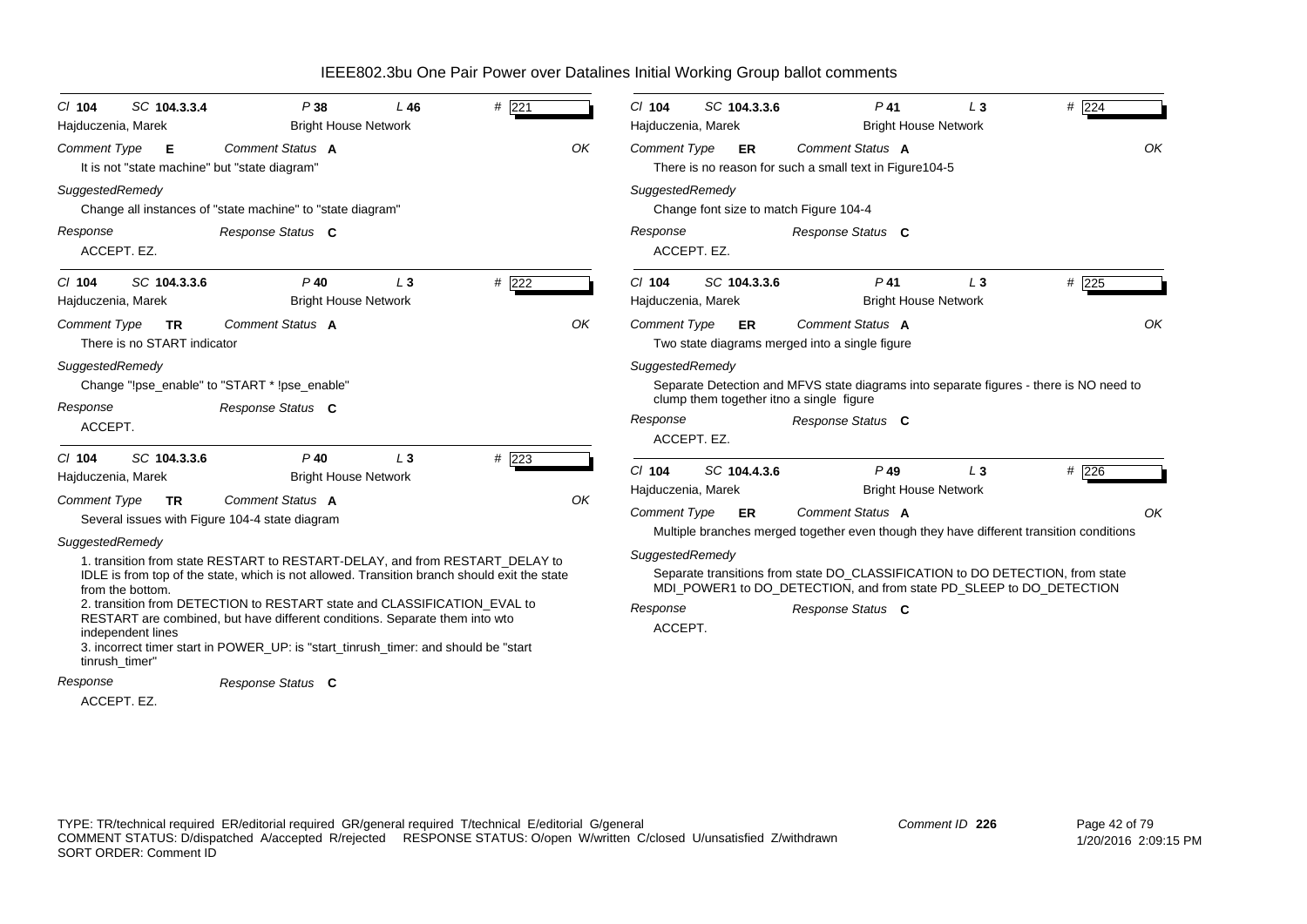| SC 104.4.4<br>$Cl$ 104<br>Hajduczenia, Marek          | P50<br><b>Bright House Network</b>                                                                                | #227<br>$L_3$             |    | $Cl$ 104<br>Hajduczenia, Marek               | SC 104.5.2                           | P <sub>53</sub><br><b>Bright House Network</b>                                         | L26             | # 230   |    |
|-------------------------------------------------------|-------------------------------------------------------------------------------------------------------------------|---------------------------|----|----------------------------------------------|--------------------------------------|----------------------------------------------------------------------------------------|-----------------|---------|----|
| <b>Comment Type</b><br>ER                             | Comment Status A<br>Empty fields in Table 104-4/5/6 - are they intended to be empty (in this case, either - or NA |                           | ΟK | <b>Comment Type</b>                          | E                                    | Comment Status A<br>Wrong format of external reference: "(See clauses 96 and 97"       |                 |         | OK |
| SuggestedRemedy<br>Per comment                        | would be welcome) or just missing (in this case, provide the missing value)                                       |                           |    | SuggestedRemedy<br>is marked as External tag |                                      | Change to "(See Clause 96 and Clause 97)", make sure that "Clause 96" and "Clause 97"  |                 |         |    |
| Response<br>ACCEPT. EZ.                               | Response Status C                                                                                                 |                           |    | Response<br>ACCEPT. EZ.                      |                                      | Response Status C                                                                      |                 |         |    |
| See comment 48.                                       |                                                                                                                   |                           |    | See comment 296.                             |                                      |                                                                                        |                 |         |    |
| SC 104.4.6.5<br>$CI$ 104<br>Hajduczenia, Marek        | P <sub>53</sub><br><b>Bright House Network</b>                                                                    | $#$ 228<br>L <sub>1</sub> |    | $Cl$ 104<br>Hajduczenia, Marek               | SC 104.6.4.3.1                       | P <sub>59</sub><br><b>Bright House Network</b>                                         | L <sub>17</sub> | $#$ 231 |    |
| <b>Comment Type</b><br>Е<br>Wrong style for NOTE      | Comment Status A                                                                                                  |                           | OK | <b>Comment Type</b>                          | - E<br>Missing space before "[CCh]"  | Comment Status A                                                                       |                 |         | OK |
| SuggestedRemedy<br>Please pply correct style for NOTE |                                                                                                                   |                           |    | SuggestedRemedy<br>Per comment               |                                      |                                                                                        |                 |         |    |
| Response<br>ACCEPT. EZ.                               | Response Status C                                                                                                 |                           |    | Response<br>ACCEPT. EZ.                      |                                      | Response Status C                                                                      |                 |         |    |
| See comment 293.                                      |                                                                                                                   |                           |    | $Cl$ 104                                     | SC 104.6.4.3.1                       | P <sub>59</sub>                                                                        | L <sub>16</sub> | #232    |    |
| SC 104.5.3.1<br>$CI$ 104                              | P <sub>54</sub>                                                                                                   | L <sub>2</sub><br># 229   |    | Hajduczenia, Marek                           |                                      | <b>Bright House Network</b><br>Comment Status A                                        |                 |         | OK |
| Hajduczenia, Marek                                    | <b>Bright House Network</b>                                                                                       |                           |    | <b>Comment Type</b>                          | ER                                   | Unclear value format: what is [CCh]"?                                                  |                 |         |    |
| <b>Comment Type</b><br>Е                              | Comment Status A<br>Missing spaces between numeric value and unit in "from 2MHz to 600MHz (with a 100?            |                           | OK | SuggestedRemedy                              |                                      |                                                                                        |                 |         |    |
| reference impedance)"                                 |                                                                                                                   |                           |    |                                              |                                      | If these numbers are intended to be hexadecimal, please change to "[0xCC]" - there are |                 |         |    |
| SuggestedRemedy                                       |                                                                                                                   |                           |    |                                              | Otherwise, define what "h" format is | multiple instances in the draft right now where such change would be needed.           |                 |         |    |
| and the unit                                          | Please scrub the draft and make sure there is always a space between a numeric value                              |                           |    | Response                                     |                                      | Response Status C                                                                      |                 |         |    |
|                                                       | There are multiple instances within the draft                                                                     |                           |    | ACCEPT. EZ.                                  |                                      |                                                                                        |                 |         |    |
| Response                                              | Response Status C                                                                                                 |                           |    | See comment 381.                             |                                      |                                                                                        |                 |         |    |
| ACCEPT. EZ.                                           |                                                                                                                   |                           |    |                                              |                                      |                                                                                        |                 |         |    |
| See comment 297.                                      |                                                                                                                   |                           |    |                                              |                                      |                                                                                        |                 |         |    |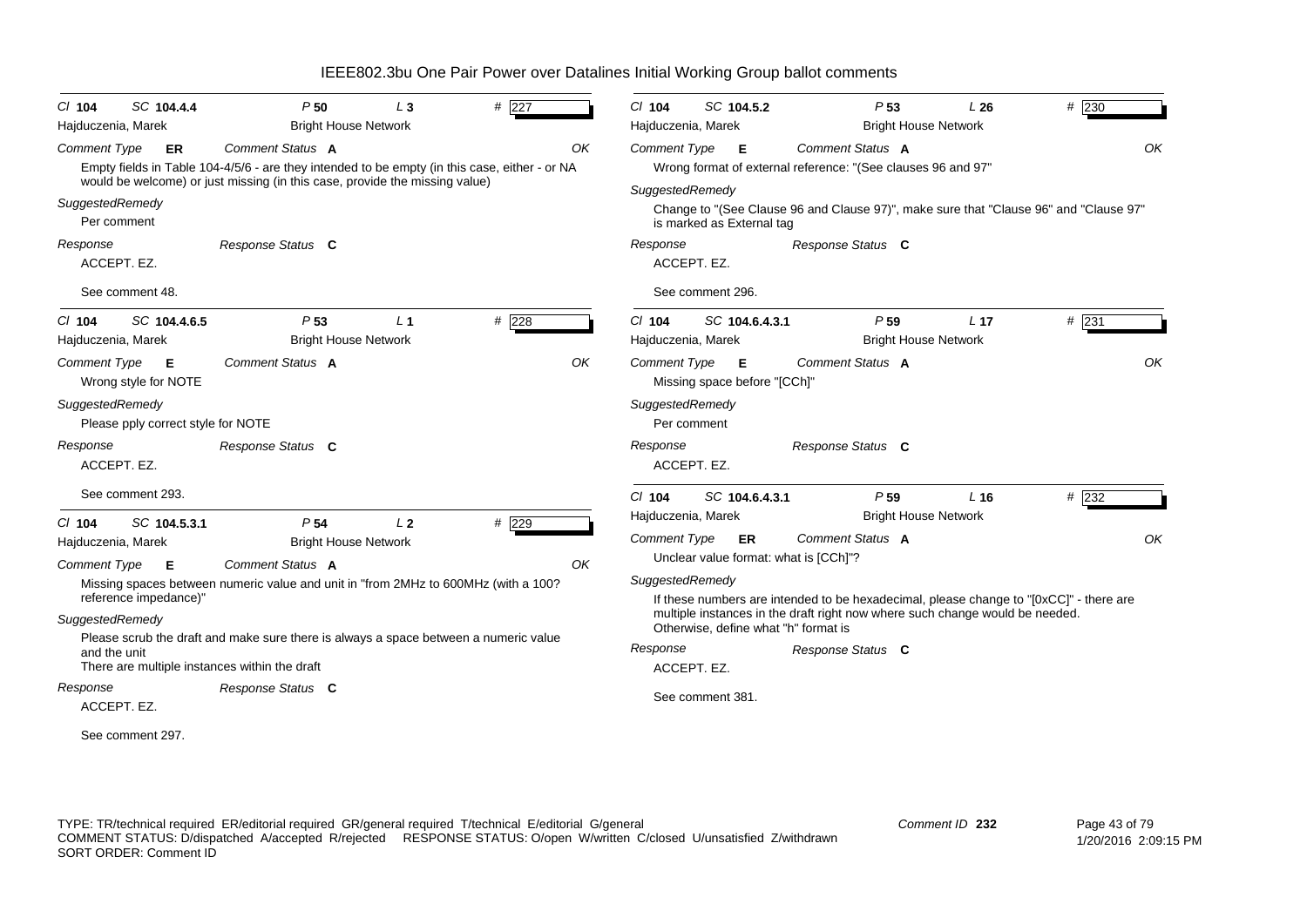| SC 104.6.4.4<br>$CI$ 104                       | P <sub>59</sub>                                                                                                                                                                | L 35            | # 233 |    | <b>SC 104A</b><br>C/ 104A                                                                                                                     | P <sub>71</sub>                                                                                                                                                                                                                                                         | $\sqrt{1}$                  | $#$ 236 |  |  |  |
|------------------------------------------------|--------------------------------------------------------------------------------------------------------------------------------------------------------------------------------|-----------------|-------|----|-----------------------------------------------------------------------------------------------------------------------------------------------|-------------------------------------------------------------------------------------------------------------------------------------------------------------------------------------------------------------------------------------------------------------------------|-----------------------------|---------|--|--|--|
| Hajduczenia, Marek                             | <b>Bright House Network</b>                                                                                                                                                    |                 |       |    | Hajduczenia, Marek                                                                                                                            |                                                                                                                                                                                                                                                                         | <b>Bright House Network</b> |         |  |  |  |
| <b>Comment Type</b><br><b>TR</b>               | Comment Status A                                                                                                                                                               |                 |       | OK | Comment Status A<br>Comment Type<br><b>TR</b><br>There is only one reference to Annex 104A in the draft right now (page 53, line 2) and as it |                                                                                                                                                                                                                                                                         |                             |         |  |  |  |
|                                                | is "1110b" any different than "1110"? Is there any specific reason why this value is marked<br>as "b" versus values in "Class" field where no "b" is included for some reason? |                 |       |    |                                                                                                                                               | is right now, Annex 104A does not contain promised: "design guidelines regarding                                                                                                                                                                                        |                             |         |  |  |  |
| SuggestedRemedy                                |                                                                                                                                                                                |                 |       |    | stable operation"                                                                                                                             |                                                                                                                                                                                                                                                                         |                             |         |  |  |  |
|                                                | Remove "b" markers in "Type" field in Table 104-8                                                                                                                              |                 |       |    | SuggestedRemedy                                                                                                                               |                                                                                                                                                                                                                                                                         |                             |         |  |  |  |
| Response<br>ACCEPT. EZ.                        | Response Status C                                                                                                                                                              |                 |       |    |                                                                                                                                               | As it is, the purpose of Annex 104A is not clear - it seems it is largely incomplete. Consider<br>either filling in missing information to address "design guidelines regarding stable<br>operation" or remove content from Annex 104A and merge it into the main draft |                             |         |  |  |  |
| SC 104.7.4.7<br>$CI$ 104<br>Hajduczenia, Marek | P68<br><b>Bright House Network</b>                                                                                                                                             | L <sub>19</sub> | # 234 |    | Response<br><b>ACCEPT IN PRINCIPLE.</b>                                                                                                       | Response Status C                                                                                                                                                                                                                                                       |                             |         |  |  |  |
| Comment Type<br>- E                            | Comment Status A                                                                                                                                                               |                 |       | OK |                                                                                                                                               | Delete Annex 104A and move the equation per Yair's comment.                                                                                                                                                                                                             |                             |         |  |  |  |
|                                                | Please align column sizes so that PICS number is not broken into two lines                                                                                                     |                 |       |    | <b>SC 104A.1</b><br>$Cl$ 104A                                                                                                                 | P71                                                                                                                                                                                                                                                                     | L <sub>14</sub>             | $#$ 237 |  |  |  |
| SuggestedRemedy                                |                                                                                                                                                                                |                 |       |    | Hajduczenia, Marek                                                                                                                            |                                                                                                                                                                                                                                                                         | <b>Bright House Network</b> |         |  |  |  |
| Per comment                                    |                                                                                                                                                                                |                 |       |    | <b>Comment Type</b><br>- E                                                                                                                    | Comment Status A                                                                                                                                                                                                                                                        |                             | OK      |  |  |  |
| Response                                       | Response Status C                                                                                                                                                              |                 |       |    | Missing Equation number                                                                                                                       |                                                                                                                                                                                                                                                                         |                             |         |  |  |  |
| ACCEPT. EZ.                                    |                                                                                                                                                                                |                 |       |    | SuggestedRemedy                                                                                                                               |                                                                                                                                                                                                                                                                         |                             |         |  |  |  |
| SC 104.7.4.1<br>$CI$ 104                       | P62                                                                                                                                                                            | L <sub>15</sub> | # 235 |    | Per comment                                                                                                                                   |                                                                                                                                                                                                                                                                         |                             |         |  |  |  |
| Hajduczenia, Marek                             | <b>Bright House Network</b>                                                                                                                                                    |                 |       |    | Response                                                                                                                                      | Response Status C                                                                                                                                                                                                                                                       |                             |         |  |  |  |
| <b>Comment Type</b><br>ER                      | Comment Status A                                                                                                                                                               |                 |       | OK | ACCEPT. EZ.                                                                                                                                   |                                                                                                                                                                                                                                                                         |                             |         |  |  |  |
| <b>Status Support</b>                          | PICS Table do not follow standard format, i.e., Item Feature Subclause Value/Comment                                                                                           |                 |       |    | See comment 53.                                                                                                                               |                                                                                                                                                                                                                                                                         |                             |         |  |  |  |
| SuggestedRemedy<br>Support                     | Please use the following column order: Item Feature Subclause Value/Comment Status                                                                                             |                 |       |    |                                                                                                                                               |                                                                                                                                                                                                                                                                         |                             |         |  |  |  |
| Response<br>ACCEPT. EZ.                        | Response Status C                                                                                                                                                              |                 |       |    |                                                                                                                                               |                                                                                                                                                                                                                                                                         |                             |         |  |  |  |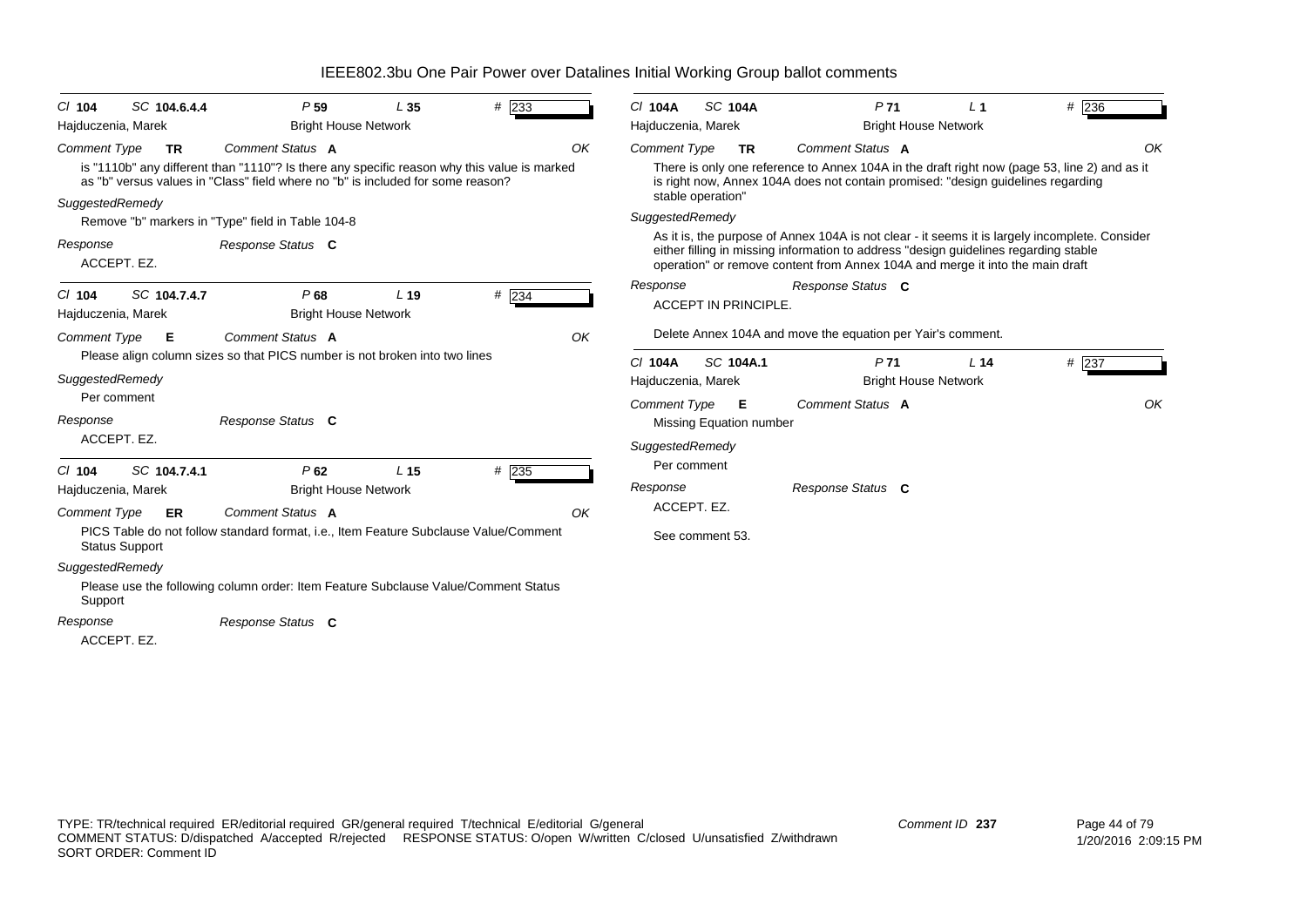| SC 104.3<br>$#$ 238<br>$CI$ 104<br>P35<br>L <sub>52</sub><br>Fujitsu Lab of America<br>Hidaka, Yasuo                                                                                                                                                                                                                                               | # 240<br>$Cl$ 104<br>SC 104.4.6.3<br>P <sub>52</sub><br>L28<br>????<br>Joseph, A                                                                                                                                                                                                                                                                                                                                                 |  |  |  |  |  |  |  |  |
|----------------------------------------------------------------------------------------------------------------------------------------------------------------------------------------------------------------------------------------------------------------------------------------------------------------------------------------------------|----------------------------------------------------------------------------------------------------------------------------------------------------------------------------------------------------------------------------------------------------------------------------------------------------------------------------------------------------------------------------------------------------------------------------------|--|--|--|--|--|--|--|--|
| Comment Type<br>Comment Status A<br>OK<br>Е<br>The paragraphs from P35 L52 until P36 L23 generates unnecessary bookmarks in the PDF<br>file.<br>The type of paragraph might be wrong.                                                                                                                                                              | OK<br><b>Comment Type</b><br>Comment Status R<br>TR<br>Same comment as above<br>SuggestedRemedy                                                                                                                                                                                                                                                                                                                                  |  |  |  |  |  |  |  |  |
| The same problems are found at the following locations: P27 L6, P27 L18, P28 L1, P28 L8,<br>P28 L22, P29 L10, P31 L30, P36 L21, P41 L24, P42 L24, P42 L27, P42 L29, P46 L14, P49<br>L42, P49 L46, P49 L49, P49 L51, P52 L3, P52 L6, P52 L11, P52 L24, P52 L40, P52 L46,<br>P52 L48, P52 L50, P52 L52, P58 L29, P58 L31, P58 L32, P58 L34, P58 L38. | Response<br>Response Status C<br>REJECT.<br>Incomplete comment.                                                                                                                                                                                                                                                                                                                                                                  |  |  |  |  |  |  |  |  |
| SuggestedRemedy<br>Please avoid generating unnecessary bookmarks in the PDF file for these paragraphs.                                                                                                                                                                                                                                             | $#$ 241<br>$Cl$ 104<br>SC 104.5.3.1<br>P <sub>53</sub><br>$L$ eq 1<br>????<br>Joseph, A                                                                                                                                                                                                                                                                                                                                          |  |  |  |  |  |  |  |  |
| Response<br>Response Status C<br>ACCEPT. EZ.                                                                                                                                                                                                                                                                                                       | OK<br>Comment Type<br>Comment Status R<br><b>TR</b><br>Change in return loss specificaiton will effect current BroadR-reach compliant 100Mbps<br>PHY's. It should be left to the PHY vendor to determine if the PHY's can tolerate a higher                                                                                                                                                                                      |  |  |  |  |  |  |  |  |
| L18<br>$#$ 239<br>SC 104.3.6.3<br>$P$ 45<br>CI 104<br>return loss at < 2Mhz and not be forced by the specification. Impact of this would be<br>different PHY's working with different inductor values. This choice should be left to the<br>????<br>Joseph, A<br>vendors.                                                                          |                                                                                                                                                                                                                                                                                                                                                                                                                                  |  |  |  |  |  |  |  |  |
| Comment Status A<br>OK<br><b>Comment Type</b><br><b>TR</b><br>"To meet EMI standard, lower values may be needed". An automotive ethernet PHY has<br>to be compliant to the EMI specificaition. Stating a lower value may be needed is very<br>vague.<br>Joseph Anthony                                                                             | SuggestedRemedy<br>Remove degradation in return loss from 1 to 2MHz. This comment is only for 100Base-T1<br>Response<br>Response Status <b>U</b><br>REJECT.                                                                                                                                                                                                                                                                      |  |  |  |  |  |  |  |  |
| SuggestedRemedy<br>Adapt table 104-3 (item 4) to also include a second ripple / noise requirement that can also<br>meet the EMI spec.                                                                                                                                                                                                              | This relaxation of the RL was proposed by the PHY vendor for incorporation into Clause<br>104. See presentation pischl_3bu_1_0315.pdf for details.                                                                                                                                                                                                                                                                               |  |  |  |  |  |  |  |  |
| Response<br>Response Status C<br>ACCEPT IN PRINCIPLE.<br>Values that meet EMI spec are implementation specific. Propose deleting " To meet EMI<br>standards, lower values<br>may be needed."                                                                                                                                                       | SC FM<br>$CI$ FM<br>P7<br>$#$ 242<br>L <sub>3</sub><br>Law, David<br><b>Hewlett Packard Enter</b><br><b>Comment Type</b><br>Comment Status A<br>OK<br>Е<br>Suggest that ' at the beginning of the IEEE P802.3xx working group ballot.' Be changed<br>to read ' at the beginning of the IEEE P802.3bu working group ballot.'.<br>SuggestedRemedy<br>See comment.<br>Response<br>Response Status C<br>ACCEPT. EZ. See comment 180. |  |  |  |  |  |  |  |  |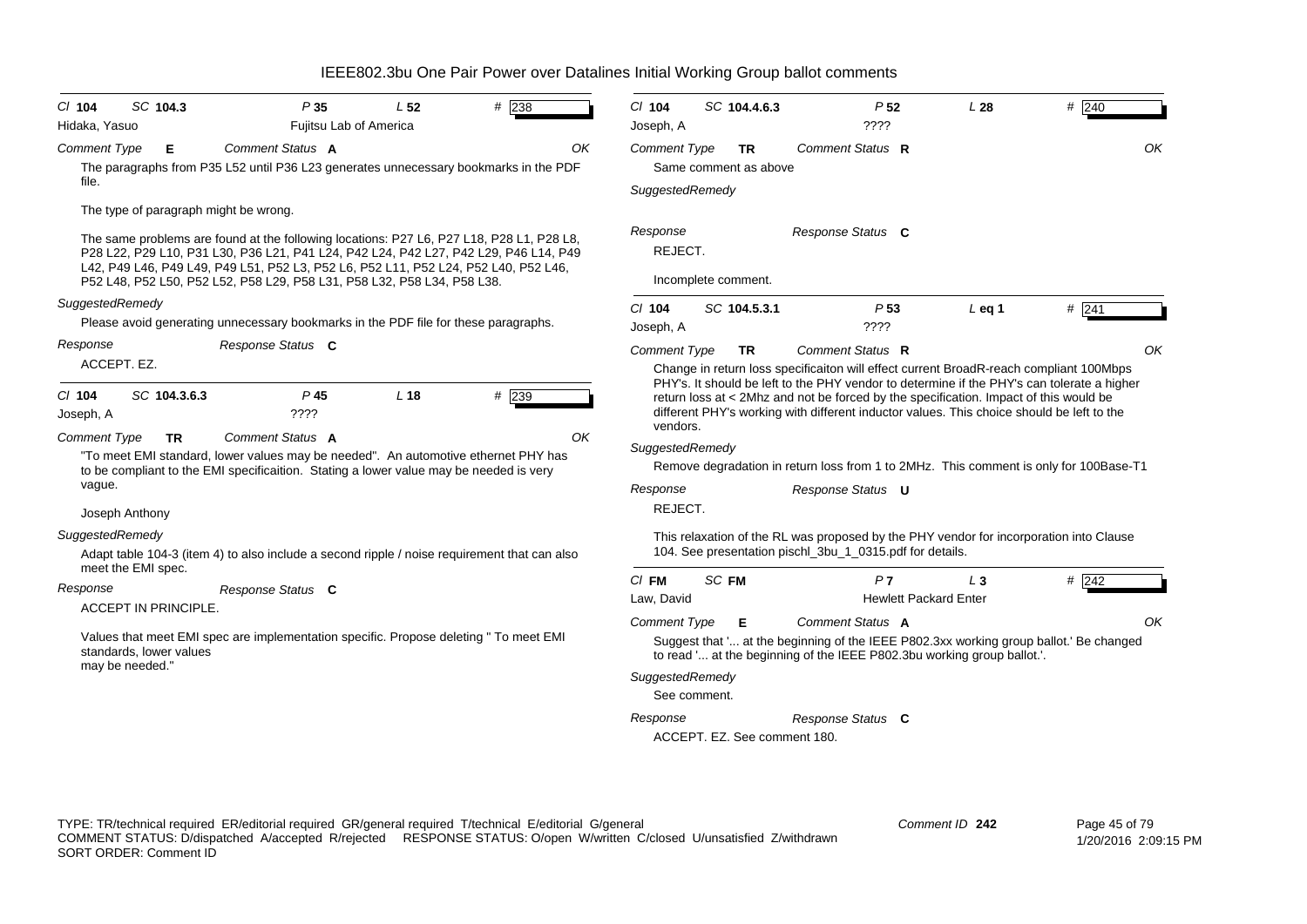| SC FM<br>$CI$ FM                                                                                                                                                                                                                                                                                                                                                     |                                                                                        | P <sub>1</sub>                                                                                                                                                                                                                                                                                                                                                                                                         | L26   | $# \sqrt{243}$ |    | $CI$ FM                                                   |                                                                                                                                                                                                                        | SC FM                       | P <sub>9</sub>                                                                                                                                                                                                           | L29            | # 245    |  |
|----------------------------------------------------------------------------------------------------------------------------------------------------------------------------------------------------------------------------------------------------------------------------------------------------------------------------------------------------------------------|----------------------------------------------------------------------------------------|------------------------------------------------------------------------------------------------------------------------------------------------------------------------------------------------------------------------------------------------------------------------------------------------------------------------------------------------------------------------------------------------------------------------|-------|----------------|----|-----------------------------------------------------------|------------------------------------------------------------------------------------------------------------------------------------------------------------------------------------------------------------------------|-----------------------------|--------------------------------------------------------------------------------------------------------------------------------------------------------------------------------------------------------------------------|----------------|----------|--|
| Law, David                                                                                                                                                                                                                                                                                                                                                           |                                                                                        | <b>Hewlett Packard Enter</b>                                                                                                                                                                                                                                                                                                                                                                                           |       |                |    | Law, David                                                |                                                                                                                                                                                                                        |                             | <b>Hewlett Packard Enter</b>                                                                                                                                                                                             |                |          |  |
| Comment Type<br>SuggestedRemedy                                                                                                                                                                                                                                                                                                                                      | Е                                                                                      | Comment Status A<br>The frontmatter currently states that 'Draft D2.0 is prepared for task force review.'.<br>Please update the frontmatter in further to reflect the current state.                                                                                                                                                                                                                                   |       |                | OK |                                                           | Comment Type<br>Comment Status A<br>Е<br>Suggest that 'At the date of IEEE Std 802.3xx-20xx publication ' be changed to read 'At<br>the date of IEEE Std 802.3bu-20xx publication '<br>SuggestedRemedy<br>See comment. |                             |                                                                                                                                                                                                                          |                |          |  |
| Response<br>ACCEPT. EZ.                                                                                                                                                                                                                                                                                                                                              |                                                                                        | Response Status C                                                                                                                                                                                                                                                                                                                                                                                                      |       |                |    | Response                                                  | ACCEPT. EZ.                                                                                                                                                                                                            |                             | Response Status C                                                                                                                                                                                                        |                |          |  |
| SC 1.4<br>$C/I$ 01                                                                                                                                                                                                                                                                                                                                                   |                                                                                        | $P$ 16                                                                                                                                                                                                                                                                                                                                                                                                                 | $L_3$ | $#$ 244        |    | $Cl$ FM                                                   | SC FM                                                                                                                                                                                                                  |                             | P <sub>9</sub>                                                                                                                                                                                                           |                |          |  |
| Law, David                                                                                                                                                                                                                                                                                                                                                           |                                                                                        | <b>Hewlett Packard Enter</b>                                                                                                                                                                                                                                                                                                                                                                                           |       |                |    | Law, David                                                |                                                                                                                                                                                                                        |                             | <b>Hewlett Packard Enter</b>                                                                                                                                                                                             | $L_3$          | # 246    |  |
| <b>Comment Type</b><br>SuggestedRemedy<br>alphanumerical order:'.                                                                                                                                                                                                                                                                                                    | Е<br>Signaling Sublayer (PLS)" as follows:'.<br>'1.4.330a PoDL Regulated PSE: A PSE '. | <b>Comment Status A</b><br>Please provide detailed editing instructions as has been done in other IEEE 802.3 drafts<br>Delete the text on line 3 that reads 'Insert the following new definitions into the list, in<br>Insert new text on line 3 that reads 'Insert the following definitions after 1.4.330 "Physical<br>Change the text on line 5 that reads '1.4.1 PoDL Regulated PSE: A PSE ' to read               |       |                | OK | <b>Comment Type</b><br>SuggestedRemedy<br>Response        | See comment.                                                                                                                                                                                                           | Е                           | Comment Status A<br>Suggest that ' is not part of IEEE P802.3xx, IEEE Draft Standard ' be changed to read<br>" is not part of IEEE P802.3bu, IEEE Draft Standard ".<br>Response Status C<br>ACCEPT. EZ. See comment 180. |                | OK       |  |
| PSE" as follows:'.                                                                                                                                                                                                                                                                                                                                                   | '1.4.330b PoDLUnregulated PSE: A PSE '.                                                | Change the text on line 8 that reads '1.4.2 PoDLUnregulated PSE: A PSE ' to read<br>Insert new text on line 10 that reads 'Insert the following definitions after 1.4.418 "Type 2                                                                                                                                                                                                                                      |       |                |    | $Cl$ 01<br>Law, David                                     | SC 1.4                                                                                                                                                                                                                 |                             | P <sub>16</sub><br><b>Hewlett Packard Enter</b>                                                                                                                                                                          | L <sub>5</sub> | $\#$ 247 |  |
| Change the text on line 11 that reads '1.4.3 Type A PoDL System: A system ' to read<br>'1.4.418a Type A PoDL System: A system '.<br>Change the text on line 15 that reads '1.4.4 Type B PoDL System ' to read '1.4.418b<br>Type B PoDL System '.<br>Change the text on line 19 that reads '1.4.5 Type A+B PoDL System ' to read '1.4.418c<br>Type A+B PoDL System '. |                                                                                        | <b>Comment Type</b><br>Comment Status A<br>Е<br>Definitions are provided for 'PoDL Regulated PSE' and 'PoDLUnregulated PSE' (which I<br>think should be 'PoDL Unregulated PSE') however I was able to find the use of either term<br>in the text, not can I find any use of the terms 'regulated PSE', 'regulated power Power<br>Sourcing Equipment', 'unregulated PSE', 'unregulated power Power Sourcing Equipment'. |       |                |    |                                                           |                                                                                                                                                                                                                        |                             |                                                                                                                                                                                                                          |                |          |  |
| Response                                                                                                                                                                                                                                                                                                                                                             |                                                                                        | Response Status C                                                                                                                                                                                                                                                                                                                                                                                                      |       |                |    | SuggestedRemedy                                           |                                                                                                                                                                                                                        |                             |                                                                                                                                                                                                                          |                |          |  |
| ACCEPT. EZ.                                                                                                                                                                                                                                                                                                                                                          |                                                                                        |                                                                                                                                                                                                                                                                                                                                                                                                                        |       |                |    | Either use the terms or delete them from the definitions. |                                                                                                                                                                                                                        |                             |                                                                                                                                                                                                                          |                |          |  |
|                                                                                                                                                                                                                                                                                                                                                                      |                                                                                        |                                                                                                                                                                                                                                                                                                                                                                                                                        |       |                |    | Response                                                  |                                                                                                                                                                                                                        | <b>ACCEPT IN PRINCIPLE.</b> | Response Status C                                                                                                                                                                                                        |                |          |  |

Use terms in the column headers of Table 104-1 "System class power requirements matrix for PSE, PI, and PD". Currently there is no "PSE" in the headers.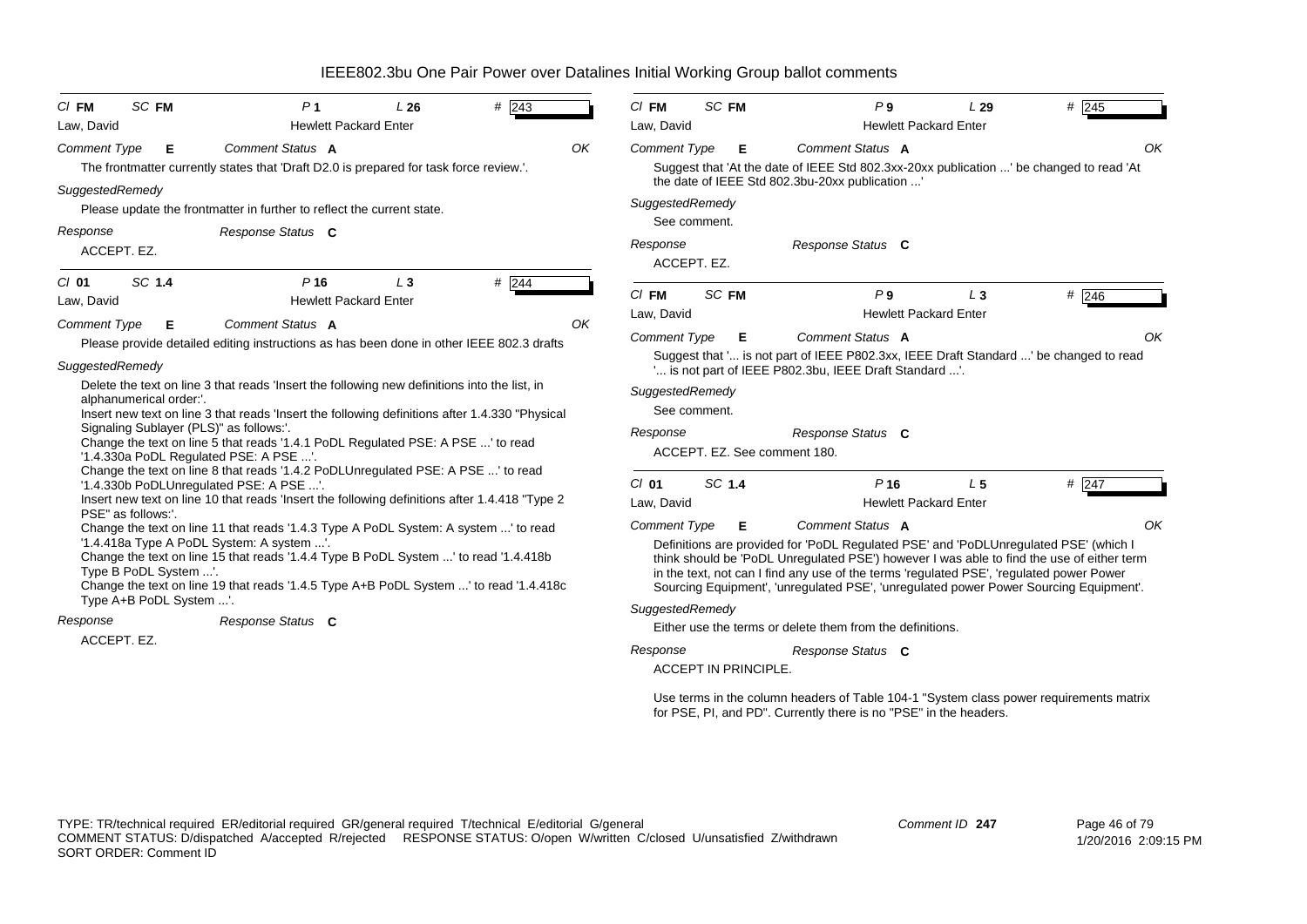| $CI$ FM<br>Law, David                  | SC FM                                                       | P <sub>7</sub><br><b>Hewlett Packard Enter</b>                                                                                                                       | $L$ 16          | # 248 |    | $Cl$ 104<br>Law, David                               | SC 104.7.2.2                            | P61                                                                                                                                        | L <sub>42</sub><br><b>Hewlett Packard Enter</b> | # 250   |
|----------------------------------------|-------------------------------------------------------------|----------------------------------------------------------------------------------------------------------------------------------------------------------------------|-----------------|-------|----|------------------------------------------------------|-----------------------------------------|--------------------------------------------------------------------------------------------------------------------------------------------|-------------------------------------------------|---------|
| <b>Comment Type</b>                    | Е<br>Please add voter list.                                 | Comment Status A                                                                                                                                                     |                 |       | OK | <b>Comment Type</b>                                  | Е.<br>IEEE Std 802.3xx-201x.)'.         | Comment Status A<br>Suggest that ' conform to IEEE Std 802.3xx-201x.)' be changed to read ' conform to                                     |                                                 | OK      |
| SuggestedRemedy<br>Response            | See comment.<br>ACCEPT. EZ.                                 | Response Status C                                                                                                                                                    |                 |       |    | SuggestedRemedy<br>Response<br>ACCEPT. EZ.           | See comment.                            | Response Status C                                                                                                                          |                                                 |         |
| CI FM<br>Law, David                    | SC FM                                                       | $P$ 10<br><b>Hewlett Packard Enter</b>                                                                                                                               | L <sub>12</sub> | # 249 |    | $Cl$ 104<br>Marris, Arthur                           | SC 104.1.1                              | P33                                                                                                                                        | L29<br><b>Cadence Design Syst</b>               | $#$ 251 |
| <b>Comment Type</b><br>SuggestedRemedy | Е<br>Suggest the text:                                      | Comment Status A<br>Please add the project designation and complete the amendment descriptive text.                                                                  |                 |       | OK | <b>Comment Type</b><br>SuggestedRemedy<br>Response   | Е<br>Delete "where appropriate"         | <b>Comment Status A</b><br>Phrasing. This sentence does not read well. Delete "where appropriate" as it is redundant.<br>Response Status C |                                                 | OK      |
|                                        | IEEE Std 802.3xx-201x<br>This amendment includes [complete] |                                                                                                                                                                      |                 |       |    | ACCEPT. EZ.<br>$CI$ 45                               | SC 45.2.7a.1                            | P28                                                                                                                                        | L26                                             | # 252   |
|                                        |                                                             |                                                                                                                                                                      |                 |       |    | Marris, Arthur                                       |                                         |                                                                                                                                            | Cadence Design Syst                             |         |
|                                        | be changed to read:                                         |                                                                                                                                                                      |                 |       |    | <b>Comment Type</b><br>Punctuation                   | Е.                                      | <b>Comment Status A</b>                                                                                                                    |                                                 | OK      |
|                                        | IEEE Std 802.3bu-201x                                       | Amendment X-This amendment includes changes to IEEE Std 802.3-2015 to define a<br>methodology for the provision of power via a single twisted pair to connected Data |                 |       |    | SuggestedRemedy<br>Change:<br>To:                    | Table 45-211f The<br>Table 45-211f. The |                                                                                                                                            |                                                 |         |
| ---<br>Response                        |                                                             | Terminal Equipment (DTE) with IEEE 802.3 interfaces.<br>Response Status C                                                                                            |                 |       |    | $\mathbf{u}$<br>To:<br>$\mathbf{H} \cdot \mathbf{H}$ |                                         | At end of paragraph delete extra period. Change:                                                                                           |                                                 |         |
|                                        | ACCEPT. EZ. See comment 386.                                |                                                                                                                                                                      |                 |       |    | Response<br>ACCEPT. EZ.                              |                                         | Response Status C                                                                                                                          |                                                 |         |
|                                        |                                                             |                                                                                                                                                                      |                 |       |    | See 136.                                             |                                         |                                                                                                                                            |                                                 |         |

TYPE: TR/technical required ER/editorial required GR/general required T/technical E/editorial G/general COMMENT STATUS: D/dispatched A/accepted R/rejected RESPONSE STATUS: O/open W/written C/closed U/unsatisfied Z/withdrawn SORT ORDER: Comment ID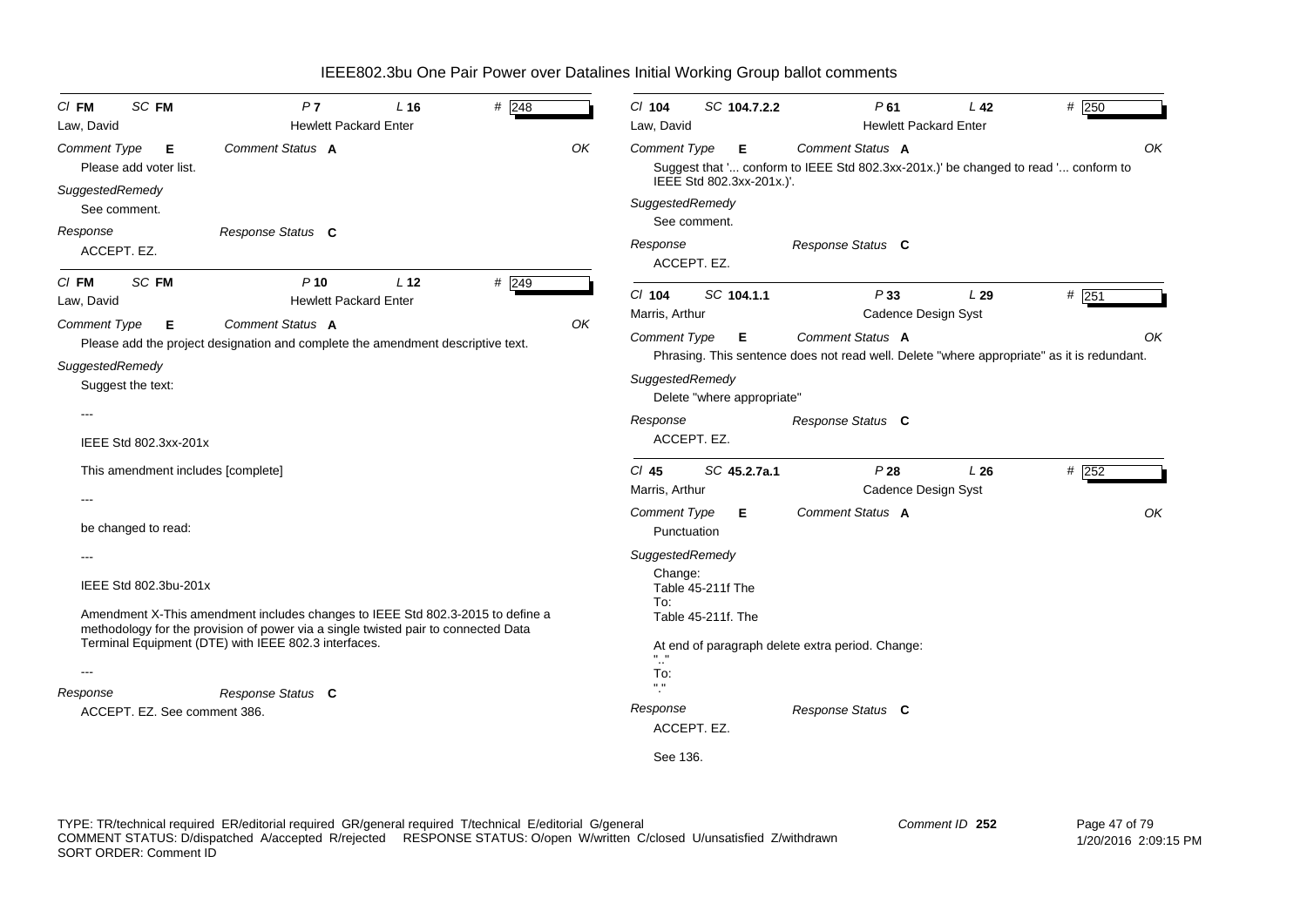| SC 45.2.7a<br>$CI$ 45<br>Marris, Arthur         | P28<br>Cadence Design Syst                                                                                                                                                                            | L <sub>12</sub> | # $253$  |    | $CI$ 104.6<br>Moffitt, Bryan | SC 104.6.3.4                               | P <sub>57</sub><br>Commscope                                                                                                                             | $L$ 40         | # 255                                                                                       |    |
|-------------------------------------------------|-------------------------------------------------------------------------------------------------------------------------------------------------------------------------------------------------------|-----------------|----------|----|------------------------------|--------------------------------------------|----------------------------------------------------------------------------------------------------------------------------------------------------------|----------------|---------------------------------------------------------------------------------------------|----|
| <b>Comment Type</b><br>$\mathbf{T}$             | Comment Status A<br>Table 45-211e only lists PSE registers. Shouldn't there be some PD registers to advertise<br>the class of the PD and maybe a PD control register to initiate a request for power? |                 |          | OK | <b>Comment Type</b>          | T.<br>(although I have no supporting data) | Comment Status A                                                                                                                                         |                | seems like Table 104-7 should specify some minimum risetimes to avoid alien transients      | OK |
| SuggestedRemedy                                 | Please explain why there are no PD registers.                                                                                                                                                         |                 |          |    | SuggestedRemedy              |                                            | add minimum risetimes consistent with signalling needs                                                                                                   |                |                                                                                             |    |
| Response<br><b>ACCEPT IN PRINCIPLE.</b>         | Response Status C                                                                                                                                                                                     |                 |          |    | Response<br>ACCEPT.          |                                            | Response Status C                                                                                                                                        |                |                                                                                             |    |
| control the PD is out of scope.                 | Per 104.4, a PD may not require power from the PSE, and therefore requiring registers to                                                                                                              |                 |          |    |                              | See 121 and 61.                            |                                                                                                                                                          |                |                                                                                             |    |
| had no other source of power.                   | Example: "PD_enable" wouldn't function in the absence of power from the PSE if the PD                                                                                                                 |                 |          |    | $Cl$ 01<br>Ran, Adee         | SC 1.4.1                                   | P <sub>16</sub><br>Intel Corporation                                                                                                                     | L <sub>5</sub> | $#$ 256                                                                                     |    |
| SC 104.5.3.1<br>$CI$ 104.5<br>Moffitt, Bryan    | P <sub>54</sub><br>Commscope                                                                                                                                                                          | $L$ 10          | $\#$ 254 |    | <b>Comment Type</b>          | <b>TR</b>                                  | Comment Status A<br>missing space) but these terms are never used.                                                                                       |                | Here there are definitions for "PoDL Regulated PSE" and "PoDLUnregulated PSE" (with a       | OK |
| <b>Comment Type</b><br>T                        | Comment Status A<br>Does this pre or supercede the 802.3bp MDI RL?                                                                                                                                    |                 |          | OK |                              |                                            | However, the term "PoDL PSE" is used many times but there is no definition for it.                                                                       |                | Does "PoDL PSE" stand for either regulated or unregulated? It does not seem obvious.        |    |
| SuggestedRemedy<br>converge and fix<br>Response | Also should be greater than instead of less than.<br>Response Status C                                                                                                                                |                 |          |    | SuggestedRemedy              |                                            | Regulation requirements can be addressed in the relevant clauses.                                                                                        |                | Replace the definitions in 1.4.1 and 1.4.2 with a single definition for "PoDL PSE". Address |    |
| ACCEPT IN PRINCIPLE.                            |                                                                                                                                                                                                       |                 |          |    |                              |                                            | regulation requirements in the relevant clauses when necessary.<br>Alternatively, add a definition for "PoDL PSE" and insert the missing space in 1.4.2. |                |                                                                                             |    |
|                                                 | Change less than or equal to greater than or equal in both 104-2 and 104-3.<br>Equation 104-3 to be deleted when 104-3 is adopted as new 97-29 by P802.3bp.                                           |                 |          |    | Response                     | ACCEPT. EZ.                                | Response Status C                                                                                                                                        |                |                                                                                             |    |
|                                                 | Equation 104-2 to be retained per motion adopted from pischl_3bu_1_0315.pdf                                                                                                                           |                 |          |    |                              |                                            |                                                                                                                                                          |                | A definition for "PoDL PSE" will be added, and the missing space in 1.4.2 will be added.    |    |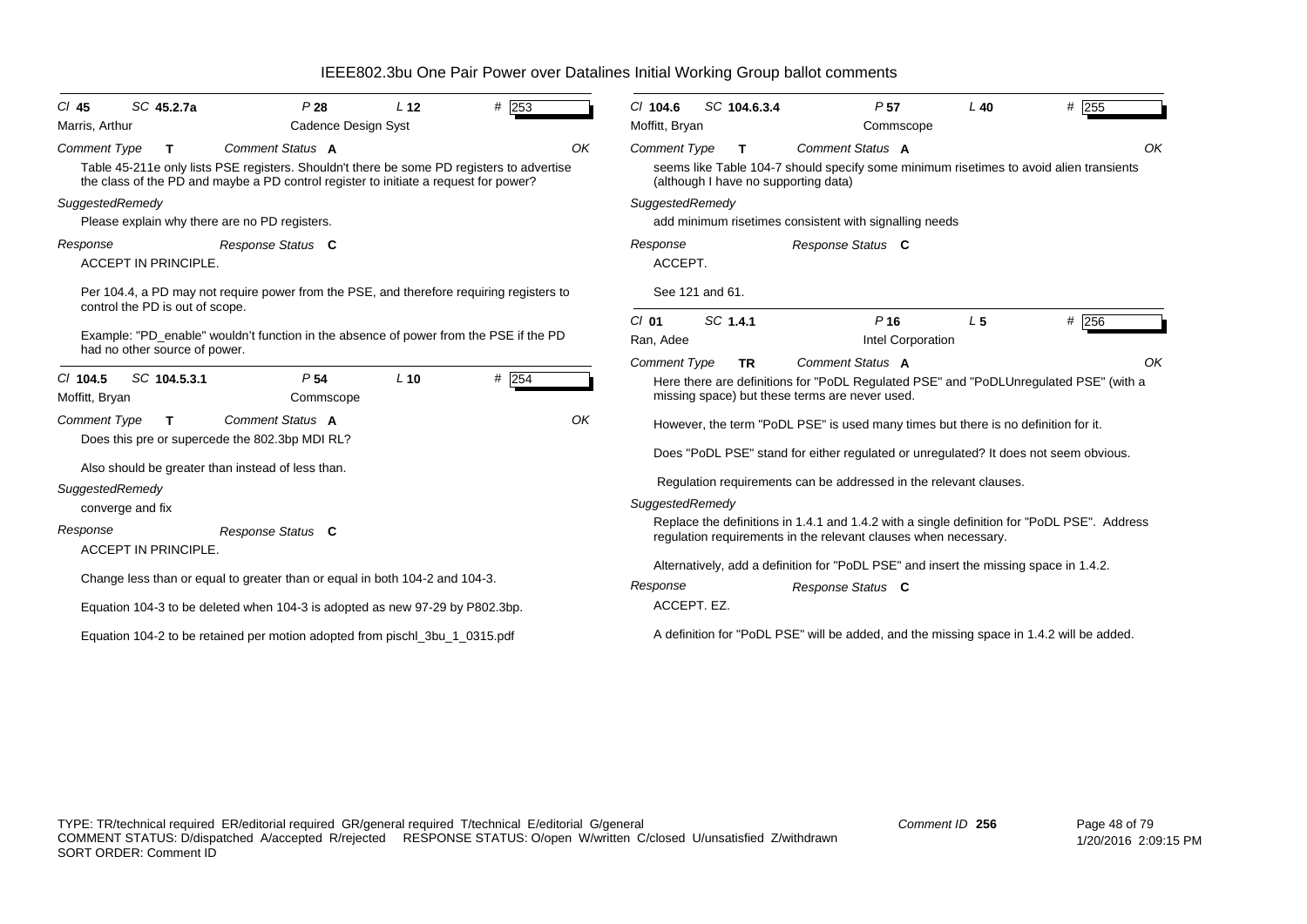| $Cl$ 01                 | SC 1.4.3                             | $P$ 16                                                                                                                                                             | L <sub>12</sub> | # 257   |    | $Cl$ 30              | SC 30.14             |                                      | P20                                     | L44             | # 260   |
|-------------------------|--------------------------------------|--------------------------------------------------------------------------------------------------------------------------------------------------------------------|-----------------|---------|----|----------------------|----------------------|--------------------------------------|-----------------------------------------|-----------------|---------|
| Ran, Adee               |                                      | Intel Corporation                                                                                                                                                  |                 |         |    | Ran, Adee            |                      |                                      | Intel Corporation                       |                 |         |
| Comment Type            | <b>TR</b>                            | Comment Status A<br>The second sentence of this definition seems to be directly implied from the first one. If<br>that is the case, it is redundant and confusing. |                 |         | OK | <b>Comment Type</b>  |                      | Е<br>Missing editorial instruction.  | Comment Status A                        |                 | OK      |
|                         |                                      | Same issue with the definitions in 1.4.4 and 1.4.5.                                                                                                                |                 |         |    | SuggestedRemedy      |                      |                                      | Insert "Insert new subclause 30.14".    |                 |         |
| SuggestedRemedy         | supposed to add to the definition.   | Either delete the second senetence of each definition, or reword to clarify what it is                                                                             |                 |         |    | Response             | ACCEPT. EZ.          |                                      | Response Status C                       |                 |         |
| Response<br>ACCEPT. EZ. |                                      | Response Status C                                                                                                                                                  |                 |         |    | $Cl$ 30<br>Ran, Adee |                      | SC 30.14.1                           | P20<br>Intel Corporation                | L <sub>50</sub> | $#$ 261 |
|                         |                                      | The second sentence will be deleted in 1.4.4 and 1.4.5.                                                                                                            |                 |         |    | <b>Comment Type</b>  |                      | Е<br>Missing period after "actions"  | Comment Status A                        |                 | OK      |
| $Cl$ 30<br>Ran, Adee    | SC 30.2.2.1                          | P <sub>17</sub><br>Intel Corporation                                                                                                                               | L21             | # 258   |    | SuggestedRemedy      | Add a Period.        |                                      |                                         |                 |         |
| <b>Comment Type</b>     | Е                                    | Comment Status A<br>New text "and PoDLPSE" is not underlined.                                                                                                      |                 |         | OK | Response             | ACCEPT. EZ.          |                                      | Response Status C                       |                 |         |
| SuggestedRemedy         | Underline newly inserted text.       |                                                                                                                                                                    |                 |         |    | See 153.             |                      |                                      |                                         |                 |         |
| Response<br>ACCEPT. EZ. |                                      | Response Status C                                                                                                                                                  |                 |         |    | $Cl$ 30<br>Ran, Adee |                      | SC 30.14.1.1.4                       | P <sub>22</sub><br>Intel Corporation    | L <sub>12</sub> | #262    |
| See 320.                |                                      |                                                                                                                                                                    |                 |         |    | <b>Comment Type</b>  |                      | <b>TR</b><br>"typaAB" apperas twice. | Comment Status A                        |                 | OK      |
| $Cl$ 30<br>Ran, Adee    | SC 30.2.3                            | P <sub>17</sub><br>Intel Corporation                                                                                                                               | L <sub>31</sub> | $#$ 259 |    |                      | Also in 30.14.1.1.5. |                                      |                                         |                 |         |
| <b>Comment Type</b>     | E.<br>Missing editorial instruction. | Comment Status A                                                                                                                                                   |                 |         | OK | SuggestedRemedy      |                      |                                      | Change the first occurrence to "typeB". |                 |         |
| SuggestedRemedy         |                                      | Insert "Change the first paragraph as follows:"                                                                                                                    |                 |         |    | Response             | ACCEPT. EZ.          |                                      | Response Status C                       |                 |         |
| Response<br>ACCEPT. EZ. |                                      | Response Status C                                                                                                                                                  |                 |         |    |                      |                      | See comments 193 and 372.            |                                         |                 |         |

TYPE: TR/technical required ER/editorial required GR/general required T/technical E/editorial G/general COMMENT STATUS: D/dispatched A/accepted R/rejected RESPONSE STATUS: O/open W/written C/closed U/unsatisfied Z/withdrawn SORT ORDER: Comment ID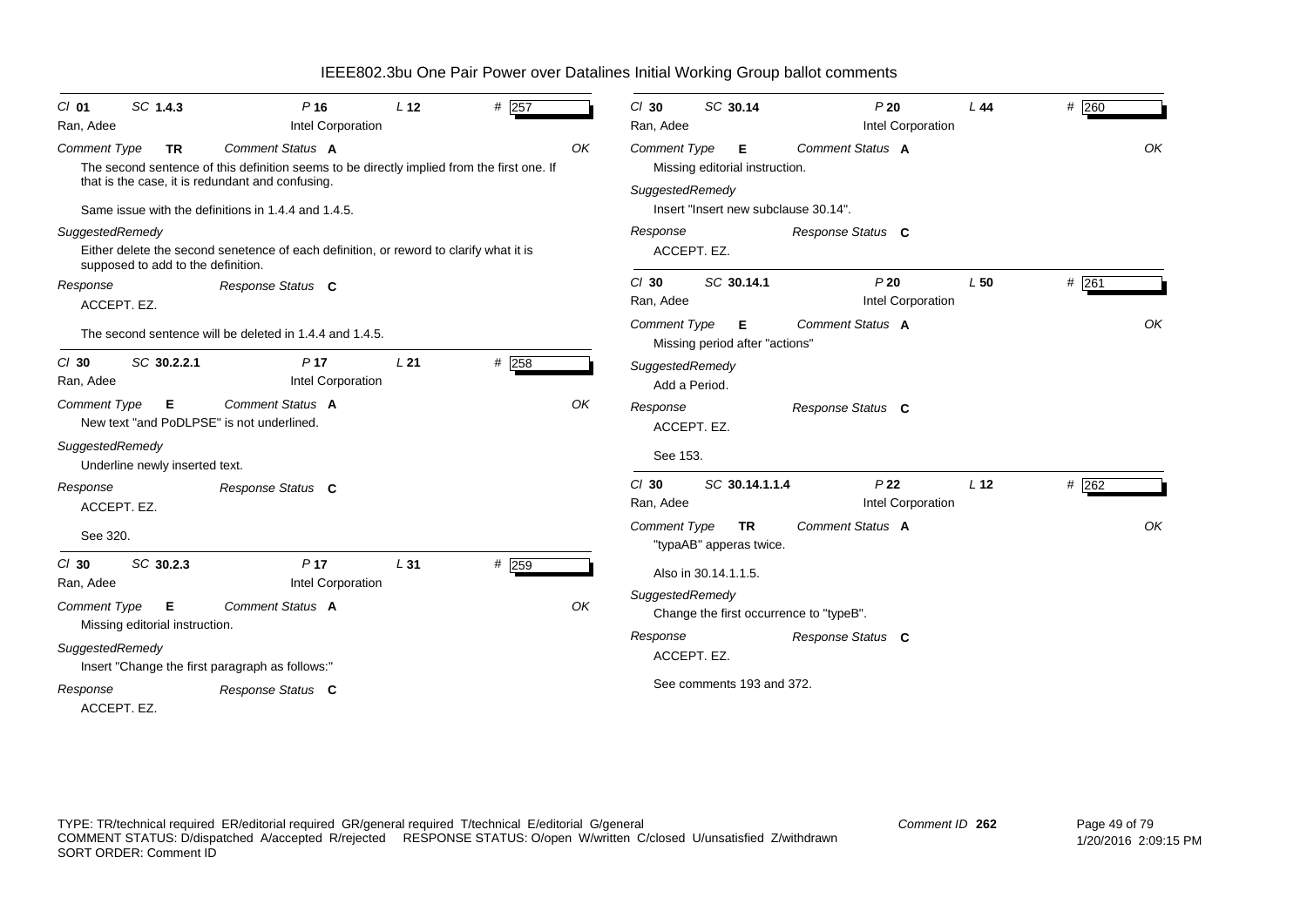| $CI$ 30                     | SC 30.14.1.1.7 | P23                                                                                                                                                                                                                                                                                                                                                                                                            | L24 | # 263 |    | $Cl$ 30                            | SC 30.14.1.2                                                                                                          | P <sub>24</sub>                                                                                        | L <sub>42</sub> | $#$ 264 |
|-----------------------------|----------------|----------------------------------------------------------------------------------------------------------------------------------------------------------------------------------------------------------------------------------------------------------------------------------------------------------------------------------------------------------------------------------------------------------------|-----|-------|----|------------------------------------|-----------------------------------------------------------------------------------------------------------------------|--------------------------------------------------------------------------------------------------------|-----------------|---------|
| Ran, Adee                   |                | Intel Corporation                                                                                                                                                                                                                                                                                                                                                                                              |     |       |    | Ran, Adee                          |                                                                                                                       | Intel Corporation                                                                                      |                 |         |
| <b>Comment Type</b>         | T.             | Comment Status A<br>It seems odd that a counter is mapped to a bit, especially since the bit is latched-high so<br>the counter can't even count the number of times the bit is set.                                                                                                                                                                                                                            |     |       | OK | <b>Comment Type</b>                | Е                                                                                                                     | <b>Comment Status A</b><br>"Sampling frequency and averaging is vendor-defined"                        |                 | OK      |
| SuggestedRemedy<br>Response |                | This occus several times in the new subclause and in existing subclauses of 30.9.<br>Should the attribute be a single bit instead of a counter?<br>If it is a counter, should it say instead something like "this counter increments on every<br>event that would cause the invalid signature bit to be set"?<br>Consider changing the attribute or rewording here and in similar places.<br>Response Status C |     |       |    | SuggestedRemedy<br>Response        | Should probably be "are".<br>Change "is" to "are".<br>Consider deleting this sentence.<br><b>ACCEPT IN PRINCIPLE.</b> | Is this sentence needed at all? Anything that is not speficied is vendor-defined.<br>Response Status C |                 |         |
| <b>ACCEPT IN PRINCIPLE.</b> |                |                                                                                                                                                                                                                                                                                                                                                                                                                |     |       |    |                                    | Change "is" to "are".                                                                                                 |                                                                                                        |                 |         |
|                             |                | Change "If a Clause 45 MDIO Interface to the PoDL PSE function is present, then this<br>attribute will map to the invalid signature bit specified in 45.2.7a.2.3"                                                                                                                                                                                                                                              |     |       |    | $Cl$ 30<br>Ran, Adee               | SC 30.14.2.1                                                                                                          | P26<br>Intel Corporation                                                                               |                 | # 265   |
| to                          |                |                                                                                                                                                                                                                                                                                                                                                                                                                |     |       |    | <b>Comment Type</b><br>Blank page. | Е                                                                                                                     | Comment Status A                                                                                       |                 | OK      |
|                             |                | "If a Clause 45 MDIO Interface to the PoDL PSE function is present, then this attribute may<br>be derived from the invalid signature bit specified in 45.2.7a.2.3"                                                                                                                                                                                                                                             |     |       |    | SuggestedRemedy                    | Remove page.                                                                                                          |                                                                                                        |                 |         |
|                             |                | Change all other instances of "will map to" to "may be derived from" in Clause 30.                                                                                                                                                                                                                                                                                                                             |     |       |    | Response                           |                                                                                                                       | Response Status C                                                                                      |                 |         |
|                             |                | All latched bits are clear on read, and the max update rate for the PSE status register is<br>2Hz. This should pose no difficulty for the counter implementor.                                                                                                                                                                                                                                                 |     |       |    | ACCEPT. EZ.                        |                                                                                                                       |                                                                                                        |                 |         |
|                             |                |                                                                                                                                                                                                                                                                                                                                                                                                                |     |       |    | $Cl$ 45<br>Adee, Ran               | SC 45.2                                                                                                               | P <sub>27</sub><br>Intel Corporation                                                                   | L <sub>19</sub> | # 266   |
|                             |                |                                                                                                                                                                                                                                                                                                                                                                                                                |     |       |    | <b>Comment Type</b>                | Е                                                                                                                     | Comment Status A<br>Editorial instructions includes swapped words "reserved row m.5.15:2 for"          |                 | OK      |
|                             |                |                                                                                                                                                                                                                                                                                                                                                                                                                |     |       |    | SuggestedRemedy                    | Change to "reserved for m.5.15:2"                                                                                     |                                                                                                        |                 |         |
|                             |                |                                                                                                                                                                                                                                                                                                                                                                                                                |     |       |    | Response<br>ACCEPT. EZ.            |                                                                                                                       | Response Status C                                                                                      |                 |         |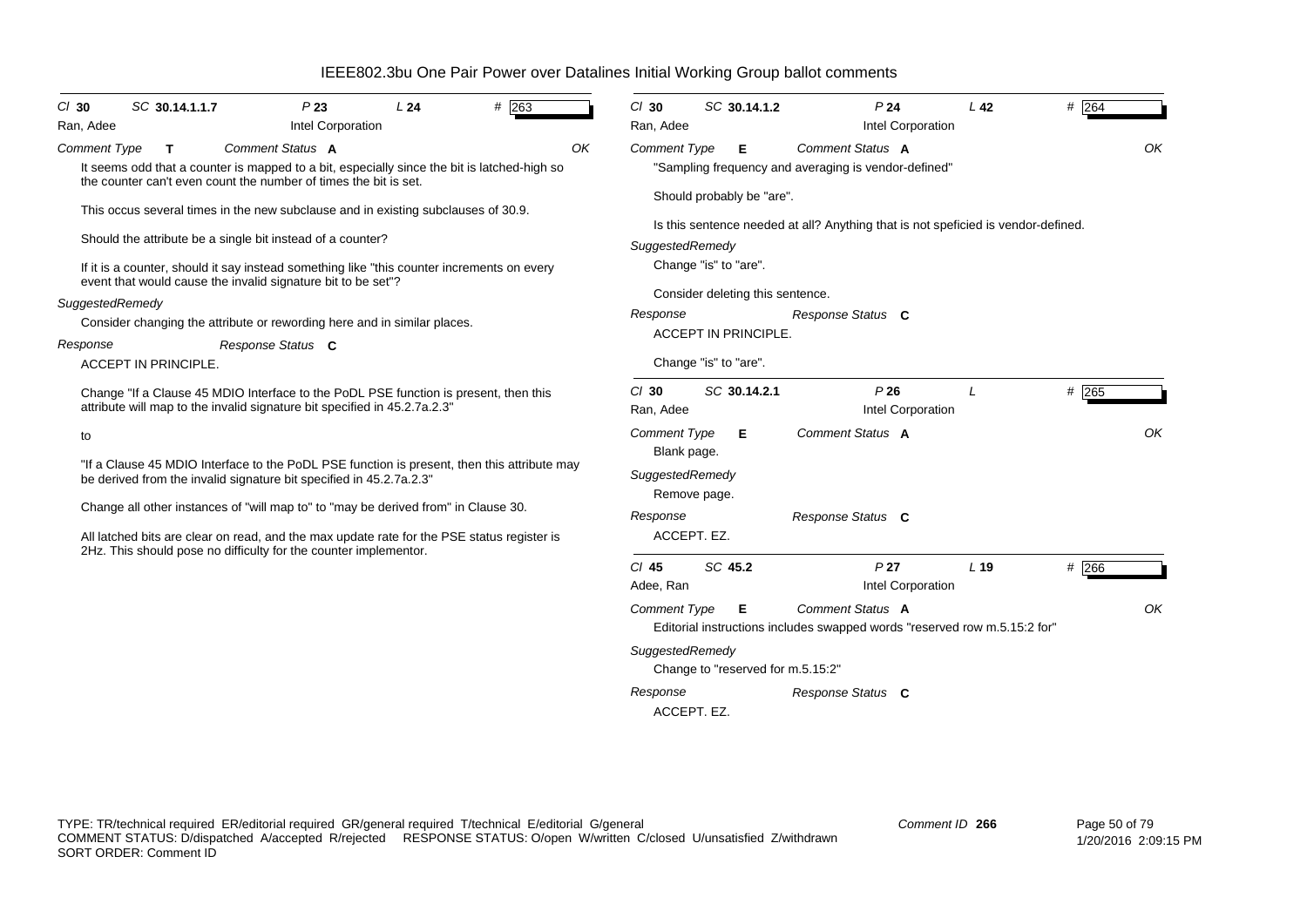| $CI$ 45<br>Ran, Adee              | SC 45.2.7a                    | P28                                                                                                           | Intel Corporation | L <sub>25</sub> | # $267$                                                                                     |    | $CI$ 45<br>Ran, Adee |                             | SC 45.2.7a.1.2                                                               |    |
|-----------------------------------|-------------------------------|---------------------------------------------------------------------------------------------------------------|-------------------|-----------------|---------------------------------------------------------------------------------------------|----|----------------------|-----------------------------|------------------------------------------------------------------------------|----|
| <b>Comment Type</b><br>paragraph) | Е                             | Comment Status A<br>Missing period after "Table 45-211f" Superfluous period after "intervention" (end of this |                   |                 |                                                                                             | OK | <b>Comment Type</b>  |                             | <b>TR</b><br>Wording suggests that "disa<br>likely intent is that the effect | C  |
| SuggestedRemedy                   | Use one period in both cases. |                                                                                                               |                   |                 |                                                                                             |    |                      |                             | In addition, the value of me<br>instead of having a "shall" a                |    |
| Response<br>ACCEPT. EZ.           |                               | Response Status C                                                                                             |                   |                 |                                                                                             |    | SuggestedRemedy      |                             | Change to "when bits 12.0.1<br>similarly for other values.                   |    |
| $CI$ 45<br>Ran, Adee              | SC 45.2.7a.1.1                | P28                                                                                                           | Intel Corporation | L <sub>47</sub> | # 268                                                                                       |    |                      |                             | Consider mapping the varial                                                  |    |
| <b>Comment Type</b>               | <b>TR</b>                     | Comment Status A<br>The second sentence starting with "A PSE may disable" suggests an option for a PSE        |                   |                 |                                                                                             | OK | Response             | <b>ACCEPT IN PRINCIPLE.</b> |                                                                              | Re |
|                                   |                               | to management. But I assume this is not the intention.                                                        |                   |                 | ("may equals is permitted to"). If the PSE disables something then it should be _indicated_ |    |                      | for other values.           | Change to "when bits 12.0.0                                                  |    |
|                                   |                               | sentence could be deleted since it just repeats the first sentence.                                           |                   |                 | Was this supposed to be "PSE power classification may be disabled"? If so, the second       |    |                      | See comment 205.            |                                                                              |    |
|                                   | option. This is confusing.    | In addition, the second paragraph uses "shall" which means it is a requirement, not an                        |                   |                 |                                                                                             |    | TFTD.                |                             |                                                                              |    |
| SuggestedRemedy                   |                               |                                                                                                               |                   |                 |                                                                                             |    |                      |                             |                                                                              |    |
|                                   |                               | If this function is mandatory, delete the second sentence (which includes "may").                             |                   |                 |                                                                                             |    |                      |                             |                                                                              |    |
|                                   |                               | If it is optional, change "shall be" to "is" twice.                                                           |                   |                 |                                                                                             |    |                      |                             |                                                                              |    |
| Response<br>ACCEPT. EZ.           |                               | Response Status C                                                                                             |                   |                 |                                                                                             |    |                      |                             |                                                                              |    |

Classification is optional. The wording will be changed from "shall be" to "is".

| $CI$ 45<br>Ran, Adee | SC 45.2.7a.1.2                                                     | P29<br>Intel Corporation | $L_3$                                                                                                                                                                            | # 269 |
|----------------------|--------------------------------------------------------------------|--------------------------|----------------------------------------------------------------------------------------------------------------------------------------------------------------------------------|-------|
|                      |                                                                    |                          |                                                                                                                                                                                  |       |
| Comment Type         | <b>TR</b>                                                          | Comment Status A         |                                                                                                                                                                                  |       |
|                      | likely intent is that the effect of setting the bits is normative. |                          | Wording suggests that "disabling by setting the bits" is a normative requirement, but the                                                                                        |       |
|                      |                                                                    |                          | In addition, the value of me_pse_enable should probably be mapped to this register,<br>instead of having a "shall" associated with it (I assume the variable is not observable). |       |
| SuggestedRemedy      |                                                                    |                          |                                                                                                                                                                                  |       |
|                      | similarly for other values.                                        |                          | Change to "when bits 12.0.1:0 are set to 00, the PSE function shall be disabled", and                                                                                            |       |
|                      |                                                                    |                          | Consider mapping the variable to the register and deleting the second paragraph.                                                                                                 |       |
| Response             |                                                                    | Response Status C        |                                                                                                                                                                                  |       |
|                      | ACCEPT IN PRINCIPLE.                                               |                          |                                                                                                                                                                                  |       |
|                      | for other values.                                                  |                          | Change to "when bits 12.0.0 is set to 0, the PSE function shall be disabled", and similarly                                                                                      |       |
|                      | See comment 205.                                                   |                          |                                                                                                                                                                                  |       |
| TFTD.                |                                                                    |                          |                                                                                                                                                                                  |       |
|                      |                                                                    |                          |                                                                                                                                                                                  |       |
|                      |                                                                    |                          |                                                                                                                                                                                  |       |
|                      |                                                                    |                          |                                                                                                                                                                                  |       |
|                      |                                                                    |                          |                                                                                                                                                                                  |       |
|                      |                                                                    |                          |                                                                                                                                                                                  |       |
|                      |                                                                    |                          |                                                                                                                                                                                  |       |
|                      |                                                                    |                          |                                                                                                                                                                                  |       |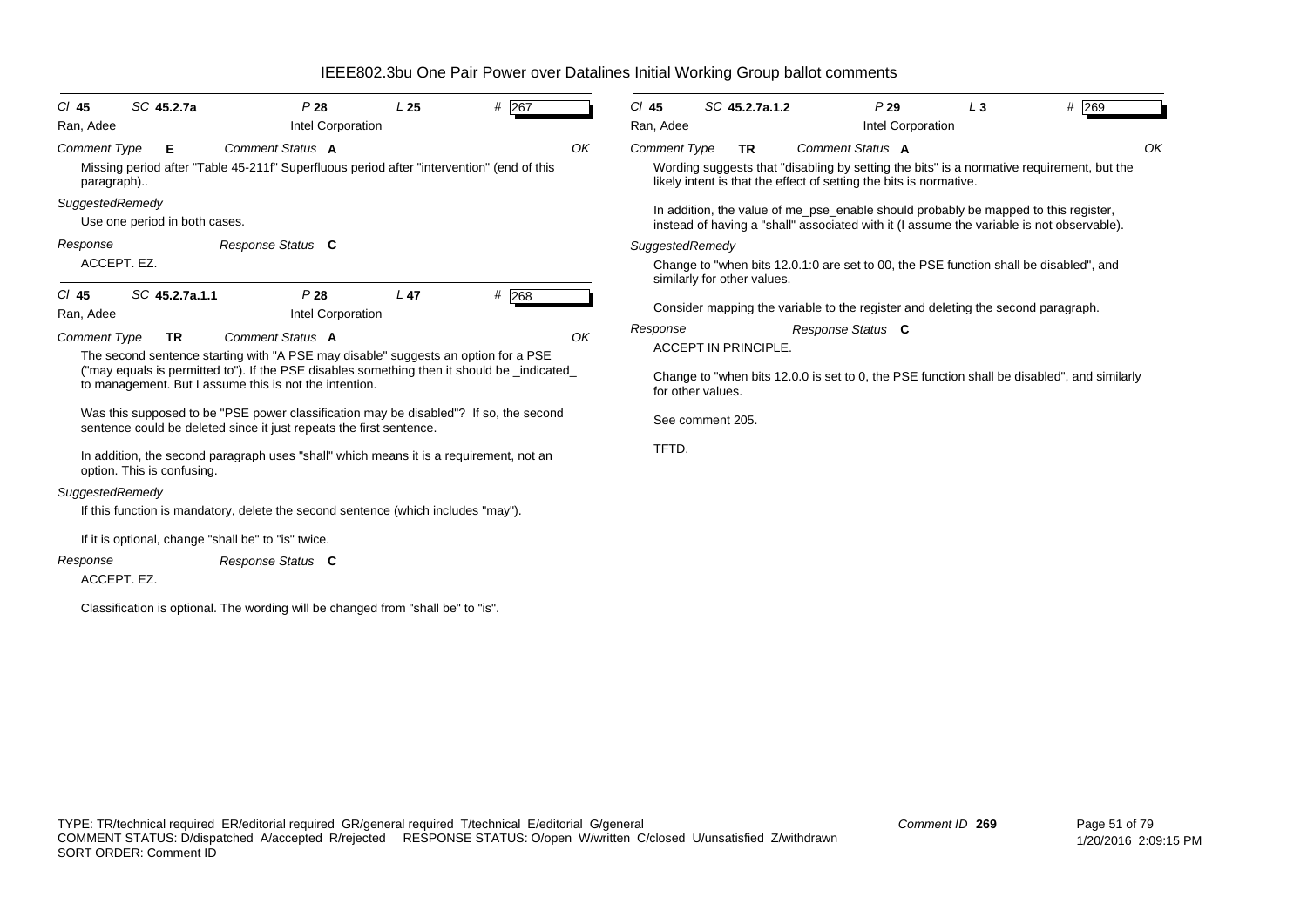| $CI$ 104            | SC 104.1.1                                              | P33                                                                                                                                                                                                                                                                                | L28 | # 270 | $Cl$ 104            | SC 104.1.2                         | P33                                                                                                                                                                               | L <sub>35</sub> | # 271 |    |
|---------------------|---------------------------------------------------------|------------------------------------------------------------------------------------------------------------------------------------------------------------------------------------------------------------------------------------------------------------------------------------|-----|-------|---------------------|------------------------------------|-----------------------------------------------------------------------------------------------------------------------------------------------------------------------------------|-----------------|-------|----|
| Ran, Adee           |                                                         | Intel Corporation                                                                                                                                                                                                                                                                  |     |       | Ran, Adee           |                                    | Intel Corporation                                                                                                                                                                 |                 |       |    |
| <b>Comment Type</b> | <b>TR</b>                                               | Comment Status A                                                                                                                                                                                                                                                                   |     | OK    | <b>Comment Type</b> | Е                                  | Comment Status A                                                                                                                                                                  |                 |       | OK |
|                     |                                                         | "All implementations of PD and PSE systems shall be compatible at their respective Power<br>Interfaces (PIs) when used in accordance with the restrictions of this clause where                                                                                                    |     |       |                     |                                    | "Single-Pair PoDL comprises an optional power entity when used"                                                                                                                   |                 |       |    |
| appropriate"        |                                                         |                                                                                                                                                                                                                                                                                    |     |       | meaning.            |                                    | "comprises" means "is composed of", but I don't see how the rest of the sentence fits this                                                                                        |                 |       |    |
|                     |                                                         | This is a very complex and vague statement, and it is normative ("shall", even though there<br>is no PICS item for it). I do not understand who could commit to such a requirement ("all<br>implementations"? As a vendor I can only make statements about my own implementation). |     |       | SuggestedRemedy     |                                    | Change "Single-Pair PoDL comprises an optional power entity when used" to "Single-Pair<br>PoDL is an optional power entity to be used"                                            |                 |       |    |
|                     |                                                         | Implementations should be compliant to the standard - that goes without saying.<br>_Compatibility_ (with other implementations? or with something else?) is a concern for the<br>task force to guarantee, and is one of the critetia for standard development. We cannot           |     |       | Response            | ACCEPT. EZ.                        | Response Status C                                                                                                                                                                 |                 |       |    |
|                     |                                                         | require that from a specific implementation.                                                                                                                                                                                                                                       |     |       | $Cl$ 104            | SC 104.1.2                         | P34                                                                                                                                                                               | L <sub>4</sub>  | # 272 |    |
| SuggestedRemedy     |                                                         |                                                                                                                                                                                                                                                                                    |     |       | Ran, Adee           |                                    | Intel Corporation                                                                                                                                                                 |                 |       |    |
|                     | Either of the following:<br>subclause is trying to say) | 1. Reword this paragraph to state that the points where compliance is required are the<br>Power Interfaces; refer to figures 104-1, 104-2 and/or 104-3. (assuming this is what this<br>2. Remove this subclause altogether (if the point of compliance is obvious).                |     |       | Comment Type        | Е<br>figure 104-2.                 | Comment Status A<br>Fonts in figure 104-1 seem to be stretched out horizontally and lines are thicker than in                                                                     |                 |       | OK |
| Response            |                                                         | Response Status C                                                                                                                                                                                                                                                                  |     |       | SuggestedRemedy     |                                    |                                                                                                                                                                                   |                 |       |    |
|                     | <b>ACCEPT IN PRINCIPLE.</b>                             |                                                                                                                                                                                                                                                                                    |     |       |                     |                                    | Reformat figure 104-1 to fix font and line width.                                                                                                                                 |                 |       |    |
|                     |                                                         |                                                                                                                                                                                                                                                                                    |     |       | Response            |                                    | Response Status C                                                                                                                                                                 |                 |       |    |
|                     |                                                         | TFTD rewording this subclause. See comment 304.                                                                                                                                                                                                                                    |     |       |                     | ACCEPT. EZ.                        |                                                                                                                                                                                   |                 |       |    |
|                     | Change 104.1.1 to:                                      |                                                                                                                                                                                                                                                                                    |     |       | $CI$ 104            | SC 104.2                           | P35                                                                                                                                                                               | L <sub>18</sub> | # 273 |    |
|                     |                                                         | "Compliant implementations of PD and PSE systems are defined as compatible at their                                                                                                                                                                                                |     |       | Ran, Adee           |                                    | Intel Corporation                                                                                                                                                                 |                 |       |    |
|                     | respective Power Interfaces (PIs)                       | when used in accordance with the restrictions of this clause where appropriate. Designers                                                                                                                                                                                          |     |       | Comment Type        | TR                                 | Comment Status A                                                                                                                                                                  |                 |       | OK |
|                     | are free to implement                                   | circuitry within the PD and PSE in an application-dependent manner provided that the<br>respective PI specifications are satisfied."                                                                                                                                               |     |       |                     | are discussed in detail elsewhere. | Power classes, regulation, and several parameters are mentioned here without any<br>definition. This makes reading the clause more difficult than it should be. I assume they     |                 |       |    |
|                     |                                                         |                                                                                                                                                                                                                                                                                    |     |       | SuggestedRemedy     |                                    |                                                                                                                                                                                   |                 |       |    |
|                     |                                                         |                                                                                                                                                                                                                                                                                    |     |       |                     |                                    | Add some introduction and provide cross-references, or move this subclause to a later<br>point in the draft where these term have already been defined.                           |                 |       |    |
|                     |                                                         |                                                                                                                                                                                                                                                                                    |     |       | Response            |                                    | Response Status C                                                                                                                                                                 |                 |       |    |
|                     |                                                         |                                                                                                                                                                                                                                                                                    |     |       |                     | ACCEPT IN PRINCIPLE.               |                                                                                                                                                                                   |                 |       |    |
|                     |                                                         |                                                                                                                                                                                                                                                                                    |     |       |                     |                                    | Place Table 104-1 in its own subclause titled 'System class power requirements'. Editor<br>given editorial license to add introductory material and appropriate cross references. |                 |       |    |
|                     |                                                         |                                                                                                                                                                                                                                                                                    |     |       |                     | See comment 123.                   |                                                                                                                                                                                   |                 |       |    |
|                     |                                                         |                                                                                                                                                                                                                                                                                    |     |       |                     |                                    |                                                                                                                                                                                   |                 |       |    |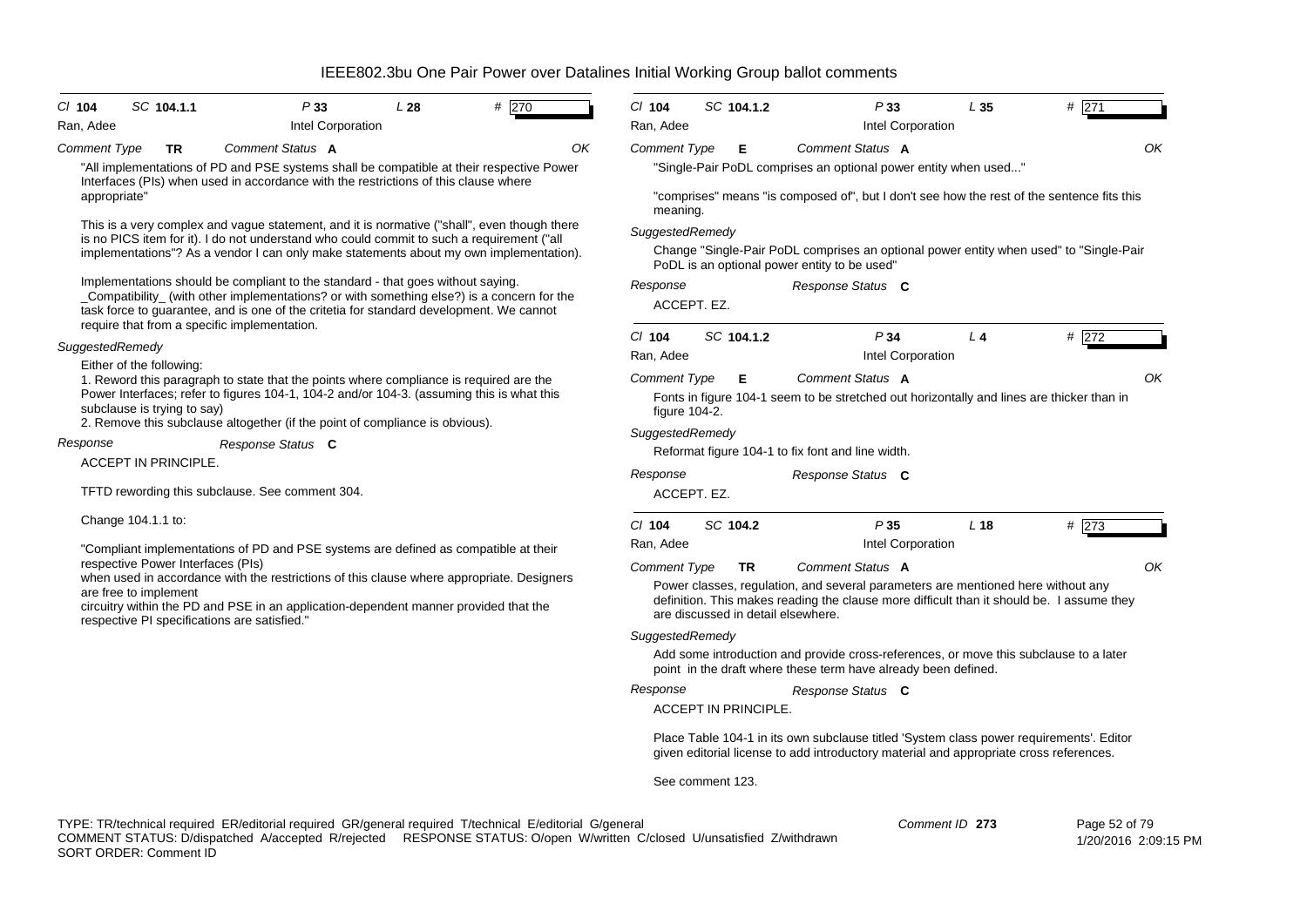| C/ 104<br>Ran, Adee | SC 104.3                                | P35<br>Intel Corporation                                                                                                                                                                                                                                                                                                                                       | L <sub>52</sub> | # 274 |    | $Cl$ 104<br>Ran, Adee   | SC 104.3.3.3                        |                                                                                                                                                                                                                                                      | P36<br>Intel Corporation | $L$ 48          | #276                                                                                           |    |
|---------------------|-----------------------------------------|----------------------------------------------------------------------------------------------------------------------------------------------------------------------------------------------------------------------------------------------------------------------------------------------------------------------------------------------------------------|-----------------|-------|----|-------------------------|-------------------------------------|------------------------------------------------------------------------------------------------------------------------------------------------------------------------------------------------------------------------------------------------------|--------------------------|-----------------|------------------------------------------------------------------------------------------------|----|
| <b>Comment Type</b> | т<br>What is "end station equipment"?   | Comment Status A                                                                                                                                                                                                                                                                                                                                               |                 |       | OK | <b>Comment Type</b>     | <b>TR</b>                           | Comment Status A                                                                                                                                                                                                                                     |                          |                 | do_classification_done definition uses past perfect to define a condition ("the PSE has        | OK |
|                     | SuggestedRemedy                         | Either define this term or replace it with another term.                                                                                                                                                                                                                                                                                                       |                 |       |    |                         |                                     | concluded") but does not state since when this condition is examined, or when the<br>variable is cleared. I assume that something like "since the last reset" (or some other<br>event) should apply here, otherwise the values can only change once. |                          |                 |                                                                                                |    |
| Response            | ACCEPT. EZ.                             | Response Status C                                                                                                                                                                                                                                                                                                                                              |                 |       |    |                         |                                     | Since this is a definition, it should be detailed and precise.                                                                                                                                                                                       |                          |                 |                                                                                                |    |
|                     | Reword sentence as follows:             |                                                                                                                                                                                                                                                                                                                                                                |                 |       |    | 104.4.3.3.              |                                     | Comment also applies to definitions of external_wakeup, tdet_timer_done,                                                                                                                                                                             |                          |                 | overload_detected, pd_wakeup, power_applied, valid_class. Also applies to variables in         |    |
|                     | "The PSE provides the power to the PD." |                                                                                                                                                                                                                                                                                                                                                                |                 |       |    | SuggestedRemedy         |                                     |                                                                                                                                                                                                                                                      |                          |                 |                                                                                                |    |
| $CI$ 104            | SC 104.3.3.3                            | P36                                                                                                                                                                                                                                                                                                                                                            | L <sub>47</sub> | # 275 |    |                         |                                     | State in each case since when the condition is checked, or what clears it.                                                                                                                                                                           |                          |                 |                                                                                                |    |
| Ran, Adee           |                                         | Intel Corporation                                                                                                                                                                                                                                                                                                                                              |                 |       |    | Response                |                                     | Response Status C                                                                                                                                                                                                                                    |                          |                 |                                                                                                |    |
| <b>Comment Type</b> | E.                                      | Comment Status R                                                                                                                                                                                                                                                                                                                                               |                 |       | OK |                         | <b>ACCEPT IN PRINCIPLE.</b>         |                                                                                                                                                                                                                                                      |                          |                 |                                                                                                |    |
|                     |                                         | Variable definitions in this subclause, with the exception of "power_applied", have FALSE<br>meaning as simply the logical inversion of the TRUE meaning. FALSE is naturally the<br>logical negation of TRUE, and just negating the sentence adds no information, and makes<br>the definitions harder to read (I keep asking myself "am I missing something"?) |                 |       |    |                         | do_classification_done.             | Add "Following a valid detection sequence, the PSE" to the definition of                                                                                                                                                                             |                          |                 |                                                                                                |    |
|                     | Comment also applies to 104.4.3.3.      |                                                                                                                                                                                                                                                                                                                                                                |                 |       |    |                         |                                     | Editor given license to change remaining instances of past perfect tense.                                                                                                                                                                            |                          |                 |                                                                                                |    |
|                     | SuggestedRemedy                         |                                                                                                                                                                                                                                                                                                                                                                |                 |       |    | $CI$ 104                | SC 104.3.3.3                        |                                                                                                                                                                                                                                                      | P37                      | L <sub>12</sub> | # 277                                                                                          |    |
|                     |                                         | I would suggest rephrasing most definitions to state the data type, what the variable stands                                                                                                                                                                                                                                                                   |                 |       |    | Ran, Adee               |                                     |                                                                                                                                                                                                                                                      | Intel Corporation        |                 |                                                                                                |    |
|                     | 82.2.19.2.2).                           | for, and finally describing what TRUE and FALSE (or any other value) mean, if this is not<br>obvious. Compare to other subclauses that list variables (for example, 73.10.1,                                                                                                                                                                                   |                 |       |    | <b>Comment Type</b>     | T.                                  | Comment Status A<br>isn't specific - does it have a data type, accuracy specification, etc.?                                                                                                                                                         |                          |                 | I port is not a state diagram variable - no state diagram uses it. In addition, its definition | OK |
| Response<br>REJECT. |                                         | Response Status C                                                                                                                                                                                                                                                                                                                                              |                 |       |    | SuggestedRemedy         | Remove this variable from the list. |                                                                                                                                                                                                                                                      |                          |                 |                                                                                                |    |
|                     |                                         | Please propose a full remedy for this or at least one full example.                                                                                                                                                                                                                                                                                            |                 |       |    | Response<br>ACCEPT. EZ. |                                     | Response Status C                                                                                                                                                                                                                                    |                          |                 |                                                                                                |    |
|                     |                                         |                                                                                                                                                                                                                                                                                                                                                                |                 |       |    |                         |                                     | Iport is just IPSE. Hence the definition is superfluous.                                                                                                                                                                                             |                          |                 |                                                                                                |    |
|                     |                                         |                                                                                                                                                                                                                                                                                                                                                                |                 |       |    |                         |                                     |                                                                                                                                                                                                                                                      |                          |                 |                                                                                                |    |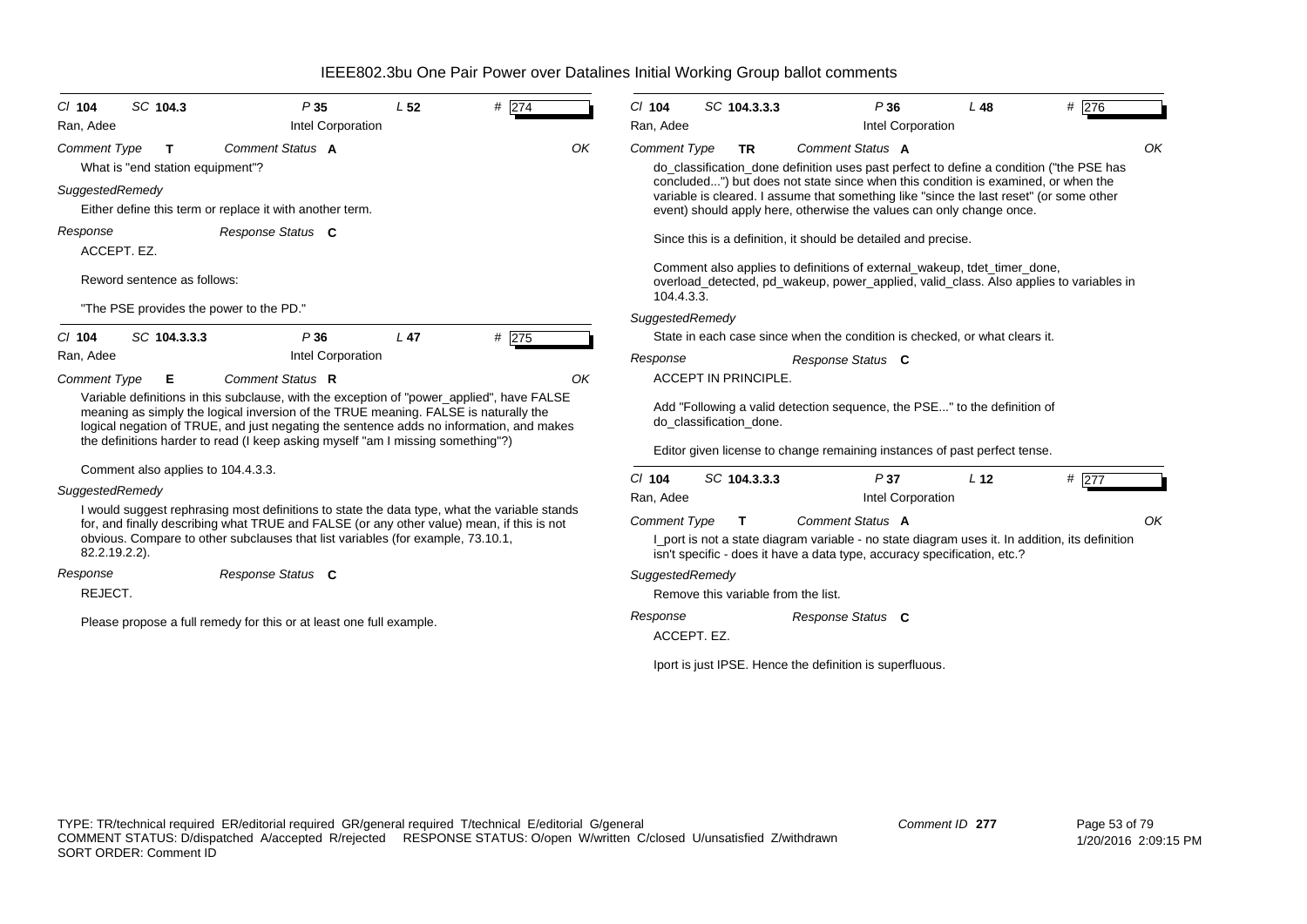| C/ 104<br>Ran, Adee   | SC 104.3.3.3                            | P37<br>Intel Corporation                                                                                                                                                                                                                             | L36             | #278 |    | $Cl$ 104<br>Ran, Adee            | SC 104.3.3.6                           |                                                                     | $P$ 40<br>Intel Corporation | $L$ 40                                                                            | # 280                                                                                                                                                                                              |
|-----------------------|-----------------------------------------|------------------------------------------------------------------------------------------------------------------------------------------------------------------------------------------------------------------------------------------------------|-----------------|------|----|----------------------------------|----------------------------------------|---------------------------------------------------------------------|-----------------------------|-----------------------------------------------------------------------------------|----------------------------------------------------------------------------------------------------------------------------------------------------------------------------------------------------|
| Comment Type          | <b>TR</b>                               | Comment Status A<br>It is not clear if pi_detecting is an indication of a condition or is controlling some function<br>(so that setting it causes the effect described).                                                                             |                 |      | OK | <b>Comment Type</b>              | <b>TR</b><br>is unusual and confusing. | Comment Status A                                                    |                             |                                                                                   | OK<br>tmfydo timer done is used here but the timer is not started anywhere in this diagram. I see<br>that it is started in another diagram (Figure 104-5) but there its value is not checked. This |
| 104.4.3.3.            |                                         | Rephrasing (as suggested for all variables) is especially important in cases there the<br>variable being set by a state diagram has some functional effect.<br>Also applies to pi discharge enable, pi powered, pi sleeping, perhaps others. Also in |                 |      |    | SuggestedRemedy<br>diagram.      |                                        |                                                                     |                             | PSE state diagram (figure 104-4). Make the timers be started and read in the same | Define a new variable that will be set in the MFVS diagram (figure 104-5) and read in the                                                                                                          |
| SuggestedRemedy       | "setting this variable to TRUE causes." | For each control variable, rephrase definition to state the effects of setting the value, e.g.                                                                                                                                                       |                 |      |    | Response                         | <b>ACCEPT IN PRINCIPLE.</b>            | Response Status C                                                   |                             |                                                                                   | Editor granted license to modify MFVS state diagram to add new state MFVS_TIMEOUT                                                                                                                  |
| Response              | <b>ACCEPT IN PRINCIPLE.</b>             | Response Status C<br>Insert after pi_detecting and before TRUE "Controls the circuitry that forces a voltage<br>limited detection current and senses the voltage at the PI."                                                                         |                 |      |    | $Cl$ 104                         | SC 104.3.4                             |                                                                     | $P$ 41                      | mfvs_timeout will be set in this state and read by the PSE state diagram.<br>L26  | which is entered from DETECT MFVS when Imfvs valid*tmfvdo timer done. New variable<br># 281                                                                                                        |
|                       | others 104.3.3.3 and 104.4.3.3.         | Editor given license to change pi_discharge_enable, pi_powered, pi_sleeping, perhaps                                                                                                                                                                 |                 |      |    | Ran, Adee<br><b>Comment Type</b> | Е                                      | Comment Status A<br>"Table 104-2" is not an active cross reference. | Intel Corporation           |                                                                                   | OK                                                                                                                                                                                                 |
| $Cl$ 104<br>Ran, Adee | SC 104.3.3.6                            | $P$ 40<br>Intel Corporation                                                                                                                                                                                                                          | L <sub>11</sub> | #279 |    | SuggestedRemedy                  | Add cross-reference.                   |                                                                     |                             |                                                                                   |                                                                                                                                                                                                    |
| Comment Type          | Е                                       | Comment Status A<br>Variable pi_discharge_en is called pi_discharge_enable in 104.3.3.3.                                                                                                                                                             |                 |      | OK | Response<br>ACCEPT. EZ.          |                                        | Response Status C                                                   |                             |                                                                                   |                                                                                                                                                                                                    |
| SuggestedRemedy       |                                         | Change either the diagram or the variable definition to match names.                                                                                                                                                                                 |                 |      |    |                                  |                                        |                                                                     |                             |                                                                                   |                                                                                                                                                                                                    |
| Response              | <b>ACCEPT IN PRINCIPLE.</b>             | Response Status C                                                                                                                                                                                                                                    |                 |      |    |                                  |                                        |                                                                     |                             |                                                                                   |                                                                                                                                                                                                    |
|                       |                                         | Change variable name to "pi_discharge_en" in 104.3.3.3. Do a search and replace to catch                                                                                                                                                             |                 |      |    |                                  |                                        |                                                                     |                             |                                                                                   |                                                                                                                                                                                                    |

Change variab<br>all instances.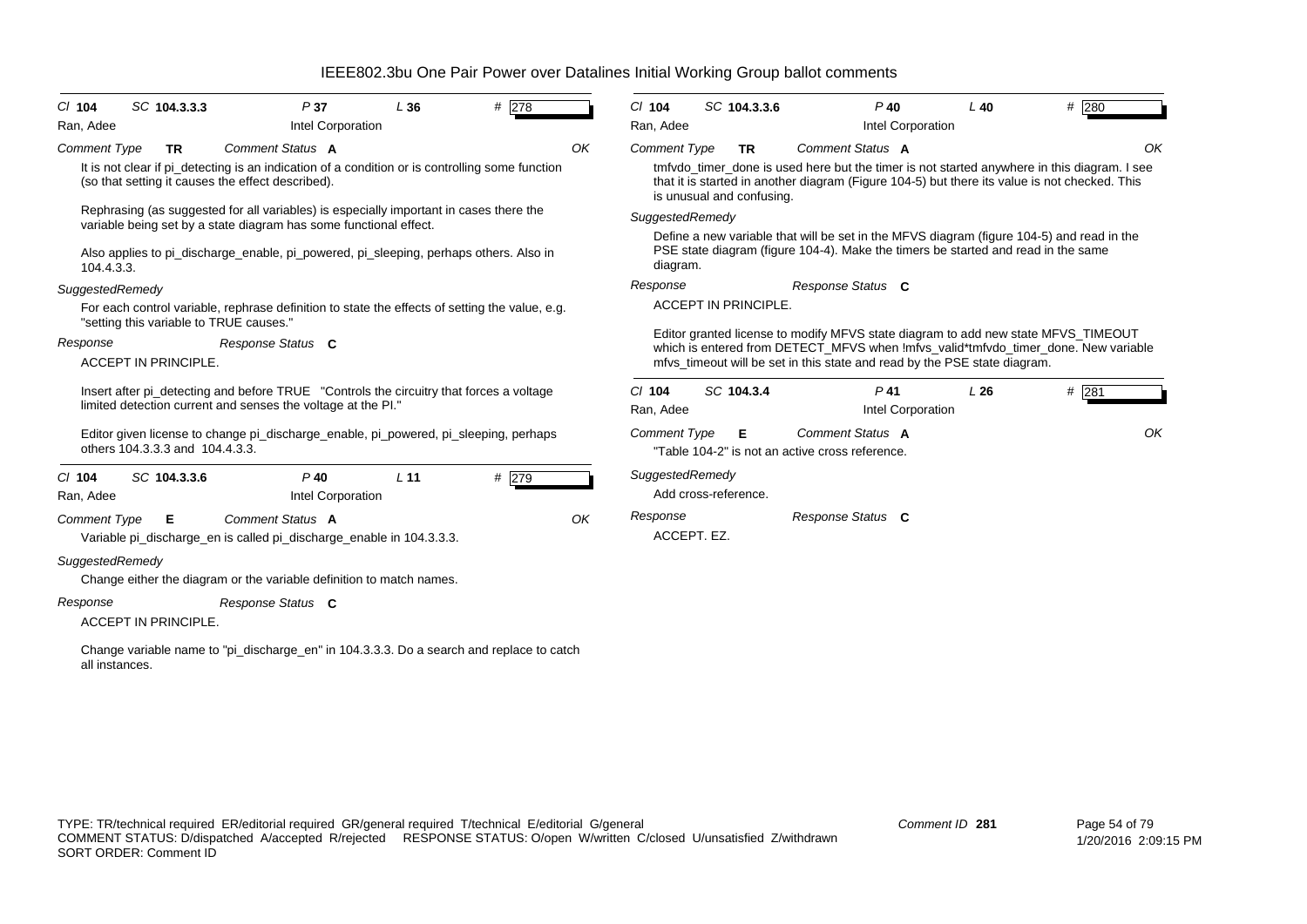| $Cl$ 104<br>Ran, Adee | SC 104.3.4                                                                                                  | P <sub>41</sub>   | Intel Corporation | L <sub>27</sub> | $#$ 282                                                                                                                                                                                    |    | $Cl$ 104<br>Ran, Adee                                             | SC 104.3.5                                            |                   | $P$ 42<br>Intel Corporation                              | $L$ 41                                                                    | # 283                                                                                                                                                                                               |
|-----------------------|-------------------------------------------------------------------------------------------------------------|-------------------|-------------------|-----------------|--------------------------------------------------------------------------------------------------------------------------------------------------------------------------------------------|----|-------------------------------------------------------------------|-------------------------------------------------------|-------------------|----------------------------------------------------------|---------------------------------------------------------------------------|-----------------------------------------------------------------------------------------------------------------------------------------------------------------------------------------------------|
| <b>Comment Type</b>   | TR<br>This takes the point out of the first "shall".                                                        | Comment Status A  |                   |                 | It seems that the PSE is has a normative requirement (shall complete detection within a<br>period) but then the text discusses what happens if it doesn't (shall wait at least a period).  | OK | <b>Comment Type</b><br>SuggestedRemedy                            | Е<br>Missing space in "offull"                        | Comment Status A  |                                                          |                                                                           | OK                                                                                                                                                                                                  |
|                       | delay in transitions between states.<br>The "shall" statements here should apply to an observable behavior. |                   |                   |                 | Also, the requirement to complete detection within a limited time does not directly limit the<br>time for applying power; an implementation could complete detection on time but have a    |    | Change to "of full"<br>Response<br>ACCEPT. EZ.<br>See comment 13. |                                                       | Response Status C |                                                          |                                                                           |                                                                                                                                                                                                     |
|                       | shall wait at least T_restart before re-attempting detection.                                               |                   |                   |                 | It may be better to require that if the PSE completes detection within T_det, and does not<br>opt not to power the detected PD, then powering shall be started with T_det; otherwise, it   |    | $CI$ 104<br>Ran, Adee                                             | SC 104.3.6                                            |                   | $P$ 42<br>Intel Corporation                              | L50                                                                       | $#$ 284                                                                                                                                                                                             |
| SuggestedRemedy       | Rephrase to clearly state the observable requirement - either as suggested in the<br>comment, or otherwise. |                   |                   |                 |                                                                                                                                                                                            |    | <b>Comment Type</b>                                               | <b>TR</b>                                             | Comment Status A  | And does the requirement also hold with PSE is at reset? |                                                                           | ΟK<br>Here "Under all conditions", but in table 104-5 the conditions are specific: current within a<br>range and "PD exiting reset state". Are the current limits relevant for the PSE requirement? |
| Response              | ACCEPT IN PRINCIPLE.                                                                                        | Response Status C |                   |                 |                                                                                                                                                                                            |    | SuggestedRemedy                                                   |                                                       |                   |                                                          | Please clarify. Preferably point to a specific signature (e.g. V_bad_hi). |                                                                                                                                                                                                     |
| Change:               | to a PD through the PIs and a link segment.                                                                 |                   |                   |                 | "The PSE shall probe the PI in order to detect a valid PD signature. The PSE is connected                                                                                                  |    | Response                                                          | <b>ACCEPT IN PRINCIPLE.</b><br>Change page 42 line 51 | Response Status C |                                                          |                                                                           |                                                                                                                                                                                                     |
| detected PD."         | 104-2. If detection is unsuccessful, the PSE shall wait at least Trestart before re-                        |                   |                   |                 | The PSE shall complete detection of the PD signature within Tdet as specified in Table<br>attempting detection. A PSE may successfully detect a PD but then opt not to power the           |    | $104 - 5.$ "                                                      |                                                       |                   |                                                          |                                                                           | "Under all conditions, a PSE shall present an invalid PD signature as specified in Table                                                                                                            |
| to:                   | through the PIs and a link segment.                                                                         |                   |                   |                 | "The PSE shall probe the PI as described in 104.3.4.1. The PSE is connected to a PD                                                                                                        |    | to                                                                | as specified in Table 104-5."                         |                   |                                                          |                                                                           | "Under all conditions, a PSE shall present an invalid PD signature with one of the attributes                                                                                                       |
|                       | attempting detection."                                                                                      |                   |                   |                 | The PSE shall complete detection of a valid PD signature within Tdet as specified in Table<br>104-2. If a valid signature is not detected, the PSE shall wait at least Trestart before re- |    |                                                                   |                                                       |                   |                                                          |                                                                           |                                                                                                                                                                                                     |
|                       |                                                                                                             |                   |                   |                 |                                                                                                                                                                                            |    |                                                                   |                                                       |                   |                                                          |                                                                           |                                                                                                                                                                                                     |
|                       |                                                                                                             |                   |                   |                 |                                                                                                                                                                                            |    |                                                                   |                                                       |                   |                                                          |                                                                           |                                                                                                                                                                                                     |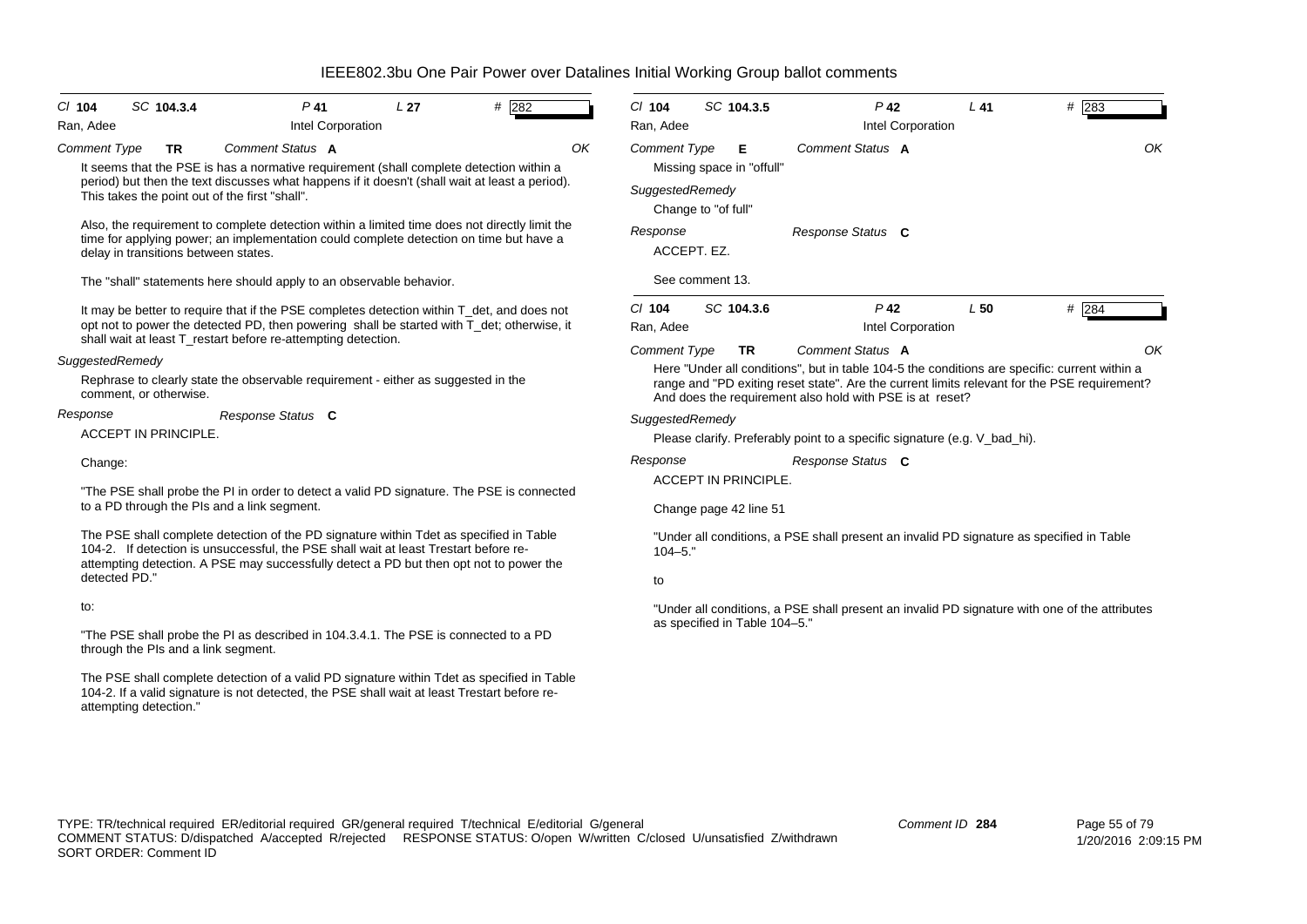| $Cl$ 104              | SC 104.3.6                                  | $P$ 43                                                                                                                                       | $L$ 10 | $#$ 285 | SC 104.3.6.2.2<br># 288<br>$Cl$ 104<br>$P$ 45<br>L <sub>9</sub>                                                                                                            |  |
|-----------------------|---------------------------------------------|----------------------------------------------------------------------------------------------------------------------------------------------|--------|---------|----------------------------------------------------------------------------------------------------------------------------------------------------------------------------|--|
| Ran, Adee             |                                             | Intel Corporation                                                                                                                            |        |         | Intel Corporation<br>Ran, Adee                                                                                                                                             |  |
| <b>Comment Type</b>   | Е                                           | Comment Status A                                                                                                                             |        | OK      | Comment Status A<br>OK<br><b>Comment Type</b><br><b>TR</b>                                                                                                                 |  |
|                       | and other cells). Also in other tables.     | Font size seems to be inconsistent wihin the table (parameter names, numbers "22", "200"                                                     |        |         | What is the observable behavior required in the "shall" statements in this subclause?                                                                                      |  |
| SuggestedRemedy       |                                             |                                                                                                                                              |        |         | What does "consider" cause in each case? Does the PSE have to respond in a certain                                                                                         |  |
|                       | Fix all tables to use consistent font size. |                                                                                                                                              |        |         | way?                                                                                                                                                                       |  |
| Response              |                                             | Response Status C                                                                                                                            |        |         | This "shall consider" appears in several places in the draft.                                                                                                              |  |
| ACCEPT. EZ.           |                                             |                                                                                                                                              |        |         | SuggestedRemedy                                                                                                                                                            |  |
|                       |                                             |                                                                                                                                              |        |         | Rephrase so that normative requirements are made on explicitly observable behavior.                                                                                        |  |
| $CI$ 104<br>Ran, Adee | SC 104.3.6                                  | $P$ 43<br>Intel Corporation                                                                                                                  | L38    | #286    | Do this across the draft.                                                                                                                                                  |  |
|                       |                                             |                                                                                                                                              |        |         | Response<br>Response Status C                                                                                                                                              |  |
| <b>Comment Type</b>   | T.                                          | Comment Status A                                                                                                                             |        | OK      | ACCEPT IN PRINCIPLE.                                                                                                                                                       |  |
|                       |                                             | Units in this table are very inconsistent - some values are in s, others in ms; also A and mA<br>are used interchangably. This is confusing. |        |         |                                                                                                                                                                            |  |
|                       |                                             |                                                                                                                                              |        |         | Replace "A PSE operating in the SLEEP state shall consider a PD wakeup request valid<br>if" with "A PSE shall transition from the SLEEP state to the POWER_UP state when". |  |
| SuggestedRemedy       |                                             | Fix to use consistent units, preferably across the clause.                                                                                   |        |         |                                                                                                                                                                            |  |
|                       |                                             |                                                                                                                                              |        |         | Replace "A PSE operating in the SLEEP state shall consider a PD wakeup request invalid                                                                                     |  |
| Response              |                                             | Response Status C                                                                                                                            |        |         | if" with "A PSE operating in the SLEEP state shall remain in the SLEEP state if"                                                                                           |  |
| ACCEPT. EZ.           |                                             |                                                                                                                                              |        |         | Editor given license to replace other instances of "shall consider" with explicit normative                                                                                |  |
|                       |                                             | Change all time and current units to ms and mA.                                                                                              |        |         | requirement.                                                                                                                                                               |  |
| $Cl$ 104              | SC 104.3.6.2.1                              | P <sub>45</sub>                                                                                                                              | $L_4$  | # 287   | $Cl$ 104<br>SC 104.3.6.5<br>P <sub>45</sub><br>L32<br># 289                                                                                                                |  |
| Ran, Adee             |                                             | Intel Corporation                                                                                                                            |        |         | Intel Corporation<br>Ran, Adee                                                                                                                                             |  |
| <b>Comment Type</b>   | Е                                           | Comment Status A                                                                                                                             |        | OK      | Comment Status A<br>OK<br><b>Comment Type</b><br>Е                                                                                                                         |  |
|                       | missing space in "1ms"                      |                                                                                                                                              |        |         | "The specification . shall apply" is an unusual way of making a normative requirement.                                                                                     |  |
| SuggestedRemedy       |                                             |                                                                                                                                              |        |         | SuggestedRemedy                                                                                                                                                            |  |
|                       | change to "1 ms"                            |                                                                                                                                              |        |         | Either:                                                                                                                                                                    |  |
| Response              |                                             | Response Status C                                                                                                                            |        |         | 1. Use the same wording as in 104.3.6.4: "The specification. applies to"                                                                                                   |  |
| ACCEPT. EZ.           |                                             |                                                                                                                                              |        |         | 2. Change to "The discharge time from V_PSE in the POWER_ON state to V_Sleep shall<br>be shorter than T Off"                                                               |  |
|                       |                                             |                                                                                                                                              |        |         | Response<br>Response Status C                                                                                                                                              |  |
|                       |                                             |                                                                                                                                              |        |         | ACCEPT. EZ.                                                                                                                                                                |  |
|                       |                                             |                                                                                                                                              |        |         |                                                                                                                                                                            |  |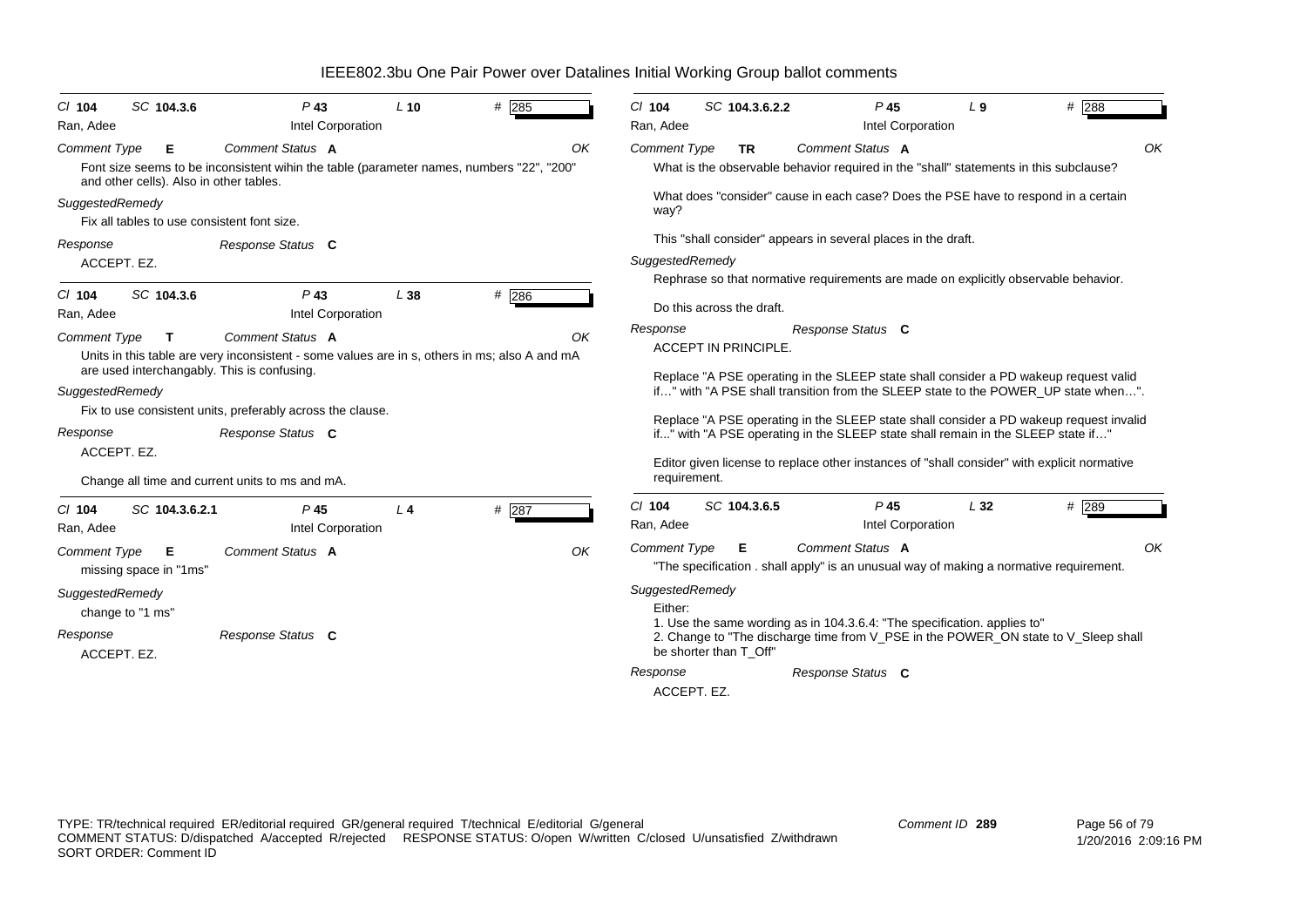| # 290<br>SC 104.4.4<br>$Cl$ 104<br>$P$ 49<br>L <sub>52</sub>                                                                                                                                                                                                                                                                                                           | # 292<br>$Cl$ 104<br>SC 104.4.6.5<br>P <sub>52</sub><br>$L$ 40                                                                                                                                                                                                                                                                                                                                                                                                 |
|------------------------------------------------------------------------------------------------------------------------------------------------------------------------------------------------------------------------------------------------------------------------------------------------------------------------------------------------------------------------|----------------------------------------------------------------------------------------------------------------------------------------------------------------------------------------------------------------------------------------------------------------------------------------------------------------------------------------------------------------------------------------------------------------------------------------------------------------|
| Intel Corporation<br>Ran, Adee                                                                                                                                                                                                                                                                                                                                         | Intel Corporation<br>Ran, Adee                                                                                                                                                                                                                                                                                                                                                                                                                                 |
| Comment Status A<br><b>Comment Type</b><br>OK<br><b>TR</b><br>The signature of table 104-5 is definitely outside of the limits set out in table 104-4. so it<br>seems that a PD that presents the signature of table 104-5 is non-compliant?                                                                                                                           | OK<br>Comment Status A<br><b>Comment Type</b><br><b>TR</b><br>Is there a normative requirement here? It seems to be just a definition.<br>SuggestedRemedy<br>Rephrase to state the definition (which is unconditional), and then the conditions and                                                                                                                                                                                                            |
| Is a PD allowed to have a non-valid detection signature? If not - what does the "shall" in<br>line 50 stand for?                                                                                                                                                                                                                                                       | normative requirements if any.                                                                                                                                                                                                                                                                                                                                                                                                                                 |
| SuggestedRemedy<br>If non-valid signature is allowed under some conditions, please rephrease this sentence to<br>clarify its meaning.                                                                                                                                                                                                                                  | Response<br>Response Status C<br>ACCEPT. EZ.<br>See 405.                                                                                                                                                                                                                                                                                                                                                                                                       |
| If it is not allowed, delete the last two paragraph (from "A non-valid PD" to "is assured to<br>fail detection").<br>Response                                                                                                                                                                                                                                          | SC 104.4.6.5<br>$#$ 293<br>$Cl$ 104<br>P <sub>53</sub><br>L <sub>1</sub><br>Intel Corporation<br>Ran, Adee                                                                                                                                                                                                                                                                                                                                                     |
| Response Status C<br><b>ACCEPT IN PRINCIPLE.</b><br>Change "A PD that presents a signature outside of the limits set out in Table 104–4 is non-<br>compliant, while a PD that<br>presents the signature of Table 104-5 is assured to fail detection."                                                                                                                  | OK<br>Comment Status A<br><b>Comment Type</b><br>Е<br>Inconsistent font size<br>SuggestedRemedy<br>Fix it.                                                                                                                                                                                                                                                                                                                                                     |
| to<br>"A PD that presents a signature within the limits set out in Table 104–4 is assured to pass                                                                                                                                                                                                                                                                      | Response<br>Response Status C<br>ACCEPT. EZ.                                                                                                                                                                                                                                                                                                                                                                                                                   |
| detection, while a PD that presents the signature of Table 104–5 is assured to fail detection.<br>C/ 104<br>SC 104.4.6<br>P50<br>L <sub>52</sub><br>#291                                                                                                                                                                                                               | P <sub>71</sub><br>C/ 104A<br><b>SC 104A</b><br>$L_6$<br># 294<br>Intel Corporation<br>Ran, Adee                                                                                                                                                                                                                                                                                                                                                               |
| Intel Corporation<br>Ran, Adee<br>Comment Status R<br><b>Comment Type</b><br>OK<br>T.<br>The ripple current seems to be specified as a function of frequency. If that's the case,<br>shouldn't the units be A/Hz?<br>It is more usual to have formulas to describe limitations of this kind.<br>SuggestedRemedy<br>Change units, consider adding formulas in 104.4.6.3 | Comment Status R<br><b>Comment Type</b><br>Е<br>OK<br>104.4.6.5 suggests that Annex 104A provides design guidelines. This annex is quite short<br>and does not look like design guidelines.<br>SuggestedRemedy<br>Rename the annex "Design guidelines for PSE-PD DC loop stability".<br>Change the title of 104A.1 to "Recommendations for link segment resistance".<br>Separate the last sentence of 104A.1 (starting with "For optimum") to a new paragraph. |
| Response<br>Response Status C<br>REJECT.<br>OBE comment 399.                                                                                                                                                                                                                                                                                                           | Response<br>Response Status C<br>REJECT.<br>Annex 104A to be deleted. OBE by 73 and 236.                                                                                                                                                                                                                                                                                                                                                                       |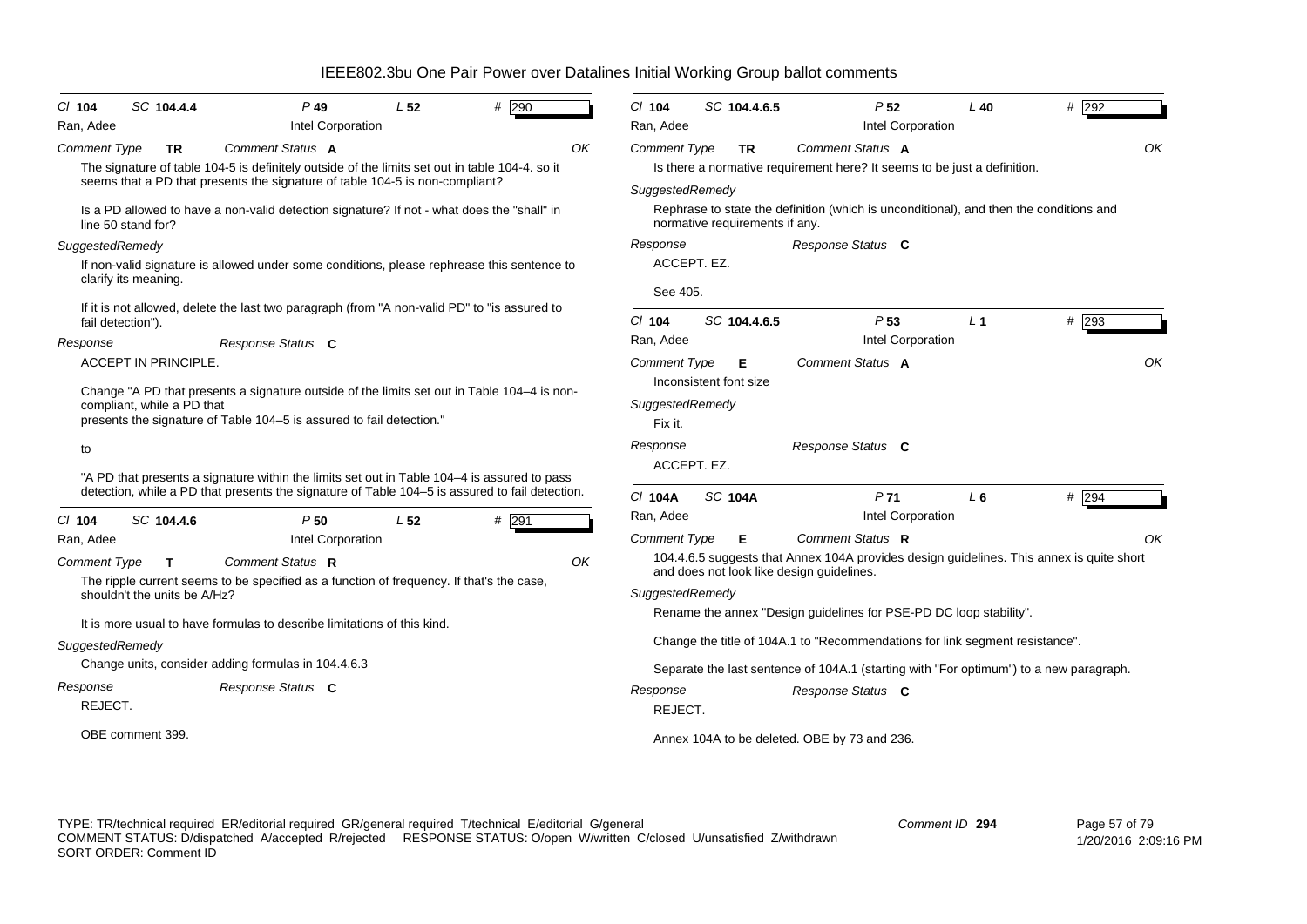| IEEE802.3bu One Pair Power over Datalines Initial Working Group ballot comments |  |  |
|---------------------------------------------------------------------------------|--|--|
|                                                                                 |  |  |

| SC 104A.1<br>P <sub>71</sub><br>L <sub>13</sub><br># 295<br>$CI$ 104A                                                                                          | $Cl$ 104<br>SC 104.5.3.1<br>P <sub>53</sub><br># 297<br>$L$ 40                                                                                                                    |
|----------------------------------------------------------------------------------------------------------------------------------------------------------------|-----------------------------------------------------------------------------------------------------------------------------------------------------------------------------------|
| Intel Corporation<br>Ran, Adee                                                                                                                                 | Intel Corporation<br>Ran, Adee                                                                                                                                                    |
| Comment Status A<br>OK<br><b>Comment Type</b><br><b>TR</b><br>Equation is not numbered. Also, it includes the terms P_PD(max) and L, which are not<br>defined. | Comment Status A<br>OK<br><b>Comment Type</b><br>Е<br>Numbers and units should be separated by a non-breaking space. They are unseparated in<br>several places in this subclause. |
| SuggestedRemedy                                                                                                                                                | SuggestedRemedy                                                                                                                                                                   |
| Add equation number and definitions of missing terms.                                                                                                          | Add nbsp between values and units.                                                                                                                                                |
| Response Status C<br>Response<br><b>ACCEPT IN PRINCIPLE.</b>                                                                                                   | Response<br>Response Status C<br>ACCEPT. EZ.                                                                                                                                      |
| Replace P_PD with PPD and define L as length of link segment.<br>Comments 73 and 236 address equation numbering.                                               | $#$ 298<br>$Cl$ 00<br>SC 104.4.4<br>P <sub>50</sub><br>L <sub>5</sub><br>Huawei Technologies<br>Remein, Duane                                                                     |
| # 296<br>SC 104.5.2<br>P <sub>53</sub><br>L26<br>$CI$ 104<br>Ran, Adee<br>Intel Corporation                                                                    | Comment Status A<br>OK<br><b>Comment Type</b><br>т<br>Undefined terms<br>Iconnector                                                                                               |
| Comment Status A<br>OK<br><b>Comment Type</b><br>ER                                                                                                            | SuggestedRemedy                                                                                                                                                                   |
| Clauses 96 and 97 are not included in IEEE Std 802.3-2015 - they are part of amendments                                                                        | Add as note to Tables 104-4 & 104-5.                                                                                                                                              |
| 802.3bw and 802.3bp that is not listed in the introduction.<br>The fault tolerance requirements for both clauses are in 96.8.3. It would be a good service     | Response<br>Response Status C<br><b>ACCEPT IN PRINCIPLE.</b>                                                                                                                      |
| to the reader to point to the specific subclause.<br>In addition, reference to subclauses that are not part of this draft should be in forest green.           | Change Iconnector to IPD.                                                                                                                                                         |
| SuggestedRemedy                                                                                                                                                |                                                                                                                                                                                   |
| Add a listing of amendments 802.3bp and 802.3bw in the introduction (assuming they are<br>expected to be published earlier).                                   |                                                                                                                                                                                   |
| Change the "of the appropriate specifying clause. (See clauses 96 and 97)" to "in 96.8.3."<br>with numbers in forest green.                                    |                                                                                                                                                                                   |
| Response Status C<br>Response                                                                                                                                  |                                                                                                                                                                                   |
| ACCEPT. EZ.                                                                                                                                                    |                                                                                                                                                                                   |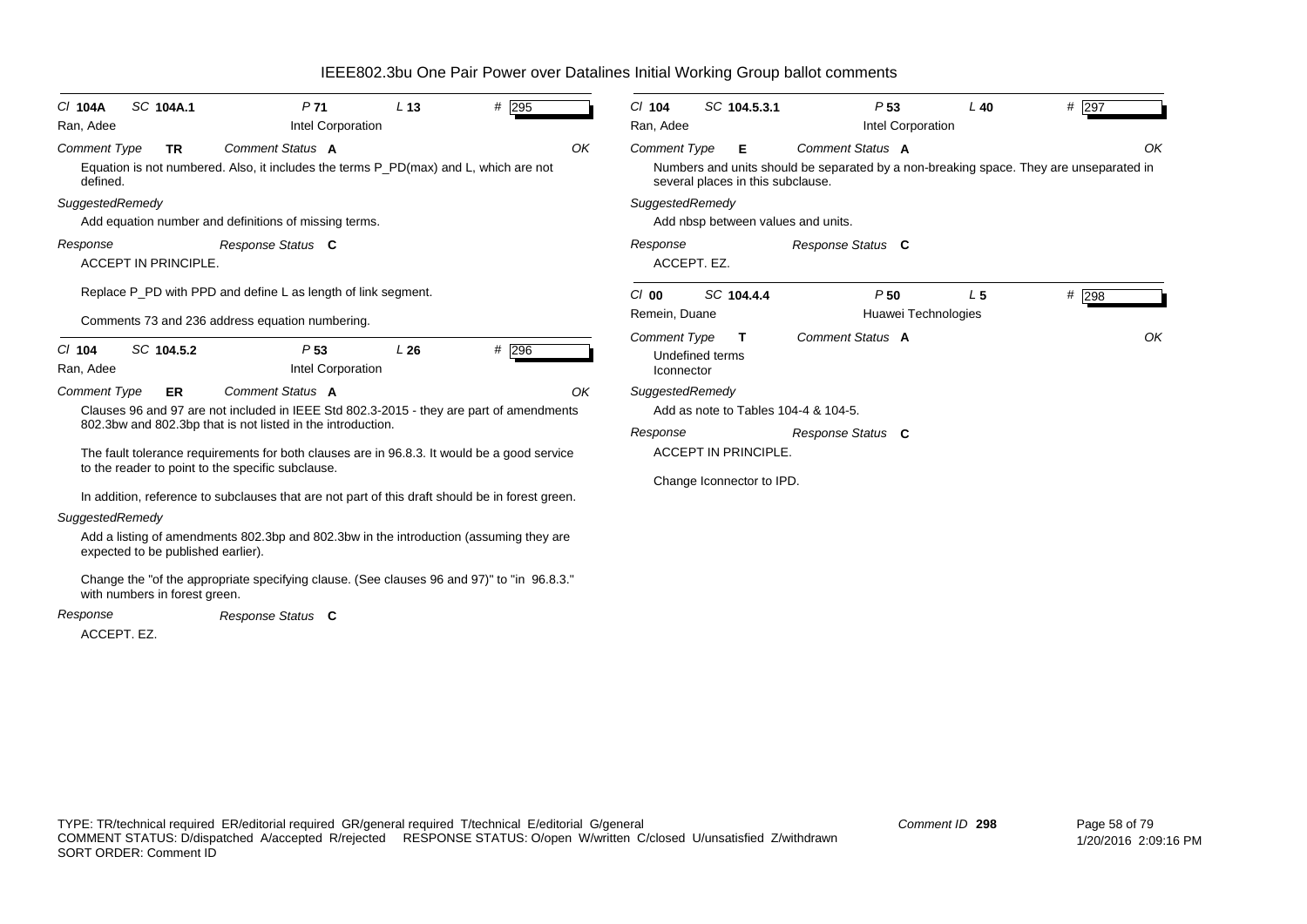| $Cl$ 00<br>SC 0                                                                           | P28<br>L <sub>47</sub>                                                                                                                                                         | #<br>299 | SC <sub>0</sub><br>$Cl$ 00   | P30                                                                                                                                                                                                                                                                                                        | L26            | # 301   |
|-------------------------------------------------------------------------------------------|--------------------------------------------------------------------------------------------------------------------------------------------------------------------------------|----------|------------------------------|------------------------------------------------------------------------------------------------------------------------------------------------------------------------------------------------------------------------------------------------------------------------------------------------------------|----------------|---------|
| Remein, Duane                                                                             | Huawei Technologies                                                                                                                                                            |          | Remein, Duane                | Huawei Technologies                                                                                                                                                                                                                                                                                        |                |         |
| <b>Comment Type</b><br>т                                                                  | Comment Status A                                                                                                                                                               | OK       | <b>Comment Type</b><br>TR.   | Comment Status A                                                                                                                                                                                                                                                                                           |                | OK      |
|                                                                                           | The logical connection between Bit 12.0.2 and Cl 104.6 seems to be missing.<br>If I go to CI 104.6 the terms "power classification", "enable" and "disable" are not present in |          |                              | I don't see any state "ERROR" in figure 104-4                                                                                                                                                                                                                                                              |                |         |
|                                                                                           | the sub-clause. I am left with a question then as to what this bit actually does and how it is                                                                                 |          |                              | Same issue exists at line 52 and in CI 30 pg 24 line 13                                                                                                                                                                                                                                                    |                |         |
| used by Cl 104.6.                                                                         | The only instance of "power classification" in CI 104 is on pg 36 in 104.3 which seems a bit                                                                                   |          | SuggestedRemedy              |                                                                                                                                                                                                                                                                                                            |                |         |
| removed from 104.6.                                                                       |                                                                                                                                                                                |          | $<$ OR $>$                   | Point to a valid state in a state diagram.                                                                                                                                                                                                                                                                 |                |         |
| SuggestedRemedy                                                                           |                                                                                                                                                                                |          |                              | (Preferred) map this MDIO bit to a defined SD variable.                                                                                                                                                                                                                                                    |                |         |
|                                                                                           | Establish an obvious logical connection between CI 45 and CI 104.6.<br>For example you could define a variable in 104.6 that reflects bit 12.0.2 and then ref the              |          | Response                     | Response Status C                                                                                                                                                                                                                                                                                          |                |         |
| variable name in the bit def in CI 45.                                                    |                                                                                                                                                                                |          | ACCEPT. EZ.                  |                                                                                                                                                                                                                                                                                                            |                |         |
|                                                                                           | Other clauses also provide a cross reference list between normative variables and Cl 45<br>register bit (ex see 82.3.1, 84.6, 85.6 and others).                                |          |                              | See 131. Map this MDIO bit to the OVERLOAD state.                                                                                                                                                                                                                                                          |                |         |
| Response                                                                                  | Response Status C                                                                                                                                                              |          | SC 1.4<br>$Cl$ 01            | $P$ 16                                                                                                                                                                                                                                                                                                     | L <sub>2</sub> | # 302   |
| <b>ACCEPT IN PRINCIPLE.</b>                                                               |                                                                                                                                                                                |          | Remein, Duane                | Huawei Technologies                                                                                                                                                                                                                                                                                        |                |         |
| Change                                                                                    |                                                                                                                                                                                |          | <b>Comment Type</b><br>ER    | Comment Status A                                                                                                                                                                                                                                                                                           |                | OK      |
| classification through bit 12.0.2."                                                       | "Bit 12.0.2 controls power classification as specified in 104.6. A PSE may disable power                                                                                       |          |                              | L3 headers should identify where in the list the definition should go.<br>For example 1.4.1 PoDL Regulated PSE should be 1.4.330a per current template.<br>Editing instruction should ref. existing definition as in current template:<br>"Insert the following new definition after 1.4.x <name>:"</name> |                |         |
| to                                                                                        |                                                                                                                                                                                |          | SuggestedRemedy              |                                                                                                                                                                                                                                                                                                            |                |         |
|                                                                                           | "Bit 12.0.2 controls power classification. A PSE may disable power classification through<br>bit 12.0.2 using the mr_sccp_enabled variable in 104.3.3.3."                      |          |                              | Update 1.4.x headers as per current template.                                                                                                                                                                                                                                                              |                |         |
|                                                                                           |                                                                                                                                                                                |          |                              | Add new/changed editing instructions per current template.                                                                                                                                                                                                                                                 |                |         |
|                                                                                           | search and replace sccp_enabled with mr_sccp_enabled.                                                                                                                          |          | Response                     | Response Status C                                                                                                                                                                                                                                                                                          |                |         |
| SC <sub>0</sub><br>$Cl$ 00                                                                | P <sub>17</sub><br>L21                                                                                                                                                         | # 300    | ACCEPT. EZ.                  |                                                                                                                                                                                                                                                                                                            |                |         |
| Remein, Duane                                                                             | Huawei Technologies                                                                                                                                                            |          | CI 104<br>SC 104.3.3.6       | $P$ 40                                                                                                                                                                                                                                                                                                     | L <sub>2</sub> | $#$ 303 |
| Comment Type<br>ER<br>Undefined TLAs - "PSE" & "PD"                                       | Comment Status A                                                                                                                                                               | OK       | Remein, Duane                | Huawei Technologies                                                                                                                                                                                                                                                                                        |                |         |
|                                                                                           | While I'm sure all you poodles are breed to know the meaning of this term, the rest of us                                                                                      |          | <b>Comment Type</b><br>ER    | Comment Status A                                                                                                                                                                                                                                                                                           |                | OK      |
| Ethernet dogs aren't.                                                                     |                                                                                                                                                                                |          |                              | Figure titles should appear at the bottom of the figure and not at the top as specified in the                                                                                                                                                                                                             |                |         |
| SuggestedRemedy                                                                           |                                                                                                                                                                                |          | current template.            |                                                                                                                                                                                                                                                                                                            |                |         |
| Spell out 1st instance of use in each clause<br>$<$ OR $>$<br>Add to CI 1.5 Abbreviations |                                                                                                                                                                                |          | SuggestedRemedy<br>template. | Scrub the draft for errant figure titles and align with paragraph tag and style per current                                                                                                                                                                                                                |                |         |
| Response                                                                                  | Response Status C                                                                                                                                                              |          | Response                     | Response Status C                                                                                                                                                                                                                                                                                          |                |         |
|                                                                                           |                                                                                                                                                                                |          |                              |                                                                                                                                                                                                                                                                                                            |                |         |

TYPE: TR/technical required ER/editorial required GR/general required T/technical E/editorial G/general COMMENT STATUS: D/dispatched A/accepted R/rejected RESPONSE STATUS: O/open W/written C/closed U/unsatisfied Z/withdrawn SORT ORDER: Comment ID *Comment ID* **303**

 Page 59 of 79 1/20/2016 2:09:16 PM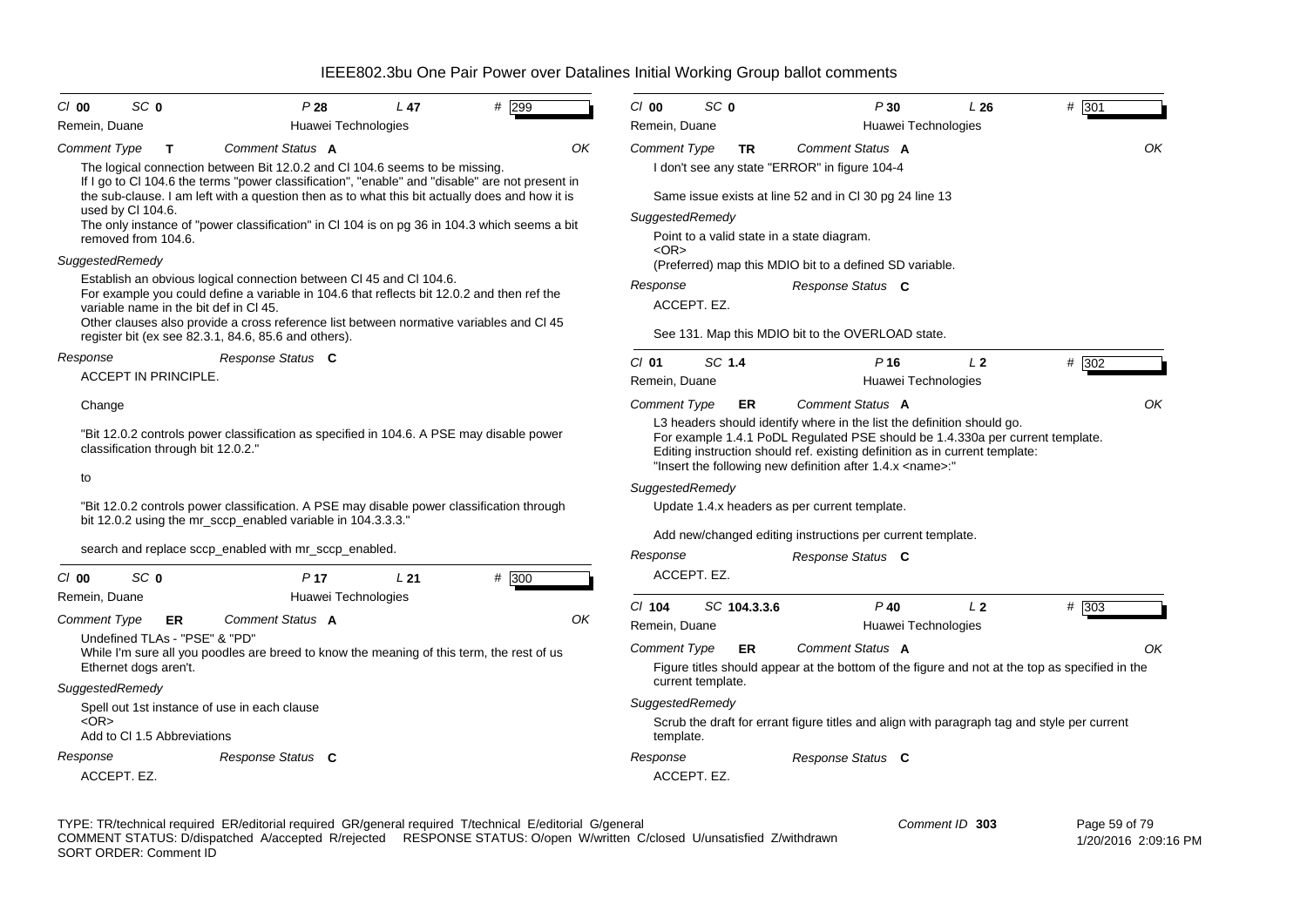| # 304<br>CI 104<br>SC 104.1.1<br>P33<br>L26                                                                                                                                                                                                               | # 306<br>$Cl$ 104<br>SC 104.4.3.3<br>$P$ 47<br>$L_6$                                                                                                                                                                                         |
|-----------------------------------------------------------------------------------------------------------------------------------------------------------------------------------------------------------------------------------------------------------|----------------------------------------------------------------------------------------------------------------------------------------------------------------------------------------------------------------------------------------------|
| Remein, Duane<br>Huawei Technologies                                                                                                                                                                                                                      | Remein, Duane<br>Huawei Technologies                                                                                                                                                                                                         |
| Comment Status A<br>OΚ<br>Comment Type<br>TR<br>104.1.1 Compatibility considerations<br>Your objectives state "Ensure compatibility with IEEE P802.3bp" yet in this para you don't<br>mention any compatibility requirements with the P802.3bp PHY types. | OK<br>Comment Status A<br><b>Comment Type</b><br>T.<br>enable_mdi_power never set to TRUE (set to FALSE in state RESET Figure 104-6-PD<br>state diagram), If never set to TRUE is probably not needed and can be removed.<br>SuggestedRemedy |
| <b>SuggestedRemedy</b>                                                                                                                                                                                                                                    | Change enable_mdi_power to enable_mdi_pwr (2x)                                                                                                                                                                                               |
| Clear state that PHYs incorporating PoDL are compatible with all 100BASE-T1 and<br>1000BASE-T1 PHYs (including those that do not support PoDL).                                                                                                           | Response<br>Response Status C                                                                                                                                                                                                                |
| Response<br>Response Status C                                                                                                                                                                                                                             | ACCEPT. EZ.                                                                                                                                                                                                                                  |
| <b>ACCEPT IN PRINCIPLE.</b>                                                                                                                                                                                                                               | # 307<br>$Cl$ 104<br>SC 104.4.3.6<br>$P$ 49<br>L24                                                                                                                                                                                           |
| "MDIs that incorporate compliant PoDL PIs are compatible with their respective physical                                                                                                                                                                   | Huawei Technologies<br>Remein, Duane                                                                                                                                                                                                         |
| layer standards. Such compatibility may require additional specifications found within this<br>clause (ref:TBD)."                                                                                                                                         | Comment Status A<br>OK<br><b>Comment Type</b><br>Е                                                                                                                                                                                           |
| Editor given license to resolve TBD reference.                                                                                                                                                                                                            | IEEE Style manual (Table 1 & Figure 1) recommends Times New Roman and Arial fonts in<br>figures of at least 8 points with a 6 point minimum. Vpd>Vsig_disable looks marginal<br>(maybe OK, check in FM).                                     |
| See comment 270.                                                                                                                                                                                                                                          | SuggestedRemedy                                                                                                                                                                                                                              |
| New 104.1.1                                                                                                                                                                                                                                               | Align with Style manual for all figures.                                                                                                                                                                                                     |
|                                                                                                                                                                                                                                                           | Response<br>Response Status C                                                                                                                                                                                                                |
| Compliant implementations of PD and PSE systems are defined as compatible at their<br>respective Power Interfaces (PIs) when used in accordance with the restrictions of this                                                                             | ACCEPT. EZ.                                                                                                                                                                                                                                  |
| clause where appropriate. Designers are free to implement<br>circuitry within the PD and PSE in an application-dependent manner provided that the<br>respective PI specifications are satisfied. MDIs that incorporate compliant PoDL PIs are             | SC 104.4.3.6<br>$P$ 49<br>L <sub>22</sub><br># 308<br>$CI$ 104<br>Huawei Technologies<br>Remein, Duane                                                                                                                                       |
| compatible with their respective physical layer standards. Such compatibility may require<br>additional specifications found within this clause.                                                                                                          | OK<br><b>Comment Type</b><br>Comment Status A<br>$\mathbf{T}$<br>sccp_watchdog_tmr used in Figure 104-6-PD state diagram not formally defined.                                                                                               |
| SC 104.2<br>P35<br>L45<br># 305<br>CI 104<br>Remein, Duane<br>Huawei Technologies                                                                                                                                                                         | Same issue with tpowerdly_tmr                                                                                                                                                                                                                |
| Comment Status A<br>ΟK<br><b>Comment Type</b><br><b>ER</b>                                                                                                                                                                                                | However sccp_watchdog_timer & tpowerdly_timer are.                                                                                                                                                                                           |
| Footnotes 1 & 2 do not appear to be attached to Table 104-1. (See IEEE Style Manual CI                                                                                                                                                                    | SuggestedRemedy                                                                                                                                                                                                                              |
| 14.4 Notes and footnotes to tables & 802.3 template for guidance on normative/informative<br>footnotes and proper styles).                                                                                                                                | Change<br>sccp_watchdog_timer to sccp_watchdog_tmr (1x) and                                                                                                                                                                                  |
| SuggestedRemedy                                                                                                                                                                                                                                           | tpowerdly_timer to tpowerdly_tmr (2x)                                                                                                                                                                                                        |
| Align with proper style. I believe these are normative and should be a & b as is typical of CI<br>45 tables.                                                                                                                                              | Response<br>Response Status C<br>ACCEPT. EZ.                                                                                                                                                                                                 |
| Response<br>Response Status C                                                                                                                                                                                                                             |                                                                                                                                                                                                                                              |
| ACCEPT. See 47.                                                                                                                                                                                                                                           |                                                                                                                                                                                                                                              |
|                                                                                                                                                                                                                                                           |                                                                                                                                                                                                                                              |

TYPE: TR/technical required ER/editorial required GR/general required T/technical E/editorial G/general COMMENT STATUS: D/dispatched A/accepted R/rejected RESPONSE STATUS: O/open W/written C/closed U/unsatisfied Z/withdrawn SORT ORDER: Comment ID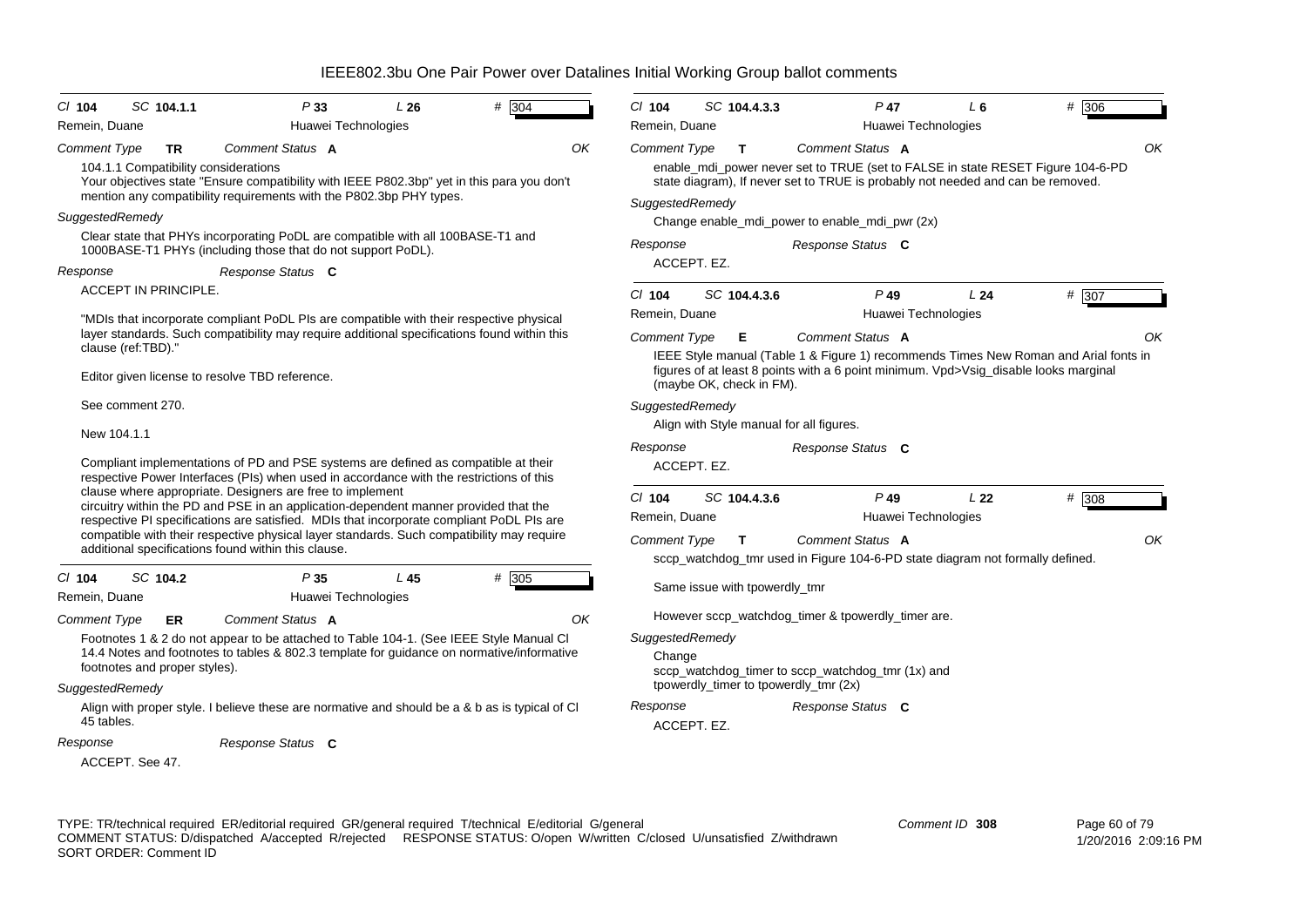| SC 104.4.3.6<br>$P$ 49<br>$Cl$ 104<br>Huawei Technologies<br>Remein, Duane                                                                                                      | # 309 | SC 104.4.4<br>$CI$ 104<br>Remein, Duane                     | P50<br>L <sub>5</sub><br>Huawei Technologies                                                                                                                                                                                                     | # 311 |
|---------------------------------------------------------------------------------------------------------------------------------------------------------------------------------|-------|-------------------------------------------------------------|--------------------------------------------------------------------------------------------------------------------------------------------------------------------------------------------------------------------------------------------------|-------|
| Comment Status A<br><b>Comment Type</b><br><b>TR</b><br>The following SD variables are not formally defined.<br>Disconnect PD<br>Vpd,                                           | OK    | <b>Comment Type</b><br>Е<br>SuggestedRemedy                 | Comment Status A<br>Table 104-4 Fgood row what is a "RESET state" (hyphenated to two lines in pdf)?<br>Add missing space between RESET and state.                                                                                                | OK    |
| The following are not defined before use in a SD<br>Vsig_disable<br>Vsig_enable<br><b>VOn</b><br>VOff                                                                           |       | Response<br>ACCEPT. EZ.<br>$Cl$ 104<br>SC 104.4.4           | Response Status C<br>P50<br>L <sub>9</sub>                                                                                                                                                                                                       | # 312 |
| SuggestedRemedy                                                                                                                                                                 |       | Remein, Duane                                               | Huawei Technologies                                                                                                                                                                                                                              |       |
| Add definition or pointer to same in variables listing before the SD.                                                                                                           |       | <b>Comment Type</b><br>T.                                   | Comment Status A                                                                                                                                                                                                                                 | OK    |
| Response<br>Response Status C<br><b>ACCEPT IN PRINCIPLE.</b><br>Editor given license to add definitions for VPD, Vsig_disable, Vsig_enable, Von, and Voff<br>to SD definitions. |       | SuggestedRemedy                                             | The meaning of "rising" & "falling" under conditions in Table 104-4 escapes me. If<br>Vconnector is at 4.0 V and stays there for an hour is Vsig_disable still not TRUE?<br>replace rising and falling with "less than" and "greater than" resp. |       |
| Capitalize disconnect PD in definitiions to match SD.                                                                                                                           |       | Response<br>ACCEPT. EZ.                                     | Response Status C                                                                                                                                                                                                                                |       |
| SC 104.4.4<br>$P$ 49<br>L <sub>42</sub><br>$CI$ 104<br>Huawei Technologies<br>Remein, Duane                                                                                     | # 310 | C/ 104<br>SC 104.7.4.4<br>Remein, Duane                     | P67<br>L <sub>5</sub><br>Huawei Technologies                                                                                                                                                                                                     | # 313 |
| <b>Comment Status A</b><br><b>Comment Type</b><br>Е.<br>Missing space in "Vsig_enable. When"<br>Stray comma in "Vsig_disable, a"                                                | OK    | <b>Comment Type</b><br>ER<br>PIC Item crosses line "COMEL1" | Comment Status A<br>Same issue in PSE Electrical, and SCCP tables.                                                                                                                                                                               | OK    |
| SuggestedRemedy<br>add space, remove comma.                                                                                                                                     |       | SuggestedRemedy                                             | Adjust the table column so the Item is on a single line.                                                                                                                                                                                         |       |
| Response<br>Response Status C<br>ACCEPT. EZ.                                                                                                                                    |       | Response<br>ACCEPT. EZ.                                     | Response Status C                                                                                                                                                                                                                                |       |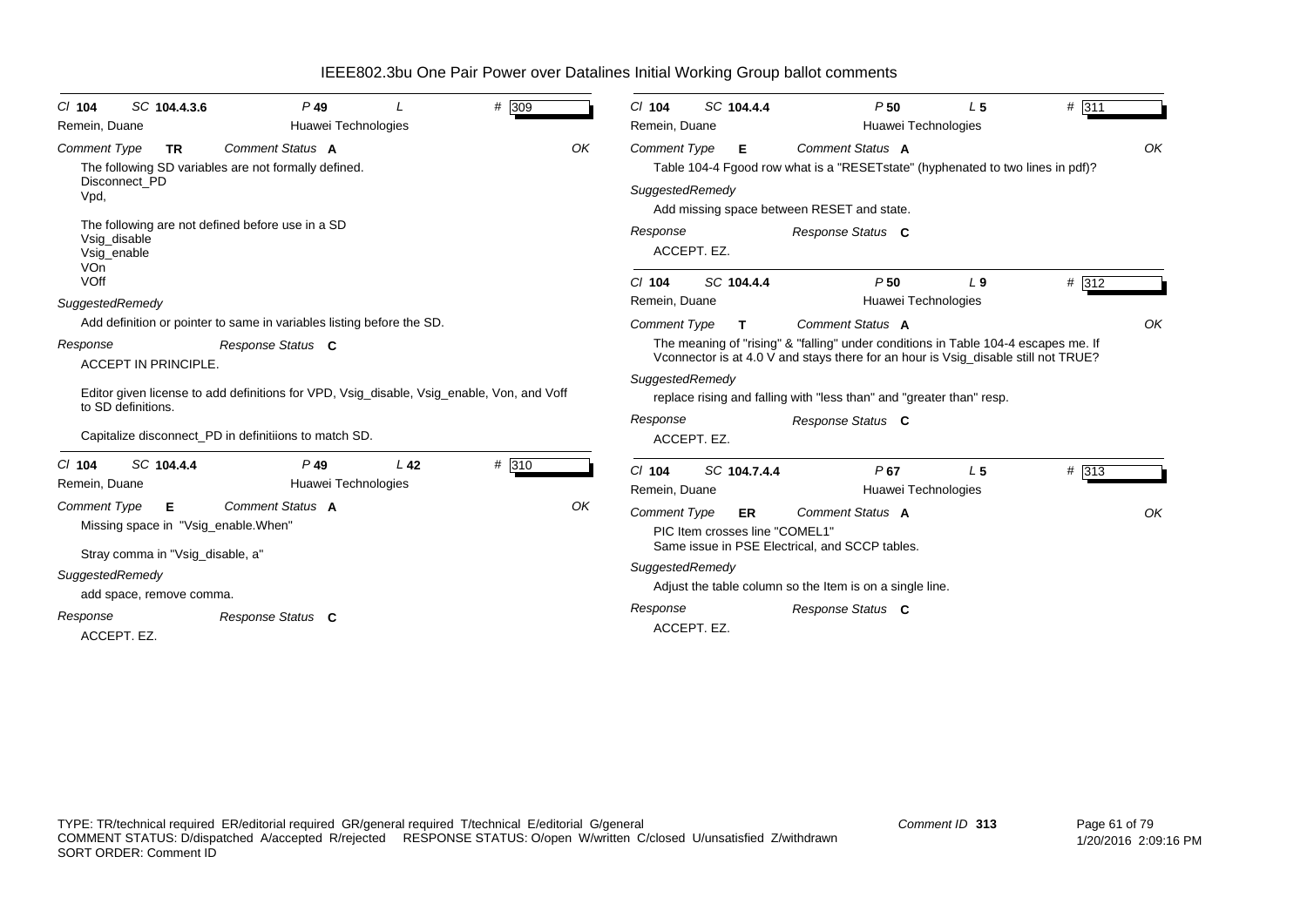| SC 104.4.6.5<br>$CI$ 104                                         | P <sub>53</sub>                                                                                                                                               | L <sub>1</sub> | # 314 |    | $CI$ 104                 | SC 104.1.1                               |                                                      | P33                 | L26                                                                           | # 317                                                                                         |
|------------------------------------------------------------------|---------------------------------------------------------------------------------------------------------------------------------------------------------------|----------------|-------|----|--------------------------|------------------------------------------|------------------------------------------------------|---------------------|-------------------------------------------------------------------------------|-----------------------------------------------------------------------------------------------|
| Remein, Duane                                                    | Huawei Technologies                                                                                                                                           |                |       |    | Remein, Duane            |                                          |                                                      | Huawei Technologies |                                                                               |                                                                                               |
| <b>Comment Type</b><br>Е<br>Note appear to be text paragraph tag | Comment Status A                                                                                                                                              |                |       | OK | <b>Comment Type</b>      | $\mathbf{T}$<br>Where is this specified? | Comment Status D                                     |                     | More of a question than a comment but what happens if two PSEs are connected? | OK                                                                                            |
| SuggestedRemedy                                                  |                                                                                                                                                               |                |       |    | SuggestedRemedy          |                                          |                                                      |                     |                                                                               |                                                                                               |
|                                                                  | Change to paragraph tag Note per current template.                                                                                                            |                |       |    |                          |                                          |                                                      |                     |                                                                               | Might want to say something about the potential operating state (weather it is intentional or |
| Response                                                         | Response Status C                                                                                                                                             |                |       |    |                          | not it will happen).                     |                                                      |                     |                                                                               |                                                                                               |
| ACCEPT. EZ.                                                      |                                                                                                                                                               |                |       |    | <b>Proposed Response</b> |                                          | Response Status Z                                    |                     |                                                                               |                                                                                               |
| See comment 293.                                                 |                                                                                                                                                               |                |       |    | REJECT.                  |                                          |                                                      |                     |                                                                               |                                                                                               |
| SC 104.4.7<br>$Cl$ 104<br>Remein, Duane                          | P <sub>53</sub><br>Huawei Technologies                                                                                                                        | L <sub>5</sub> | # 315 |    |                          |                                          | This comment was WITHDRAWN by the commenter.         |                     |                                                                               |                                                                                               |
| <b>Comment Type</b><br>Е                                         | Comment Status A<br>"PD Maintain Full Voltage" should be "PD maintain full voltage"<br>Unless you mean the defined proper noun "Maintain Full Voltage Signal" |                |       | OK |                          | See 104.3.6, page 42 line 50.            |                                                      |                     |                                                                               |                                                                                               |
|                                                                  |                                                                                                                                                               |                |       |    | $Cl$ 104                 | SC 104.6.4.3                             |                                                      | P <sub>59</sub>     | L <sub>1</sub>                                                                | # 318                                                                                         |
| SuggestedRemedy<br>Change to lower case or add Signal.           |                                                                                                                                                               |                |       |    | Remein, Duane            |                                          |                                                      | Huawei Technologies |                                                                               |                                                                                               |
|                                                                  |                                                                                                                                                               |                |       |    | <b>Comment Type</b>      | <b>ER</b>                                | Comment Status A                                     |                     |                                                                               | OK                                                                                            |
| Response<br>ACCEPT. EZ.                                          | Response Status C                                                                                                                                             |                |       |    |                          | CCh BRDCAST ADDR COMMAND                 | figures of at least 8 points with a 6 point minimum. |                     |                                                                               | IEEE Style manual (Table 1 & Figure 1) recommends Times New Roman and Arial fonts in          |
| SC 104.5.3.1<br>$CI$ 104                                         | P <sub>53</sub>                                                                                                                                               | L49            | # 316 |    |                          | AAh SCRATCHPAD READ                      | Bus Master RX CLASS TYPE INFO                        |                     |                                                                               |                                                                                               |
| Remein, Duane                                                    | Huawei Technologies                                                                                                                                           |                |       |    |                          | <b>Bus Master RX CRC-8</b>               |                                                      |                     |                                                                               |                                                                                               |
| <b>Comment Type</b><br>E                                         | Comment Status A<br>Impressive equation editing. Is it native FrameMaker?                                                                                     |                |       | OK |                          | Other text in figure appear marginal     | All appear to be less than the minimum of 6 point.   |                     |                                                                               |                                                                                               |
| SuggestedRemedy                                                  |                                                                                                                                                               |                |       |    | SuggestedRemedy          |                                          |                                                      |                     |                                                                               |                                                                                               |
| Kudos to the Editors if it is.                                   |                                                                                                                                                               |                |       |    |                          |                                          | Align Figure 104-12 with Style manual.               |                     |                                                                               |                                                                                               |
| Response                                                         | Response Status C                                                                                                                                             |                |       |    | Response                 |                                          | Response Status C                                    |                     |                                                                               |                                                                                               |
| ACCEPT. EZ.                                                      |                                                                                                                                                               |                |       |    |                          | ACCEPT. EZ.                              |                                                      |                     |                                                                               |                                                                                               |
| Yes, it is.                                                      |                                                                                                                                                               |                |       |    |                          |                                          |                                                      |                     |                                                                               |                                                                                               |

To be honest, I lifted a similar equation from the bt draft and modified it since I couldn't do it from scratch myself.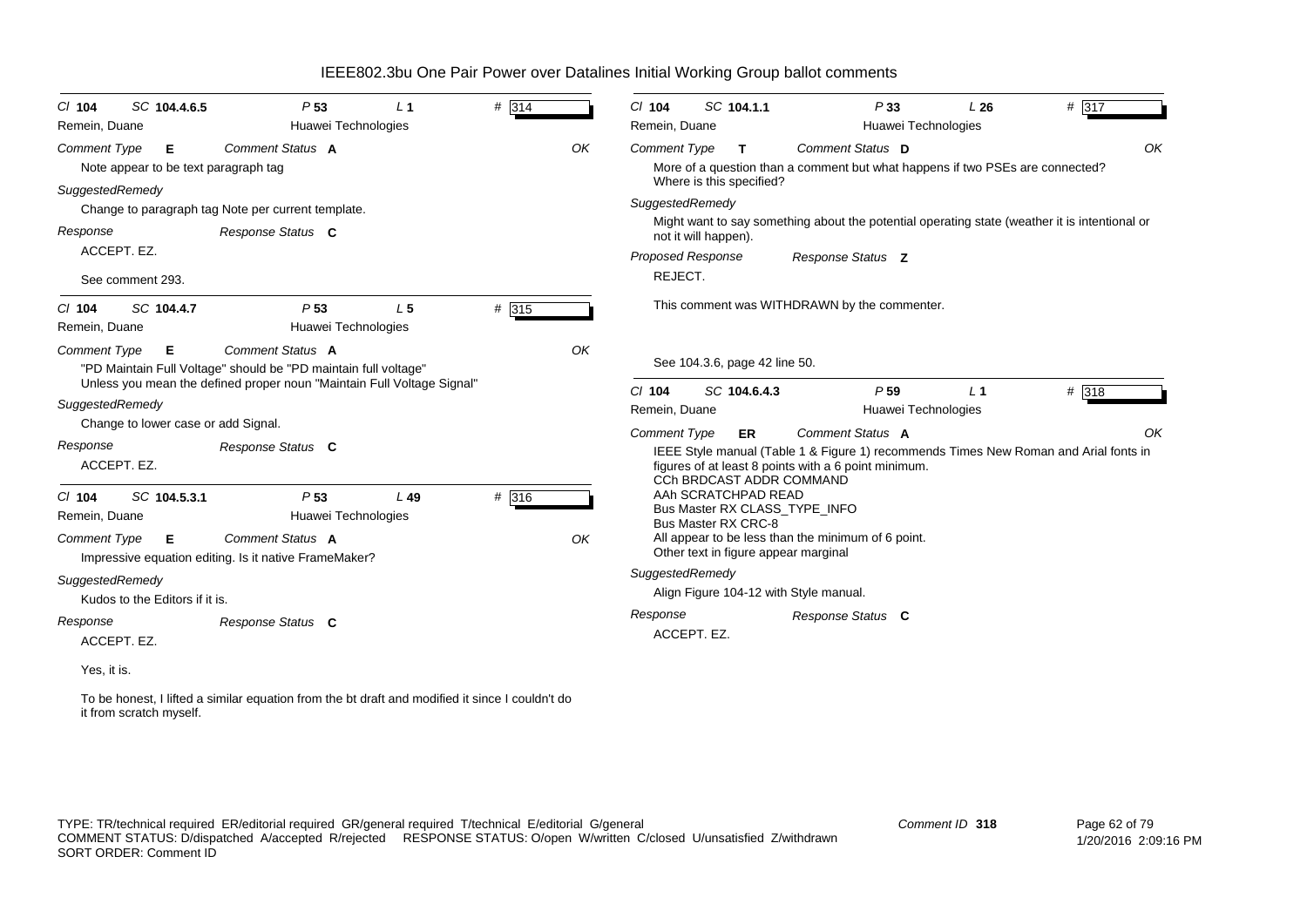| SC 104.7.4.2<br>C/ 104<br>Remein, Duane                                                                                                                | P62<br>Huawei Technologies                                                                                                                                                 | L39             | # 319 |    | $Cl$ 30<br>Remein, Duane                        | SC 30.2.5                                                      | P20<br>Huawei Technologies                                                                                                                                                                                                                                                                              | L <sub>1</sub> | # 322       |
|--------------------------------------------------------------------------------------------------------------------------------------------------------|----------------------------------------------------------------------------------------------------------------------------------------------------------------------------|-----------------|-------|----|-------------------------------------------------|----------------------------------------------------------------|---------------------------------------------------------------------------------------------------------------------------------------------------------------------------------------------------------------------------------------------------------------------------------------------------------|----------------|-------------|
| Comment Type<br><b>TR</b>                                                                                                                              | Comment Status A<br>Missing status and support fields for PSE5 & PSE6                                                                                                      |                 |       | OK | <b>Comment Type</b><br>and figure.              | <b>ER</b>                                                      | Comment Status A<br>Table without reference. It is customary to include at least on text referencing each table                                                                                                                                                                                         |                | OK          |
| SuggestedRemedy<br>complete.                                                                                                                           |                                                                                                                                                                            |                 |       |    | SuggestedRemedy                                 |                                                                | Add text referencing new Table 30-8.                                                                                                                                                                                                                                                                    |                |             |
| Response<br>ACCEPT IN PRINCIPLE.                                                                                                                       | Response Status C                                                                                                                                                          |                 |       |    | Response                                        | ACCEPT. EZ.                                                    | Response Status C                                                                                                                                                                                                                                                                                       |                |             |
| TFTD.                                                                                                                                                  | See latest PICs presentation chabot_3bu_1_0116.pdf page 1 of 7.                                                                                                            |                 |       |    | $CI$ 45<br>Remein, Duane                        | SC 45.2                                                        | P <sub>27</sub><br>Huawei Technologies                                                                                                                                                                                                                                                                  | L <sub>5</sub> | # 323       |
| SC 30.2.2.1<br>$Cl$ 30<br>Remein, Duane                                                                                                                | P <sub>17</sub><br>Huawei Technologies                                                                                                                                     | L <sub>21</sub> | # 320 |    | <b>Comment Type</b>                             | <b>TR</b>                                                      | Comment Status A<br>Sorry but MDIO MMD 12 has already been claimed by EPoC.                                                                                                                                                                                                                             |                | OK          |
| <b>Comment Type</b><br><b>ER</b><br>SuggestedRemedy<br>Response<br>ACCEPT. EZ.                                                                         | Comment Status A<br>mark-up only shows deleted text and does not indicate added text "and PoDLPSE"<br>Show additions with proper (underline) mark-up.<br>Response Status C |                 |       | OK | SuggestedRemedy                                 | Change Editing Instruction to:<br>(unchanged rows not shown):" | "Insert row to add Power Unit Registers to Table 45-1 as changed by P802.3bn as shown<br>Change MMD 12 to 13 in text and Table 45-1.<br>Change new row to underlined text in Table 45-1<br>Change stricken 12 to stricken 13 in Table 45-1<br>In section 45.2.7a change all instances of "12." to "13." |                |             |
| SC 30.2.3<br>$Cl$ 30<br>Remein, Duane                                                                                                                  | P <sub>17</sub><br>Huawei Technologies                                                                                                                                     | L30             | # 321 |    | Response                                        | ACCEPT. EZ.                                                    | Response Status C                                                                                                                                                                                                                                                                                       |                |             |
| <b>Comment Type</b><br><b>ER</b><br>Missing Editing Instruction for para 30.2.3.<br>The same issues exists at:<br>30.14 pg 20 ln 45<br>SuggestedRemedy | Comment Status A                                                                                                                                                           |                 |       | OK | $CI$ 45<br>Remein, Duane<br><b>Comment Type</b> | SC 45.2<br><b>ER</b>                                           | P <sub>27</sub><br>Huawei Technologies<br>Comment Status A<br>All added text in modified CI 45 tables should be shown in underlined text.                                                                                                                                                               | L28            | # 324<br>OK |
| "Insert sub-clause 30.14 as shown:"                                                                                                                    | Add appropriate instruction such as "Change the first paragraph of 30.2.3 as shown:" and                                                                                   |                 |       |    | SuggestedRemedy                                 |                                                                | Show added text (row m.5.12) in Table 45-2 as underlined                                                                                                                                                                                                                                                |                |             |
| Response<br>ACCEPT. EZ.                                                                                                                                | Response Status C                                                                                                                                                          |                 |       |    | Response                                        | ACCEPT. EZ.                                                    | Response Status C                                                                                                                                                                                                                                                                                       |                |             |

See 186.

TYPE: TR/technical required ER/editorial required GR/general required T/technical E/editorial G/general COMMENT STATUS: D/dispatched A/accepted R/rejected RESPONSE STATUS: O/open W/written C/closed U/unsatisfied Z/withdrawn SORT ORDER: Comment ID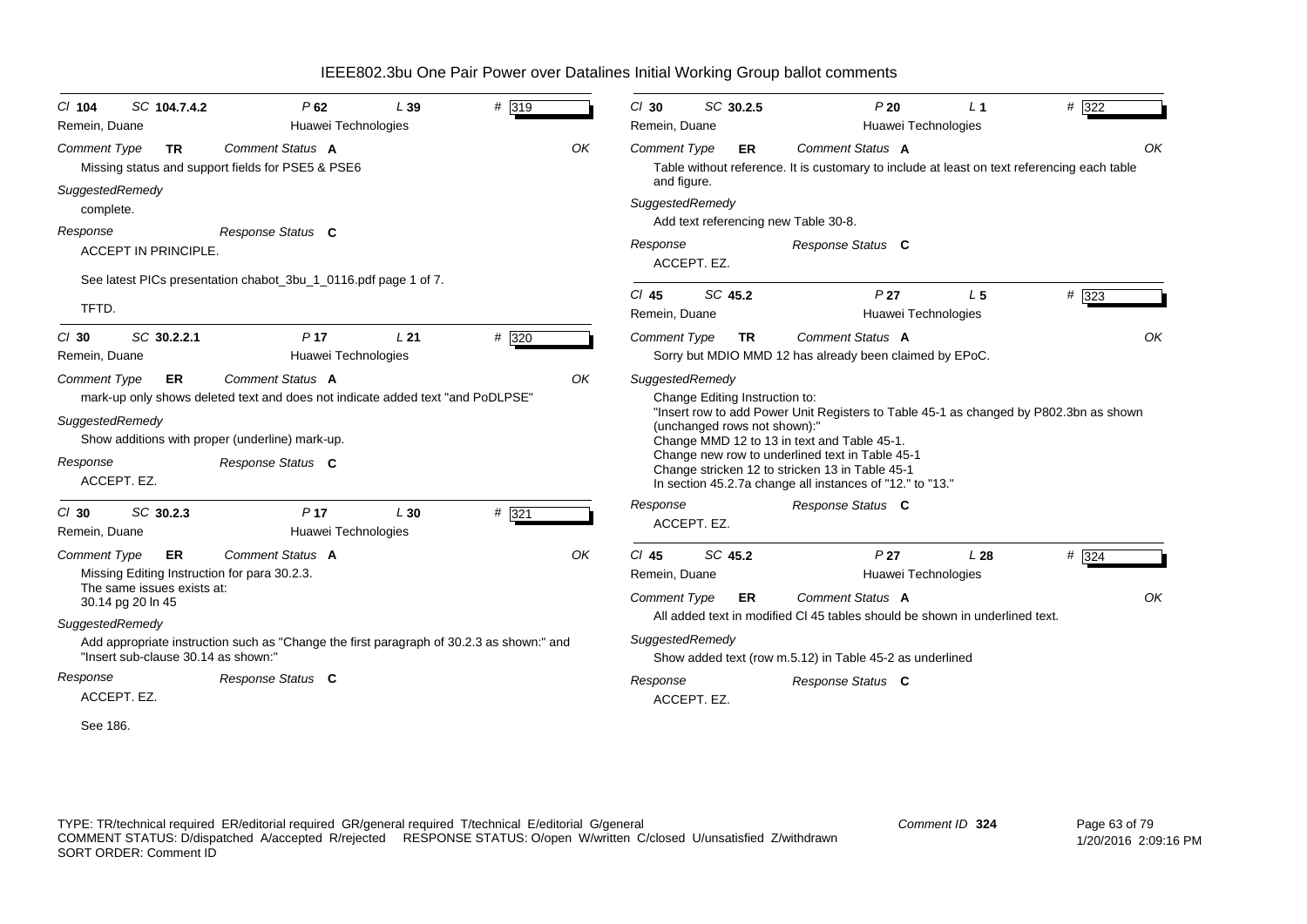| $CI$ 45<br>Remein, Duane | SC 45.2.7a                                                  | P28                                                                                                                                                                                  | L <sub>1</sub><br>Huawei Technologies | # 325 | $CI$ 45<br>Remein, Duane | SC 45.2.7a.2.1              | P30                                                                                                                                                                           | L26<br>Huawei Technologies | # 328 |
|--------------------------|-------------------------------------------------------------|--------------------------------------------------------------------------------------------------------------------------------------------------------------------------------------|---------------------------------------|-------|--------------------------|-----------------------------|-------------------------------------------------------------------------------------------------------------------------------------------------------------------------------|----------------------------|-------|
|                          |                                                             | Comment Status A                                                                                                                                                                     |                                       |       | ΟK                       |                             | Comment Status A                                                                                                                                                              |                            | OK    |
| Comment Type             | ER.                                                         | Clause 45.2.7a is already in use by EPoC.                                                                                                                                            |                                       |       | Comment Type             | $\mathbf{T}$                | While this information about the power denied bit is interesting it leaves one with a<br>question concerning the Power removed bit.                                           |                            |       |
| SuggestedRemedy          |                                                             |                                                                                                                                                                                      |                                       |       |                          |                             | "The Power Denied bit shall be implemented with latching high behavior as defined in 45.2."                                                                                   |                            |       |
|                          | Change headers to 45.2.1b<br>Change editing instruction to: |                                                                                                                                                                                      |                                       |       |                          | SuggestedRemedy             |                                                                                                                                                                               |                            |       |
|                          |                                                             | "Insert the following subclauses for Power Unit Registers immediately after 45.2.7a.6                                                                                                |                                       |       |                          |                             | Change "Power Denied" to "Power Removed"                                                                                                                                      |                            |       |
|                          |                                                             | (10GPASS-XR receive MER measurement registers) added by P802.3bn.                                                                                                                    |                                       |       | Response                 |                             | Response Status C                                                                                                                                                             |                            |       |
|                          |                                                             | Coordinate numbering of Tables 45-211e through 45-211h with P802.3bn editors as well as                                                                                              |                                       |       |                          | ACCEPT. EZ.                 |                                                                                                                                                                               |                            |       |
|                          |                                                             | P802.3bq and bz clause editors. P802.3bn has currently assigned Table 45-211g (but<br>starts with 211a). P802.3bn will likely finish after bz/bq but before bu and we will both need |                                       |       | $Cl$ 45                  | SC 45.2.7a.2.1              | P30                                                                                                                                                                           | L26                        | # 329 |
|                          | to adjust table numbering.                                  | Change Editors note to include: " P802.3bq, bz, and bn "                                                                                                                             |                                       |       | Remein, Duane            |                             |                                                                                                                                                                               | Huawei Technologies        |       |
| Response                 |                                                             | Response Status C                                                                                                                                                                    |                                       |       | <b>Comment Type</b>      | TR.                         | Comment Status A                                                                                                                                                              |                            | OK    |
| ACCEPT.                  |                                                             |                                                                                                                                                                                      |                                       |       |                          |                             | The use of the term shall here implies CL 45 is mandated. Clause 45 is optional in it's<br>entirety and cannot be made mandatory.                                             |                            |       |
| $CI$ 45<br>Remein, Duane | SC 45.2.7a.1                                                | P28<br>Huawei Technologies                                                                                                                                                           | L21                                   | # 326 |                          | defined in 45.2."           | "This bit shall be set to one when the PSE state diagram (Figure 104-4) enters the state<br>'ERROR.' The Power Denied bit shall be implemented with latching high behavior as |                            |       |
| <b>Comment Type</b>      | Е                                                           | Comment Status A                                                                                                                                                                     |                                       |       | OK                       | normative language here.    | Given that you've not opened the PICS for CI 45 I infer that you don't wish to include                                                                                        |                            |       |
|                          | Control Register as shown:"                                 | Extraneous editing instruction. "Insert the following subclauses to add Single-Pair PSE                                                                                              |                                       |       |                          | SuggestedRemedy             |                                                                                                                                                                               |                            |       |
| clauses.                 |                                                             | The instruction that inserts 45.2.7a (which of course will become 7b) can cover all sub-                                                                                             |                                       |       |                          | above will read:            | Change "shall be" to "is" in 12 places in 45.2.7a.2.x. For example the statements quoted                                                                                      |                            |       |
| SuggestedRemedy          |                                                             | strike here as pg29 In 10 and pg 31 In 30.                                                                                                                                           |                                       |       | 45.2."                   |                             | "This bit is set to one when the PSE state diagram (Figure 104-4) enters the state<br>'ERROR.' The Power Removed bit is implemented with latching high behavior as defined in |                            |       |
| Response                 |                                                             | Response Status C                                                                                                                                                                    |                                       |       | Response                 |                             | Response Status U                                                                                                                                                             |                            |       |
|                          | ACCEPT. EZ.                                                 |                                                                                                                                                                                      |                                       |       |                          | <b>ACCEPT IN PRINCIPLE.</b> |                                                                                                                                                                               |                            |       |
| $CI$ 45<br>Remein, Duane | SC 45.2.7a.1                                                | P28<br>Huawei Technologies                                                                                                                                                           | L <sub>25</sub>                       | # 327 |                          |                             | PICs will be added for Clause 45 shalls. The interface is optional.                                                                                                           |                            |       |
| <b>Comment Type</b>      | Е                                                           | Comment Status A<br>Missing period "Table 45-211f The default"                                                                                                                       |                                       |       | OK                       |                             |                                                                                                                                                                               |                            |       |
| SuggestedRemedy          |                                                             | Clearly delineate sentence with period. "Table 45-211f. The default"                                                                                                                 |                                       |       |                          |                             |                                                                                                                                                                               |                            |       |
| Response                 | ACCEPT. EZ.                                                 | Response Status C                                                                                                                                                                    |                                       |       |                          |                             |                                                                                                                                                                               |                            |       |
|                          |                                                             |                                                                                                                                                                                      |                                       |       |                          |                             |                                                                                                                                                                               |                            |       |

TYPE: TR/technical required ER/editorial required GR/general required T/technical E/editorial G/general COMMENT STATUS: D/dispatched A/accepted R/rejected RESPONSE STATUS: O/open W/written C/closed U/unsatisfied Z/withdrawn SORT ORDER: Comment ID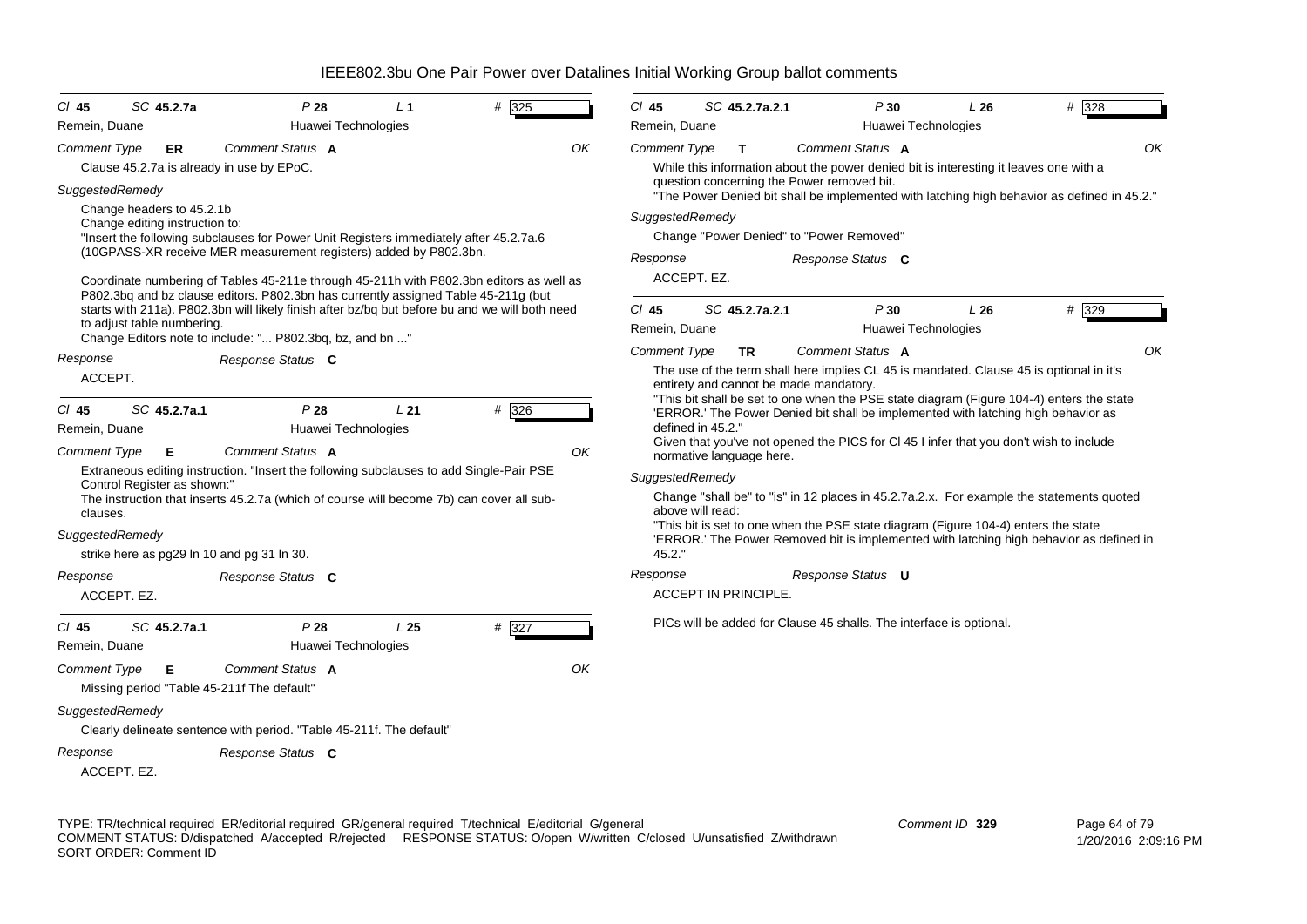| $CI$ 45<br>SC 45.2.7a.2.1<br>P30<br>L26<br>Remein, Duane<br>Huawei Technologies                                                                                                                                                                                      | # 330 | CI 45<br>Remein, Duane   | SC 45.2.7a.2.4                     | P30                                                                                                                                                                                                                                                                                          | L 44<br>Huawei Technologies           | # 333                                                                                          |
|----------------------------------------------------------------------------------------------------------------------------------------------------------------------------------------------------------------------------------------------------------------------|-------|--------------------------|------------------------------------|----------------------------------------------------------------------------------------------------------------------------------------------------------------------------------------------------------------------------------------------------------------------------------------------|---------------------------------------|------------------------------------------------------------------------------------------------|
| Comment Status A<br><b>Comment Type</b><br>ER<br>Dead link "(Figure 104-4)"<br>SuggestedRemedy<br>All xreferences should be live links. Scrub the clause for instances of dead links and make<br>live. "Figure 104-4" and "Figure 104-5" seem to be prevalent cases. | OK    | <b>Comment Type</b>      | TR                                 | Comment Status A<br>MDIO registers affected by SD's should clearly be tied to a variable in the SD and not<br>set/reset by a state transition as in "shall be set to one when the PSE state diagram<br>(Figure 104-4) transitions directly from the<br>state CLASSIFICATION_EVAL to RESTART" |                                       | OK                                                                                             |
| Response<br>Response Status C<br>ACCEPT. EZ.                                                                                                                                                                                                                         |       | 2:0.<br>SuggestedRemedy  |                                    |                                                                                                                                                                                                                                                                                              |                                       | This issue exists for the following bit definitions; 12.1.15, 14, 13, 12, 11, 10, 9:7, 6:3 and |
| SC 45.2.7a.2.2<br>P30<br>L32<br>$CI$ 45<br>Huawei Technologies<br>Remein, Duane                                                                                                                                                                                      | # 331 |                          | create it in the SD and xref here. |                                                                                                                                                                                                                                                                                              |                                       | Provide a clear reference to a SD variable for bit 12.1.12. If one does not exist in the SD    |
| <b>Comment Type</b><br>Comment Status A<br><b>TR</b><br>This is the only instance of "mr_valid_signature" in the draft.                                                                                                                                              | OK    | Response                 | <b>ACCEPT IN PRINCIPLE.</b>        | Response Status <b>U</b>                                                                                                                                                                                                                                                                     |                                       |                                                                                                |
| SuggestedRemedy<br>Please provide a cross reference to where this variable is defined.                                                                                                                                                                               |       |                          |                                    | All the bit fields with their corresponding subclauses will be reviewed and editor given<br>license to change as per the suggested remedy.                                                                                                                                                   |                                       |                                                                                                |
| Response<br>Response Status C<br><b>ACCEPT IN PRINCIPLE.</b>                                                                                                                                                                                                         |       | $Cl$ 45<br>Remein, Duane | SC 45.2.7a.2.7                     | P31                                                                                                                                                                                                                                                                                          | L <sub>9</sub><br>Huawei Technologies | # 334                                                                                          |
| valid_signature exists in PSE SD and definitions and should correspond to<br>mr_valid_signature in Clause 45. Editor to search and replace valid_signature with<br>mr_valid_signature.                                                                               |       | <b>Comment Type</b>      | <b>TR</b>                          | Comment Status A<br>A, Type B, and Type A+B. Are the bits shown in Table 45-211g 7, 8, & 9 or 9, 8 & 7?<br>Except for Type A PSE this would make a difference.                                                                                                                               |                                       | OK<br>This definition lacks a clear mapping of this enumeration to the three PSE Types of Type |
| SC 45.2.7a.2.3<br>P30<br>$CI$ 45<br>L 38<br>Remein, Duane<br>Huawei Technologies                                                                                                                                                                                     | # 332 |                          |                                    | Same issue exists for bit 12.1.6:3 and 12.1.2:0 and in Table 45-211h bits 12.2.2:0                                                                                                                                                                                                           |                                       |                                                                                                |
| Comment Status A<br><b>Comment Type</b><br><b>TR</b><br>One naturally assumes that a MDIO bit set in a SD reflects some variable in the SD. In this                                                                                                                  | OK    | SuggestedRemedy          |                                    | In table 45-211g clearly indicate bits 7, 8, & 9 in the description field.                                                                                                                                                                                                                   |                                       |                                                                                                |
| case I see Fig 104-5 has valid_signature (which I would have thought corresponds to bit<br>12.1.14 but apparently does not) but is an inverted from of Valid_Signature,  or maybe<br>not.                                                                            |       | Response<br>ACCEPT. EZ.  |                                    | Response Status C                                                                                                                                                                                                                                                                            |                                       |                                                                                                |
| SuggestedRemedy                                                                                                                                                                                                                                                      |       |                          | Add the following to 45.2.7a.2.7:  |                                                                                                                                                                                                                                                                                              |                                       |                                                                                                |
| Provide a clear reference to a SD variable for bit 12.1.13.                                                                                                                                                                                                          |       |                          |                                    |                                                                                                                                                                                                                                                                                              |                                       | When read as '000', bits 12.1.9:7 indicate a Type A PSE, when read as '001' a Type B PSE       |
| Response<br>Response Status C                                                                                                                                                                                                                                        |       |                          |                                    | is indicated, and when read as '010' a Type A+B is indicated.                                                                                                                                                                                                                                |                                       |                                                                                                |
| ACCEPT IN PRINCIPLE.                                                                                                                                                                                                                                                 |       |                          |                                    | Use similar text for PD class field and Table 45-211h bits 12.2.2:0.                                                                                                                                                                                                                         |                                       |                                                                                                |
| Revise detection SD to incorporate mr_invalid_signature which tdet_timer_done.<br>45.2.7a.2.3 will then point to mr_invalid_signature. PSE SD to be changed by adding<br>DETECTION_EVAL state. Editor given license to make the change.                              |       |                          |                                    |                                                                                                                                                                                                                                                                                              |                                       |                                                                                                |

TYPE: TR/technical required ER/editorial required GR/general required T/technical E/editorial G/general COMMENT STATUS: D/dispatched A/accepted R/rejected RESPONSE STATUS: O/open W/written C/closed U/unsatisfied Z/withdrawn SORT ORDER: Comment ID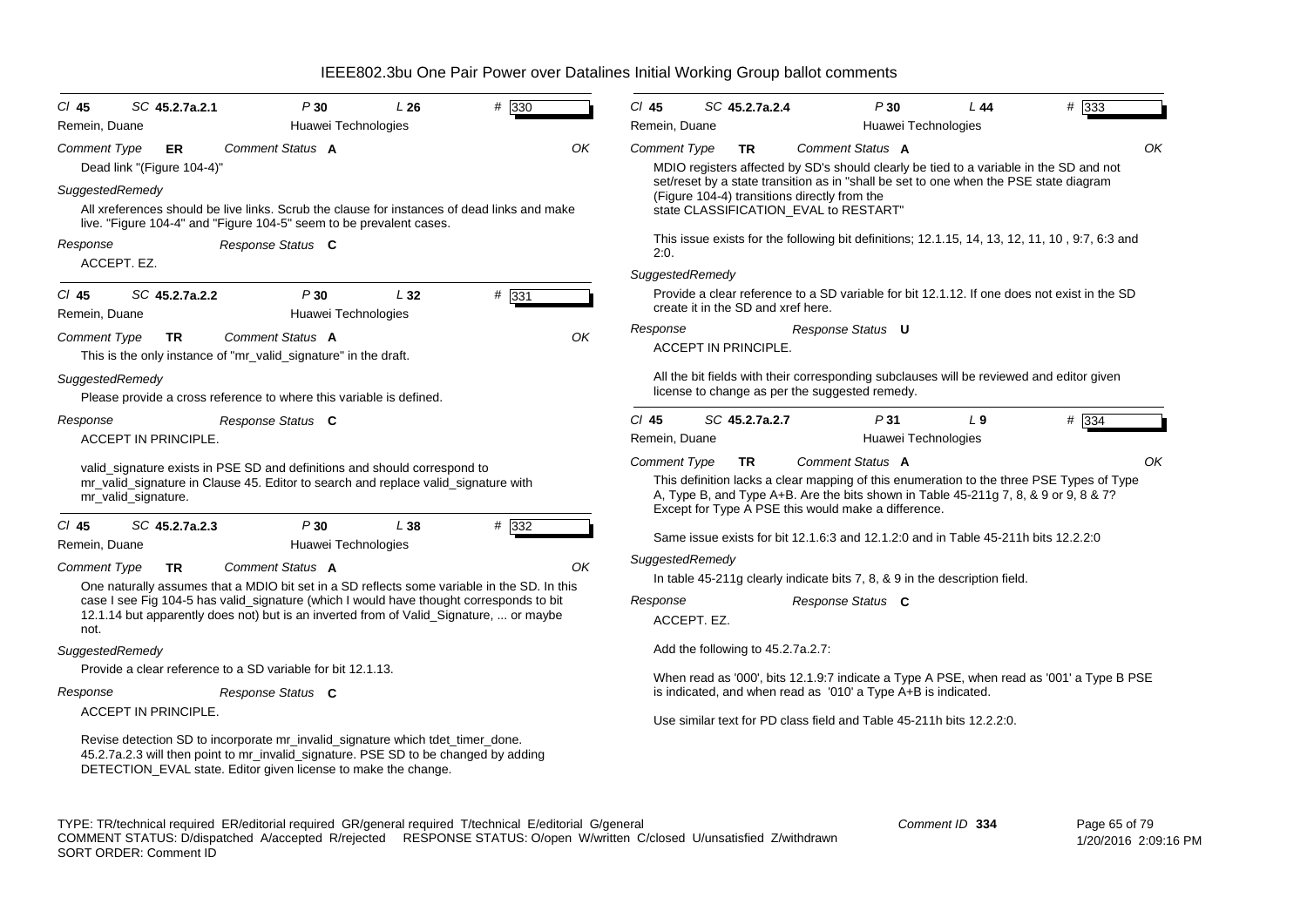| $CI$ 45<br>Remein, Duane | SC 45.2.7a.3                          | P31<br>Huawei Technologies                                                                                                                     | L35             | # 335   |    | $Cl$ FM<br>Remein, Duane              | SC FM                                   | P <sub>7</sub><br>Huawei Technologies                                                                                                                                                                                                                            | L <sub>35</sub> | # 338 |
|--------------------------|---------------------------------------|------------------------------------------------------------------------------------------------------------------------------------------------|-----------------|---------|----|---------------------------------------|-----------------------------------------|------------------------------------------------------------------------------------------------------------------------------------------------------------------------------------------------------------------------------------------------------------------|-----------------|-------|
| <b>Comment Type</b>      | Е<br>Cannot find "Table 45.2.7a.3.1h" | Comment Status A                                                                                                                               |                 |         | OK | <b>Comment Type</b>                   | ER.<br>Missing WG voter list.           | Comment Status A                                                                                                                                                                                                                                                 |                 | OK    |
| SuggestedRemedy          | Change to "Table 45-211h"             |                                                                                                                                                |                 |         |    | SuggestedRemedy                       |                                         | Add voter list as determined by WG Chair.                                                                                                                                                                                                                        |                 |       |
| Response                 | ACCEPT. EZ.                           | Response Status C                                                                                                                              |                 |         |    | Response                              | ACCEPT. EZ. See comment 248.            | Response Status C                                                                                                                                                                                                                                                |                 |       |
| $CI$ FM                  | SC FM                                 | P <sub>5</sub>                                                                                                                                 | L <sub>54</sub> | $#$ 336 |    | $Cl$ 104                              | SC 104                                  | P                                                                                                                                                                                                                                                                | $\prime$        | # 339 |
| Remein, Duane            |                                       | Huawei Technologies                                                                                                                            |                 |         |    | Schicketanz, Dieter                   |                                         | <b>Reutlingen University</b>                                                                                                                                                                                                                                     |                 |       |
| <b>Comment Type</b>      | ER                                    | Comment Status A                                                                                                                               |                 |         | ΟK | Comment Type                          | $\mathbf{T}$                            | Comment Status A                                                                                                                                                                                                                                                 |                 | OK    |
|                          |                                       | Copy write date should be 2016 for next draft.<br>Para Style for copy write statement is incorrect (should be centered)                        |                 |         |    |                                       |                                         | general: The power circuity loads the signal lines. I could not find in any place of the<br>document mentioning the necesary balance and acceptable load, The differential load<br>should by higher than 100 ohm, The common mode load more than 75 Ohm.         |                 |       |
| SuggestedRemedy          |                                       |                                                                                                                                                |                 |         |    | SuggestedRemedy                       |                                         |                                                                                                                                                                                                                                                                  |                 |       |
| Response                 |                                       | Change to copyright_year variable to 2016 in each clause.<br>Align styles throughout the draft to current 802.3 template.<br>Response Status C |                 |         |    |                                       |                                         | In clause 104.5 load balancing is missing. The MDI specifications are rathe low. Will the<br>CMC1 and L1 from page 8 do all the job? Then we need to specify it. Also a "floating" load<br>is not very realistic. Or are we leaving the job to the implementors? |                 |       |
|                          | ACCEPT. EZ. See comment 69.           |                                                                                                                                                |                 |         |    | Response                              |                                         | Response Status C                                                                                                                                                                                                                                                |                 |       |
| $CI$ FM                  | SC FM                                 | $P_3$                                                                                                                                          | L <sub>1</sub>  | # 337   |    |                                       | <b>ACCEPT IN PRINCIPLE.</b>             |                                                                                                                                                                                                                                                                  |                 |       |
| Remein, Duane            |                                       | Huawei Technologies                                                                                                                            |                 |         |    |                                       |                                         | Add note to item 5 of table 104-2 that PHY data integrity may be degraded during detection.                                                                                                                                                                      |                 |       |
| <b>Comment Type</b>      | ER                                    | Comment Status A<br>"Draft Amendment to IEEE Std 802.3-201X" should be 2015                                                                    |                 |         | OK | $Cl$ 104<br>Schindler, Fred           | SC 104.2                                | P36<br>Seen Simply                                                                                                                                                                                                                                               | L7              | # 340 |
| SuggestedRemedy          |                                       |                                                                                                                                                |                 |         |    |                                       |                                         |                                                                                                                                                                                                                                                                  |                 |       |
|                          |                                       | change to header "Draft Amendment to IEEE Std 802.3-2016" in all clauses.                                                                      |                 |         |    | <b>Comment Type</b><br>Existing text, | ER                                      | Comment Status A                                                                                                                                                                                                                                                 |                 | OK    |
| Response                 | ACCEPT. EZ. See comment 69.           | Response Status C                                                                                                                              |                 |         |    |                                       | the SLEEP state"<br>should be inproved. | "To remove normal operating voltage when no longer requested or required, transitioning to                                                                                                                                                                       |                 |       |
|                          |                                       |                                                                                                                                                |                 |         |    | SuggestedRemedy                       |                                         |                                                                                                                                                                                                                                                                  |                 |       |
|                          |                                       |                                                                                                                                                |                 |         |    | SLEEP state"                          | Replace text with,                      | "To remove normal operating voltage when no longer required or when transitioning to the                                                                                                                                                                         |                 |       |
|                          |                                       |                                                                                                                                                |                 |         |    | Response                              |                                         | Response Status C                                                                                                                                                                                                                                                |                 |       |
|                          |                                       |                                                                                                                                                |                 |         |    |                                       | ACCEPT. EZ.                             |                                                                                                                                                                                                                                                                  |                 |       |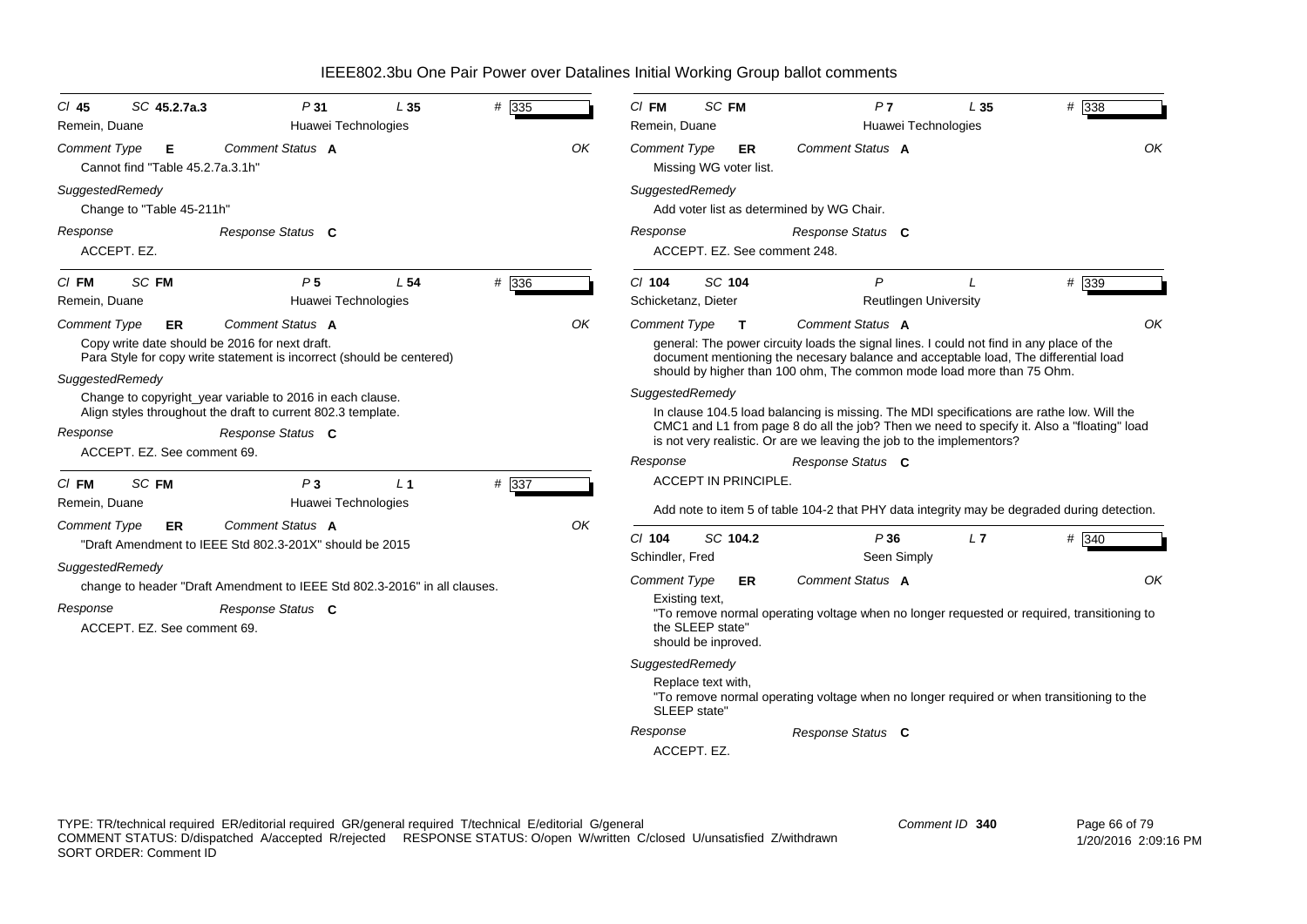| $CI$ 104            | SC 104.3.6.5                          | P <sub>45</sub>                                                                                                                   | L <sub>45</sub> | # 341 | $Cl$ 104                  |                                     | SC 104.4                    | $P$ 46                                                                                                                                                                                                                                                                                                        | L <sub>15</sub> | # 343 |
|---------------------|---------------------------------------|-----------------------------------------------------------------------------------------------------------------------------------|-----------------|-------|---------------------------|-------------------------------------|-----------------------------|---------------------------------------------------------------------------------------------------------------------------------------------------------------------------------------------------------------------------------------------------------------------------------------------------------------|-----------------|-------|
| Schindler, Fred     |                                       | Seen Simply                                                                                                                       |                 |       | Schindler, Fred           |                                     |                             | Seen Simply                                                                                                                                                                                                                                                                                                   |                 |       |
| <b>Comment Type</b> | ER                                    | <b>Comment Status A</b>                                                                                                           |                 |       | OK<br><b>Comment Type</b> |                                     | ER.                         | Comment Status A                                                                                                                                                                                                                                                                                              |                 | OK    |
|                     | Existing text.<br>should be improved. | "A PSE may remove power from a PD that causes the PSE to source more than PClass."                                                |                 |       |                           | The existing text,<br>is not clear. |                             | "A device that is capable of becoming a PD may or may not have the ability to draw power<br>from an alternate power source and, if doing so, may or may not require power from the PI."                                                                                                                       |                 |       |
| SuggestedRemedy     |                                       |                                                                                                                                   |                 |       | SuggestedRemedy           |                                     |                             |                                                                                                                                                                                                                                                                                                               |                 |       |
|                     | Replace the text with,                | "A PSE may remove power from the PI when more than PClass is sourced."                                                            |                 |       |                           |                                     |                             | The Task Force should discuss what the intent is and improve the sentence. My                                                                                                                                                                                                                                 |                 |       |
|                     |                                       |                                                                                                                                   |                 |       |                           |                                     |                             | assumtions lead to this potential solution,                                                                                                                                                                                                                                                                   |                 |       |
| Response            |                                       | Response Status C                                                                                                                 |                 |       |                           |                                     |                             |                                                                                                                                                                                                                                                                                                               |                 |       |
|                     | ACCEPT. EZ.                           |                                                                                                                                   |                 |       |                           |                                     |                             | "A device that is capable of becoming a PD may have the ability to draw power from an                                                                                                                                                                                                                         |                 |       |
| $CI$ 104            | SC 104.3.7.1                          | $P$ 46                                                                                                                            | $L_{\rm 8}$     | # 342 |                           | power from the PI."                 |                             | alternate power source. A PD using an alternate power source may simultaneously require                                                                                                                                                                                                                       |                 |       |
| Schindler, Fred     |                                       | Seen Simply                                                                                                                       |                 |       | Response                  |                                     |                             | Response Status C                                                                                                                                                                                                                                                                                             |                 |       |
| <b>Comment Type</b> | ER.                                   | <b>Comment Status A</b>                                                                                                           |                 |       | OK                        |                                     | <b>ACCEPT IN PRINCIPLE.</b> |                                                                                                                                                                                                                                                                                                               |                 |       |
|                     | Existing sentence.                    | "Voltage shall be reduced to the range of VSIeep at the PI when the MFVS has been                                                 |                 |       |                           |                                     |                             | Submit a maintenance change for Clause 33 to keep text aligned.                                                                                                                                                                                                                                               |                 |       |
|                     | should be improved.                   | absent for a duration greater than TMFVDO."                                                                                       |                 |       | $Cl$ 104                  |                                     | SC 104.5                    | P <sub>53</sub>                                                                                                                                                                                                                                                                                               | L <sub>18</sub> | # 344 |
| SuggestedRemedy     |                                       |                                                                                                                                   |                 |       | Schindler, Fred           |                                     |                             | Seen Simply                                                                                                                                                                                                                                                                                                   |                 |       |
|                     | Replace with,                         |                                                                                                                                   |                 |       | <b>Comment Type</b>       |                                     | <b>TR</b>                   | Comment Status A                                                                                                                                                                                                                                                                                              |                 | OK    |
|                     |                                       | "The PSE-PI Voltage shall be reduced to the range of VSIeep when the MFVS has been<br>absent for a duration greater than TMFVDO." |                 |       |                           |                                     | The existing requirement,   | "A PD shall provide DC isolation between all accessible external conductors, including                                                                                                                                                                                                                        |                 |       |
| Response            |                                       | Response Status C                                                                                                                 |                 |       |                           |                                     |                             | frame ground (if any), and all MDI leads." is not complete.                                                                                                                                                                                                                                                   |                 |       |
|                     | ACCEPT. EZ.                           |                                                                                                                                   |                 |       | SuggestedRemedy           |                                     |                             |                                                                                                                                                                                                                                                                                                               |                 |       |
|                     |                                       |                                                                                                                                   |                 |       |                           |                                     | least a 2V source voltage." | The Task Force should sort out the appropriate isolation resistance. I have provide a<br>suggestion. replace the text with,<br>"A PD shall provide at least 100 k-ohms DC isolation between all accessible external<br>conductors, including frame ground (if any), and all MDI leads, when measured using at |                 |       |
|                     |                                       |                                                                                                                                   |                 |       | Response                  |                                     |                             | Response Status C                                                                                                                                                                                                                                                                                             |                 |       |

ACCEPT IN PRINCIPLE.

In order to prevent the formation of a ground loop, a PD shall provide at least 1 Mega-ohm DC isolation between all accessible external conductors, including frame ground (if any), and all MDI leads, when measured using at least a 5V source voltage.

See 173.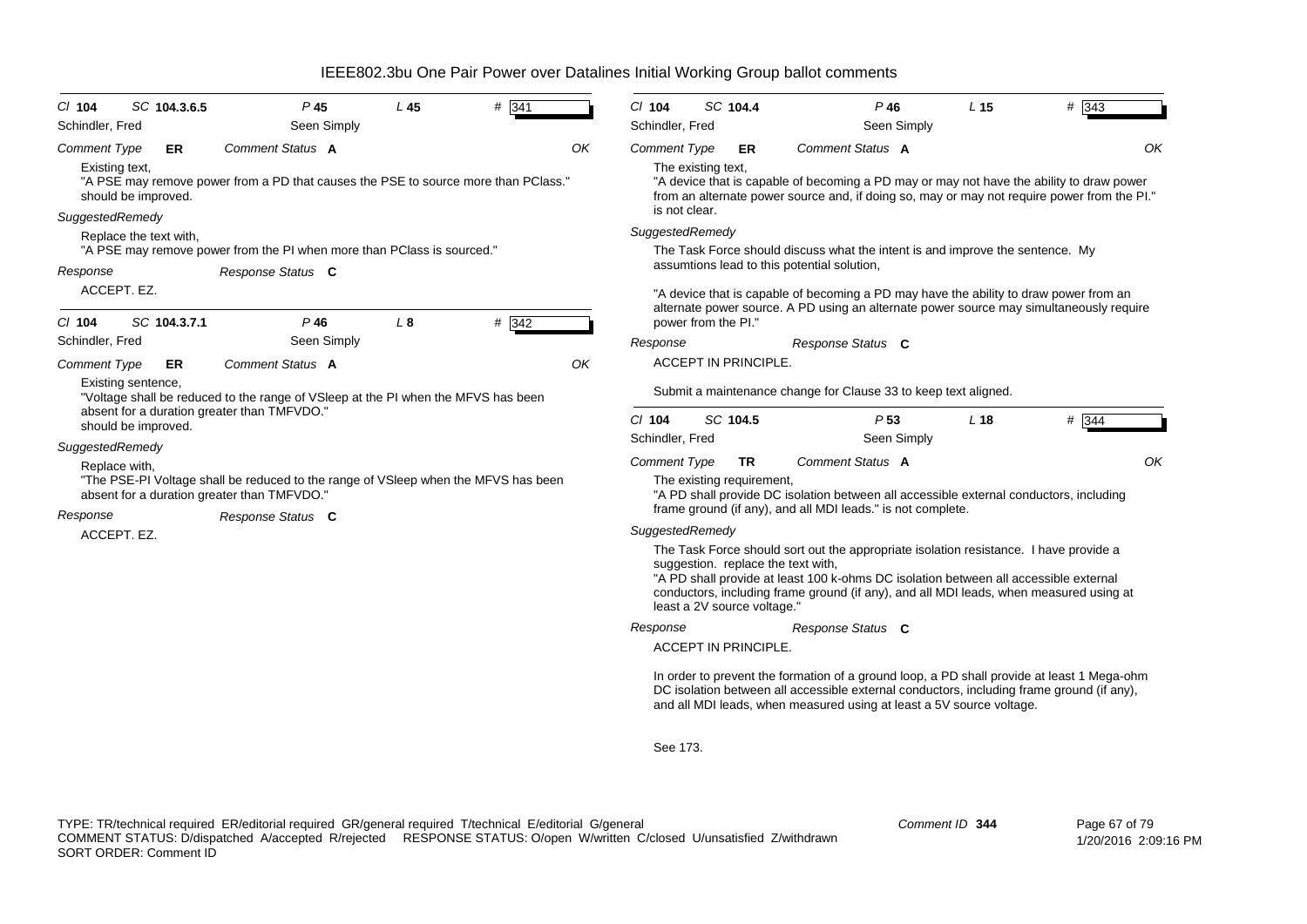| $Cl$ 104<br>Scruton, Peter                                                                                                                                                                                                               | SC 104.3.3.3                   | P38<br>University of New Ham                                                          | L7              | # 345              |    | $Cl$ 104<br>Scruton, Peter                                                                                                                                                                                                                                                                                                                                       | SC 104.4.3.3                                                   | $P$ 47<br>University of New Ham                                       | L <sub>27</sub> | # 348 |  |
|------------------------------------------------------------------------------------------------------------------------------------------------------------------------------------------------------------------------------------------|--------------------------------|---------------------------------------------------------------------------------------|-----------------|--------------------|----|------------------------------------------------------------------------------------------------------------------------------------------------------------------------------------------------------------------------------------------------------------------------------------------------------------------------------------------------------------------|----------------------------------------------------------------|-----------------------------------------------------------------------|-----------------|-------|--|
| Comment Type<br>SuggestedRemedy                                                                                                                                                                                                          | Е<br>missing period            | Comment Status A                                                                      |                 |                    | OK | <b>Comment Type</b>                                                                                                                                                                                                                                                                                                                                              | Е<br>missing period                                            | Comment Status A<br>"TRUE: present the detection signature at the PI" |                 | OK    |  |
| add period                                                                                                                                                                                                                               |                                |                                                                                       |                 |                    |    | SuggestedRemedy                                                                                                                                                                                                                                                                                                                                                  | supply period                                                  |                                                                       |                 |       |  |
| Response                                                                                                                                                                                                                                 | ACCEPT. EZ.                    | Response Status C                                                                     |                 |                    |    | Response                                                                                                                                                                                                                                                                                                                                                         | ACCEPT. EZ.                                                    | Response Status C                                                     |                 |       |  |
| $CI$ 104<br>Scruton, Peter                                                                                                                                                                                                               | SC 104.3.5                     | $P$ 42<br>University of New Ham                                                       | L <sub>42</sub> | # 346              |    | $Cl$ 104<br>Scruton, Peter                                                                                                                                                                                                                                                                                                                                       | SC 104.4.3.3                                                   | $P$ 47<br>University of New Ham                                       | L <sub>35</sub> | # 349 |  |
| <b>Comment Type</b><br>typo: offull<br>SuggestedRemedy<br>of full<br>Response                                                                                                                                                            | Е                              | Comment Status A<br>Response Status C                                                 |                 |                    | OK | Comment Type<br>SuggestedRemedy                                                                                                                                                                                                                                                                                                                                  | Е<br>"TRUE: apply the MFVS"<br>missing period<br>supply period | <b>Comment Status A</b>                                               |                 | OK    |  |
|                                                                                                                                                                                                                                          | ACCEPT. EZ.<br>See comment 13. |                                                                                       |                 |                    |    | Response                                                                                                                                                                                                                                                                                                                                                         | ACCEPT. EZ.                                                    | Response Status C                                                     |                 |       |  |
| $Cl$ 104<br>Scruton, Peter                                                                                                                                                                                                               | SC 104.3.6.5                   | $P$ 45<br>University of New Ham                                                       | L33             | $# \overline{347}$ |    | $Cl$ 104<br>Scruton, Peter                                                                                                                                                                                                                                                                                                                                       | SC 104.4.6.2                                                   | P <sub>52</sub><br>University of New Ham                              | L 19            | # 350 |  |
| <b>Comment Status A</b><br><b>Comment Type</b><br>Е<br>OK<br>"In addition, it is recommended that the PI be discharged when the PSE in not enabled."<br>It looks like the final "in" of this sentence should be "is".<br>SuggestedRemedy |                                |                                                                                       |                 |                    |    | Comment Status A<br><b>Comment Type</b><br>Е<br>"A PD that requires detection and power-up shall draw current in the range of IWakeup_PD<br>for at least TWakeup<br>PD when Vsleep_PD min < Vpd < Vsleep max as specified in Table 104-4 and Table 104-<br>6. respectively."<br>I think the reference to 104-4 is intended to be a reference to Vsleep in 104-3. |                                                                |                                                                       |                 |       |  |
| change to:                                                                                                                                                                                                                               |                                | In addition, it is recommended that the PI be discharged when the PSE is not enabled. |                 |                    |    | SuggestedRemedy                                                                                                                                                                                                                                                                                                                                                  |                                                                |                                                                       |                 |       |  |
| Response                                                                                                                                                                                                                                 | ACCEPT. EZ.                    | Response Status C                                                                     |                 |                    |    | change to:<br>A PD that requires detection and power-up shall draw current in the range of IWakeup_PD<br>for at least TWakeup_<br>PD when Vsleep PD min < Vpd < Vsleep max as specified in Table 104-3 and Table 104-<br>6, respectively.                                                                                                                        |                                                                |                                                                       |                 |       |  |
|                                                                                                                                                                                                                                          |                                |                                                                                       |                 |                    |    | Response                                                                                                                                                                                                                                                                                                                                                         |                                                                | Response Status C                                                     |                 |       |  |
|                                                                                                                                                                                                                                          |                                |                                                                                       |                 |                    |    | ACCEPT.                                                                                                                                                                                                                                                                                                                                                          |                                                                |                                                                       |                 |       |  |
|                                                                                                                                                                                                                                          |                                |                                                                                       |                 |                    |    |                                                                                                                                                                                                                                                                                                                                                                  | See comment 76.                                                |                                                                       |                 |       |  |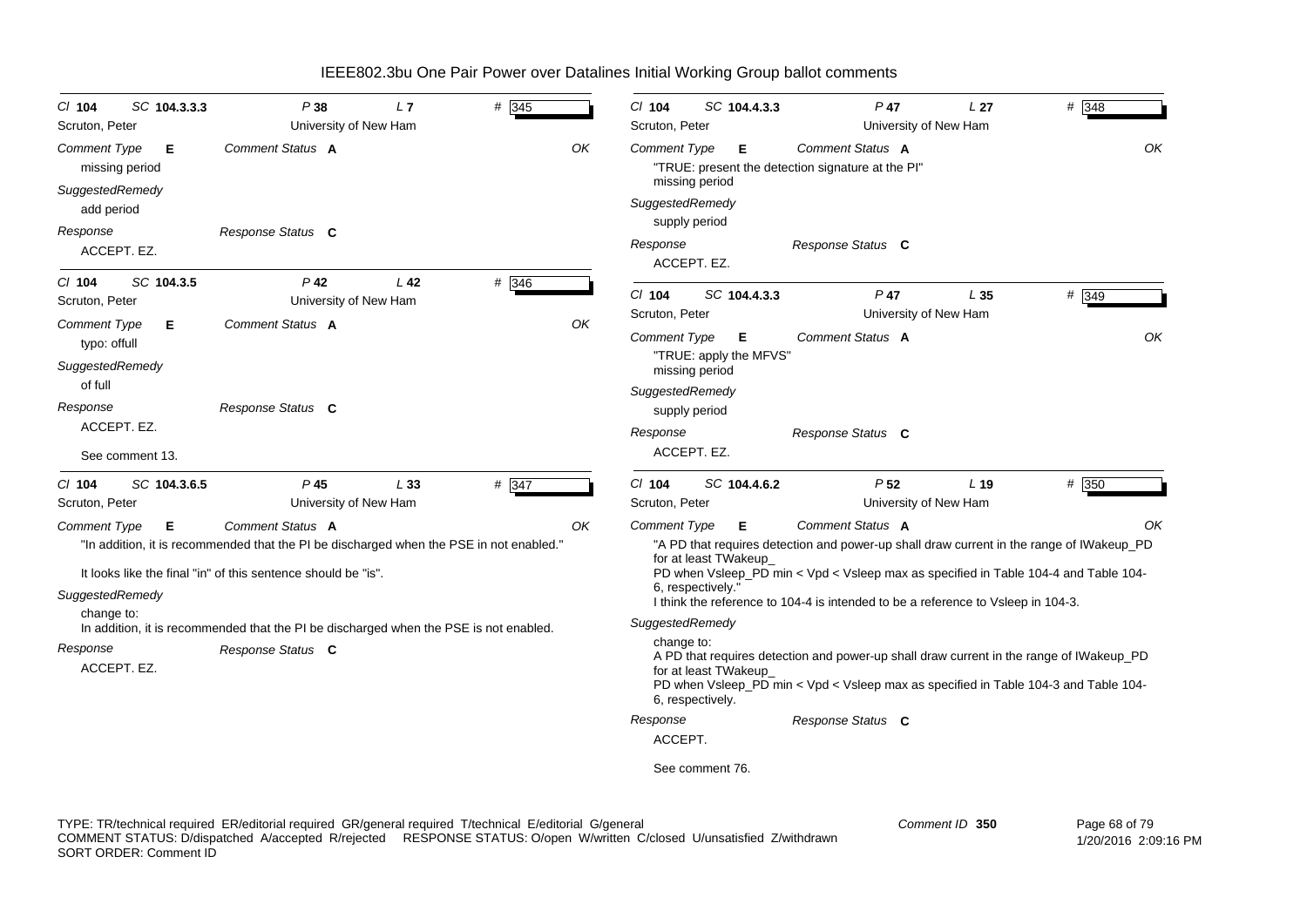| SC 104.7.4.2<br>CI 104<br>Scruton, Peter                                                                                                                       | P63<br>$L$ 49<br>University of New Ham                                                                                                                                                                                                                                 | # 351       | SC 104.7.4.7<br>$CI$ 104<br>Scruton, Peter                                                                                                                                                    | P69<br>L7<br>University of New Ham                                                      | # 354       |
|----------------------------------------------------------------------------------------------------------------------------------------------------------------|------------------------------------------------------------------------------------------------------------------------------------------------------------------------------------------------------------------------------------------------------------------------|-------------|-----------------------------------------------------------------------------------------------------------------------------------------------------------------------------------------------|-----------------------------------------------------------------------------------------|-------------|
| <b>Comment Type</b><br>Е<br>SuggestedRemedy                                                                                                                    | Comment Status A<br>PSE22 references 104.3.6.2.1, but looks like it should reference 104.3.6.2.2.                                                                                                                                                                      | OK          | <b>Comment Type</b><br>Е<br>SCCP23:<br>104.6.4.3.1                                                                                                                                            | Comment Status A<br>reference is currently 104.6.4.3, but appears it may have moved to: | OK          |
| change to 104.3.6.2.2<br>Response<br>ACCEPT. EZ.                                                                                                               | Response Status C                                                                                                                                                                                                                                                      |             | SuggestedRemedy<br>update reference to:<br>104.6.4.3.1                                                                                                                                        |                                                                                         |             |
| SC 104.7.4.2<br>C/ 104<br>Scruton, Peter                                                                                                                       | P64<br>L <sub>4</sub><br>University of New Ham                                                                                                                                                                                                                         | # 352       | Response<br>ACCEPT. EZ.                                                                                                                                                                       | Response Status C                                                                       |             |
| <b>Comment Type</b><br>Е<br>SuggestedRemedy<br>update references:<br>PSE24 to 104.3.6.4<br>PSE25 to 104.3.6.4<br>PSE26 to 104.3.6.5<br>Response<br>ACCEPT. EZ. | Comment Status A<br>PSE24 appears to inadvertently reference 104.3.6.5 instead of 104.3.6.4<br>PSE25 appears to inadvertently reference 104.3.6.5 instead of 104.3.6.4<br>PSE26 appears to inadvertently reference 104.3.6.6 instead of 104.3.6.5<br>Response Status C | OK          | $Cl$ 104<br>SC 104.7.4.3<br>Scruton, Peter<br><b>Comment Type</b><br>Е<br><b>PD15</b><br>In Value/Comment:<br>" Table 104-6for "<br>missing space<br>SuggestedRemedy<br>add space<br>Response | P65<br>$L$ 49<br>University of New Ham<br>Comment Status A<br>Response Status C         | # 355<br>OK |
| SC 104.7.4.7<br>$Cl$ 104<br>Scruton, Peter<br><b>Comment Type</b><br>Е.<br>SCCP22<br>extra "an appropriate"<br>SuggestedRemedy<br>Response                     | P69<br>L <sub>4</sub><br>University of New Ham<br>Comment Status A<br>Value/Comment: "Only after issuing an appropriate an appropriate address command"<br>Value/Comment: "Only after issuing an appropriate address command"<br>Response Status C                     | # 353<br>OK | ACCEPT. EZ.                                                                                                                                                                                   |                                                                                         |             |

ACCEPT. EZ.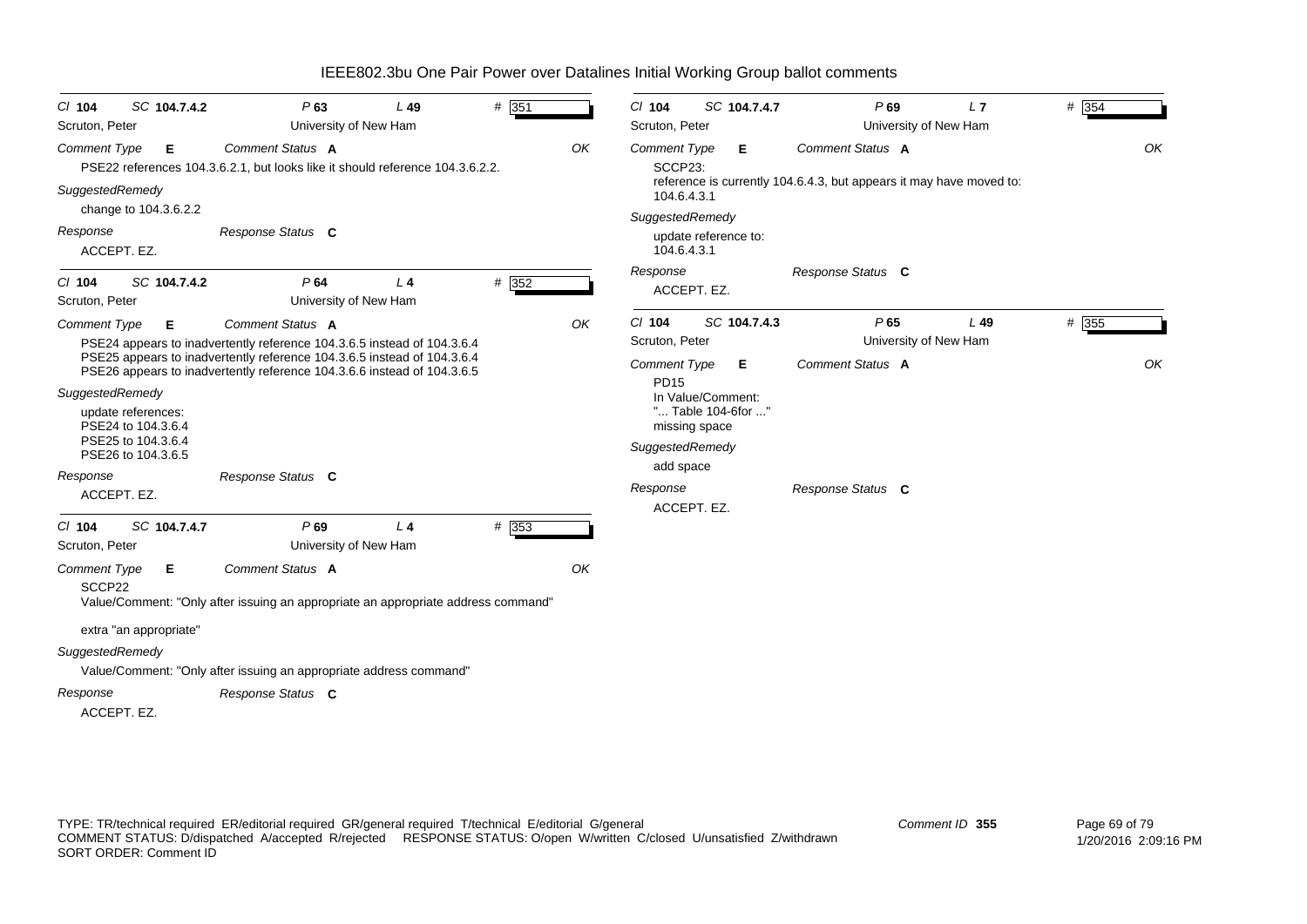| # 356<br>SC 104.4.6.1<br>P <sub>52</sub><br>$CI$ 104<br>L <sub>4</sub><br>Scruton, Peter<br>University of New Ham                                                                                                                                                                                                                                                                              | SC 104.7.4.3<br># 358<br>$Cl$ 104<br>P65<br>$L$ 41<br>University of New Ham<br>Scruton, Peter                                                                                                                                                |  |  |  |  |  |  |
|------------------------------------------------------------------------------------------------------------------------------------------------------------------------------------------------------------------------------------------------------------------------------------------------------------------------------------------------------------------------------------------------|----------------------------------------------------------------------------------------------------------------------------------------------------------------------------------------------------------------------------------------------|--|--|--|--|--|--|
| Comment Status A<br>OK<br><b>Comment Type</b><br><b>TR</b><br>"The PD shall turn off at a voltage greater than or equal to VOff."<br>I think this is supposed to be less than or equal to.                                                                                                                                                                                                     | OK<br>Comment Status A<br><b>Comment Type</b><br><b>ER</b><br>PD13<br>This appears to have been affected by an update to the draft.                                                                                                          |  |  |  |  |  |  |
| SuggestedRemedy<br>change to:<br>The PD shall turn off at a voltage less than or equal to VOff.                                                                                                                                                                                                                                                                                                | Text in 104.4.6.2 currently states:<br>During operation in the DISCONNECT and PD_SLEEP states, the PD shall not draw<br>current in excess of ISIeep_PD as specified in Table 104-6.                                                          |  |  |  |  |  |  |
| Response Status C<br>Response<br><b>ACCEPT IN PRINCIPLE.</b><br>Change "The PD shall turn on at a voltage in the range of VOn after a delay greater than<br>tpower_dly as specified in<br>Table 104–6. The PD shall turn off at a voltage greater than or equal to VOff."<br>to                                                                                                                | SuggestedRemedy<br>Change to:<br>PD13<br>Feature: Input current while in DISCONNECT and PD SLEEP states<br>Value/Comment: Drawn current not to exceed ISIeep PD as specified in Table 104-6.<br>Response<br>Response Status C<br>ACCEPT. EZ. |  |  |  |  |  |  |
| The PD shall remain off until the input voltage reaches a value in the range of Von, as<br>specified in Table 104-6, after a delay greater than tpower_dly. Once the PD is turned on,<br>the PD may remain on in the input voltage range less than Von_min but greater than Voff.<br>When the input voltage is less than Voff min, as specified in Table 104-6, the PD shall be<br>turned off. | # 359<br>$Cl$ 104<br>SC 104.7.4.3<br>P66<br>L <sub>13</sub><br>Scruton, Peter<br>University of New Ham<br><b>Comment Status A</b><br><b>Comment Type</b><br>ER<br><b>PD19</b>                                                                |  |  |  |  |  |  |
| # 357<br>SC 104.7.4.2<br>P63<br>L <sub>1</sub><br>$Cl$ 104<br>Scruton, Peter<br>University of New Ham<br>Comment Status A<br><b>Comment Type</b><br>OK<br><b>ER</b>                                                                                                                                                                                                                            | It appears that this is not in sync with the current draft.<br>The value/comment states:<br>" no longer than TMFVDO PD"                                                                                                                      |  |  |  |  |  |  |
| PSE9 value/comment condition c not currently present in referring section (104.3.4.3).<br>SuggestedRemedy<br>remove condition c<br>Response Status C<br>Response                                                                                                                                                                                                                               | The reference in this draft 104.4.7 states:<br>" no longer than TMFVDO min"<br>SuggestedRemedy<br>Change the value/comment to refer to TMFVDO min                                                                                            |  |  |  |  |  |  |
| ACCEPT. EZ.                                                                                                                                                                                                                                                                                                                                                                                    | Response<br>Response Status C<br>ACCEPT. EZ.                                                                                                                                                                                                 |  |  |  |  |  |  |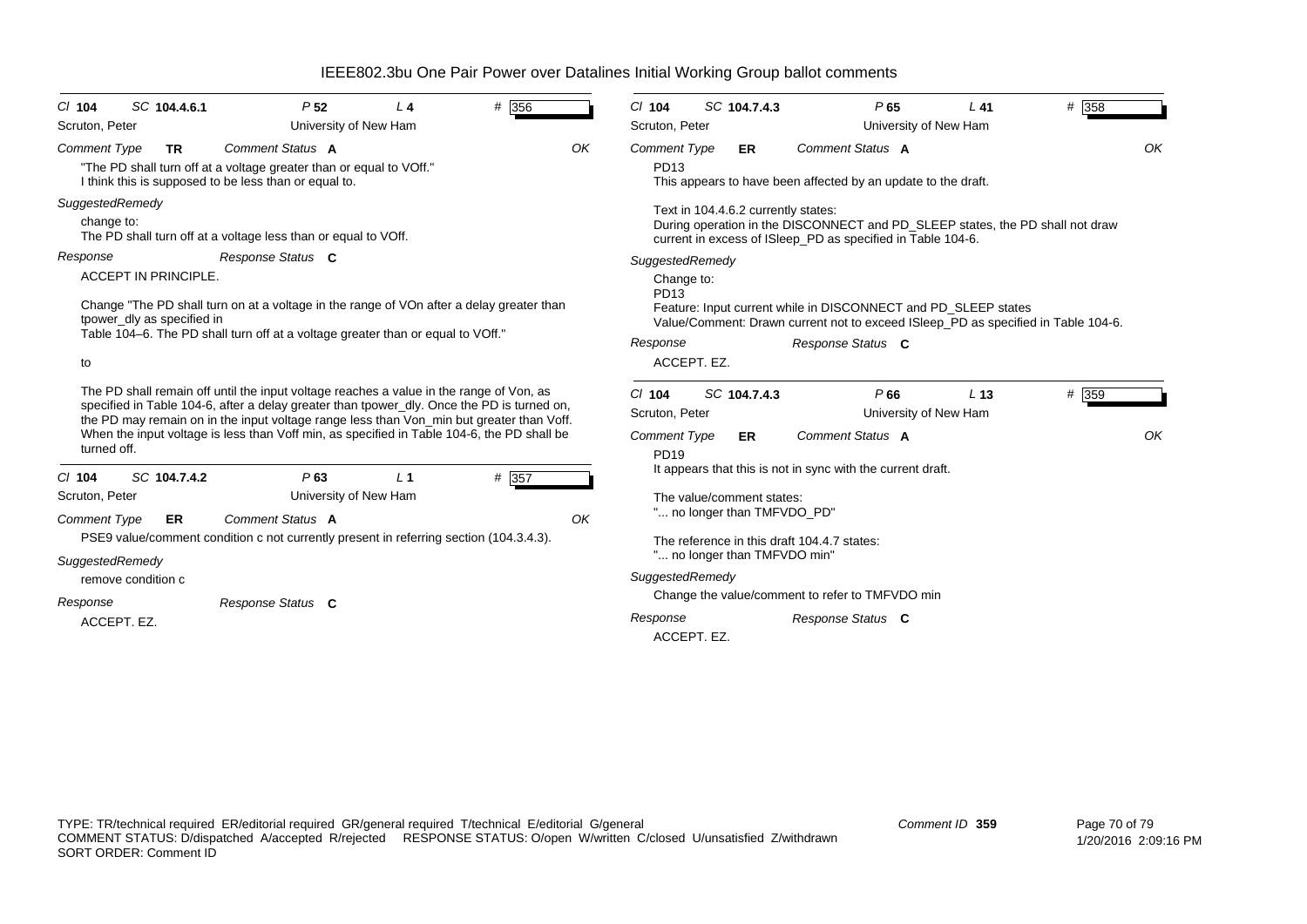| $CI$ 104                       | SC 104.7.4.7                  |                                                                                                                                                                                                                                    | P68                                      | L29 | # 360              |    | $Cl$ 104                                                                                                                                            |  | SC 104.3.3.4 | P38                                                                                                                                                         |                    | L28             | #<br>363      |                      |
|--------------------------------|-------------------------------|------------------------------------------------------------------------------------------------------------------------------------------------------------------------------------------------------------------------------------|------------------------------------------|-----|--------------------|----|-----------------------------------------------------------------------------------------------------------------------------------------------------|--|--------------|-------------------------------------------------------------------------------------------------------------------------------------------------------------|--------------------|-----------------|---------------|----------------------|
| Scruton, Peter                 |                               |                                                                                                                                                                                                                                    | University of New Ham                    |     |                    |    | Slavick, Jeff                                                                                                                                       |  |              |                                                                                                                                                             | Avago Technologies |                 |               |                      |
| <b>Comment Type</b><br>SCCP13: | ER<br>voltage within tW0L"    | Comment Status A<br>Value/Comment: "Initiate by pulling PI port voltage low and then pulling up the PI port                                                                                                                        |                                          |     |                    | OK | <b>Comment Type</b><br>SuggestedRemedy                                                                                                              |  | т            | Comment Status A<br>The timers are listed and stated what their used for, but the durations are scattered around<br>Clause 104 in several different tables. |                    |                 |               | ΟK                   |
|                                | 104.6.3.3 states:             | The master device shall initiate a read time slot by pulling its<br>PI port voltage low and then pulling-up the PI port voltage within tW1L.                                                                                       |                                          |     |                    |    | Response<br>ACCEPT. EZ.                                                                                                                             |  |              | Add a pointer reference for each timer to it's appropriate Table<br>Response Status C                                                                       |                    |                 |               |                      |
| SuggestedRemedy                | update to tW1L                |                                                                                                                                                                                                                                    |                                          |     |                    |    | $CI$ 104                                                                                                                                            |  | SC 104.3.3.6 | $P$ 40                                                                                                                                                      |                    | L <sub>27</sub> | # 364         |                      |
| Response                       |                               | Response Status C                                                                                                                                                                                                                  |                                          |     |                    |    | Slavick, Jeff                                                                                                                                       |  |              |                                                                                                                                                             | Avago Technologies |                 |               |                      |
| ACCEPT. EZ.                    |                               |                                                                                                                                                                                                                                    |                                          |     |                    |    | Comment Type                                                                                                                                        |  | <b>TR</b>    | Comment Status A                                                                                                                                            |                    |                 |               | OK                   |
| $Cl$ 104<br>Scruton, Peter     | SC 104.6.4.4                  |                                                                                                                                                                                                                                    | P <sub>59</sub><br>University of New Ham | L35 | $# \overline{361}$ |    | In Figure 104-4 the exit from POWER_UP could have a conflict of exit condition if both<br>tin_rush_timer and power_applied assert at the same time. |  |              |                                                                                                                                                             |                    |                 |               |                      |
| <b>Comment Type</b>            | $\mathbf{T}$                  | Comment Status A                                                                                                                                                                                                                   |                                          |     |                    | OK | SuggestedRemedy                                                                                                                                     |  |              | Add "* !power_applied" to the exit path from POWER_UP to RESTART                                                                                            |                    |                 |               |                      |
|                                |                               | Table 104-8-CLASS_TYPE_INFO Register Table                                                                                                                                                                                         |                                          |     |                    |    | Response                                                                                                                                            |  |              | Response Status C                                                                                                                                           |                    |                 |               |                      |
|                                | Missing Type A+B              |                                                                                                                                                                                                                                    |                                          |     |                    |    | ACCEPT. EZ.                                                                                                                                         |  |              |                                                                                                                                                             |                    |                 |               |                      |
| SuggestedRemedy                |                               |                                                                                                                                                                                                                                    |                                          |     |                    |    | $Cl$ 104                                                                                                                                            |  | SC 104.3.3.3 | P37                                                                                                                                                         |                    | L <sub>15</sub> | # 365         |                      |
|                                | WXYZb - Type A+B              | Insert new mapping below Type B                                                                                                                                                                                                    |                                          |     |                    |    | Slavick, Jeff                                                                                                                                       |  |              |                                                                                                                                                             | Avago Technologies |                 |               |                      |
|                                |                               | where WXYZ equals one of the 14 reserved 4-bit values.                                                                                                                                                                             |                                          |     |                    |    | <b>Comment Type</b>                                                                                                                                 |  | ER           | Comment Status A<br>mfys_valid uses the defintion in 104.3.7.1 which comes after it's use in state diagrams and                                             |                    |                 |               | OK                   |
| Response                       |                               | Response Status C                                                                                                                                                                                                                  |                                          |     |                    |    | variable defintions                                                                                                                                 |  |              |                                                                                                                                                             |                    |                 |               |                      |
| <b>ACCEPT IN PRINCIPLE.</b>    |                               |                                                                                                                                                                                                                                    |                                          |     |                    |    | SuggestedRemedy                                                                                                                                     |  |              |                                                                                                                                                             |                    |                 |               |                      |
|                                |                               | 1011 will be assigned Type C where Type C was Type A+B.                                                                                                                                                                            |                                          |     |                    |    | <b>TRUE/FALSE</b>                                                                                                                                   |  |              | Add pointer to 104.3.7 to the mfs_valid definition to link the condition of when it's                                                                       |                    |                 |               |                      |
| $CI$ 104                       | SC 104.3.3.6                  |                                                                                                                                                                                                                                    | $P$ 40                                   | L21 | # 362              |    | Response                                                                                                                                            |  |              | Response Status C                                                                                                                                           |                    |                 |               |                      |
| Slavick, Jeff                  |                               |                                                                                                                                                                                                                                    | Avago Technologies                       |     |                    |    | ACCEPT.                                                                                                                                             |  |              |                                                                                                                                                             |                    |                 |               |                      |
| <b>Comment Type</b>            | <b>TR</b>                     | Comment Status A                                                                                                                                                                                                                   |                                          |     |                    | OK |                                                                                                                                                     |  |              |                                                                                                                                                             |                    |                 |               |                      |
|                                |                               | In Figure 104-4 the exit from DETECTION has a potential conflict when both<br>valid_signature and tdet_timer_done assert at the same time.                                                                                         |                                          |     |                    |    |                                                                                                                                                     |  |              |                                                                                                                                                             |                    |                 |               |                      |
| SuggestedRemedy                |                               |                                                                                                                                                                                                                                    |                                          |     |                    |    |                                                                                                                                                     |  |              |                                                                                                                                                             |                    |                 |               |                      |
|                                |                               | Add !tdet_time_done to the exit paths to CLASSIFICATION and POWER_UP                                                                                                                                                               |                                          |     |                    |    |                                                                                                                                                     |  |              |                                                                                                                                                             |                    |                 |               |                      |
| Response                       | ACCEPT. EZ.                   | Response Status C                                                                                                                                                                                                                  |                                          |     |                    |    |                                                                                                                                                     |  |              |                                                                                                                                                             |                    |                 |               |                      |
|                                | <b>SORT ORDER: Comment ID</b> | TYPE: TR/technical required ER/editorial required GR/general required T/technical E/editorial G/general<br>COMMENT STATUS: D/dispatched A/accepted R/rejected RESPONSE STATUS: O/open W/written C/closed U/unsatisfied Z/withdrawn |                                          |     |                    |    |                                                                                                                                                     |  |              |                                                                                                                                                             | Comment ID 365     |                 | Page 71 of 79 | 1/20/2016 2:09:16 PM |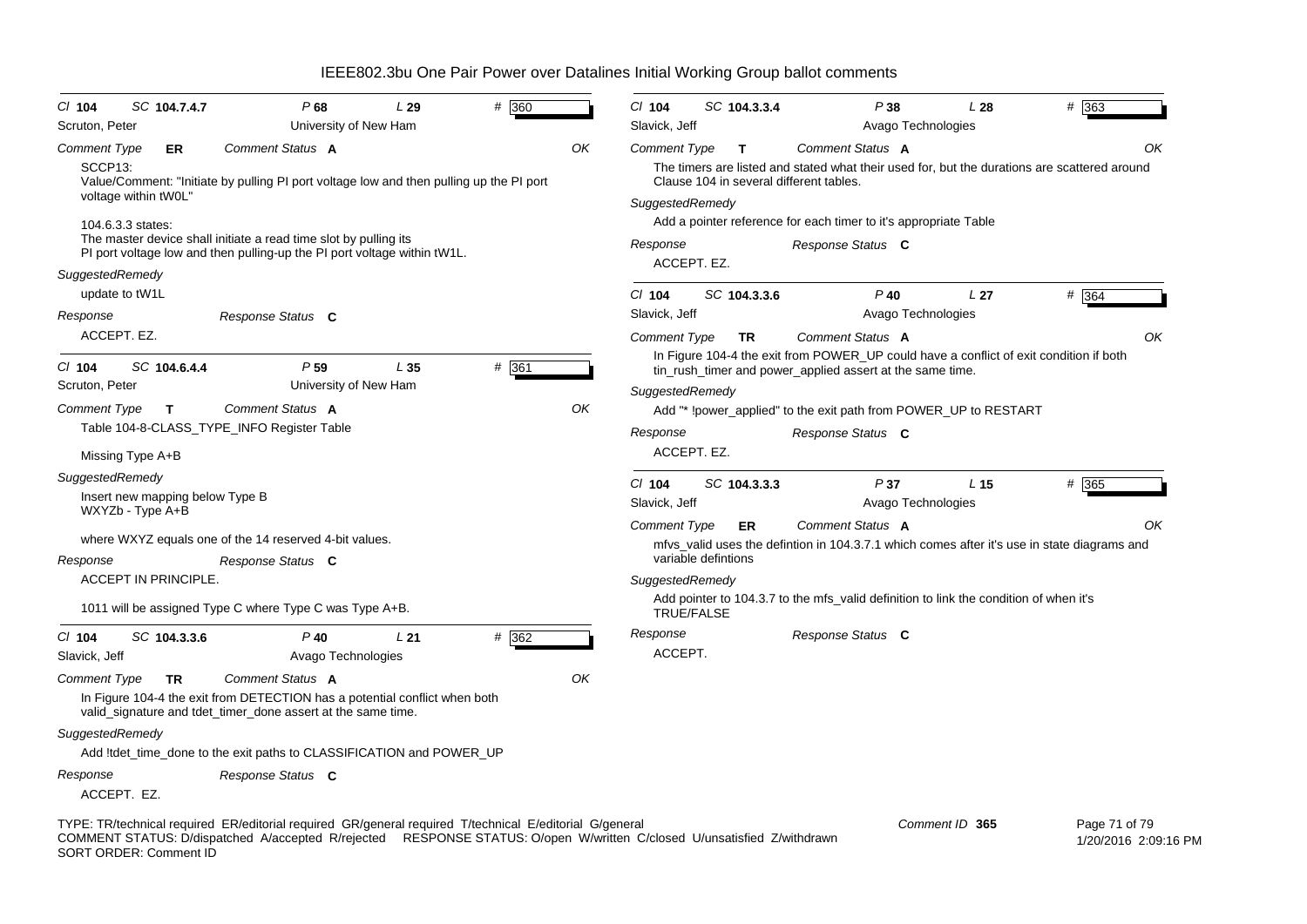| $Cl$ 104                                                                                                                                 | SC 104.3.3.6                | $P$ 40                                                                     | L46    | # 366 |          | $Cl$ 104                                                                                                                                 | SC 104.4.3.6                                                                                                           | $P$ 49                                                                                                                                                                              | L <sub>37</sub> | # 369   |  |  |  |
|------------------------------------------------------------------------------------------------------------------------------------------|-----------------------------|----------------------------------------------------------------------------|--------|-------|----------|------------------------------------------------------------------------------------------------------------------------------------------|------------------------------------------------------------------------------------------------------------------------|-------------------------------------------------------------------------------------------------------------------------------------------------------------------------------------|-----------------|---------|--|--|--|
| Slavick, Jeff<br>Avago Technologies                                                                                                      |                             |                                                                            |        |       |          | Slavick, Jeff<br>Avago Technologies                                                                                                      |                                                                                                                        |                                                                                                                                                                                     |                 |         |  |  |  |
| <b>Comment Type</b>                                                                                                                      | <b>TR</b>                   | Comment Status A                                                           |        |       | OK       | <b>Comment Type</b>                                                                                                                      | TR                                                                                                                     | Comment Status A                                                                                                                                                                    |                 | OK      |  |  |  |
| In Figure 104-4 the exit from SETTLE_SLEEP has a potential conflict if both vsleep_valid<br>and toff timer done assert at the same time. |                             |                                                                            |        |       |          |                                                                                                                                          | Exit from PD_SLEEP could have potential exit conflict when both wakeup and<br>Vpd>Vsig_disable occur at the same time. |                                                                                                                                                                                     |                 |         |  |  |  |
| SuggestedRemedy                                                                                                                          |                             |                                                                            |        |       |          | SuggestedRemedy                                                                                                                          |                                                                                                                        |                                                                                                                                                                                     |                 |         |  |  |  |
| Add "*!toff_timer_done" to the exit from SETTLE_SLEEP to SLEEP                                                                           |                             |                                                                            |        |       |          | Add "* Vpd < Vsig_disable" to the transition from PD_SLEEP to DO_DETECTION                                                               |                                                                                                                        |                                                                                                                                                                                     |                 |         |  |  |  |
| Response Status C<br>Response                                                                                                            |                             |                                                                            |        |       |          | Response<br>Response Status C                                                                                                            |                                                                                                                        |                                                                                                                                                                                     |                 |         |  |  |  |
|                                                                                                                                          | ACCEPT. EZ.                 |                                                                            |        |       |          |                                                                                                                                          | ACCEPT. EZ.                                                                                                            |                                                                                                                                                                                     |                 |         |  |  |  |
| $CI$ 104                                                                                                                                 | SC 104.4.3.6                | $P$ 49                                                                     | $L$ 49 | # 367 |          | $CI$ FM                                                                                                                                  | SC FM                                                                                                                  | P <sub>7</sub>                                                                                                                                                                      | L <sub>13</sub> | # $370$ |  |  |  |
| Slavick, Jeff                                                                                                                            |                             | Avago Technologies                                                         |        |       |          | Thompson, Geoff                                                                                                                          |                                                                                                                        | GraCaSI S. A.                                                                                                                                                                       |                 |         |  |  |  |
| <b>Comment Type</b>                                                                                                                      | <b>TR</b>                   | Comment Status A                                                           |        |       | OK       | OK<br>Comment Status A<br><b>Comment Type</b><br>Е                                                                                       |                                                                                                                        |                                                                                                                                                                                     |                 |         |  |  |  |
|                                                                                                                                          |                             | In Figure 104-6 the exit from DO_DETECTION has a potential conflict when a |        |       |          | Dove is missing as Phase II TF Chair                                                                                                     |                                                                                                                        |                                                                                                                                                                                     |                 |         |  |  |  |
|                                                                                                                                          |                             | sccp_reset_pulse occurs when Vpd exceeds Vsig_disable                      |        |       |          | SuggestedRemedy                                                                                                                          |                                                                                                                        |                                                                                                                                                                                     |                 |         |  |  |  |
| SuggestedRemedy                                                                                                                          |                             |                                                                            |        |       |          | Demote Dwelley to Phase I TF Chair. Add Dove as Phase II TF Chair                                                                        |                                                                                                                        |                                                                                                                                                                                     |                 |         |  |  |  |
|                                                                                                                                          |                             | Add !sccp_reset_pulse to the exit from DO_DETECTION to MDI_POWER1          |        |       |          | Response<br>Response Status C                                                                                                            |                                                                                                                        |                                                                                                                                                                                     |                 |         |  |  |  |
| Response<br>Response Status C                                                                                                            |                             |                                                                            |        |       |          | ACCEPT. EZ.                                                                                                                              |                                                                                                                        |                                                                                                                                                                                     |                 |         |  |  |  |
|                                                                                                                                          | ACCEPT. EZ.                 |                                                                            |        |       |          |                                                                                                                                          |                                                                                                                        |                                                                                                                                                                                     |                 |         |  |  |  |
| $Cl$ 104                                                                                                                                 | SC 104.4.3.4                | $P$ 48                                                                     | L48    | # 368 |          | $CI$ 1                                                                                                                                   | SC 1.4.5                                                                                                               | P <sub>16</sub>                                                                                                                                                                     | L <sub>19</sub> | # 371   |  |  |  |
| Slavick, Jeff                                                                                                                            |                             | Avago Technologies                                                         |        |       |          | Thompson, Geoff                                                                                                                          |                                                                                                                        | GraCaSI S. A.                                                                                                                                                                       |                 |         |  |  |  |
|                                                                                                                                          |                             | Comment Status A                                                           |        |       | OK       | <b>Comment Type</b>                                                                                                                      | ER.                                                                                                                    | Comment Status A                                                                                                                                                                    |                 | OK      |  |  |  |
| <b>Comment Type</b><br><b>TR</b><br>sccp_watchdog_timer is missing a duration                                                            |                             |                                                                            |        |       |          |                                                                                                                                          |                                                                                                                        | The label "Type A+B PoDL System" is clumsy and sort of indicates lower status than Type<br>A or Type B. I would hope that this type would be the designpoint of the future and that |                 |         |  |  |  |
|                                                                                                                                          |                             |                                                                            |        |       |          |                                                                                                                                          |                                                                                                                        | any future PHY work should be directed at the encompassing spec.                                                                                                                    |                 |         |  |  |  |
| SuggestedRemedy                                                                                                                          |                             |                                                                            |        |       |          | SuggestedRemedy                                                                                                                          |                                                                                                                        |                                                                                                                                                                                     |                 |         |  |  |  |
| Add a timer duration of appropriate length                                                                                               |                             |                                                                            |        |       |          |                                                                                                                                          | I strongly suggest that you relabel the "universal" PoDL system as "Type C PoDL System"                                |                                                                                                                                                                                     |                 |         |  |  |  |
| Response                                                                                                                                 | <b>ACCEPT IN PRINCIPLE.</b> | Response Status C                                                          |        |       |          | in the hope that it will become the more widely known and enduring label. Also, change<br>elsewhere throughout the draft as appropriate. |                                                                                                                        |                                                                                                                                                                                     |                 |         |  |  |  |
| Max time for valid classification sequence is ~131ms. Propose adding a spec for                                                          |                             |                                                                            |        |       | Response |                                                                                                                                          | Response Status C                                                                                                      |                                                                                                                                                                                     |                 |         |  |  |  |
| sccp_watchdog_timer max and min of 200ms and 150ms, respectively to Table 104-6.                                                         |                             |                                                                            |        |       |          |                                                                                                                                          | <b>ACCEPT IN PRINCIPLE.</b>                                                                                            |                                                                                                                                                                                     |                 |         |  |  |  |
|                                                                                                                                          |                             |                                                                            |        |       |          |                                                                                                                                          |                                                                                                                        | Editor given license to search and replace Type A+B with Type C. Create definition of Type<br>C to be what's currently defined as Type A+B.                                         |                 |         |  |  |  |
|                                                                                                                                          |                             |                                                                            |        |       |          |                                                                                                                                          | See comment 184.                                                                                                       |                                                                                                                                                                                     |                 |         |  |  |  |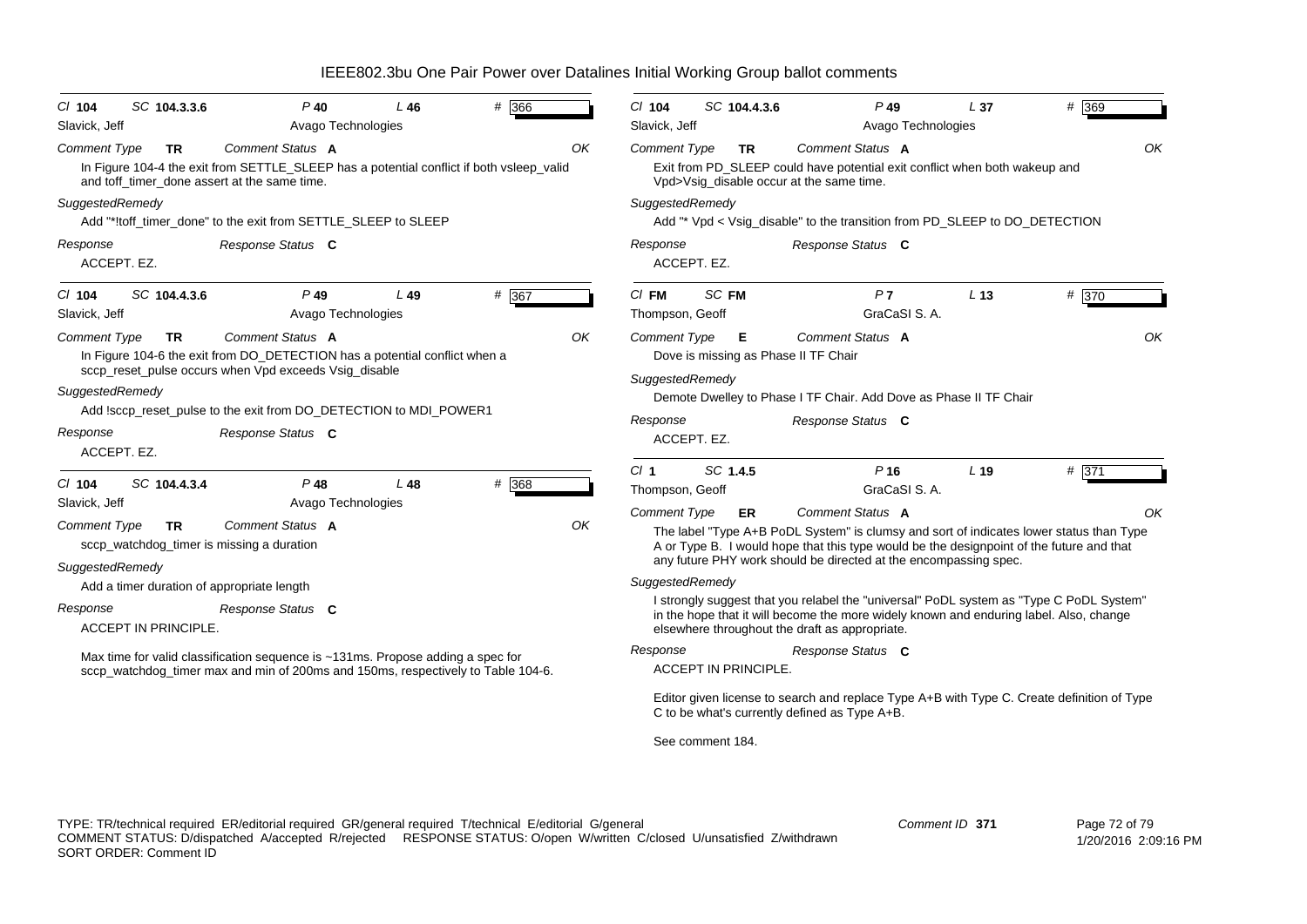| SC 30.14.1.1.4<br>$CI$ 30<br>Thompson, Geoff | P <sub>22</sub><br>GraCaSI S.A.                                                                                                             | L <sub>11</sub> | # 372 |    | $Cl$ 104<br>Thompson, Geoff            | SC 104.1                        | P33<br>GraCaSI S. A.                                                                                                                            | L <sub>14</sub> | # 375 |    |
|----------------------------------------------|---------------------------------------------------------------------------------------------------------------------------------------------|-----------------|-------|----|----------------------------------------|---------------------------------|-------------------------------------------------------------------------------------------------------------------------------------------------|-----------------|-------|----|
| <b>Comment Type</b><br><b>TR</b>             | Comment Status A<br>Typo/cut-paste error. Label for Type B PoDL PSE is incorrect                                                            |                 |       | OK | <b>Comment Type</b><br>Improve grammar | Е                               | Comment Status A                                                                                                                                |                 |       | OK |
| SuggestedRemedy                              | Change label from "Type AB" to "Type B"                                                                                                     |                 |       |    | SuggestedRemedy                        |                                 | Change to read: "required at each end of the link"                                                                                              |                 |       |    |
| Response<br>ACCEPT. EZ.                      | Response Status C                                                                                                                           |                 |       |    | Response<br>ACCEPT. EZ.                |                                 | Response Status C                                                                                                                               |                 |       |    |
| See comment 193.                             |                                                                                                                                             |                 |       |    | $Cl$ 104<br>Thompson, Geoff            | SC 104.1.2                      | P33<br>GraCaSI S. A.                                                                                                                            | L36             | # 376 |    |
| SC 104<br>$Cl$ 104<br>Thompson, Geoff        | P33<br>GraCaSI S. A.                                                                                                                        | L <sub>1</sub>  | # 373 |    | <b>Comment Type</b>                    | ER                              | Comment Status A                                                                                                                                |                 |       | OK |
| <b>Comment Type</b><br>Е                     | Comment Status A                                                                                                                            |                 |       | OK | Ethernet data.                         |                                 | Sentence 2 does not make it clear that the data being referenced is out-of-band to                                                              |                 |       |    |
|                                              | The clause title is not descriptive of the technology. The title as stated could describe<br>power over a single pair for (e.g.) 100BASE-T. |                 |       |    | SuggestedRemedy                        |                                 |                                                                                                                                                 |                 |       |    |
| SuggestedRemedy                              |                                                                                                                                             |                 |       |    |                                        |                                 | Change sentence to read: "Data which is out of band to normal Ethernet traffic may be<br>transmitted and received between the PSE and PD prior" |                 |       |    |
|                                              | Change the clause title to be: "Power over Single-Pair Data Lines (PoDL)                                                                    |                 |       |    | Response                               |                                 | Response Status C                                                                                                                               |                 |       |    |
| Response<br>ACCEPT.                          | Response Status C                                                                                                                           |                 |       |    | ACCEPT. EZ.                            |                                 |                                                                                                                                                 |                 |       |    |
|                                              | TFTD clause title change. Apply global search and replace for any change.                                                                   |                 |       |    | $CI$ 104<br>Thompson, Geoff            | SC 104.1.3                      | P35<br>GraCaSI S.A.                                                                                                                             | L35             | # 377 |    |
|                                              | Check with David Law about the impact on the PAR doc.                                                                                       |                 |       |    | <b>Comment Type</b>                    | <b>TR</b>                       | Comment Status A                                                                                                                                |                 |       | OK |
| SC 104.1<br>$Cl$ 104                         | P33                                                                                                                                         | L <sub>12</sub> | # 374 |    |                                        | Diagram does not depict MDI/PI. |                                                                                                                                                 |                 |       |    |
| Thompson, Geoff                              | GraCaSI S.A.                                                                                                                                |                 |       |    | SuggestedRemedy                        |                                 |                                                                                                                                                 |                 |       |    |
| <b>Comment Type</b><br>ER                    | Comment Status A                                                                                                                            |                 |       | OK |                                        |                                 | Add 2 instances of the MDI/PI to diagram 104-3.                                                                                                 |                 |       |    |
|                                              | We do not specify the power supply, only its characteristics (on the load side)                                                             |                 |       |    | Response                               |                                 | Response Status C                                                                                                                               |                 |       |    |
| SuggestedRemedy                              |                                                                                                                                             |                 |       |    | ACCEPT. EZ.                            |                                 |                                                                                                                                                 |                 |       |    |
| balanced twisted-pair cabling system."       | Change to read: "The characteristics of a power source to add power to the 100 ohm single                                                   |                 |       |    |                                        |                                 |                                                                                                                                                 |                 |       |    |
| Response                                     | Response Status C                                                                                                                           |                 |       |    |                                        |                                 |                                                                                                                                                 |                 |       |    |
| ACCEPT. EZ.                                  |                                                                                                                                             |                 |       |    |                                        |                                 |                                                                                                                                                 |                 |       |    |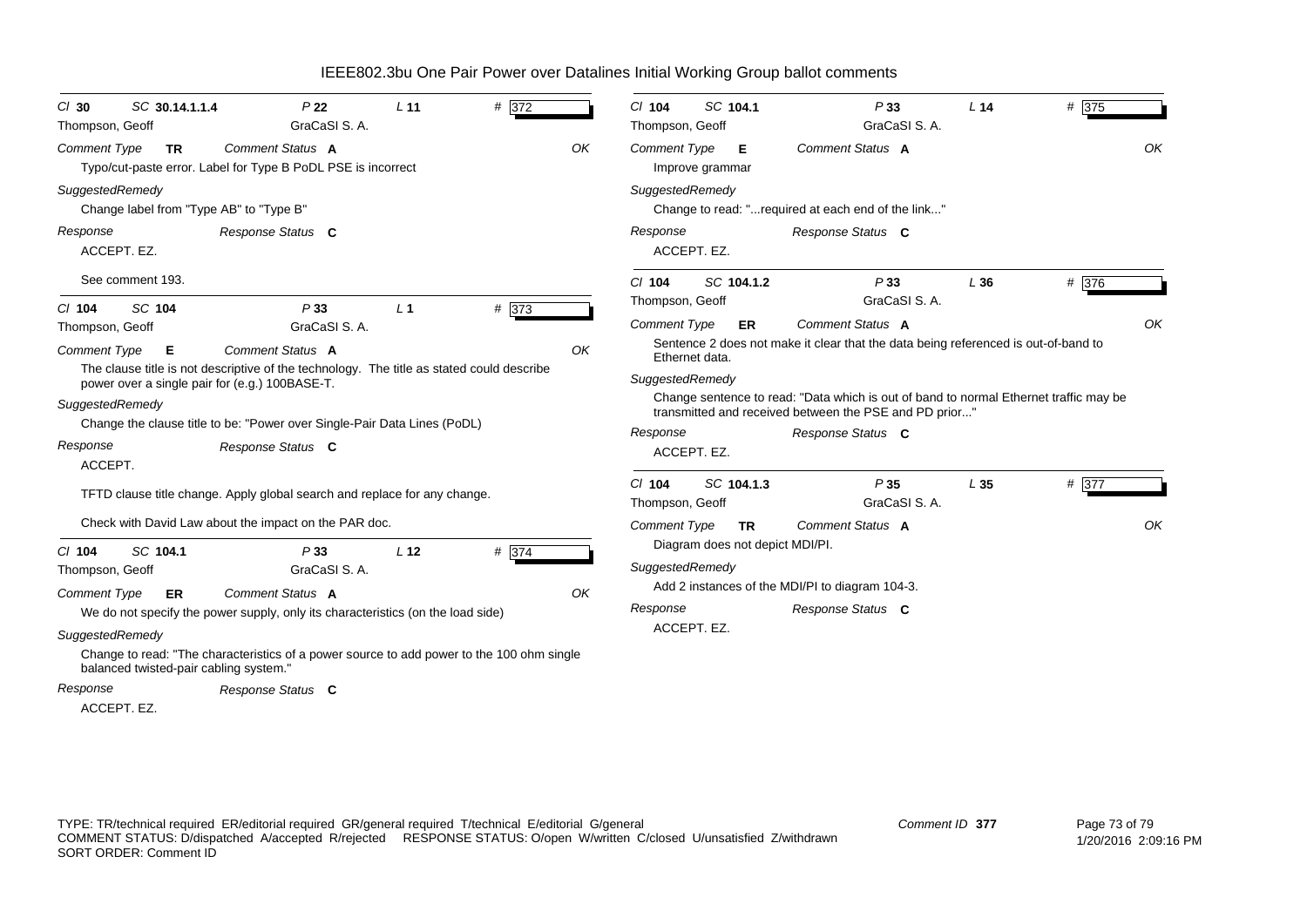| $CI$ 104            | SC 104.3.5                    | $P$ 42                                                                                  | $L$ 41          | # 378 |    | $Cl$ 104            | SC 104.6.4.3      | P <sub>59</sub>                                                                           | L <sub>12</sub> | # 381   |
|---------------------|-------------------------------|-----------------------------------------------------------------------------------------|-----------------|-------|----|---------------------|-------------------|-------------------------------------------------------------------------------------------|-----------------|---------|
| Thompson, Geoff     |                               | GraCaSI S.A.                                                                            |                 |       |    | Trowbridge, Steve   |                   | Alcatel-Lucent                                                                            |                 |         |
| <b>Comment Type</b> | <b>TR</b>                     | Comment Status A                                                                        |                 |       | OK | <b>Comment Type</b> | Е.                | Comment Status A                                                                          |                 | OK      |
|                     | Space missing/typo            |                                                                                         |                 |       |    |                     |                   | I am guessing "CCh" and "AAh" are intended to represent hexadecimal numbers. If so,       |                 |         |
| SuggestedRemedy     |                               |                                                                                         |                 |       |    |                     |                   | clause 1.2.5 indicates the format should be 0xCC and 0xAA.                                |                 |         |
|                     |                               | Change "offull" to read "awful" (whoops, no I mean "of full")                           |                 |       |    | SuggestedRemedy     |                   |                                                                                           |                 |         |
| Response            |                               | Response Status C                                                                       |                 |       |    |                     |                   | Change to 0xCC and 0xAA in Figure 104-12 and headings of 104.6.4.3.1 and 104.6.4.4        |                 |         |
| ACCEPT. EZ.         |                               |                                                                                         |                 |       |    | Response            |                   | Response Status C                                                                         |                 |         |
|                     |                               |                                                                                         |                 |       |    |                     | ACCEPT. EZ.       |                                                                                           |                 |         |
|                     | This is an editorial comment! |                                                                                         |                 |       |    |                     |                   |                                                                                           |                 |         |
| $Cl$ 30             | SC 30.14.1.1.5                | P <sub>22</sub>                                                                         | L <sub>28</sub> | # 379 |    | $Cl$ 104            | SC 104.6.4.4      | P <sub>59</sub>                                                                           | L36             | $#$ 382 |
| Thompson, Geoff     |                               | GraCaSI S.A.                                                                            |                 |       |    | Trowbridge, Steve   |                   | Alcatel-Lucent                                                                            |                 |         |
|                     |                               |                                                                                         |                 |       |    | <b>Comment Type</b> | Е                 | Comment Status A                                                                          |                 | OK      |
| <b>Comment Type</b> | TR.                           | Comment Status A                                                                        |                 |       | OK |                     |                   | The "b" suffix on binary numbers doesn't appear elsewhere in the standard, or even lower  |                 |         |
|                     |                               | Typo/cut-paste error. Label for Type B PoDL PSE is incorrect                            |                 |       |    |                     |                   | in the same table where the 8-bit values are represented                                  |                 |         |
| SuggestedRemedy     |                               |                                                                                         |                 |       |    | SuggestedRemedy     |                   |                                                                                           |                 |         |
|                     |                               | Change label from "Type AB" to "Type B"                                                 |                 |       |    |                     |                   | Change 1110b to 1110 and 1101b to 1101 for Type A and Type B in the first row of Table    |                 |         |
| Response            |                               | Response Status C                                                                       |                 |       |    | $104 - 8$           |                   |                                                                                           |                 |         |
| ACCEPT. EZ.         |                               |                                                                                         |                 |       |    | Response            |                   | Response Status C                                                                         |                 |         |
|                     |                               |                                                                                         |                 |       |    |                     | ACCEPT. EZ.       |                                                                                           |                 |         |
|                     | See comment 262.              |                                                                                         |                 |       |    | $CI$ FM             | SC FM             | P <sub>9</sub>                                                                            | $L_4$           | # 383   |
| $Cl$ 104            | SC 104.3.6                    | $P$ 43                                                                                  | L <sub>35</sub> | # 380 |    |                     | Zimmerman, George | CME Consulting/LTC                                                                        |                 |         |
| Trowbridge, Steve   |                               | Alcatel-Lucent                                                                          |                 |       |    | Comment Type        | Е                 | Comment Status A                                                                          |                 | OK      |
| <b>Comment Type</b> | E                             | Comment Status A                                                                        |                 |       | OK |                     |                   | "Amendment title (SHALL match PAR)" needs to be filled in with the amendment title in the |                 |         |
|                     |                               | Rows where the "Type" field is left blank (rows 5-20 of Table 104-3 and rows 4a-13 of   |                 |       |    | <b>PAR</b>          |                   |                                                                                           |                 |         |
|                     |                               | Table 104-6) presumably apply to both Type A and B                                      |                 |       |    | SuggestedRemedy     |                   |                                                                                           |                 |         |
| SuggestedRemedy     |                               |                                                                                         |                 |       |    |                     |                   | See comment - replace text with amendment title from the PAR                              |                 |         |
|                     |                               | Change the blank cells in these rows to "A or B" or "A, B". Could merge groups of cells |                 |       |    | Response            |                   |                                                                                           |                 |         |
|                     |                               | vertically to not make this too repetitions                                             |                 |       |    |                     |                   | Response Status C                                                                         |                 |         |
| Response            |                               | Response Status C                                                                       |                 |       |    |                     | ACCEPT. EZ.       |                                                                                           |                 |         |
|                     | <b>ACCEPT IN PRINCIPLE</b>    |                                                                                         |                 |       |    |                     |                   |                                                                                           |                 |         |
|                     |                               | Editor given license to review blank cells and insert values as appropriate.            |                 |       |    |                     |                   |                                                                                           |                 |         |
|                     |                               |                                                                                         |                 |       |    |                     |                   |                                                                                           |                 |         |
|                     | See comment comment 371.      |                                                                                         |                 |       |    |                     |                   |                                                                                           |                 |         |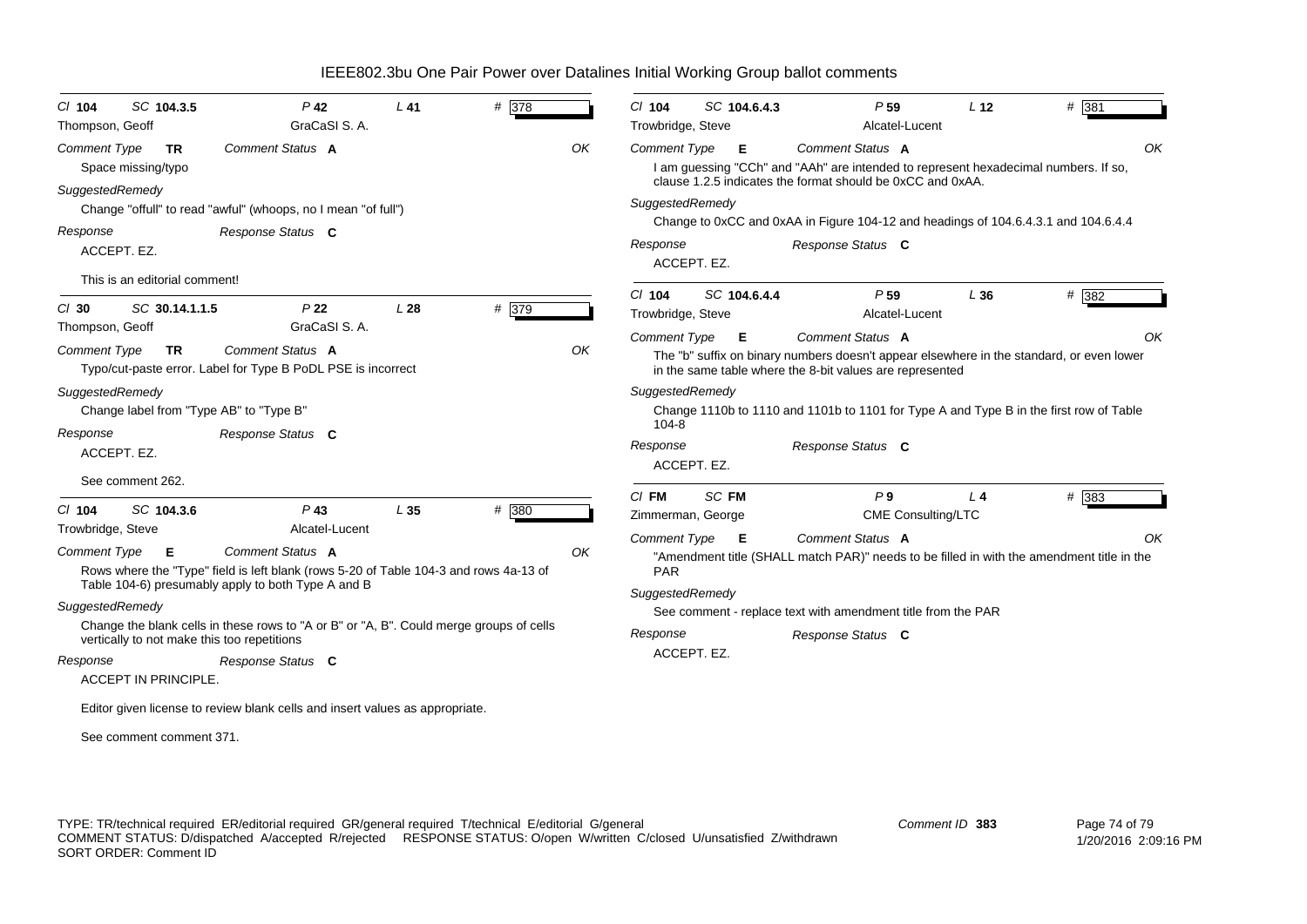| $CI$ FM             | <b>SC FM</b>                       | P9                                                                                                                                                                             | L29             | # 384 |    | $Cl$ 30             | SC 30.14.1.1.3          |                                                                                                                                                                                                                                                                                                                               | P <sub>21</sub>                                                                             | L <sub>51</sub>                                                                                                                                                                  | # 387         |  |  |  |
|---------------------|------------------------------------|--------------------------------------------------------------------------------------------------------------------------------------------------------------------------------|-----------------|-------|----|---------------------|-------------------------|-------------------------------------------------------------------------------------------------------------------------------------------------------------------------------------------------------------------------------------------------------------------------------------------------------------------------------|---------------------------------------------------------------------------------------------|----------------------------------------------------------------------------------------------------------------------------------------------------------------------------------|---------------|--|--|--|
|                     | Zimmerman, George                  | <b>CME Consulting/LTC</b>                                                                                                                                                      |                 |       |    | Zimmerman, George   |                         |                                                                                                                                                                                                                                                                                                                               | <b>CME Consulting/LTC</b>                                                                   |                                                                                                                                                                                  |               |  |  |  |
| <b>Comment Type</b> | Е                                  | Comment Status A                                                                                                                                                               |                 |       | OK | Comment Type        | $\mathbf{T}$            | Comment Status A                                                                                                                                                                                                                                                                                                              |                                                                                             |                                                                                                                                                                                  | OK            |  |  |  |
|                     |                                    | IEEE Std. 802.3xx-20xx should be the amendment 802.3bu                                                                                                                         |                 |       |    |                     |                         | Clause 30 definition of "searching" status is inconsistent with Clause 45 definition. Clause                                                                                                                                                                                                                                  |                                                                                             |                                                                                                                                                                                  |               |  |  |  |
| SuggestedRemedy     |                                    | See comment, replace here and globally                                                                                                                                         |                 |       |    |                     |                         | 30 defines searching as everything other than the defined states - could include states<br>OVERLOAD or OVERLOAD_DELAY (errors) Clause 45 defines searching as<br>DETECTION, which isn't sufficient either.                                                                                                                    |                                                                                             |                                                                                                                                                                                  |               |  |  |  |
| Response            |                                    | Response Status C                                                                                                                                                              |                 |       |    | SuggestedRemedy     |                         |                                                                                                                                                                                                                                                                                                                               |                                                                                             |                                                                                                                                                                                  |               |  |  |  |
|                     | ACCEPT. EZ.                        |                                                                                                                                                                                |                 |       |    |                     |                         | Make clause 30 and 45 definitions consistent. Recommend adopting clause 45 definition                                                                                                                                                                                                                                         |                                                                                             |                                                                                                                                                                                  |               |  |  |  |
| $CI$ FM             | <b>SC FM</b><br>Zimmerman, George  | P9<br><b>CME Consulting/LTC</b>                                                                                                                                                | L31             | # 385 |    |                     |                         | (DETECTION) into clause 30, and absorbing the other states into "unknown" - change line<br>38 to be "unknown initializing, error, or true state unknown", change line 51 to read<br>"searching" indiicates the PoDL PSE State diagram is in either the DETECTION,<br>CLASSIFICATION, CLASSIFICATION_EVAL, or POWER_UP states. |                                                                                             |                                                                                                                                                                                  |               |  |  |  |
| <b>Comment Type</b> | Е                                  | Comment Status A<br>IEEE Std 802.3-201X should be IEEE Std. 802.3-2015                                                                                                         |                 |       | OK | Response            | ACCEPT. EZ.             | Response Status C                                                                                                                                                                                                                                                                                                             |                                                                                             |                                                                                                                                                                                  |               |  |  |  |
| SuggestedRemedy     | Replace 802.3-201X with 802.3-2015 |                                                                                                                                                                                |                 |       |    | $Cl$ 45             | SC 45.2.7a              |                                                                                                                                                                                                                                                                                                                               | P28                                                                                         | L <sub>4</sub>                                                                                                                                                                   | # 388         |  |  |  |
| Response            |                                    | Response Status C                                                                                                                                                              |                 |       |    | Zimmerman, George   |                         |                                                                                                                                                                                                                                                                                                                               | <b>CME Consulting/LTC</b>                                                                   |                                                                                                                                                                                  |               |  |  |  |
|                     | ACCEPT. EZ.                        |                                                                                                                                                                                |                 |       |    | <b>Comment Type</b> | Е                       | Comment Status A                                                                                                                                                                                                                                                                                                              |                                                                                             |                                                                                                                                                                                  | ΟK            |  |  |  |
|                     |                                    |                                                                                                                                                                                |                 |       |    | 211b.               |                         | IEEE 802.3bg and bz insert tables have been renumbered - the last one they insert is 45-                                                                                                                                                                                                                                      |                                                                                             |                                                                                                                                                                                  |               |  |  |  |
| $CI$ FM             | <b>SC FM</b>                       | $P$ 10                                                                                                                                                                         | L <sub>13</sub> | # 386 |    | SuggestedRemedy     |                         |                                                                                                                                                                                                                                                                                                                               |                                                                                             |                                                                                                                                                                                  |               |  |  |  |
|                     | Zimmerman, George                  | <b>CME Consulting/LTC</b>                                                                                                                                                      |                 |       |    |                     |                         | Change editor's note and track tables from 802.3bq (don't worry about bz since PoDL is                                                                                                                                                                                                                                        |                                                                                             |                                                                                                                                                                                  |               |  |  |  |
| <b>Comment Type</b> | ER<br>clauses added                | Comment Status A<br>This amendment includes [complete] needs to be completed with a description of the new                                                                     |                 |       | ΟK |                     | through 45-211h         | ahead of bz). Change table numbering to begin at 45-211c and renumber tables 45-211e                                                                                                                                                                                                                                          |                                                                                             |                                                                                                                                                                                  |               |  |  |  |
| SuggestedRemedy     |                                    |                                                                                                                                                                                |                 |       |    | Response            |                         | Response Status C                                                                                                                                                                                                                                                                                                             |                                                                                             |                                                                                                                                                                                  |               |  |  |  |
|                     |                                    | fill in as: This amendment includes new clause 104 and annex 104A definining single pair                                                                                       |                 |       |    | ACCEPT.             |                         |                                                                                                                                                                                                                                                                                                                               |                                                                                             |                                                                                                                                                                                  |               |  |  |  |
|                     |                                    | power over data lines power sources and powered devices, as well as amendments to<br>Clauses 1, 30, and 45 to support the definition and management of these single pair power |                 |       |    | $CI$ 104            | SC 104.1                |                                                                                                                                                                                                                                                                                                                               | P33                                                                                         | L <sub>14</sub>                                                                                                                                                                  | # 389         |  |  |  |
| systems.            |                                    |                                                                                                                                                                                |                 |       |    | Zimmerman, George   |                         |                                                                                                                                                                                                                                                                                                                               | <b>CME Consulting/LTC</b>                                                                   |                                                                                                                                                                                  |               |  |  |  |
| Response            |                                    | Response Status C                                                                                                                                                              |                 |       |    | <b>Comment Type</b> | <b>TR</b>               | Comment Status A                                                                                                                                                                                                                                                                                                              |                                                                                             |                                                                                                                                                                                  | ΟK            |  |  |  |
|                     | ACCEPT. EZ.                        |                                                                                                                                                                                |                 |       |    | MDI.                |                         |                                                                                                                                                                                                                                                                                                                               | Clause 104 does not define an MDI as is stated here. It only defines the return loss of the |                                                                                                                                                                                  |               |  |  |  |
|                     |                                    |                                                                                                                                                                                |                 |       |    | SuggestedRemedy     |                         |                                                                                                                                                                                                                                                                                                                               |                                                                                             |                                                                                                                                                                                  |               |  |  |  |
|                     |                                    |                                                                                                                                                                                |                 |       |    |                     | transmitted with data." |                                                                                                                                                                                                                                                                                                                               |                                                                                             | Change (c) to read: "Certain electrical paramters of the medium dependent interface which<br>may be different from that specified in the PHY clause when power is simultaneously |               |  |  |  |
|                     |                                    |                                                                                                                                                                                |                 |       |    | Response            |                         | Response Status C                                                                                                                                                                                                                                                                                                             |                                                                                             |                                                                                                                                                                                  |               |  |  |  |
|                     |                                    |                                                                                                                                                                                |                 |       |    |                     | ACCEPT. EZ.             |                                                                                                                                                                                                                                                                                                                               |                                                                                             |                                                                                                                                                                                  |               |  |  |  |
|                     |                                    | TYPE: TR/technical required ER/editorial required GR/general required T/technical E/editorial G/general                                                                        |                 |       |    |                     |                         |                                                                                                                                                                                                                                                                                                                               | Comment ID 389                                                                              |                                                                                                                                                                                  | Page 75 of 79 |  |  |  |

COMMENT STATUS: D/dispatched A/accepted R/rejected RESPONSE STATUS: O/open W/written C/closed U/unsatisfied Z/withdrawn SORT ORDER: Comment ID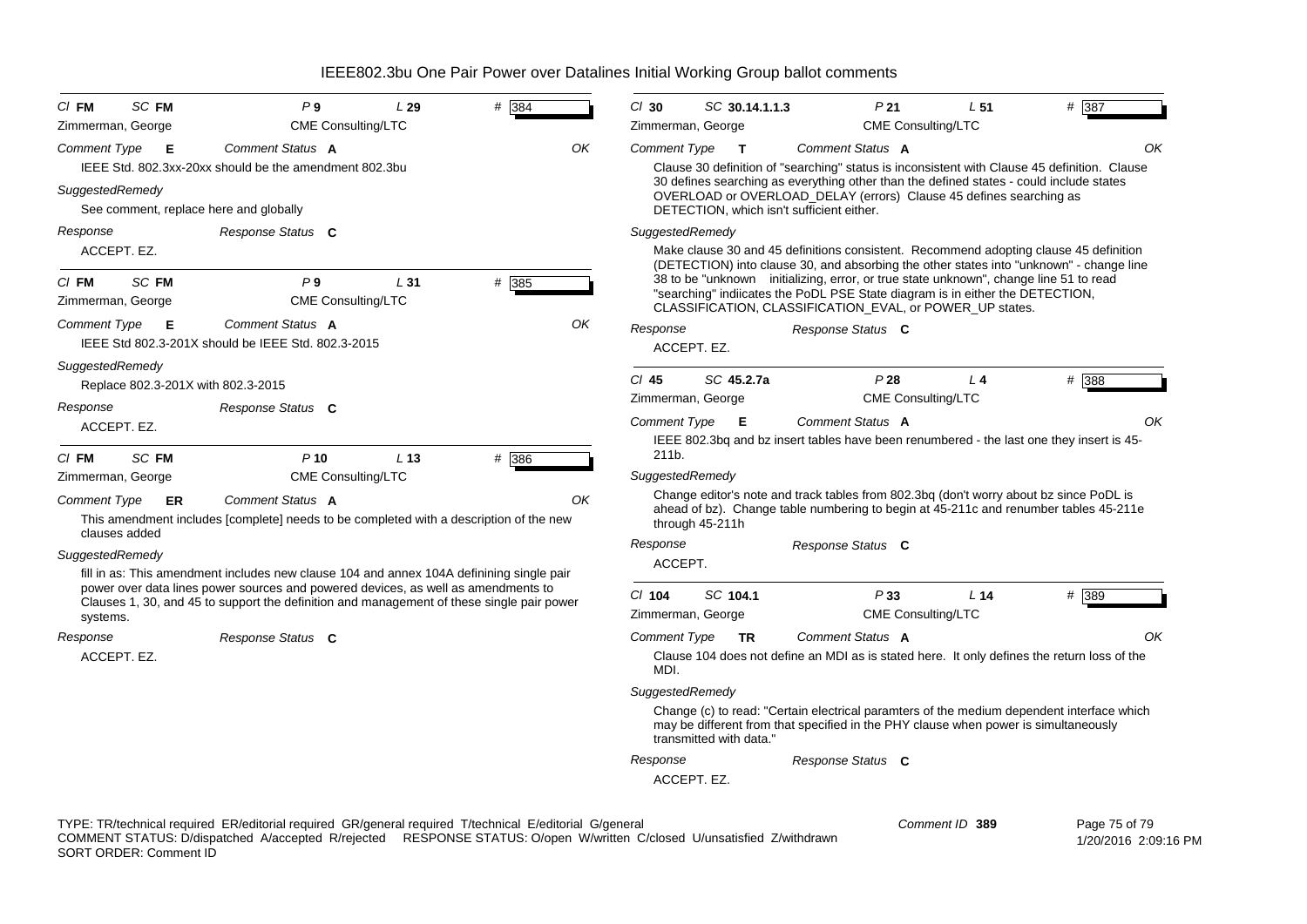| SC 104.3<br>$Cl$ 104<br>Zimmerman, George       | P36<br><b>CME Consulting/LTC</b>                                                                                                                                                                                | L <sub>13</sub> | # 390 |    | $Cl$ 104<br>SC 104.3.3.4<br>Zimmerman, George                        | P38<br><b>CME Consulting/LTC</b>                                                                                                                                                                        | L29 | $#$ 393 |
|-------------------------------------------------|-----------------------------------------------------------------------------------------------------------------------------------------------------------------------------------------------------------------|-----------------|-------|----|----------------------------------------------------------------------|---------------------------------------------------------------------------------------------------------------------------------------------------------------------------------------------------------|-----|---------|
| <b>Comment Type</b><br>E<br>SuggestedRemedy     | Comment Status A<br>A PSE is specified by its behavior observed at the PI, not via the PI.                                                                                                                      |                 |       | OK | <b>Comment Type</b><br>- E<br>would help the reader.                 | Comment Status A<br>A reference to either the duration of the timers or where the value of the timer is defined                                                                                         |     | OK      |
| change "via" to "at"<br>Response<br>ACCEPT. EZ. | Response Status C                                                                                                                                                                                               |                 |       |    | SuggestedRemedy<br>Response<br><b>ACCEPT IN PRINCIPLE.</b>           | Add See (104.x.y.z) cross references to each timer's definition.<br>Response Status C                                                                                                                   |     |         |
| SC 45.2.7a.2.9<br>C/ 45<br>Zimmerman, George    | P <sub>31</sub><br><b>CME Consulting/LTC</b>                                                                                                                                                                    | L <sub>22</sub> | # 391 |    |                                                                      | Editor given license to add cross references to each timer's defintions.                                                                                                                                |     |         |
| Comment Type<br>$\mathbf{T}$<br>SuggestedRemedy | Comment Status A<br>searching is more than just the DETECTION state.                                                                                                                                            |                 |       | OK | See comment 275 and 368.<br>SC 104.5.3<br>C/104<br>Zimmerman, George | P <sub>53</sub><br>CME Consulting/LTC                                                                                                                                                                   | L32 | $#$ 394 |
| Response<br>ACCEPT. EZ.                         | Change "in the state DETECTION" to "in any of the following states: DETECTION,<br>CLASSIFICATION, CLASSIFICATION EVAL, or POWER UP"<br>Response Status C                                                        |                 |       |    | <b>Comment Type</b><br><b>TR</b><br>can be eliminated.               | Comment Status A<br>This section only defines the MDI return loss. It doesn't define any other electrical<br>characteristics of the MDI nor does it describe test fixtures for PHYs. The header section |     | OK      |
| $Cl$ 104<br>SC 104.3.3.6<br>Zimmerman, George   | $P$ 40<br><b>CME Consulting/LTC</b>                                                                                                                                                                             | L <sub>11</sub> | # 392 |    | SuggestedRemedy                                                      | Delete 104.5.3 (lines 32 to 37), and promote 104.5.3.1 to 104.5.3.                                                                                                                                      |     |         |
| <b>Comment Type</b><br>Е                        | Comment Status A<br>pi_powered, and many other bottom lines in Figure 104-4 are too close to the bottom of the<br>state diagram boxes to easily discern the underscores.                                        |                 |       | OK | Response<br><b>ACCEPT IN PRINCIPLE.</b>                              | Response Status C<br>See comment 110 which proposes adding a a test fixture and transmitter droop spec for                                                                                              |     |         |
| SuggestedRemedy<br>Response                     | Extend boxes of IDLE, DETECTION, CLASSIFICATION, RESTART, POWER_UP,<br>POWER_ON, OVERLOAD, SETTLE_SLEEP and OVERLOAD_DELAY slightly further<br>down so that underscores can be easily read<br>Response Status C |                 |       |    | 100BASE-T1 to 104.5.3.                                               |                                                                                                                                                                                                         |     |         |
| ACCEPT. EZ.                                     |                                                                                                                                                                                                                 |                 |       |    |                                                                      |                                                                                                                                                                                                         |     |         |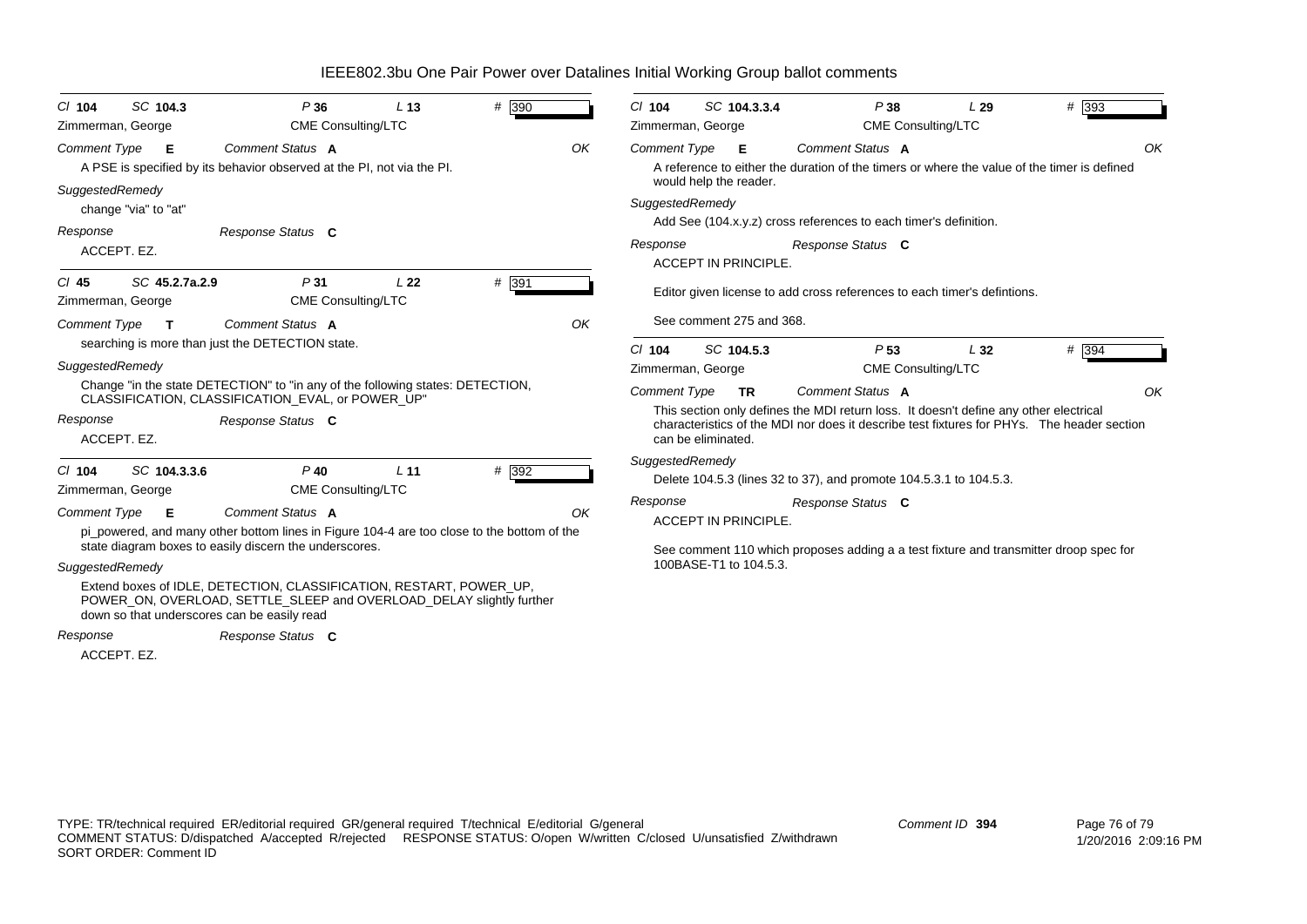| $CI$ 104                                                                                                                                                                                                                                                                                                                                                                                                                     | SC 104.3.4.1                     | $P$ 41                                                                                                                                                                                                                                                                                                                                                                                                                                                                                         | L33                             | # 395                                        | $Cl$ 104                                                | SC 104.3.4.3                                       | $P$ 42                                                                                                                                                                                                                                                                                                                                                      | L32 | # 397 |
|------------------------------------------------------------------------------------------------------------------------------------------------------------------------------------------------------------------------------------------------------------------------------------------------------------------------------------------------------------------------------------------------------------------------------|----------------------------------|------------------------------------------------------------------------------------------------------------------------------------------------------------------------------------------------------------------------------------------------------------------------------------------------------------------------------------------------------------------------------------------------------------------------------------------------------------------------------------------------|---------------------------------|----------------------------------------------|---------------------------------------------------------|----------------------------------------------------|-------------------------------------------------------------------------------------------------------------------------------------------------------------------------------------------------------------------------------------------------------------------------------------------------------------------------------------------------------------|-----|-------|
| Zimmerman, George                                                                                                                                                                                                                                                                                                                                                                                                            |                                  | <b>CME Consulting/LTC</b>                                                                                                                                                                                                                                                                                                                                                                                                                                                                      |                                 |                                              |                                                         | Zimmerman, George                                  | CME Consulting/LTC                                                                                                                                                                                                                                                                                                                                          |     |       |
| <b>Comment Type</b>                                                                                                                                                                                                                                                                                                                                                                                                          | $\mathbf T$<br>range of Ivalid?) | Comment Status A<br>"All detection currents at the PI shall be . with a valid PD detection signature" - appears<br>that the requirement somehow puts a requirement on the signature as well - I believe what<br>is meant is that the requirement is to apply WHEN a valid PD detection signature is<br>connected. (leaving the question of whether there is a limit on currents when something<br>other than a valid PD signature is connected? - or is it meant that the current is always in |                                 | OK                                           | <b>Comment Type</b><br>SuggestedRemedy<br>Response      | Е                                                  | Comment Status A<br>The wording reads like the criteria for whether the PSE should accept or reject is in Table<br>104-2, where I believe what is meant is that the voltages are specified in that table.<br>Change "Vbad_hi_PSE min as specified in Table 104-2." to read "Vbad_hi_PSE min. The<br>values of these voltages are specified in Table 104-2." |     | OK    |
| SuggestedRemedy                                                                                                                                                                                                                                                                                                                                                                                                              | problematic).                    | replace "with" with "when" (see comment, as intended meaning is unclear and perhaps                                                                                                                                                                                                                                                                                                                                                                                                            |                                 |                                              |                                                         | ACCEPT. EZ.                                        | Response Status C                                                                                                                                                                                                                                                                                                                                           |     |       |
| Response                                                                                                                                                                                                                                                                                                                                                                                                                     | ACCEPT. EZ.                      | Response Status C                                                                                                                                                                                                                                                                                                                                                                                                                                                                              |                                 |                                              | $Cl$ 104                                                | SC 104.3.5<br>Zimmerman, George                    | $P$ 42<br>CME Consulting/LTC                                                                                                                                                                                                                                                                                                                                | L41 | # 398 |
|                                                                                                                                                                                                                                                                                                                                                                                                                              | signature is connected.          | Yes - the detection current shall be in the range of Ivalid *when* a valid PD detection                                                                                                                                                                                                                                                                                                                                                                                                        |                                 |                                              | <b>Comment Type</b>                                     | Е<br>missing space "offull"                        | Comment Status A                                                                                                                                                                                                                                                                                                                                            |     | OK    |
| $CI$ 104<br>Zimmerman, George                                                                                                                                                                                                                                                                                                                                                                                                | SC 104.3.4.3                     | $P$ 42<br><b>CME Consulting/LTC</b>                                                                                                                                                                                                                                                                                                                                                                                                                                                            | L <sub>25</sub>                 | # 396                                        | Response                                                | SuggestedRemedy<br>replace "offull" with "of full" | Response Status C                                                                                                                                                                                                                                                                                                                                           |     |       |
| <b>Comment Type</b>                                                                                                                                                                                                                                                                                                                                                                                                          | $\mathbf{T}$                     | Comment Status A<br>Confusing & possibly contractory: "when those link segments exhibit any of the following<br>characteristics with a probe current, as specified in Table 104-2 and Table 104-5" -                                                                                                                                                                                                                                                                                           |                                 | OK                                           |                                                         | ACCEPT. EZ.<br>See comment 13.                     |                                                                                                                                                                                                                                                                                                                                                             |     |       |
| language appears that the the tables refer to the specification so the current, Ivalid (104-2)<br>and Iconnector (104-5). Iconnector is not defined elsewhere in the document. If I assume<br>Iconnector is the current at the connector, it would be the same refernce as Ivalid and the<br>specification of Table 104-5 is then a superset of Table 104-2 Ivalid, which makes the<br>reference to Table 104-2 unnecessary. |                                  |                                                                                                                                                                                                                                                                                                                                                                                                                                                                                                | $Cl$ 104<br><b>Comment Type</b> | SC 104.3.6<br>Zimmerman, George<br><b>TR</b> | $P$ 43<br><b>CME Consulting/LTC</b><br>Comment Status R | L <sub>19</sub>                                    | # 399<br>OK                                                                                                                                                                                                                                                                                                                                                 |     |       |
| SuggestedRemedy<br>in 104.4.4                                                                                                                                                                                                                                                                                                                                                                                                |                                  | Delete reference to Table 104-2, and define Iconnector as the current at the PD connector                                                                                                                                                                                                                                                                                                                                                                                                      |                                 |                                              |                                                         |                                                    | Power feeding ripple and noise are defined as a function of frequency, but the units are<br>specified as Vp-p, and no bandwidth for the measurmeent is defined. Need to specify what<br>filter bandwidth this Vpp is over. Same applies to item 3 in Table 104-6.                                                                                           |     |       |
| Response                                                                                                                                                                                                                                                                                                                                                                                                                     | ACCEPT IN PRINCIPLE.             | Response Status C                                                                                                                                                                                                                                                                                                                                                                                                                                                                              |                                 |                                              | SuggestedRemedy                                         |                                                    | Change units to Vp-p/Hz. (sorry - don't know how many Hz were meant).                                                                                                                                                                                                                                                                                       |     |       |
|                                                                                                                                                                                                                                                                                                                                                                                                                              | deleted instead?                 | Shouldn't the reference to Table 104-2 be retained and the reference to Table 104-5 be                                                                                                                                                                                                                                                                                                                                                                                                         |                                 |                                              | Response<br>REJECT.                                     |                                                    | Response Status <b>U</b>                                                                                                                                                                                                                                                                                                                                    |     |       |
|                                                                                                                                                                                                                                                                                                                                                                                                                              |                                  | Change Iconnector to IPD in Table 104-5.                                                                                                                                                                                                                                                                                                                                                                                                                                                       |                                 |                                              |                                                         |                                                    | We need to specify a measurement bandwidth for ripple. What is it? Commentor did not<br>accept rejection in order to keep this open for the next meeting cycle so it can be<br>addressed with a proposal from the editor and or members of the group.                                                                                                       |     |       |
|                                                                                                                                                                                                                                                                                                                                                                                                                              |                                  |                                                                                                                                                                                                                                                                                                                                                                                                                                                                                                |                                 |                                              | TFTD.                                                   |                                                    |                                                                                                                                                                                                                                                                                                                                                             |     |       |

TYPE: TR/technical required ER/editorial required GR/general required T/technical E/editorial G/general COMMENT STATUS: D/dispatched A/accepted R/rejected RESPONSE STATUS: O/open W/written C/closed U/unsatisfied Z/withdrawn SORT ORDER: Comment ID *Comment ID* **399**

 Page 77 of 79 1/20/2016 2:09:16 PM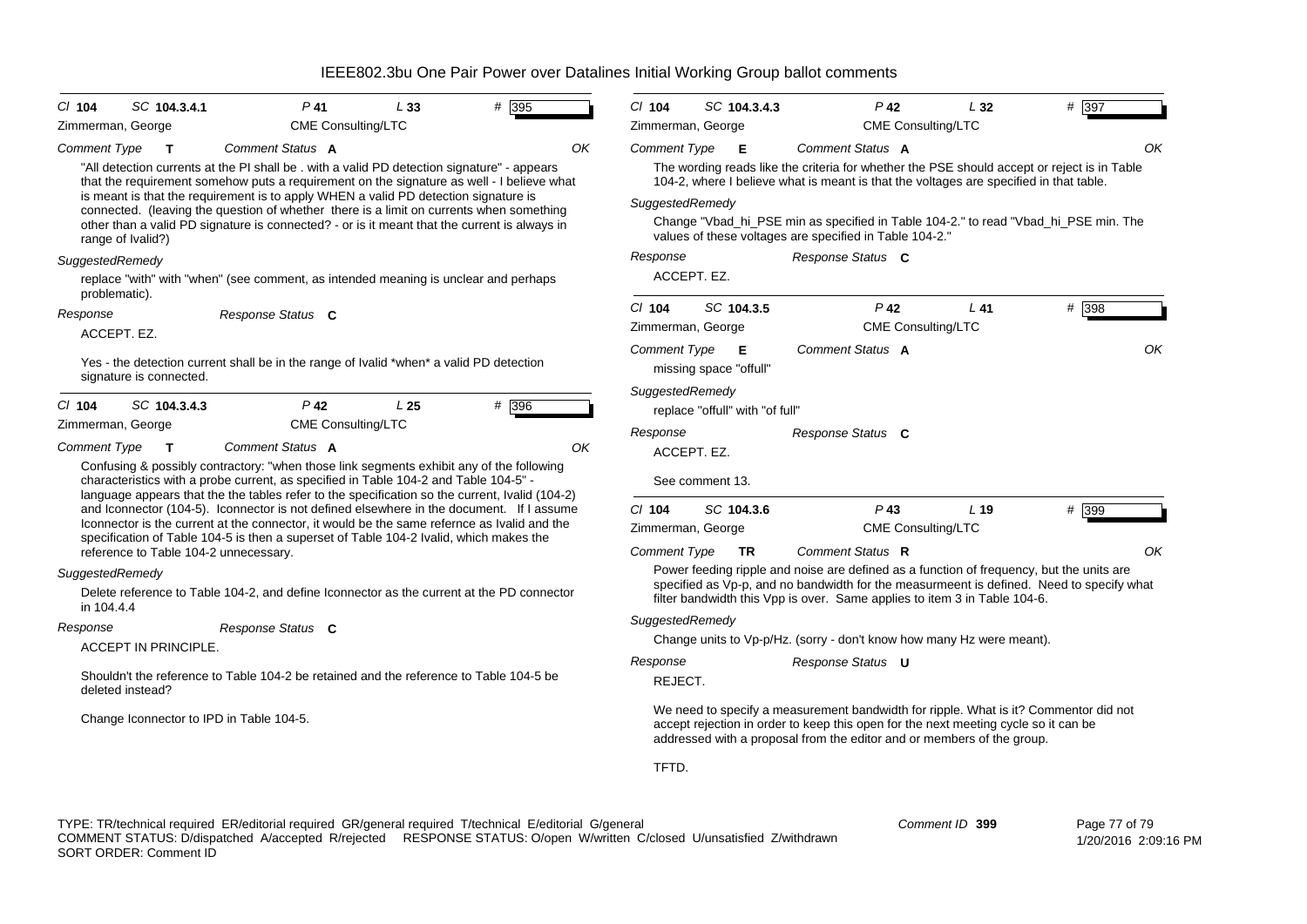| IEEE802.3bu One Pair Power over Datalines Initial Working Group ballot comments |  |  |  |  |
|---------------------------------------------------------------------------------|--|--|--|--|
|                                                                                 |  |  |  |  |

| SC 104.3.6.2.1<br>$Cl$ 104<br>Zimmerman, George                               | $P$ 45<br><b>CME Consulting/LTC</b>                                                                                                                                                                                                                 | L <sub>2</sub>  | # $400$ | $Cl$ 104            | SC 104.4.6                                                                                                                                                                                                           | P <sub>51</sub>                                                                                                                                                                                                                           | L <sub>42</sub> | $# \overline{403}$ |  |  |
|-------------------------------------------------------------------------------|-----------------------------------------------------------------------------------------------------------------------------------------------------------------------------------------------------------------------------------------------------|-----------------|---------|---------------------|----------------------------------------------------------------------------------------------------------------------------------------------------------------------------------------------------------------------|-------------------------------------------------------------------------------------------------------------------------------------------------------------------------------------------------------------------------------------------|-----------------|--------------------|--|--|
| <b>Comment Type</b><br>$\mathbf{T}$<br>of the current limit? Detection of it? | Comment Status A<br>"power removal from the PI shall begin within TLIM." - within TLIM of what event? Initiation                                                                                                                                    |                 |         | OK                  | <b>CME Consulting/LTC</b><br>Zimmerman, George<br><b>Comment Status A</b><br>Comment Type <b>E</b><br>Why is t power_dly (item 7, Table 104-6) lower-case "t" - all others seem to be upper case.<br>SuggestedRemedy |                                                                                                                                                                                                                                           |                 |                    |  |  |
| SuggestedRemedy                                                               |                                                                                                                                                                                                                                                     |                 |         |                     | change tpower_dly to Tpower_dly                                                                                                                                                                                      |                                                                                                                                                                                                                                           |                 |                    |  |  |
|                                                                               | insert, after TLIM, "of the initiation of current limiting."                                                                                                                                                                                        |                 |         | Response            |                                                                                                                                                                                                                      | Response Status C                                                                                                                                                                                                                         |                 |                    |  |  |
| Response<br>ACCEPT. EZ.                                                       | Response Status C                                                                                                                                                                                                                                   |                 |         | ACCEPT.             |                                                                                                                                                                                                                      |                                                                                                                                                                                                                                           |                 |                    |  |  |
|                                                                               |                                                                                                                                                                                                                                                     |                 |         |                     |                                                                                                                                                                                                                      | Editor to search and replace for all instances.                                                                                                                                                                                           |                 |                    |  |  |
| SC 104.3.6.3<br>$Cl$ 104<br>Zimmerman, George                                 | P <sub>45</sub><br>CME Consulting/LTC                                                                                                                                                                                                               | L <sub>18</sub> | # 401   |                     | See comment 163.                                                                                                                                                                                                     |                                                                                                                                                                                                                                           |                 |                    |  |  |
| Comment Type<br>E                                                             | Comment Status A                                                                                                                                                                                                                                    |                 |         | ΟK<br>$Cl$ 104      | SC 104.4.6.3                                                                                                                                                                                                         | P <sub>52</sub>                                                                                                                                                                                                                           | L29             | # 404              |  |  |
|                                                                               | "The limits specified" - which limits? It doesn't look like this applies to all of them (for                                                                                                                                                        |                 |         |                     | Zimmerman, George                                                                                                                                                                                                    | <b>CME Consulting/LTC</b>                                                                                                                                                                                                                 |                 |                    |  |  |
|                                                                               | example the short circuit limits). Is it just the Tripple and noise limits in (4)?                                                                                                                                                                  |                 |         | <b>Comment Type</b> | <b>TR</b>                                                                                                                                                                                                            | Comment Status A                                                                                                                                                                                                                          |                 | OK                 |  |  |
| SuggestedRemedy<br>Table 104-3, item (4),'                                    | change "The limits specified in Table 104-3" to "The ripple and noise limits specifed in                                                                                                                                                            |                 |         |                     |                                                                                                                                                                                                                      | "PD shall operate correctly" isn't well specified for something that is a requirement,<br>especially when the parameter concerned is explicitly "to preserve data integrity" - does<br>"operate correctly" put a requirement on the PHYs? |                 |                    |  |  |
| Response                                                                      | Response Status C                                                                                                                                                                                                                                   |                 |         | SuggestedRemedy     |                                                                                                                                                                                                                      |                                                                                                                                                                                                                                           |                 |                    |  |  |
| ACCEPT. EZ.                                                                   |                                                                                                                                                                                                                                                     |                 |         |                     |                                                                                                                                                                                                                      | Clarify - replace "a PD shall operate correctly" with "a PD shall meet the electrical<br>requirements of Table 104-6" (or equivalent statement if something else is met. (I think                                                         |                 |                    |  |  |
| $Cl$ 104<br>SC 104.4.4                                                        | $P$ 49<br>CME Consulting/LTC                                                                                                                                                                                                                        | L <sub>53</sub> | # $402$ |                     |                                                                                                                                                                                                                      | something else is meant, but can't discern what - sorry!)                                                                                                                                                                                 |                 |                    |  |  |
| Zimmerman, George                                                             |                                                                                                                                                                                                                                                     |                 |         | Response<br>ACCEPT. |                                                                                                                                                                                                                      | Response Status C                                                                                                                                                                                                                         |                 |                    |  |  |
| <b>Comment Type</b><br>$\mathbf{T}$                                           | Comment Status A                                                                                                                                                                                                                                    |                 |         | OK                  |                                                                                                                                                                                                                      |                                                                                                                                                                                                                                           |                 |                    |  |  |
|                                                                               | "a PD that presents the signature of Table 104-5 is assured to fail detection" - reads as<br>meeting all the characteristics - this contradiicts the statement on line 50, that a non-valid<br>signature has "at least one of the characteristics". |                 |         | $Cl$ 104            | SC 104.4.6.5<br>Zimmerman, George                                                                                                                                                                                    | P <sub>52</sub><br><b>CME Consulting/LTC</b>                                                                                                                                                                                              | L41             | $# \overline{405}$ |  |  |
| SuggestedRemedy                                                               |                                                                                                                                                                                                                                                     |                 |         | <b>Comment Type</b> | $\mathbf{T}$                                                                                                                                                                                                         | Comment Status A                                                                                                                                                                                                                          |                 | OK                 |  |  |
| characteristics of Table 104-5".                                              | Change "presents the signature of Table 104-5", to "presents at least one of the signature                                                                                                                                                          |                 |         |                     | requirement on the device.                                                                                                                                                                                           | "shall" should be "is" - this is a statement of fact, a definition of an equation, not a testable                                                                                                                                         |                 |                    |  |  |
| Response                                                                      | Response Status C                                                                                                                                                                                                                                   |                 |         | SuggestedRemedy     |                                                                                                                                                                                                                      |                                                                                                                                                                                                                                           |                 |                    |  |  |
| <b>ACCEPT IN PRINCIPLE.</b>                                                   |                                                                                                                                                                                                                                                     |                 |         |                     | Change "shall" to "is"                                                                                                                                                                                               |                                                                                                                                                                                                                                           |                 |                    |  |  |
|                                                                               | There are only two non-overlapping characteristics in Table 104-5. Propose changing text<br>to "presents one of the signature characteristics of Table 104-5".                                                                                      |                 |         | Response            | ACCEPT. EZ.                                                                                                                                                                                                          | Response Status C                                                                                                                                                                                                                         |                 |                    |  |  |